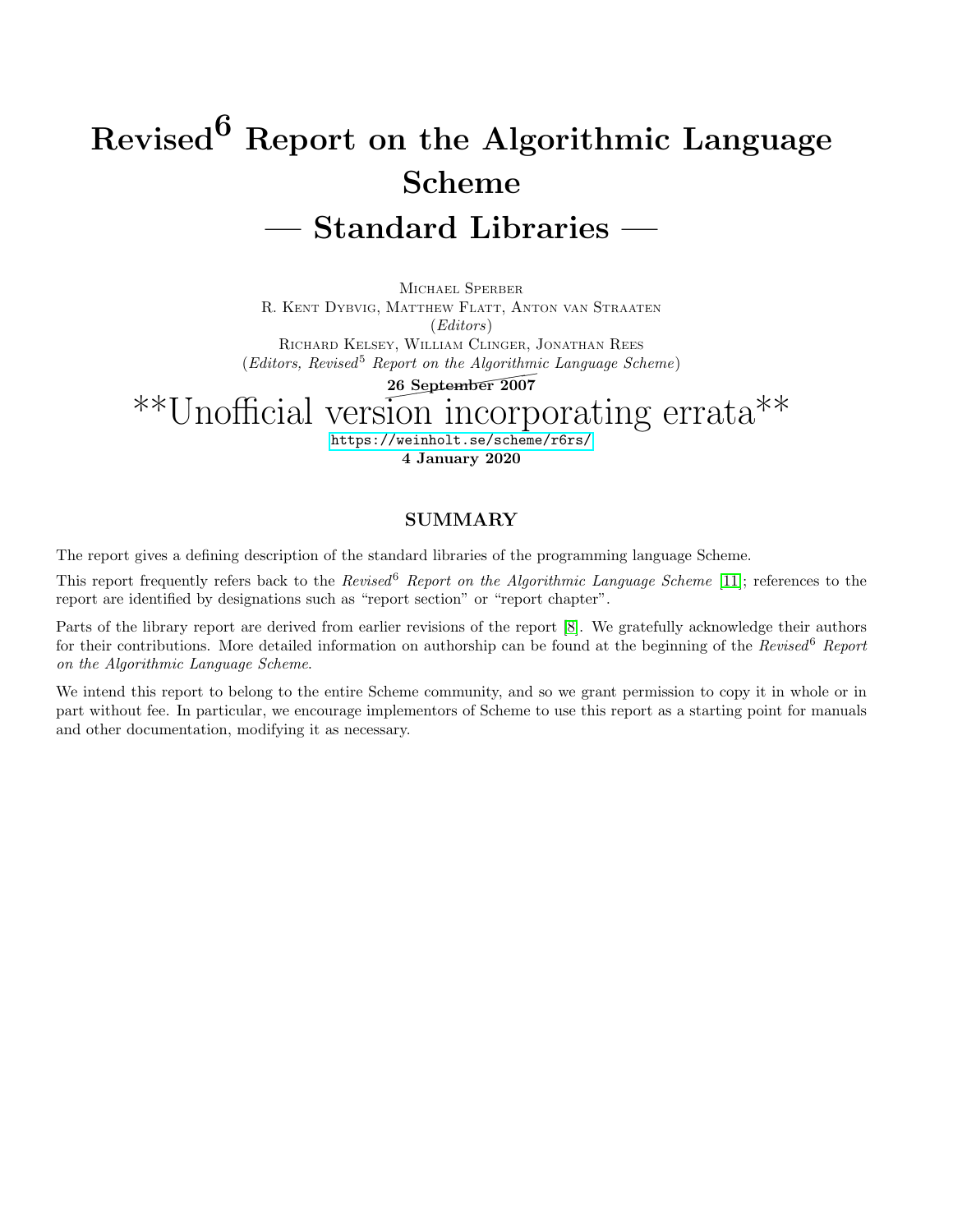# **CONTENTS**

| 1 | Unicode |                                                                          | 3  |  |
|---|---------|--------------------------------------------------------------------------|----|--|
|   | 1.1     | $Characters \ldots \ldots \ldots \ldots \ldots \ldots$                   | 3  |  |
|   | 1.2     |                                                                          | 4  |  |
| 2 |         | By tevectors $\ldots \ldots \ldots \ldots \ldots \ldots \ldots$          | 5  |  |
|   | 2.1     | Endianness                                                               | 5  |  |
|   | 2.2     | General operations                                                       | 5  |  |
|   | 2.3     | Operations on bytes and octets $\dots \dots$                             | 6  |  |
|   | 2.4     | Operations on integers of arbitrary size                                 | 6  |  |
|   | 2.5     | Operations on 16-bit integers $\dots \dots$                              | 7  |  |
|   | 2.6     | Operations on 32-bit integers $\dots \dots$                              | 8  |  |
|   | 2.7     | Operations on 64-bit integers $\dots \dots$                              | 8  |  |
|   | 2.8     | Operations on IEEE-754 representations                                   | 9  |  |
|   | 2.9     | Operations on strings $\dots \dots \dots$                                | 9  |  |
| 3 |         |                                                                          | 10 |  |
| 4 |         |                                                                          | 13 |  |
| 5 |         | Control structures                                                       | 14 |  |
| 6 | Records |                                                                          | 15 |  |
|   | 6.1     |                                                                          |    |  |
|   |         | Mutability and equivalence of records                                    | 16 |  |
|   | 6.2     | Syntactic layer $\dots \dots \dots \dots \dots$                          | 16 |  |
|   | 6.3     | Procedural layer                                                         | 20 |  |
|   | 6.4     | Inspection $\ldots \ldots \ldots \ldots \ldots \ldots$                   | 23 |  |
| 7 |         | Exceptions and conditions $\ldots \ldots \ldots \ldots$                  | 24 |  |
|   | 7.1     | Exceptions $\ldots \ldots \ldots \ldots \ldots \ldots$                   | 24 |  |
|   | 7.2     |                                                                          | 26 |  |
|   | 7.3     | Standard condition types                                                 | 28 |  |
| 8 | I/O     |                                                                          | 29 |  |
|   | 8.1     | Condition types                                                          | 30 |  |
|   | 8.2     | Port $I/O \ldots \ldots \ldots \ldots \ldots \ldots \ldots$              | 31 |  |
|   | 8.3     | Simple I/O $\ldots \ldots \ldots \ldots \ldots \ldots$                   | 42 |  |
| 9 |         |                                                                          | 43 |  |
|   |         | 10 Command-line access and exit values                                   | 43 |  |
|   |         |                                                                          | 43 |  |
|   |         | 11.1 Bitwise operations                                                  | 43 |  |
|   |         |                                                                          | 43 |  |
|   |         |                                                                          | 46 |  |
|   |         | 11.4 Exact bitwise arithmetic                                            | 49 |  |
|   |         |                                                                          | 50 |  |
|   |         |                                                                          | 50 |  |
|   |         |                                                                          | 51 |  |
|   |         | 12.2 Syntax objects $\ldots \ldots \ldots \ldots \ldots$                 |    |  |
|   |         | 12.3 Transformers                                                        | 52 |  |
|   |         | 12.4 Parsing input and producing output                                  | 52 |  |
|   |         | 12.5 Identifier predicates                                               | 54 |  |
|   |         | 12.6 Syntax-object and datum conversions $\ldots$                        | 56 |  |
|   |         | 12.7 Generating lists of temporaries                                     | 57 |  |
|   |         | 12.8 Derived forms and procedures                                        | 57 |  |
|   |         | 12.9 Syntax violations                                                   | 58 |  |
|   |         |                                                                          | 59 |  |
|   |         | $13.1$ Constructors                                                      | 59 |  |
|   |         | $13.2$ Procedures                                                        | 59 |  |
|   |         |                                                                          | 60 |  |
|   |         | 13.4 Hash functions                                                      | 60 |  |
|   |         |                                                                          | 60 |  |
|   |         | $15$ Composite library $\ldots \ldots \ldots \ldots \ldots \ldots$       | 62 |  |
|   |         | $16$ eval $\ldots \ldots \ldots \ldots \ldots \ldots \ldots \ldots$      | 63 |  |
|   |         | $17$ Mutable pairs $\ldots \ldots \ldots \ldots \ldots \ldots$           | 63 |  |
|   |         | $18$ Mutable strings $\ldots \ldots \ldots \ldots \ldots \ldots$         | 63 |  |
|   |         | $19 \text{ R}^5 \text{RS}$ compatibility                                 | 64 |  |
|   |         |                                                                          | 65 |  |
|   |         | Alphabetic index of definitions of concepts, keywords, and procedures 67 |    |  |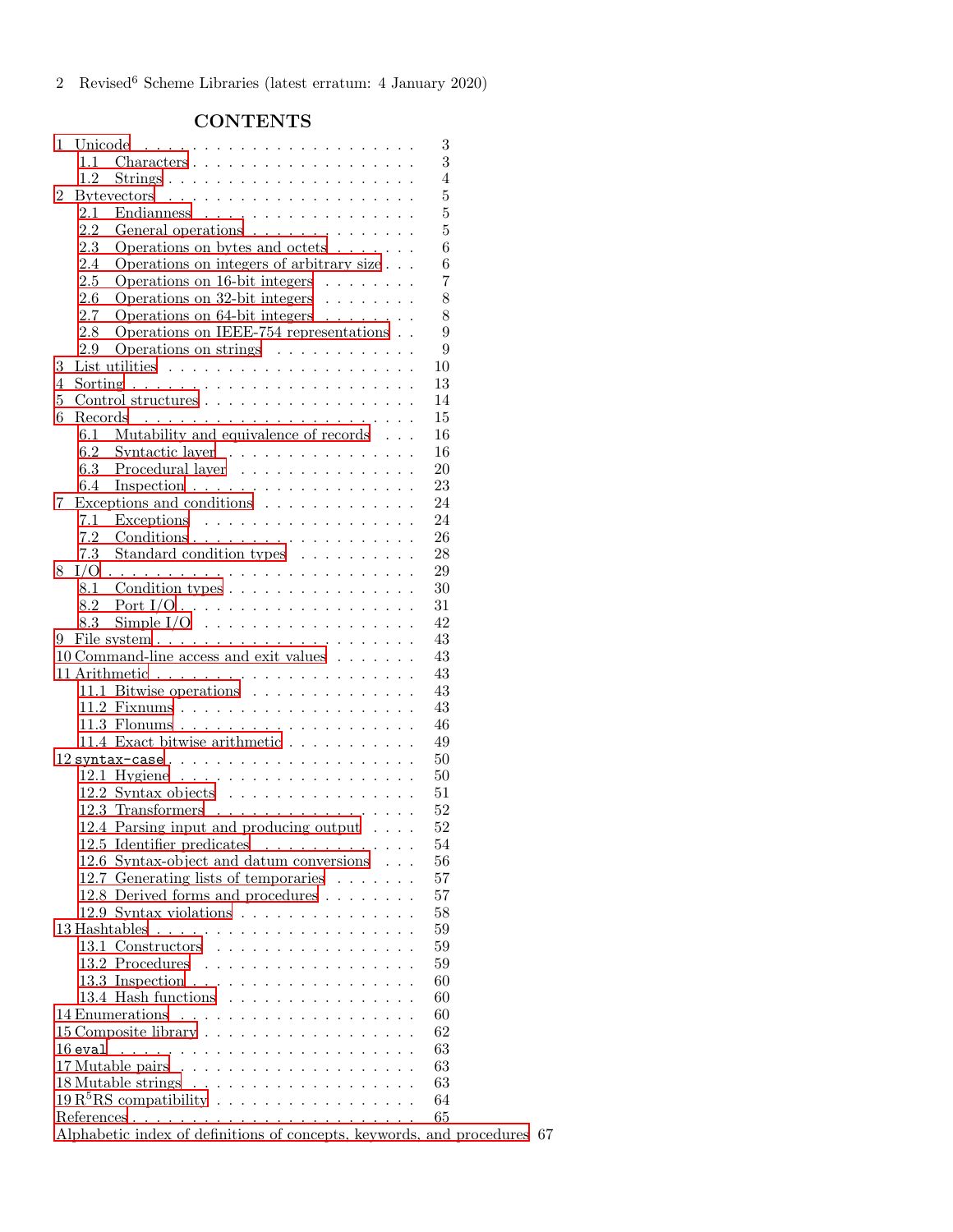# <span id="page-2-0"></span>1. Unicode

The procedures exported by the (rnrs unicode (6)) library provide access to some aspects of the Unicode semantics for characters and strings: category information, caseindependent comparisons, case mappings, and normalization [\[12\]](#page-65-2).

Some of the procedures that operate on characters or strings ignore the difference between upper case and lower case. These procedures have "-ci" (for "case insensitive") embedded in their names.

# <span id="page-2-1"></span>1.1. Characters

| $(char$ -upcase $char)$   | procedure |
|---------------------------|-----------|
| $(char-downcase \ char)$  | procedure |
| $(char-titlecase \ char)$ | procedure |
| $(char-foldcase \ char)$  | procedure |

These procedures take a character argument and return a character result. If the argument is an upper-case or titlecase character, and if there is a single character that is its lower-case form, then char-downcase returns that character. If the argument is a lower-case or title-case character, and there is a single character that is its upper-case form, then char-upcase returns that character. If the argument is a lower-case or upper-case character, and there is a single character that is its title-case form, then char-titlecase returns that character. If the argument is not a title-case character and there is no single character that is its titlecase form, then char-titlecase returns the upper-case form of the argument. Finally, if the character has a casefolded character, then char-foldcase returns that character. Otherwise the character returned is the same as the argument. For Turkic characters  $\dot{I}$  (#\x130) and  $\iota$  (#\x131), char-foldcase behaves as the identity function; otherwise char-foldcase is the same as char-downcase composed with char-upcase.

| $(char$ -upcase #\i)          | $\implies$ #\I                  |
|-------------------------------|---------------------------------|
| $(char-downcase$ #\i)         | ⇒ #\i                           |
| $(char-titlecase \#i)$        | $\implies$ #\I                  |
| $(char-foldcase$ #\i)         | ⇒ #\i                           |
| $(char$ -upcase $# \S)$       | $\implies$ #\ß                  |
| $(char-downcase #\beta)$      | $\implies$ #\ß                  |
| $(char-titlecase$ #\ $\beta)$ | $\implies$ #\ß                  |
| $(char-foldcase \#B)$         | $\implies$ #\ß                  |
| (char-upcase # $\Sigma$ )     | $\implies \# \backslash \Sigma$ |
| (char-downcase $\#\Sigma$ )   | $\implies$ #\ $\sigma$          |
| (char-titlecase $\#\Sigma$ )  | $\implies \# \backslash \Sigma$ |
| $(char-foldcase \# \Sigma)$   | $\implies \# \setminus \sigma$  |
| $(char$ -upcase # $\zeta)$    | $\implies \# \backslash \Sigma$ |
| $(char-downcase \# \S)$       | $\implies$ #\c                  |

| $(char-titlecase \# \setminus \varsigma)$ | $\implies$ #\ $\Sigma$ |
|-------------------------------------------|------------------------|
| $(char-foldcase \# \c)$                   | $\implies$ #\ $\sigma$ |

Note: Note that char-titlecase does not always return a title-case character.

Note: These procedures are consistent with Unicode's localeindependent mappings from scalar values to scalar values for upcase, downcase, titlecase, and case-folding operations. These mappings can be extracted from UnicodeData.txt and CaseFolding.txt from the Unicode Consortium, ignoring Turkic mappings in the latter.

Note that these character-based procedures are an incomplete approximation to case conversion, even ignoring the user's locale. In general, case mappings require the context of a string, both in arguments and in result. The string-upcase, string-downcase, string-titlecase, and string-foldcase procedures (section [1.2\)](#page-3-0) perform more general case conversion.

| (char-ci=? $char_1$ char <sub>2</sub> char <sub>3</sub> ) | procedure |
|-----------------------------------------------------------|-----------|
| (char-ci <math char_1 $char_2$ $char_3$ )                 | procedure |
| (char-ci>? $char_1 char_2 char_3 $ )                      | procedure |
| (char-ci<=? $char_1$ $char_2$ $char_3$ )                  | procedure |
| (char-ci>=? $char_1$ $char_2$ $char_3$ )                  | procedure |

These procedures are similar to char=?, etc., but operate on the case-folded versions of the characters.

| $(char-ci #\z #\Z)$                 |  | $\implies$ #f |  |
|-------------------------------------|--|---------------|--|
| $(char-ci=?$ #\z #\Z)               |  | $\implies$ #t |  |
| (char-ci=? #\ $\zeta$ #\ $\sigma$ ) |  | $\implies$ #t |  |

| (char-alphabetic? char)      | procedure |
|------------------------------|-----------|
| $(char-numberic? char)$      | procedure |
| $(char$ -whitespace? $char)$ | procedure |
| $(char$ -upper-case? $char)$ | procedure |
| $(char-lower-case? char)$    | procedure |
| $(char-title-case? char)$    | procedure |

These procedures return #t if their arguments are alphabetic, numeric, whitespace, upper-case, lower-case, or titlecase characters, respectively; otherwise they return #f.

A character is alphabetic if it has the Unicode "Alphabetic" property. A character is numeric if it has the Unicode "Numeric" property. A character is whitespace if has the Unicode "White Space" property. A character is upper case if it has the Unicode "Uppercase" property, lower case if it has the "Lowercase" property, and title case if it is in the Lt general category.

| (char-alphabetic? #\a)         | $\implies$ #t |
|--------------------------------|---------------|
| $(char-numberic?$ #\1)         | $\implies$ #t |
| (char-whitespace? #\space)     | $\implies$ #t |
| (char-whitespace? #\x00A0)     | $\implies$ #t |
| (char-upper-case? $\#\Sigma$ ) | $\implies$ #t |
| (char-lower-case? # $\sigma$ ) | $\implies$ #t |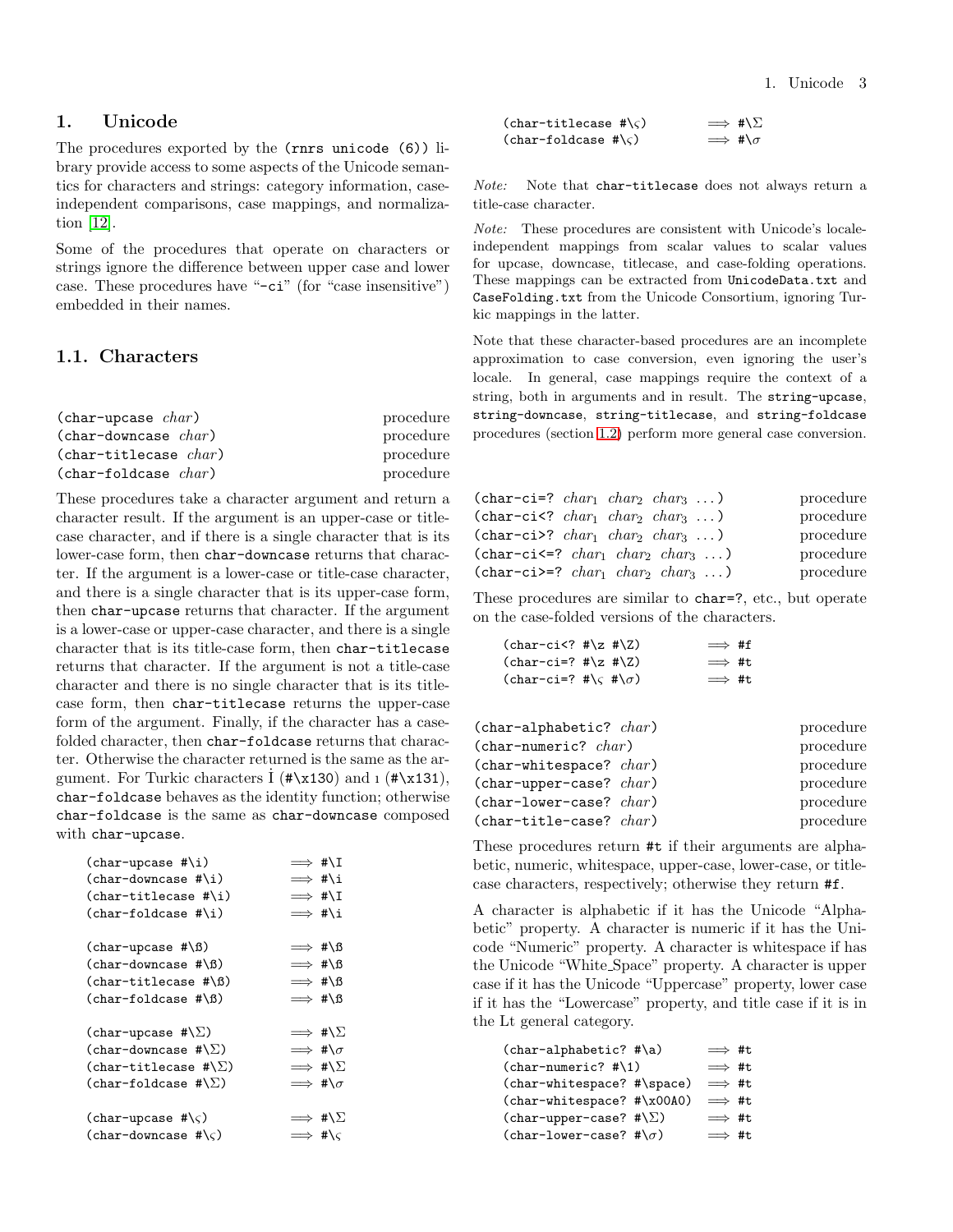```
(char-lower-case? #\x00AA) \implies #t
(char-title-case? #\I) \implies #f(char-title-case? #\x01C5) \implies #t
```
(char-general-category *char*) procedure

Returns a symbol representing the Unicode general category of *char*, one of Lu, L1, Lt, Lm, Lo, Mn, Mc, Me, Nd, N1, No, Ps, Pe, Pi, Pf, Pd, Pc, Po, Sc, Sm, Sk, So, Zs, Zp, Zl, Cc, Cf, Cs, Co, or Cn.

```
(char-general-category \#\a) \implies L1(char-general-category #\space)
           \implies Zs
(char-general-category #\x10FFFF)
           \implies Cn
```
# <span id="page-3-0"></span>1.2. Strings

| $(\text{string}\text{-}\text{upcase} \, \, string)$ | procedure |
|-----------------------------------------------------|-----------|
| $(\text{string-downcase} \, string)$                | procedure |
| $(string-titlecase \ string)$                       | procedure |
| $(string-foldcase \ string)$                        | procedure |

These procedures take a string argument and return a string result. They are defined in terms of Unicode's localeindependent case mappings from Unicode scalar-value sequences to scalar-value sequences. In particular, the length of the result string can be different from the length of the input string. When the specified result is equal in the sense of string=? to the argument, these procedures may return the argument instead of a newly allocated string.

The string-upcase procedure converts a string to upper case; string-downcase converts a string to lower case. The string-foldcase procedure converts the string to its case-folded counterpart, using the full case-folding mapping, but without the special mappings for Turkic languages. The string-titlecase procedure converts the first cased character of each word, and downcases all other cased characters.

| (string-upcase "Hi")                  |                         | $\implies$ "HI"                                     |
|---------------------------------------|-------------------------|-----------------------------------------------------|
| (string-downcase "Hi")                |                         | $\implies$ "hi"                                     |
| (string-foldcase "Hi")                |                         | $\implies$ "hi"                                     |
|                                       |                         | $\implies$ "STRASSE"                                |
| (string-upcase "Straße")              |                         |                                                     |
| (string-downcase "Straße")            |                         | $\implies$ "straße"                                 |
| (string-foldcase "Straße")            |                         | $\implies$ "strasse"                                |
| (string-downcase "STRASSE")           |                         | $\implies$ "strasse"                                |
| $(\text{string-downcase } " \Sigma")$ | $\implies$ " $\sigma$ " |                                                     |
| ; Chi Alpha Omicron Sigma:            |                         |                                                     |
| (string-upcase " $XAO\Sigma$ ")       |                         | $\Rightarrow$ "XAO <sup><math>\Gamma</math></sup> " |
| (string-downcase " $XAO\Sigma$ ")     |                         | $\implies$ " $\chi \alpha$ os"                      |

```
(string-downcase "XAO\Sigma\Sigma") \implies "\chi\alpha o\sigma\varsigma"
(string-downcase "XAO\Sigma \Sigma")\Longrightarrow "\chi \alpha o \varsigma \sigma"
(string-foldcase "XAO\Sigma\Sigma") \implies "\chi\alpha o\sigma\sigma"
(string-upcase "\chi \alpha o \varsigma") \implies "XAO\Sigma"
(string-upcase "\chi \alpha o \sigma") \implies "XAO\Sigma"
(string-titlecase "kNock KNoCK")
                                          =⇒ "Knock Knock"
(string-titlecase "who's there?")
                                         \implies "Who's There?"<br>\implies "R6rs"
(string-titlecase "rfs")(string-titlecase "R6RS") \implies "R6rs"
```
Note: The case mappings needed for implementing these procedures can be extracted from UnicodeData.txt, SpecialCasing.txt, WordBreakProperty.txt, and CaseFolding.txt from the Unicode Consortium.

Since these procedures are locale-independent, they may not be appropriate for some locales.

*Note:* Word breaking, as needed for the correct casing of  $\Sigma$  and for string-titlecase, is specified in Unicode Standard Annex #29 [\[5\]](#page-64-1).

| $(\text{string-ci=?} \ string_1 \ string_2 \ string_3 \ )$                                    |  | procedure |
|-----------------------------------------------------------------------------------------------|--|-----------|
| $(\text{string-ci} \leq ? \text{ string}_1 \text{ string}_2 \text{ string}_3 \dots)$          |  | procedure |
| $(\text{string-ci}>? \text{ string}_1 \text{ string}_2 \text{ string}_3 \dots)$               |  | procedure |
| $(\text{string}-\text{ci}\leq\text{?} \text{string}_1 \text{string}_2 \text{string}_3 \dots)$ |  | procedure |
| $(\text{string-ci}>=? \text{string}_1 \text{string}_2 \text{string}_3 \dots)$                 |  | procedure |

These procedures are similar to string=?, etc., but operate on the case-folded versions of the strings.

 $(string-ci "z" "Z")</math  $\implies #f$$  $(\text{string-ci=? "z" "Z") \implies #t$ (string-ci=? "Straße" "Strasse")  $\implies$  #t. (string-ci=? "Straße" "STRASSE")  $\implies$ #t (string-ci=? " $XAO\Sigma$ " " $\chi$ αοσ")  $\implies$ #t

| $(string-normalize\n-nfd \, string)$ | procedure |
|--------------------------------------|-----------|
| $(string-normalize-nfkd \ string)$   | procedure |
| $(string-normalize-nfc \ string)$    | procedure |
| $(string-normalize-nfkc \, string)$  | procedure |

These procedures take a string argument and return a string result, which is the input string normalized to Unicode normalization form D, KD, C, or KC, respectively. When the specified result is equal in the sense of string=? to the argument, these procedures may return the argument instead of a newly allocated string.

(string-normalize-nfd "\xE9;")  $\implies$  "\x65;\x301;" (string-normalize-nfc "\xE9;") =⇒ "\xE9;" (string-normalize-nfd "\x65;\x301;")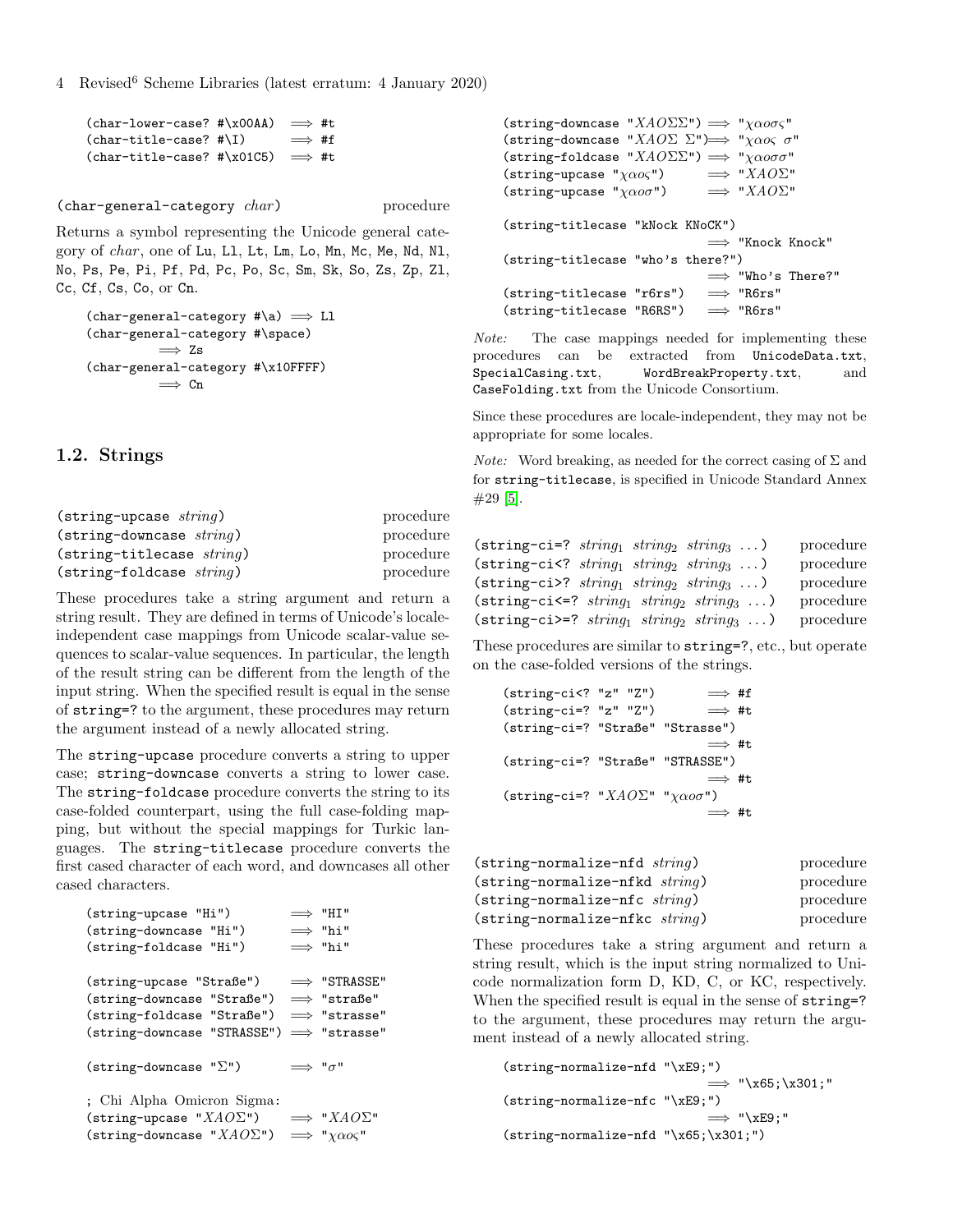$$
\implies "\x65;\x301;"
$$
  

$$
(\text{string-normalize-nfc} "\x65;\x301;")
$$
  

$$
\implies "\xE9;"
$$

# <span id="page-4-0"></span>2. Bytevectors

Many applications deal with blocks of binary data by accessing them in various ways—extracting signed or unsigned numbers of various sizes. Therefore, the (rnrs bytevectors (6)) library provides a single type for blocks of binary data with multiple ways to access that data. It deals with integers and floating-point representations in various sizes with specified endianness.

Bytevectors are objects of a disjoint type. Conceptually, a bytevector represents a sequence of 8-bit bytes. The description of bytevectors uses the term *byte* for an exact integer object in the interval  $\{-128, \ldots, 127\}$  and the term *octet* for an exact integer object in the interval  $\{0, \ldots, 255\}.$ A byte corresponds to its two's complement representation as an octet.

The length of a bytevector is the number of bytes it contains. This number is fixed. A valid index into a bytevector is an exact, non-negative integer object less than the length of the bytevector. The first byte of a bytevector has index 0; the last byte has an index one less than the length of the bytevector.

Generally, the access procedures come in different flavors according to the size of the represented integer and the endianness of the representation. The procedures also distinguish signed and unsigned representations. The signed representations all use two's complement.

Like string literals, literals representing bytevectors do not need to be quoted:

 $\text{\#vu8}(12 \ 23 \ 123) \longrightarrow \text{\#vu8}(12 \ 23 \ 123)$ 

# <span id="page-4-1"></span>2.1. Endianness

Many operations described in this chapter accept an endianness argument. Endianness describes the encoding of exact integer objects as several contiguous bytes in a bytevector [\[4\]](#page-64-2). For this purpose, the binary representation of the integer object is split into consecutive bytes. The little-endian encoding places the least significant byte of an integer first, with the other bytes following in increasing order of significance. The big-endian encoding places the most significant byte of an integer first, with the other bytes following in decreasing order of significance.

This terminology also applies to IEEE-754 numbers: IEEE 754 describes how to represent a floating-point number as an exact integer object, and endianness describes how the bytes of such an integer are laid out in a bytevector.

Note: Little- and big-endianness are only the most common kinds of endianness. Some architectures distinguish between the endianness at different levels of a binary representation.

#### <span id="page-4-2"></span>2.2. General operations

 $(endi$ anness  $\langle$ endianness symbol $\rangle$ ) syntax

The name of  $\langle$  endianness symbol $\rangle$  must be a symbol describing an endianness. An implementation must support at least the symbols big and little, but may support other endianness symbols. (endianness  $\langle$ endianness symbol $\rangle$ ) evaluates to the symbol named  $\langle$ endianness symbol $\rangle$ . Whenever one of the procedures operating on bytevectors accepts an endianness as an argument, that argument must be one of these symbols. It is a syntax violation for  $\langle$  endianness symbol $\rangle$  to be anything other than an endianness symbol supported by the implementation.

Note: Implementors should use widely accepted designations for endianness symbols other than big and little.

*Note:* Only the name of  $\langle$  endianness symbol $\rangle$  is significant.

#### (native-endianness) procedure

Returns the endianness symbol associated implementation's preferred endianness (usually that of the underlying machine architecture). This may be any  $\langle$ endianness symbol $\rangle$ , including a symbol other than big and little.

 $(\text{bytevector? } \text{obj})$  procedure

Returns  $#t$  if  $obj$  is a bytevector, otherwise returns  $#f$ .

| $(make-bytevector k)$      | procedure |
|----------------------------|-----------|
| (make-bytevector $k$ fill) | procedure |

Returns a newly allocated bytevector of k bytes.

If the fill argument is missing, the initial contents of the returned bytevector are unspecified.

If the fill argument is present, it must be an exact integer object in the interval  $\{-128, \ldots, 255\}$  that specifies the initial value for the bytes of the bytevector: If fill is positive, it is interpreted as an octet; if it is negative, it is interpreted as a byte.

(bytevector-length *bytevector*) procedure

Returns, as an exact integer object, the number of bytes in bytevector .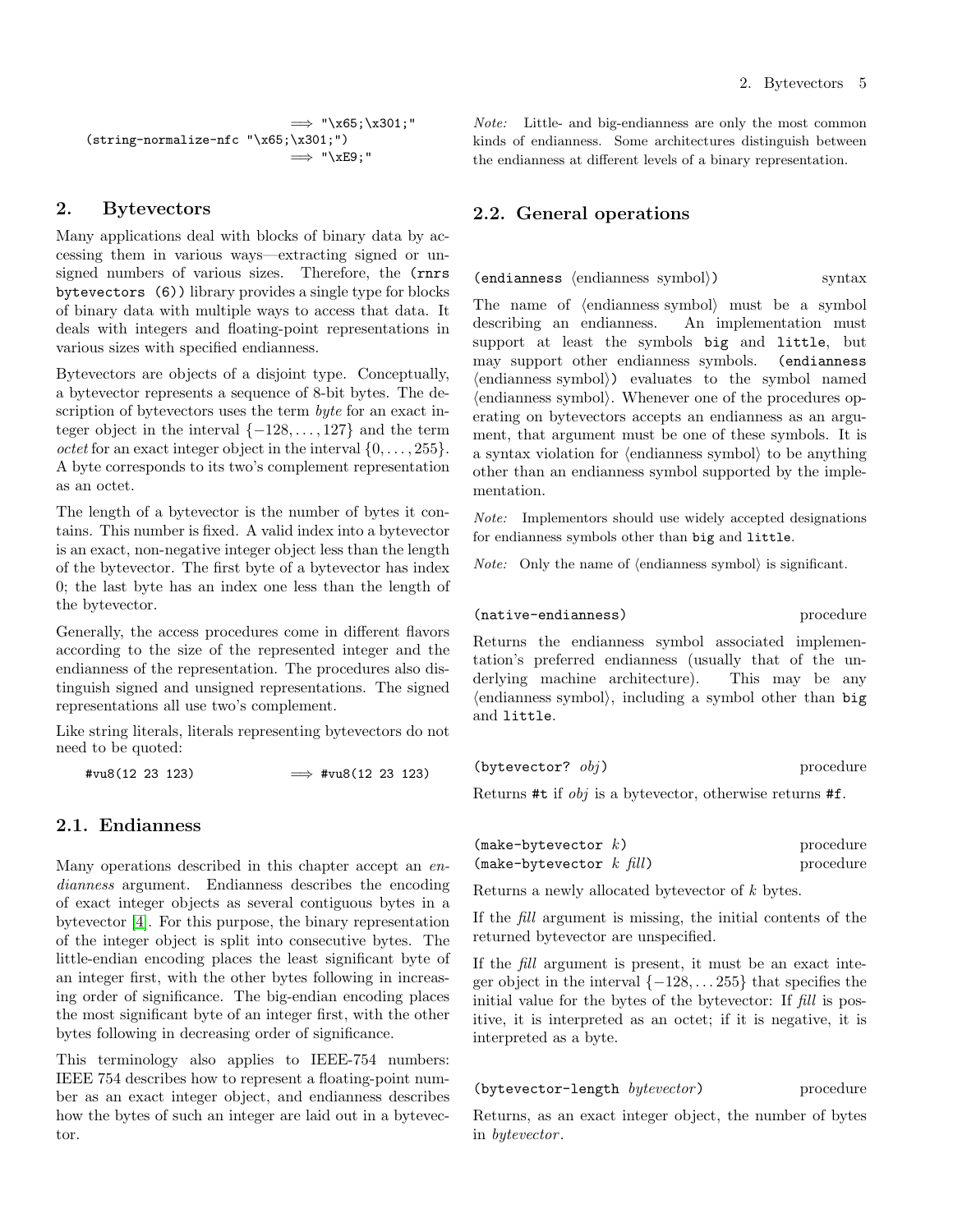(bytevector=? bytevector<sub>1</sub> bytevector<sub>2</sub>) procedure

Returns #t if bytevector<sub>1</sub> and bytevector<sub>2</sub> are equal—that is, if they have the same length and equal bytes at all valid indices. It returns #f otherwise.

(bytevector-fill! bytevector fill) procedure

The fill argument is as in the description of the make-bytevector procedure. The bytevector-fill! procedure stores fill in every element of bytevector and returns unspecified values. Analogous to vector-fill!.

(bytevector-copy! source source-start procedure target target-start k)

Source and target must be bytevectors. Source-start, target-start, and k must be non-negative exact integer objects that satisfy

|          | $\leq$ source-start | $\leq$ source-start + $k \leq$ lsource                 |  |
|----------|---------------------|--------------------------------------------------------|--|
| $\theta$ | $\leq$ target-start | $\therefore$ $\leq$ target-start + $k \leq l_{target}$ |  |

where  $l_{source}$  is the length of *source* and  $l_{target}$  is the length of target.

The bytevector-copy! procedure copies the bytes from source at indices

 $source\text{-}start, \ldots, source\text{-}start + k - 1$ 

to consecutive indices in target starting at target-index .

This must work even if the memory regions for the source and the target overlap, i.e., the bytes at the target location after the copy must be equal to the bytes at the source location before the copy.

This returns unspecified values.

|  | $(\text{let } ((b (u8-list->bytevector '(1 2 3 4 5 6 7 8))))$      |  |  |  |  |  |  |
|--|--------------------------------------------------------------------|--|--|--|--|--|--|
|  | $(\text{bytevector-copy! } b \space 0 \space b \space 3 \space 4)$ |  |  |  |  |  |  |
|  | (bytevector->u8-list b)) $\implies$ (1 2 3 1 2 3 4 8)              |  |  |  |  |  |  |

(bytevector-copy bytevector) procedure

<span id="page-5-0"></span>Returns a newly allocated copy of bytevector .

# 2.3. Operations on bytes and octets

| (bytevector-u8-ref bytevector $k$ ) |  | procedure |
|-------------------------------------|--|-----------|
| (bytevector-s8-ref bytevector $k$ ) |  | procedure |

K must be a valid index of *bytevector*.

The bytevector-u8-ref procedure returns the byte at in- $\text{dex } k$  of *bytevector*, as an octet.

The bytevector-s8-ref procedure returns the byte at index  $k$  of *bytevector*, as a (signed) byte.

```
(let ((b1 (make-bytevector 16 -127))
      (b2 (make-bytevector 16 255)))
  (1)(bytevector-s8-ref b1 0)
    (bytevector-u8-ref b1 0)
    (bytevector-s8-ref b2 0)
    (bytevector-u8-ref b2 0)))
          \implies (-127 129 -1 255)
```
(bytevector-u8-set! bytevector  $k$  octet) procedure (bytevector-s8-set! bytevector  $k$  byte) procedure

 $\boldsymbol{K}$  must be a valid index of  $bytevector.$ 

The bytevector-u8-set! procedure stores *octet* in element  $k$  of *bytevector*.

The bytevector-s8-set! procedure stores the two'scomplement representation of  $byte$  in element  $k$  of bytevector.

Both procedures return unspecified values.

```
(let ((b (make-bytevector 16 -127)))
 (bytevector-s8-set! b 0 -126)
 (bytevector-u8-set! b 1 246)
 (list
    (bytevector-s8-ref b 0)
    (bytevector-u8-ref b 0)
    (bytevector-s8-ref b 1)
   (bytevector-u8-ref b 1)))
         =⇒ (-126 130 -10 246)
```

| (bytevector->u8-list bytevector) | procedure |
|----------------------------------|-----------|
| $(u8-list->bytevector list)$     | procedure |

List must be a list of octets.

The bytevector->u8-list procedure returns a newly allocated list of the octets of bytevector in the same order.

The u8-list->bytevector procedure returns a newly allocated bytevector whose elements are the elements of list list, in the same order. It is analogous to list->vector.

# <span id="page-5-1"></span>2.4. Operations on integers of arbitrary size

(bytevector-uint-ref bytevector k endianness size) procedure

(bytevector-sint-ref bytevector k endianness size) procedure

(bytevector-uint-set! bytevector  $k$  n endianness size) procedure

(bytevector-sint-set! bytevector k n endianness size) procedure

Size must be a positive exact integer object.  $K, \ldots, k +$  $size - 1$  must be valid indices of bytevector.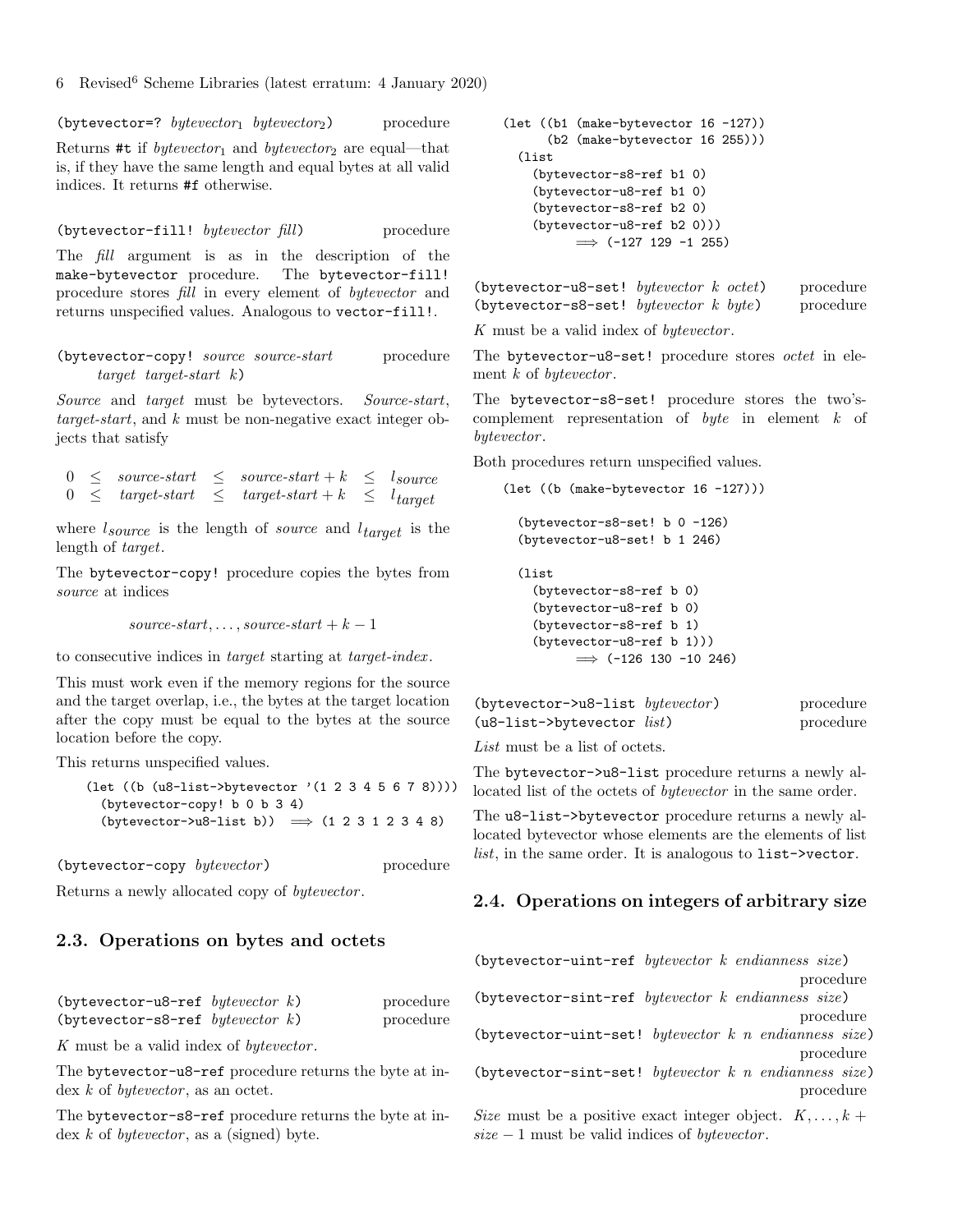The bytevector-uint-ref procedure retrieves the exact integer object corresponding to the unsigned representation of size size and specified by endianness at indices  $k, \ldots, k + size - 1.$ 

The bytevector-sint-ref procedure retrieves the exact integer object corresponding to the two's-complement representation of size size and specified by endianness at indices  $k, \ldots, k + size - 1$ .

For bytevector-uint-set!,  $n$  must be an exact integer object in the interval  $\{0, \ldots, 256^{size} - 1\}.$ 

The bytevector-uint-set! procedure stores the unsigned representation of size size and specified by endianness into bytevector at indices  $k, \ldots, k + size - 1$ .

For bytevector-sint-set!,  $n$  must be an exact integer object in the interval  $\{-256^{size}/2, ..., 256^{size}/2 - 1\}.$ bytevector-sint-set! stores the two's-complement representation of size size and specified by endianness into bytevector at indices  $k, \ldots, k + size - 1$ .

The ... -set! procedures return unspecified values.

```
(define b (make-bytevector 16 -127))
```
(bytevector-uint-set! b 0 (- (expt 2 128) 3) (endianness little) 16)

(bytevector-uint-ref b 0 (endianness little) 16) =⇒ #xfffffffffffffffffffffffffffffffd

```
(bytevector-sint-ref b 0 (endianness little) 16)
          \implies -3
```
(bytevector->u8-list b)

=⇒

```
=⇒ (253 255 255 255 255 255 255 255
    255 255 255 255 255 255 255 255)
```

```
(bytevector-uint-set! b \ 0 (- (expt 2 128) 3)
                 (endianness big) 16)
(bytevector-uint-ref b 0 (endianness big) 16)
```
#### #xfffffffffffffffffffffffffffffffd

```
(bytevector-sint-ref b 0 (endianness big) 16)
          \implies -3
```

```
(bytevector->u8-list b)
         =⇒ (255 255 255 255 255 255 255 255
              255 255 255 255 255 255 255 253))
```

```
(bytevector->uint-list bytevector endianness size)
                                            procedure
(bytevector->sint-list bytevector endianness size)
                                            procedure
(uint-list->bytevector list endianness size)
                                            procedure
```
(sint-list->bytevector list endianness size)

procedure

Size must be a positive exact integer object. For uint-list->bytevector,  $list$  must be a list of exact integer objects in the interval  $\{0, \ldots, 256^{size} - 1\}$ . For sint-list->bytevector, *list* must be a list of exact integer objects in the interval  $\{-256^{size}/2, ..., 256^{size}/2 - 1\}.$ The length of bytevector must be divisible by size.

These procedures convert between lists of integer objects and their consecutive representations according to size and endianness in the bytevector objects in the same way as bytevector->u8-list and u8-list->bytevector do for one-byte representations.

```
(let ((b (u8-list->bytevector '(1 2 3 255 1 2 1 2))))
  (bytevector->sint-list b (endianness little) 2))
          \implies (513 -253 513 513)
```
(let ((b (u8-list->bytevector '(1 2 3 255 1 2 1 2)))) (bytevector->uint-list b (endianness little) 2))  $\implies$  (513 65283 513 513)

# <span id="page-6-0"></span>2.5. Operations on 16-bit integers

 $(\text{bytevector}-u16-\text{ref }bytevector k \text{ endiannes})$ 

procedure (bytevector-s16-ref bytevector k endianness) procedure (bytevector-u16-native-ref bytevector  $k$ ) procedure

(bytevector-s16-native-ref bytevector  $k$ ) procedure (bytevector-u16-set! bytevector k n endianness)

procedure

(bytevector-s16-set! bytevector k n endianness) procedure

(bytevector-u16-native-set! bytevector  $k$  n) procedure

(bytevector-s16-native-set! bytevector  $k$  n) procedure

K must be a valid index of bytevector; so must  $k + 1$ . For bytevector-u16-set! and bytevector-u16-nativeset!,  $n$  must be an exact integer object in the interval  $\{0,\ldots,2^{16}-1\}$ . For bytevector-s16-set! and bytevector-s16-native-set!,  $n$  must be an exact integer object in the interval  $\{-2^{15}, \ldots, 2^{15} - 1\}.$ 

These retrieve and set two-byte representations of numbers at indices  $k$  and  $k + 1$ , according to the endianness specified by endianness. The procedures with u16 in their names deal with the unsigned representation; those with s16 in their names deal with the two's-complement representation.

The procedures with native in their names employ the native endianness, and work only at aligned indices: k must be a multiple of 2.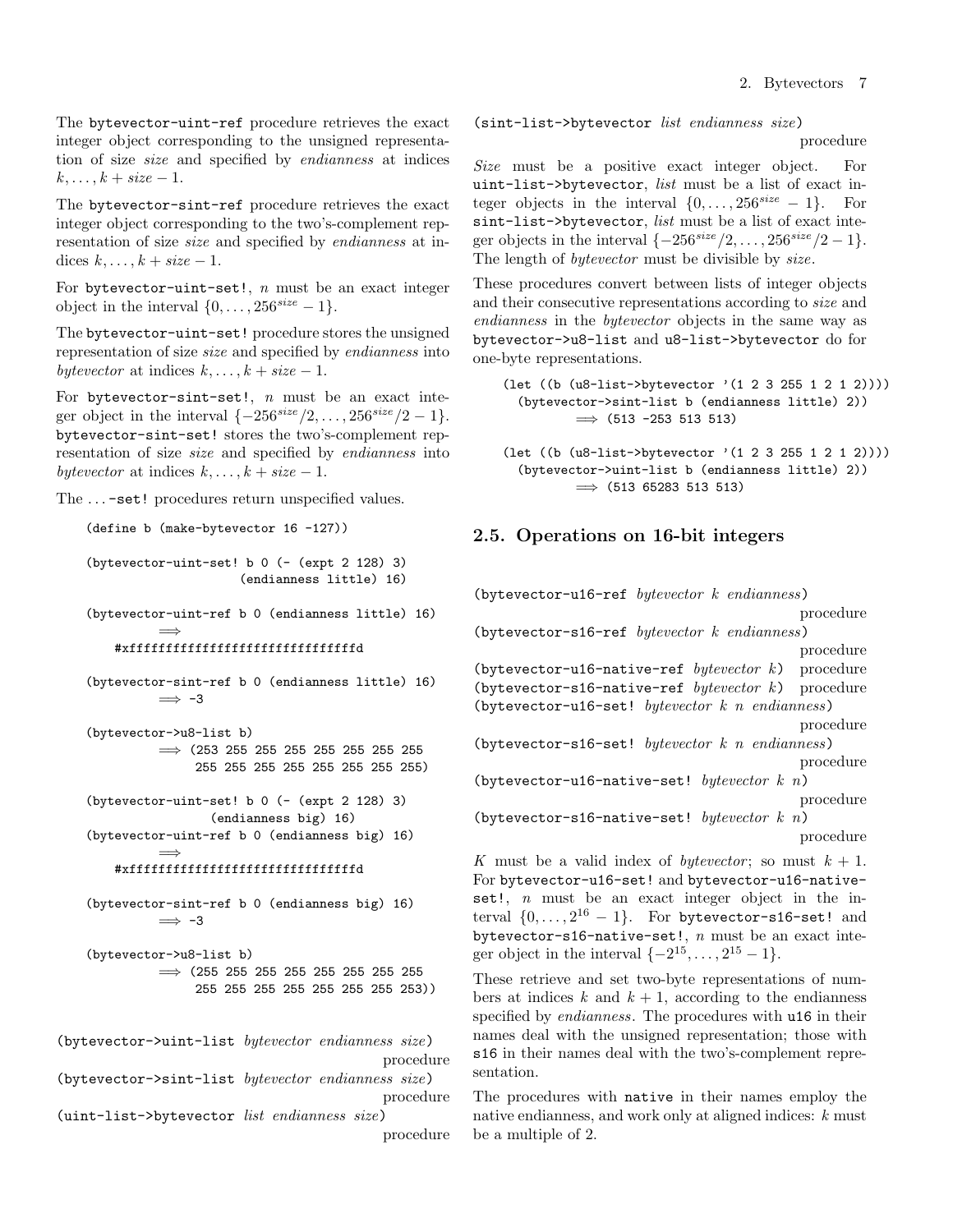The ... -set! procedures return unspecified values.

```
(define b
  (u8-list->bytevector
    '(255 255 255 255 255 255 255 255
      255 255 255 255 255 255 255 253)))
(bytevector-u16-ref b 14 (endianness little))
          =⇒ 65023
(bytevector-s16-ref b 14 (endianness little))
         \implies -513
(bytevector-u16-ref b 14 (endianness big))
          \implies 65533
(bytevector-s16-ref b 14 (endianness big))
          \implies -3(bytevector-u16-set! b 0 12345 (endianness little))
(bytevector-u16-ref b 0 (endianness little))
          =⇒ 12345
(bytevector-u16-native-set! b 0 12345)
(bytevector-u16-native-ref b=\theta) 12345
(bytevector-u16-ref b 0 (endianness little))
```
# $\implies$  unspecified

# <span id="page-7-0"></span>2.6. Operations on 32-bit integers

(bytevector-u32-ref bytevector k endianness)

procedure (bytevector-s32-ref bytevector k endianness) procedure

(bytevector-u32-native-ref bytevector  $k$ ) procedure (bytevector-s32-native-ref  $bytevector k$ ) procedure (bytevector-u32-set! bytevector  $k$  n endianness) procedure

(bytevector-s32-set! bytevector  $k$  n endianness) procedure

(bytevector-u32-native-set! bytevector  $k$  n) procedure

(bytevector-s32-native-set! bytevector  $k$  n) procedure

 $K, \ldots, k + 3$  must be valid indices of bytevector. For bytevector-u32-set! and bytevector-u32-nativeset!,  $n$  must be an exact integer object in the interval  $\{0, \ldots, 2^{32} - 1\}$ . For bytevector-s32-set! and bytevector-s32-native-set!,  $n$  must be an exact integer object in the interval  $\{-2^{31}, \ldots, 2^{31} - 1\}.$ 

These retrieve and set four-byte representations of numbers at indices  $k, \ldots, k+3$ , according to the endianness specified by endianness. The procedures with u32 in their names deal with the unsigned representation; those with s32 with the two's-complement representation.

The procedures with native in their names employ the native endianness, and work only at aligned indices: k must be a multiple of 4.

The ... -set! procedures return unspecified values.

```
(define b
 (u8-list->bytevector
   '(255 255 255 255 255 255 255 255
     255 255 255 255 255 255 255 253)))
(bytevector-u32-ref b 12 (endianness little))
         \implies 4261412863
(bytevector-s32-ref b 12 (endianness little))
          =⇒ -33554433
(bytevector-u32-ref b 12 (endianness big))
          =⇒ 4294967293
(bytevector-s32-ref b 12 (endianness big))
          =⇒ -3
```
# <span id="page-7-1"></span>2.7. Operations on 64-bit integers

(bytevector-u64-ref bytevector k endianness) procedure

(bytevector-s64-ref bytevector k endianness) procedure

(bytevector-u64-native-ref bytevector  $k$ ) procedure

(bytevector-s64-native-ref bytevector  $k$ ) procedure (bytevector-u64-set! bytevector k n endianness)

procedure

(bytevector-s64-set! bytevector k n endianness) procedure

(bytevector-u64-native-set! bytevector  $k$  n) procedure

(bytevector-s64-native-set! bytevector  $k$  n) procedure

 $K, \ldots, k + 7$  must be valid indices of bytevector. For bytevector-u64-set! and bytevector-u64-nativeset!,  $n$  must be an exact integer object in the interval  $\{0,\ldots,2^{64}-1\}$ . For bytevector-s64-set! and bytevector-s64-native-set!,  $n$  must be an exact integer object in the interval  $\{-2^{63}, \ldots, 2^{63} - 1\}.$ 

These retrieve and set eight-byte representations of numbers at indices  $k, \ldots, k + 7$ , according to the endianness specified by *endianness*. The procedures with  $\mu$ 64 in their names deal with the unsigned representation; those with s64 with the two's-complement representation.

The procedures with native in their names employ the native endianness, and work only at aligned indices:  $k$  must be a multiple of 8.

The ...-set! procedures return unspecified values.

(define b (u8-list->bytevector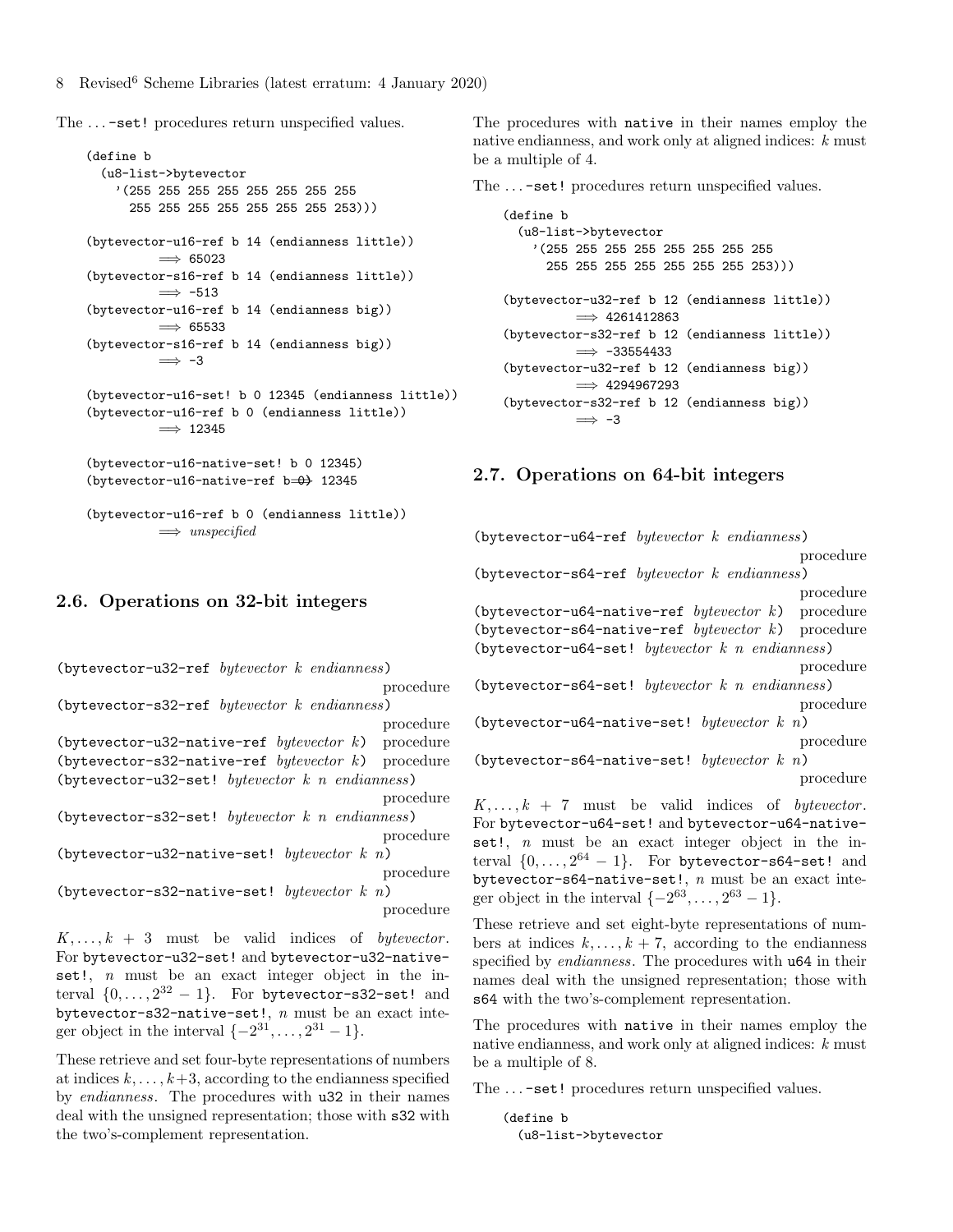```
'(255 255 255 255 255 255 255 255
      255 255 255 255 255 255 255 253)))
(bytevector-u64-ref b 8 (endianness little))
          \implies 18302628885633695743
(bytevector-s64-ref b 8 (endianness little))
          \implies -144115188075855873
(bytevector-u64-ref b 8 (endianness big))
          \implies 18446744073709551613
(bytevector-s64-ref b 8 (endianness big))
          \implies -3
```
# <span id="page-8-0"></span>2.8. Operations on IEEE-754 representations

(bytevector-ieee-single-native-ref bytevector  $k$ ) procedure

(bytevector-ieee-single-ref bytevector k endianness) procedure

 $K, \ldots, k + 3$  must be valid indices of bytevector. For bytevector-ieee-single-native-ref,  $k$  must be a multiple of 4.

These procedures return the inexact real number object that best represents the IEEE-754 single-precision number represented by the four bytes beginning at index  $k$ .

(bytevector-ieee-double-native-ref  $bytevector k$ ) procedure

(bytevector-ieee-double-ref bytevector k endianness) procedure

 $K, \ldots, k + 7$  must be valid indices of bytevector. For bytevector-ieee-double-native-ref,  $k$  must be a multiple of 8.

These procedures return the inexact real number object that best represents the IEEE-754 double-precision number represented by the eight bytes beginning at index k.

# (bytevector-ieee-single-native-set! bytevector  $k(x)$ ) procedure

(bytevector-ieee-single-set! bytevector procedure k x endianness)

 $K, \ldots, k + 3$  must be valid indices of *bytevector*. For bytevector-ieee-single-native-set!,  $k$  must be a multiple of 4.

These procedures store an IEEE-754 single-precision representation of x into elements k through  $k + 3$  of bytevector, and return unspecified values.

(bytevector-ieee-double-native-set! bytevector  $k(x)$ ) procedure

(bytevector-ieee-double-set!  $bytevector$  procedure k x endianness)

 $K, \ldots, k + 7$  must be valid indices of bytevector. For bytevector-ieee-double-native-set!,  $k$  must be a multiple of 8.

These procedures store an IEEE-754 double-precision representation of x into elements k through  $k+7$  of bytevector, and return unspecified values.

# <span id="page-8-1"></span>2.9. Operations on strings

This section describes procedures that convert between strings and bytevectors containing Unicode encodings of those strings. When decoding bytevectors, encoding errors are handled as with the replace semantics of textual I/O (see section [8.2.4\)](#page-31-0): If an invalid or incomplete character encoding is encountered, then the replacement character U+FFFD is appended to the string being generated, an appropriate number of bytes are ignored, and decoding continues with the following bytes.

(string->utf8 string) procedure

Returns a newly allocated (unless empty) bytevector that contains the UTF-8 encoding of the given string.

| $(string\text{-}butf16 \, string)$ |                                      | procedure |
|------------------------------------|--------------------------------------|-----------|
|                                    | $(string$ ->utf16 string endianness) | procedure |

If endianness is specified, it must be the symbol big or the symbol little. The string->utf16 procedure returns a newly allocated (unless empty) bytevector that contains the UTF-16BE or UTF-16LE encoding of the given string (with no byte-order mark). If endianness is not specified or is big, then UTF-16BE is used. If endianness is little, then UTF-16LE is used.

| $(string\text{-}vutf32 \ string)$ |                                   | procedure |
|-----------------------------------|-----------------------------------|-----------|
|                                   | (string->utf32 string endianness) | procedure |

If endianness is specified, it must be the symbol big or the symbol little. The string->utf32 procedure returns a newly allocated (unless empty) bytevector that contains the UTF-32BE or UTF-32LE encoding of the given string (with no byte mark). If endianness is not specified or is big, then UTF-32BE is used. If endianness is little, then UTF-32LE is used.

#### (utf8->string bytevector) procedure

Returns a newly allocated (unless empty) string whose character sequence is encoded by the given bytevector.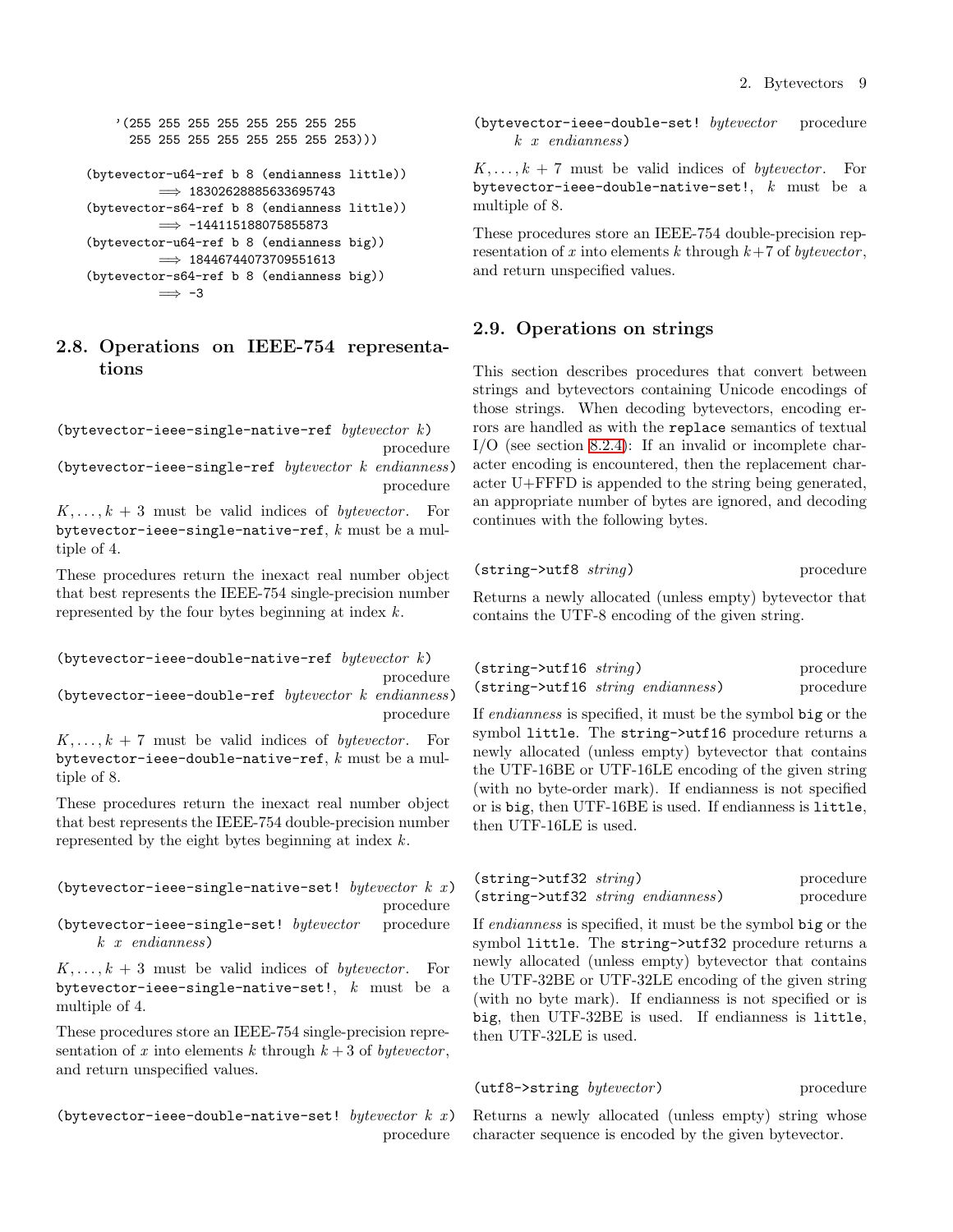|                                    | (utf16->string bytevector endianness) | procedure |
|------------------------------------|---------------------------------------|-----------|
| $(\text{utf16->string}~bytevector$ |                                       | procedure |
|                                    | $endianness\ endianness-man datory?$  |           |

Endianness must be the symbol big or the symbol little. The utf16->string procedure returns a newly allocated (unless empty) string whose character sequence is encoded by the given bytevector. Bytevector is decoded according to UTF-16, UTF-16BE, UTF-16LE, or a fourth encoding scheme that differs from all three of those as follows: If endianness-mandatory? is absent or  $#f$ , utf16->string determines the endianness according to a UTF-16 BOM at the beginning of bytevector if a BOM is present; in this case, the BOM is not decoded as a character. Also in this case, if no UTF-16 BOM is present, endianness specifies the endianness of the encoding. If endianness-mandatory? is a true value, endianness specifies the endianness of the encoding, and any UTF-16 BOM in the encoding is decoded as a regular character.

Note: A UTF-16 BOM is either a sequence of bytes #xFE, #xFF specifying big and UTF-16BE, or #xFF, #xFE specifying little and UTF-16LE.

| (utf32->string bytevector endianness)      |                                      | procedure |
|--------------------------------------------|--------------------------------------|-----------|
| $(\text{utf32->string} \text{bytevector})$ |                                      | procedure |
|                                            | $endianness\ endianness-man datory?$ |           |

Endianness must be the symbol big or the symbol little. The utf32->string procedure returns a newly allocated (unless empty) string whose character sequence is encoded by the given bytevector. Bytevector is decoded according to UTF-32, UTF-32BE, UTF-32LE, or a fourth encoding scheme that differs from all three of those as follows: If endianness-mandatory? is absent or  $#f$ , utf32->string determines the endianness according to a UTF-32 BOM at the beginning of bytevector if a BOM is present; in this case, the BOM is not decoded as a character. Also in this case, if no UTF-32 BOM is present, endianness specifies the endianness of the encoding. If endianness-mandatory? is a true value, endianness specifies the endianness of the encoding, and any UTF-32 BOM in the encoding is decoded as a regular character.

<span id="page-9-0"></span>Note: A UTF-32 BOM is either a sequence of bytes  $\text{\#x00}, \text{\#x00},$ #xFE, #xFF specifying big and UTF-32BE, or #xFF, #xFE, #x00, #x00, specifying little and UTF-32LE.

#### 3. List utilities

This chapter describes the (rnrs lists (6)) library, which contains various useful procedures that operate on lists.

(find proc list) procedure

Proc should accept one argument and return a single value. Proc should not mutate *list*. The find procedure applies proc to the elements of list in order. If proc returns a true value for an element, find immediately returns that element. If *proc* returns #f for all elements of the list, find returns #f. Proc is always called in the same dynamic environment as find itself.

(find even? '(3 1 4 1 5 9))  $\implies$  4  $(find even?$  '(3 1 5 1 5 9))  $\implies$  #f

Implementation responsibilities: The implementation must check that list is a chain of pairs up to the found element, or that it is indeed a list if no element is found. It should not check that it is a chain of pairs beyond the found element. The implementation must check the restrictions on proc to the extent performed by applying it as described. An implementation may check whether proc is an appropriate argument before applying it.

| (for-all <i>proc</i> $list_1$ $list_2$ $list_n$ )                    | procedure |
|----------------------------------------------------------------------|-----------|
| (exists proc list <sub>1</sub> list <sub>2</sub> list <sub>n</sub> ) | procedure |

The lists should all have the same length, and proc should accept n arguments and return a single value. Proc should not mutate the *list* arguments.

For natural numbers  $i = 0, 1, \ldots$ , the for-all procedure successively applies *proc* to arguments  $x_i^1 \dots x_i^n$ , where  $x_i^j$  is the *i*th element of *list<sub>i</sub>*, until #f is returned. If *proc* returns true values for all but the last element of  $list_1$ , for-all performs a tail call of *proc* on the kth elements, where  $k$  is the length of *list*<sub>1</sub>. If proc returns  $#f$  on any set of elements, for-all returns #f after the first such application of proc. If the lists are all empty, for-all returns #t.

For natural numbers  $i = 0, 1, \ldots$ , the exists procedure applies *proc* successively to arguments  $x_i^1 \dots x_i^n$ , where  $x_i^j$ is the *i*th element of  $list_i$ , until a true value is returned. If proc returns #f for all but the last elements of the lists, exists performs a tail call of proc on the kth elements, where k is the length of  $list_1$ . If proc returns a true value on any set of elements, exists returns that value after the first such application of *proc*. If the *lists* are all empty, exists returns #f.

Proc is always called in the same dynamic environment as for-all or, respectively, exists itself.

```
(for-all even? '(3 1 4 1 5 9))
           \implies #f
(for-all even? '(2 4 14)) \implies #t
(for-all even? '(2 4 14 . 9))
           \implies &assertion exception
(for-all (lambda (n) (and (even? n) n))
          '(2 4 14))
           \implies 14
(for-all < '(1 2 3) '(2 3 4))\implies#t
(for-all < ' (1 2 4) ' (2 3 4))\implies #f
```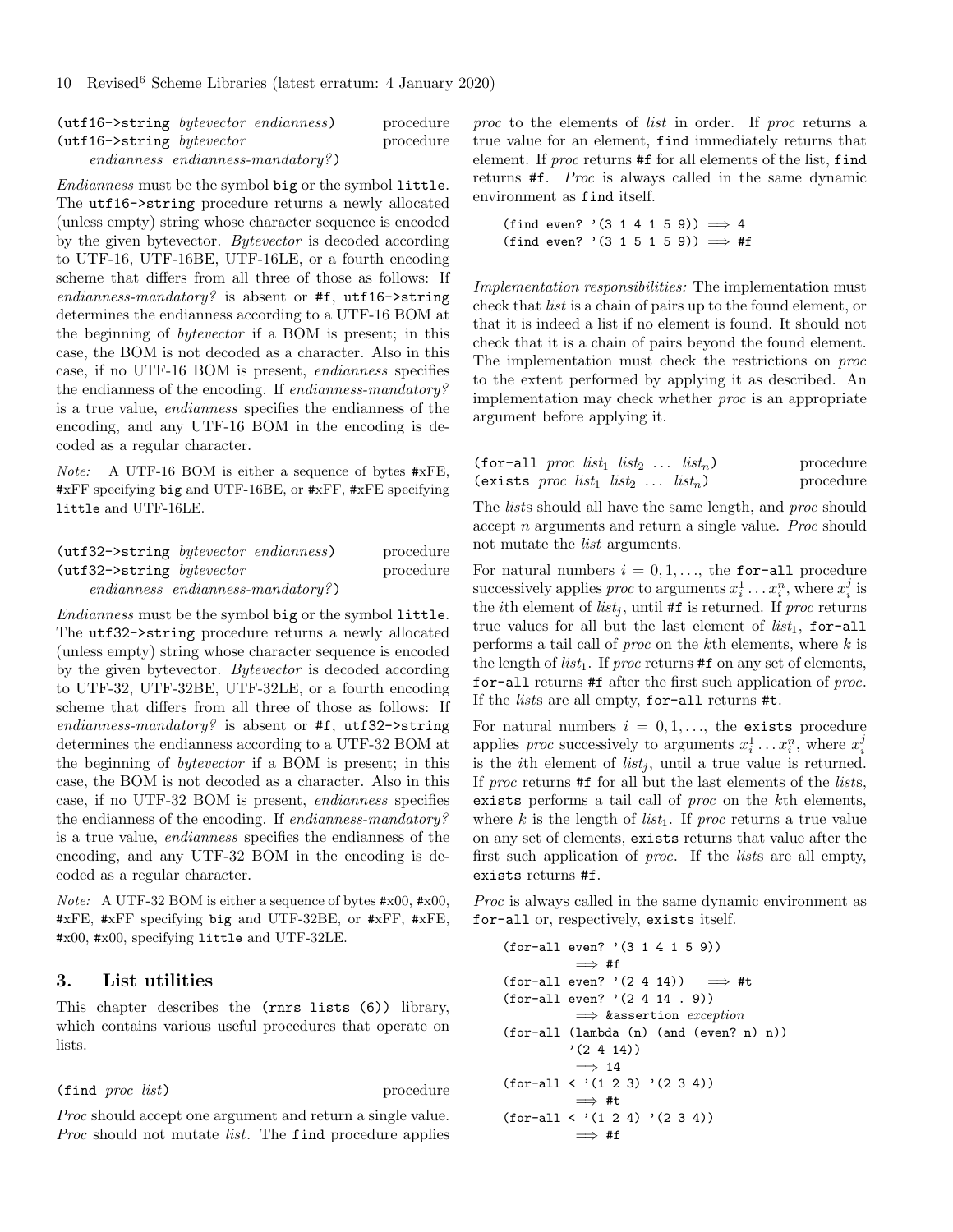```
(exists even? '(3 1 4 1 5 9))
           \implies#t
(exists even? '(3 1 1 5 9)) \implies #f
(exists even? '(3 1 1 5 9 . 2))
           \implies &assertion exception
(exists (lambda (n) (and (even? n) n)) '(2 \ 1 \ 4 \ 14))\implies 2
(exists \langle (1 2 4) (2 3 4)) \implies #t(exists > '(1 2 3) '(2 3 4)) \implies #f
```
Implementation responsibilities: The implementation must check that the lists are chains of pairs to the extent necessary to determine the return value. If this requires traversing the lists entirely, the implementation should check that the lists all have the same length. If not, it should not check that the lists are chains of pairs beyond the traversal. The implementation must check the restrictions on proc to the extent performed by applying it as described. An implementation may check whether proc is an appropriate argument before applying it.

| $(fitter\;proc\;list)$ | procedure |
|------------------------|-----------|
| (partition proc list)  | procedure |

Proc should accept one argument and return a single value. Proc should not mutate *list*.

The filter procedure applies proc to each element of list and returns a list of the elements of list for which proc returned a true value. The partition procedure also applies proc to each element of list, but returns two values, the first one a list of the elements of list for which proc returned a true value, and the second a list of the elements of list for which *proc* returned #f. In both cases, the elements of the result list(s) are in the same order as they appear in the input list. Proc is always called in the same dynamic environment as filter or, respectively, partition itself. If multiple returns occur from filter or partitions, the return values returned by earlier returns are not mutated.

(filter even? '(3 1 4 1 5 9 2 6))  $\implies$  (4 2 6) (partition even? '(3 1 4 1 5 9 2 6))  $\implies$  (4 2 6) (3 1 1 5 9) ; two values

Implementation responsibilities: The implementation must check the restrictions on proc to the extent performed by applying it as described. An implementation may check whether *proc* is an appropriate argument before applying it.

(fold-left combine nil list<sub>1</sub> list<sub>2</sub> ... list<sub>n</sub>) procedure The lists should all have the same length. Combine must be a procedure. It should accept one more argument than there are lists and return a single value. It should not mutate the *list* arguments. The fold-left procedure iterates the combine procedure over an accumulator value and the elements of the lists from left to right, starting with an accumulator value of nil. More specifically, fold-left returns *nil* if the *lists* are empty. If they are not empty, combine is first applied to nil and the respective first elements of the lists in order. The result becomes the new accumulator value, and combine is applied to the new accumulator value and the respective next elements of the list. This step is repeated until the end of the list is reached; then the accumulator value is returned. Combine is always called in the same dynamic environment as fold-left itself.

```
(fold-left + 0 '(1 2 3 4 5)) ⇒ 15(fold-left (lambda (a e) (cons e a)) '()
           '(1 2 3 4 5))
          \implies (5 4 3 2 1)
(fold-left (lambda (count x)
              (if (odd? x) (+ count 1) count))
           \Omega'(3 1 4 1 5 9 2 6 5 3))
          \implies 7
(fold-left (lambda (max-len s)
              (max max-len (string-length s)))
            0
            '("longest" "long" "longer"))
          \implies 7
(fold-left cons '(q) '(a b c))
          \implies ((((q) . a) . b) . c)
(fold-left + 0 '(1 2 3) '(4 5 6))\implies 21
```
Implementation responsibilities: The implementation should check that the lists all have the same length. The implementation must check the restrictions on combine to the extent performed by applying it as described. An implementation may check whether combine is an appropriate argument before applying it.

(fold-right combine nil list<sub>1</sub> list<sub>2</sub> ... list<sub>n</sub>) procedure

The lists should all have the same length. Combine must be a procedure. It should accept one more argument than there are lists and return a single value. Combine should not mutate the *list* arguments. The fold-right procedure iterates the combine procedure over the elements of the lists from right to left and an accumulator value, starting with an accumulator value of nil. More specifically, fold-right returns *nil* if the *lists* are empty. If they are not empty, *combine* is first applied to the respective last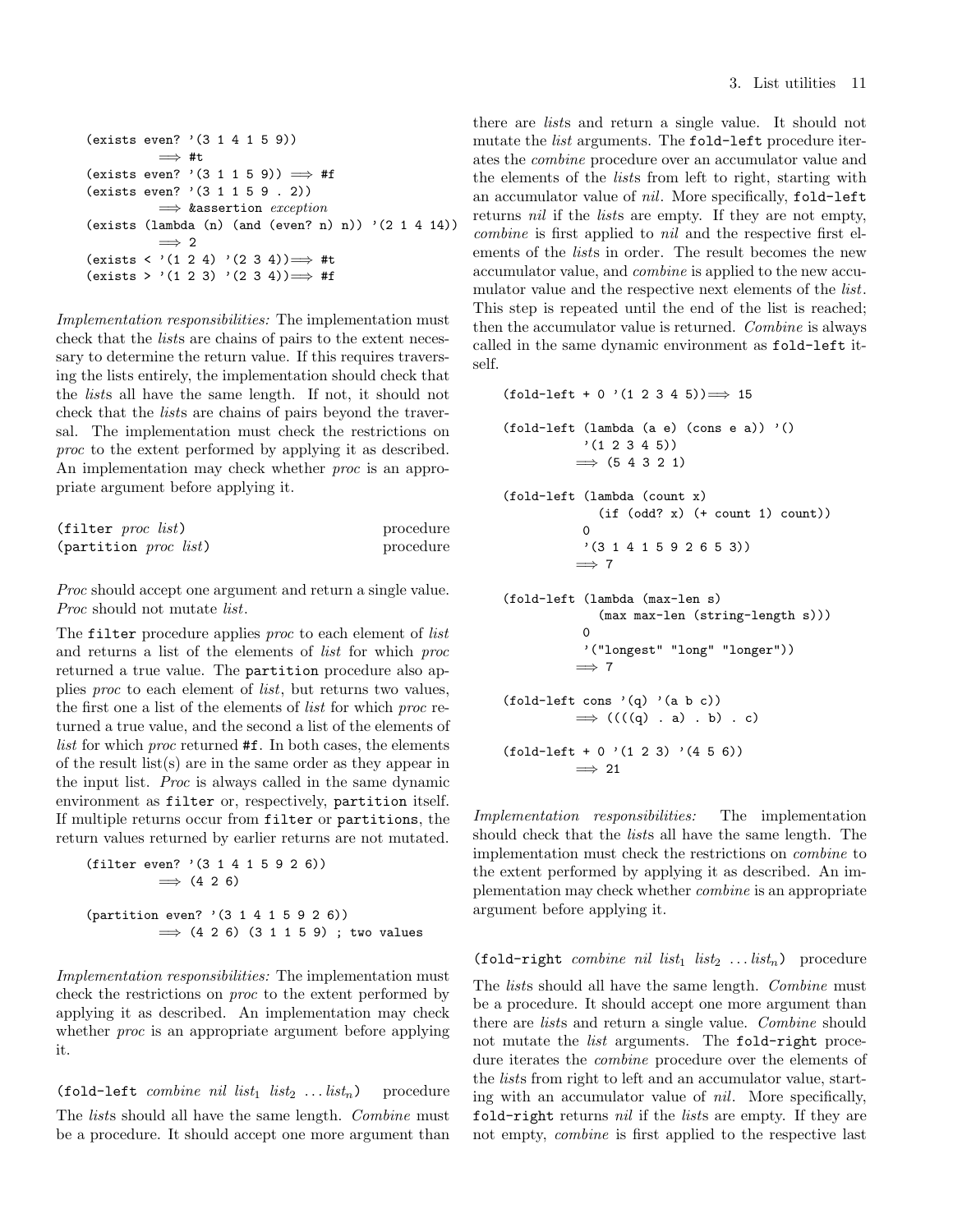elements of the lists in order and nil. The result becomes the new accumulator value, and combine is applied to the respective previous elements of the lists and the new accumulator value. This step is repeated until the beginning of the list is reached; then the accumulator value is returned. Proc is always called in the same dynamic environment as fold-right itself.

```
(fold-right + 0 '(1 2 3 4 5))
          \implies 15
(fold-right cons '() '(1 2 3 4 5))\implies (1 2 3 4 5)
(fold-right (lambda (x l)
               (if (odd? x) (cons x 1) 1))'()
             '(3 1 4 1 5 9 2 6 5))
                              \implies (3 1 1 5 9 5)
(fold-right cons '(q) '(a b c))
          \implies (a b c q)
(fold-right + 0 '(1 2 3) '(4 5 6))\implies 21
```
Implementation responsibilities: The implementation should check that the lists all have the same length. The implementation must check the restrictions on combine to the extent performed by applying it as described. An implementation may check whether combine is an appropriate argument before applying it.

| $(\text{remp } proc \; list)$                  | procedure |
|------------------------------------------------|-----------|
| $(r$ emove <i>obj list</i> )                   | procedure |
| $(\texttt{remv } \textit{obj } \textit{list})$ | procedure |
| $(\texttt{remq } \textit{obj } \textit{list})$ | procedure |

Proc should accept one argument and return a single value. Proc should not mutate list.

Each of these procedures returns a list of the elements of list that do not satisfy a given condition. The remp procedure applies proc to each element of list and returns a list of the elements of list for which proc returned #f. Proc is always called in the same dynamic environment as remp itself. The remove, remv, and remq procedures return a list of the elements that are not obj. The remq procedure uses eq? to compare *obj* with the elements of *list*, while remv uses eqv? and remove uses equal?. The elements of the result list are in the same order as they appear in the input list. If multiple returns occur from remp, the return values returned by earlier returns are not mutated.

```
(remp even? '(3 1 4 1 5 9 2 6 5))
          \implies (3 1 1 5 9 5)
(remove 1 '(3 1 4 1 5 9 2 6 5))
```

$$
\implies (3 \ 4 \ 5 \ 9 \ 2 \ 6 \ 5)
$$
\n
$$
(\text{remv 1 } '(3 \ 1 \ 4 \ 1 \ 5 \ 9 \ 2 \ 6 \ 5))
$$
\n
$$
\implies (3 \ 4 \ 5 \ 9 \ 2 \ 6 \ 5)
$$
\n
$$
(\text{remq 'foo } '(bar \ 60 \ 6az)) \implies (bar \ 6az)
$$

Implementation responsibilities: The implementation must check the restrictions on proc to the extent performed by applying it as described. An implementation may check whether *proc* is an appropriate argument before applying it.

| $(memp \; proc \; list)$  | procedure |
|---------------------------|-----------|
| $(member \; obj \; list)$ | procedure |
| $(menv \; obj \; list)$   | procedure |
| $(memq \; obj \; list)$   | procedure |

Proc should accept one argument and return a single value. Proc should not mutate *list*.

These procedures return the first sublist of *list* whose car satisfies a given condition, where the sublists of *lists* are the lists returned by  $(\text{list-tail } list k)$  for k less than the length of *list*. The memp procedure applies *proc* to the cars of the sublists of list until it finds one for which proc returns a true value. Proc is always called in the same dynamic environment as memp itself. The member, memv, and memq procedures look for the first occurrence of obj. If list does not contain an element satisfying the condition, then #f (not the empty list) is returned. The member procedure uses equal? to compare obj with the elements of list, while memv uses eqv? and memq uses eq?.

| (memp even? '(3 1 4 1 5 9 2 6 5))                |                      |
|--------------------------------------------------|----------------------|
| $\implies$ (4 1 5 9 2 6 5)                       |                      |
|                                                  |                      |
| $(\text{memq } a \lor (a b c))$                  | $\implies$ (a b c)   |
| (memq 'b ' (a b c))                              | $\implies$ (b c)     |
| $(\text{memq } a \lor (b \ c \ d))$              | $\implies$ #f        |
| (memq (list 'a) '(b (a) c)) $\implies$ #f        |                      |
| (member (list 'a))                               |                      |
| '(b(a) c))                                       | $\implies$ ((a) c)   |
| (memq 101 '(100 101 102)) $\implies$ unspecified |                      |
| (memv 101 '(100 101 102))                        | $\implies$ (101 102) |

Implementation responsibilities: The implementation must check that list is a chain of pairs up to the found element, or that it is indeed a list if no element is found. It should not check that it is a chain of pairs beyond the found element. The implementation must check the restrictions on proc to the extent performed by applying it as described. An implementation may check whether proc is an appropriate argument before applying it.

| $(\text{assp } proc \text{ }alist)$ | procedure |
|-------------------------------------|-----------|
| $(\text{assoc } obj \; alist)$      | procedure |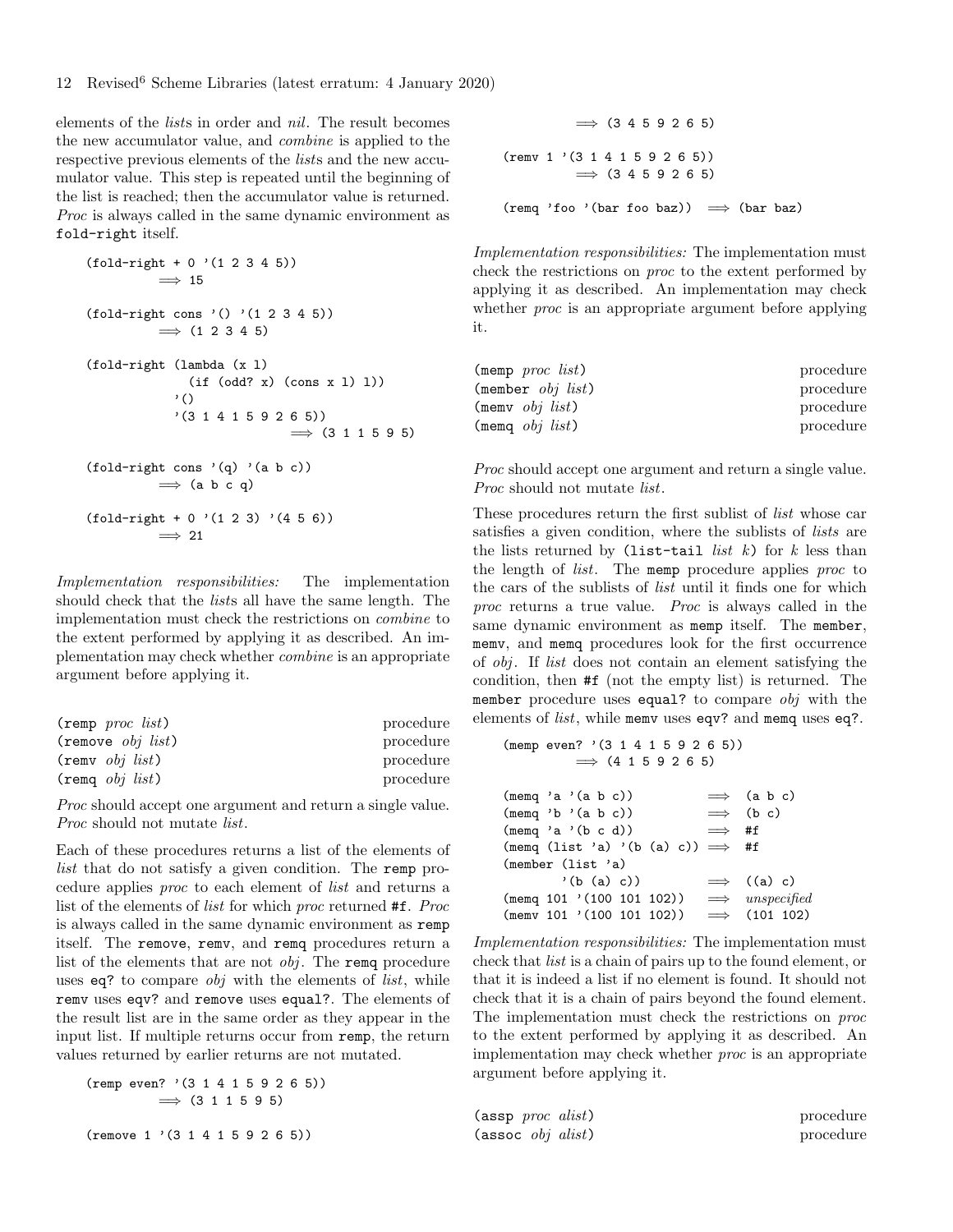| $(\text{assv } \text{obj } \text{alist})$ |  | procedure |
|-------------------------------------------|--|-----------|
| $(\text{assq } \text{obj } \text{alist})$ |  | procedure |

Alist (for "association list") should be a list of pairs. Proc should accept one argument and return a single value. Proc should not mutate alist.

These procedures find the first pair in alist whose car field satisfies a given condition, and returns that pair without traversing alist further. If no pair in alist satisfies the condition, then #f is returned. The assp procedure successively applies proc to the car fields of alist and looks for a pair for which it returns a true value. Proc is always called in the same dynamic environment as assp itself. The assoc, assv, and assq procedures look for a pair that has obj as its car. The assoc procedure uses equal? to compare *obj* with the car fields of the pairs in *alist*, while assv uses eqv? and assq uses eq?.

Implementation responsibilities: The implementation must check that alist is a chain of pairs containing pairs up to the found pair, or that it is indeed a list of pairs if no element is found. It should not check that it is a chain of pairs beyond the found element. The implementation must check the restrictions on proc to the extent performed by applying it as described. An implementation may check whether *proc* is an appropriate argument before applying it.

```
(\text{define } d'((3 a) (1 b) (4 c)))
```

| $\implies$ (4 c)                               |
|------------------------------------------------|
| $\implies$ (3 a)                               |
|                                                |
| $(\text{define } e \cdot ((a 1) (b 2) (c 3)))$ |
| $\implies$ (a 1)                               |
| $\implies$ (b 2)                               |
| $\implies$ #f                                  |
| $(\text{assq (list 'a) '(((a)) ((b)) ((c))))$  |
| $\implies$ #f                                  |
| (assoc (list 'a) '(((a)) ((b)) ((c))))         |
| $\implies$ ((a))                               |
| $(\text{assq } 5$ '((2 3) (5 7) (11 13)))      |
| $\implies$ unspecified                         |
| $(\text{assv } 5$ ' $((2 3) (5 7) (11 13)))$   |
| $\implies$ (5.7)                               |
|                                                |

|                              | $\text{(cons* } obj_1 \ldots \text{ obj}_n \text{ obj})$ |  | procedure |
|------------------------------|----------------------------------------------------------|--|-----------|
| $\text{(cons* } \text{obj)}$ |                                                          |  | procedure |

If called with at least two arguments, cons\* returns a freshly allocated chain of pairs whose cars are  $obj_1, \ldots,$  $obj_n$ , and whose last cdr is *obj*. If called with only one argument, cons\* returns that argument.

|                     | $\text{(cons* } 1 \ 2 \ \text{'}(3 \ 4 \ 5))$ | $\implies$ (1 2 3 4 5) |
|---------------------|-----------------------------------------------|------------------------|
|                     | $\frac{1}{2}$ (cons $\frac{1}{2}$ 2 3)        | $\implies$ (1 2 . 3)   |
| $\text{(cons* } 1)$ |                                               | $\implies$ 1           |

# <span id="page-12-0"></span>4. Sorting

This chapter describes the (rnrs sorting (6)) library for sorting lists and vectors.

| $(\text{list-sort } proc \; list)$ | procedure |
|------------------------------------|-----------|
| (vector-sort proc vector)          | procedure |

Proc should accept any two elements of *list* or *vector*, and should not have any side effects. Proc should return a true value when its first argument is strictly less than its second, and #f otherwise.

The list-sort and vector-sort procedures perform a stable sort of list or vector in ascending order according to proc, without changing list or vector in any way. The list-sort procedure returns a list, and vector-sort returns a vector. The results may be eq? to the argument when the argument is already sorted, and the result of list-sort may share structure with a tail of the original list. The sorting algorithm performs  $O(n \lg n)$  calls to proc where  $n$  is the length of *list* or vector, and all arguments passed to proc are elements of the list or vector being sorted, but the pairing of arguments and the sequencing of calls to proc are not specified. If multiple returns occur from list-sort or vector-sort, the return values returned by earlier returns are not mutated.

```
(listr-sort < '3 5 2 1) \implies (1 2 3 5)
(\text{vector-sort} < '#(3 5 2 1)) \implies #(1 2 3 5)
```
Implementation responsibilities: The implementation must check the restrictions on proc to the extent performed by applying it as described. An implementation may check whether *proc* is an appropriate argument before applying it.

#### (vector-sort! proc vector) procedure

Proc should accept any two elements of the vector, and should not have any side effects. Proc should return a true value when its first argument is strictly less than its second, and #f otherwise. The vector-sort! procedure destructively sorts vector in ascending order according to proc. The sorting algorithm performs  $O(n^2)$  calls to proc where  $n$  is the length of *vector*, and all arguments passed to proc are elements of the vector being sorted, but the pairing of arguments and the sequencing of calls to proc are not specified. The sorting algorithm may be unstable. The procedure returns unspecified values.

| $(\text{define } v \text{ (vector 3 5 2 1)})$ |                        |
|-----------------------------------------------|------------------------|
| $\text{(vector-sort!} \leq v)$                | $\implies$ unspecified |
|                                               | $\implies$ #(1 2 3 5)  |

Implementation responsibilities: The implementation must check the restrictions on proc to the extent performed by applying it as described. An implementation may check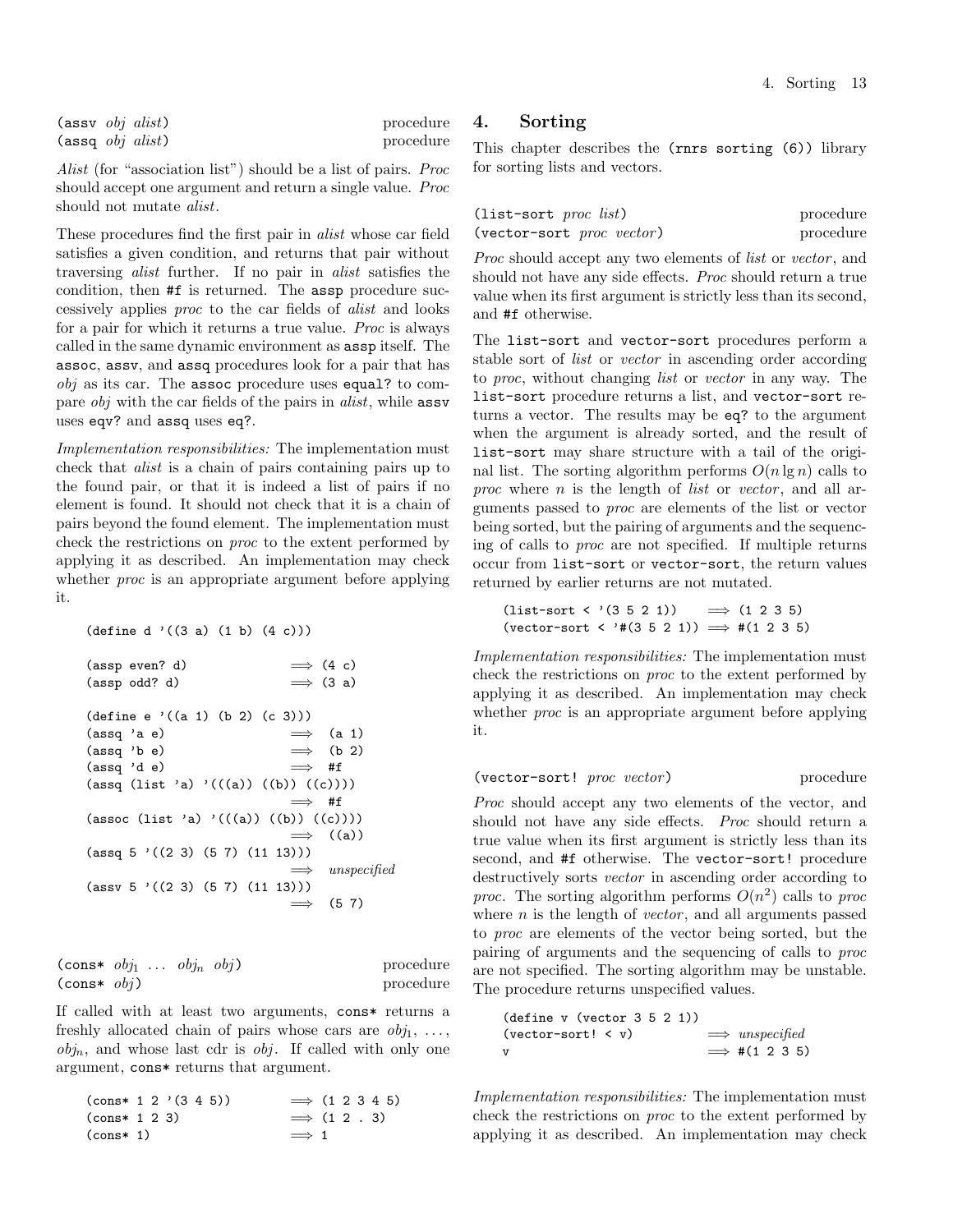<span id="page-13-0"></span>whether *proc* is an appropriate argument before applying it.

## 5. Control structures

This chapter describes the (rnrs control (6)) library, which provides useful control structures.

(when  $\langle \text{test} \rangle$   $\langle \text{expression}_1 \rangle$   $\langle \text{expression}_2 \rangle$  ...) syntax (unless  $\langle test \rangle$   $\langle expression_1 \rangle$   $\langle expression_2 \rangle$  ...) syntax

Syntax:  $\langle Test \rangle$  must be an expression.

Semantics: A when expression is evaluated by evaluating the  $\langle test \rangle$  expression. If  $\langle test \rangle$  evaluates to a true value, the remaining  $\langle$  expression $\rangle$ s are evaluated in order, and the results of the last  $\langle$  expression $\rangle$  are returned as the results of the entire when expression. Otherwise, the when expression returns unspecified values. An unless expression is evaluated by evaluating the  $\langle \text{test} \rangle$  expression. If  $\langle \text{test} \rangle$  evaluates to  $#f$ , the remaining  $\langle$  expression $\rangle$ s are evaluated in order, and the results of the last  $\langle$  expression $\rangle$  are returned as the results of the entire unless expression. Otherwise, the unless expression returns unspecified values.

The final  $\langle$  expression $\rangle$  is in tail context if the when or unless form is itself in tail context.

| (when $(> 3 2)$ 'greater) | $\implies$ greater     |
|---------------------------|------------------------|
| (when $(532)$ 'greater)   | $\implies$ unspecified |
| (unless $(> 3 2)$ 'less)  | $\implies$ unspecified |
| (unless $( < 3 2)$ 'less) | $\implies$ less        |

The when and unless expressions are derived forms. They could be defined by the following macros:

```
(define-syntax when
       (syntax-rules ()
          ((when test result1 result2 ...)
           (if test
                 (begin result1 result2 ...)))))
     (define-syntax unless
       (syntax-rules ()
          ((unless test result1 result2 ...)
           (if (not test)
                 (begin result1 result2 ...)))))
(do ((\langle \text{variable}_1 \rangle \langle \text{init}_1 \rangle \langle \text{step}_1 \rangle) syntax
      . . . )
     (\langle test \rangle \langle expression \rangle \dots)
```
Syntax: The  $\langle \text{init} \rangle$ s,  $\langle \text{step} \rangle$ s,  $\langle \text{test} \rangle$ s, and  $\langle \text{command} \rangle$ s must be expressions. The  $\langle$  variable $\rangle$ s must be pairwise distinct variables.

 $\langle \text{command} \rangle \dots \rangle$ 

Semantics: The do expression is an iteration construct. It specifies a set of variables to be bound, how they are to be initialized at the start, and how they are to be updated on each iteration.

A do expression is evaluated as follows: The  $\langle \text{init} \rangle$  expressions are evaluated (in some unspecified order), the  $\langle \text{variable} \rangle$  are bound to fresh locations, the results of the  $\langle \text{init} \rangle$  expressions are stored in the bindings of the  $\langle \text{variable} \rangle$ s, and then the iteration phase begins.

Each iteration begins by evaluating  $\langle test \rangle$ ; if the result is  $#f$ , then the  $\langle \text{command} \rangle$  are evaluated in order for effect, the  $\langle \text{step} \rangle$  expressions are evaluated in some unspecified order, the  $\langle \text{variable} \rangle$ s are bound to fresh locations holding the results, and the next iteration begins.

If  $\langle test \rangle$  evaluates to a true value, the  $\langle expression \rangle$  are evaluated from left to right and the values of the last  $\langle$  expression $\rangle$  are returned. If no  $\langle$  expression $\rangle$ s are present, then the do expression returns unspecified values.

The region of the binding of a  $\langle$  variable $\rangle$  consists of the entire do expression except for the  $\langle \text{init} \rangle$ s.

A  $\langle$ step $\rangle$  may be omitted, in which case the effect is the same as if ( $\langle \text{variable} \rangle$   $\langle \text{init} \rangle$   $\langle \text{variable} \rangle$ ) had been written instead of  $(\langle variable \rangle \langle init \rangle)$ .

If a do expression appears in a tail context, the  $\langle$  expression $\rangle$ s are a  $\langle$  tail sequence $\rangle$  in the sense of report section 11.20, i.e., the last  $\langle$  expression $\rangle$  is also in a tail context.

```
(do ((vec (make-vector 5))
     (i 0 (+ i 1)))((- i 5) vec)(vector-set! vec i i)) \implies #(0 1 2 3 4)
(let ((x '(1 3 5 7 9)))
  (do ((x x (cdr x))
       (sum 0 (+ sum (car x))))((null? x) sum))) \implies 25
```
The following definition of do uses a trick to expand the variable clauses.

```
(define-syntax do
 (syntax-rules ()
   ((do ((var init step ...) ...)
         (test expr ...)
         command ...)
     (letrec
       ((loop
         (lambda (var ...)
           (if test
               (begin
                 #f ; avoid empty begin
                 expr ...)
               (begin
                 command
                 ...
                 (loop (do "step" var step ...)
                       ...))))))
```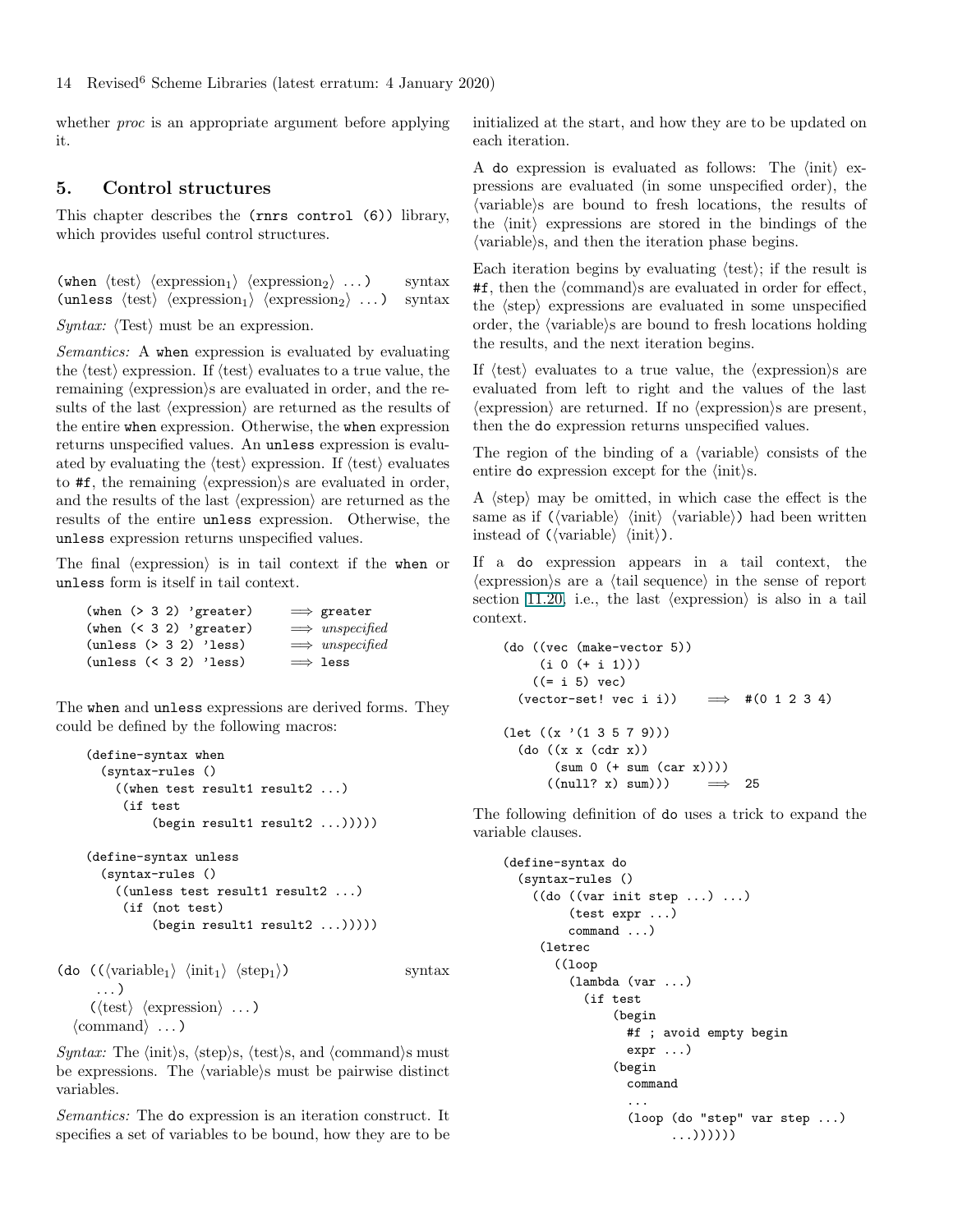```
(loop init ...)))
((do "step" x)
x)
((do "step" x y)
y)))
```
 $(\text{case-lambda } \langle \text{case-lambda } \text{ clause} \rangle \dots)$  syntax

Syntax: Each  $\langle \text{case-lambda clause} \rangle$  must be of the form

 $(\langle \text{formals} \rangle \langle \text{body} \rangle)$ 

 $\langle$ Formals $\rangle$  must be as in a lambda form (report section 11.4.2), and  $\langle body \rangle$  is as described in report section [11.3.](#page-45-0)

Semantics: A case-lambda expression evaluates to a procedure. This procedure, when applied, tries to match its arguments to the  $\langle \text{case-lambda clause} \rangle$ s in order. The arguments match a clause if one of the following conditions is fulfilled:

- $\langle$  Formals $\rangle$  has the form  $(\langle \text{variable} \rangle \dots)$  and the number of arguments is the same as the number of formal parameters in  $\langle$  formals $\rangle$ .
- $\langle$  Formals $\rangle$  has the form  $(\langle \text{variable}_1 \rangle \dots \langle \text{variable}_n \rangle \cdot \langle \text{variable}_{n+1} \rangle)$ and the number of arguments is at least n.
- $\langle$  Formals $\rangle$  has the form  $\langle$  variable $\rangle$ .

For the first clause matched by the arguments, the variables of the  $\langle$  formals $\rangle$  are bound to fresh locations containing the argument values in the same arrangement as with lambda.

The last expression of a  $\langle body \rangle$  in a case-lambda expression is in tail context.

If the arguments match none of the clauses, an exception with condition type &assertion is raised.

```
(define foo
 (case-lambda
  (() 'zero)
  ((x) (list 'one x))
  ((x y) (list 'two x y))
  ((a b c d . e) (list 'four a b c d e))
  (rest (list 'rest rest))))
(foo) \Rightarrow zero(foo 1) \implies (one 1)
(foo 1 2) \implies (two 1 2)(foo 1 2 3) \implies (rest (1 2 3))(foo 1 2 3 4) \implies (four 1 2 3 4 0)
```
The case-lambda keyword can be defined in terms of lambda by the following macros:

```
(define-syntax case-lambda
  (syntax-rules ()
    (( (fmls b1 b2 ...))(lambda fmls b1 b2 ...))
    (( (fmls b1 b2 ... ) ... )(lambda args
       (let ((n (length args)))
         (case-lambda-help args n
           (fmls b1 b2 ... ) ... )))))(define-syntax case-lambda-help
  (syntax-rules ()
    ((- \operatorname{args} n)(assertion-violation #f
       "unexpected number of arguments"))
    (( \text{args n } ((x ... ) b1 b2 ... ) more ...))(if (= n \text{ (length } (x ...)))(apply (lambda (x ...) b1 b2 ...) args)
         (case-lambda-help args n more ...)))
    (( \text{args n } ((x1 x2 ... r) b1 b2 ...) more ...))(if (>= n (length '(x1 x2 ...)))(apply (lambda (x1 x2 ... . r) b1 b2 ...)
                    args)
         (case-lambda-help args n more ...)))
    (( args n (r b1 b2 ...) more ...)
     (apply (lambda r b1 b2 ...) args))))
```
# <span id="page-14-0"></span>6. Records

This section describes abstractions for creating new data types representing records.

A record is a compound data structure with a fixed number of components, called fields. Each record has an associated type specified by a record-type descriptor, which is an object that specifies the fields of the record and various other properties that all records of that type share. Record objects are created by a record constructor, a procedure that creates a fresh record object and initializes its fields to values. Records of different types can be distinguished from each other and from other types of objects by record predicates. A record predicate returns #t when passed a record of the type specified by the record-type descriptor and #f otherwise. An accessor extracts from a record the component associated with a field, and a mutator changes the component to a different value.

Record types can be extended via single inheritance, allowing record types to model hierarchies that occur in applications like algebraic data types as well as single-inheritance class systems. If a record type t extends another record type p, each record of type t is also a record of type  $p$ , and the predicate, accessors, and mutators applicable to a record of type  $p$  are also applicable to a record of type  $t$ . The extension relationship is transitive in the sense that a type extends its parent's parent, if any, and so on. A record type that does not extend another record type is called a base record type.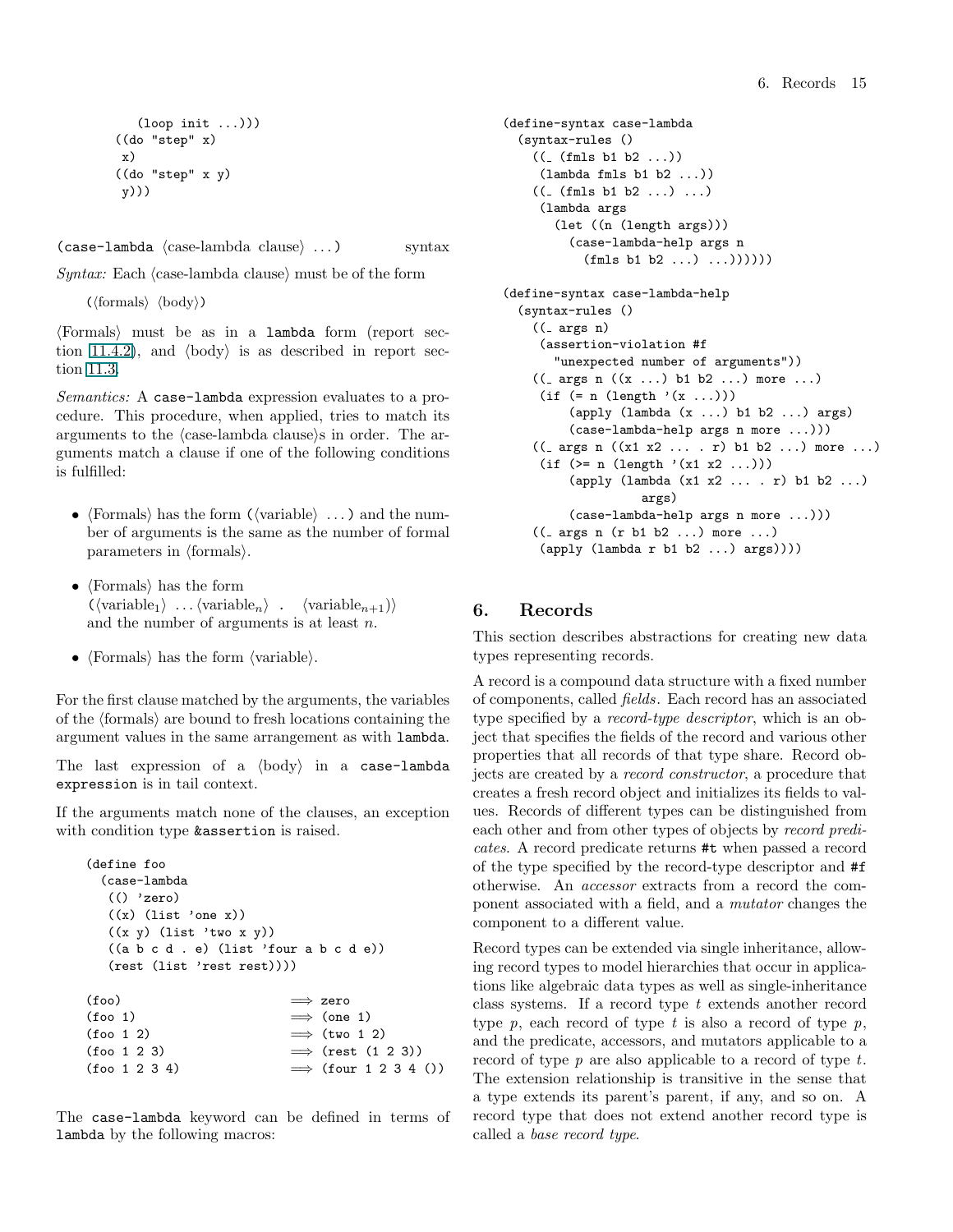A record type can be sealed to prevent it from being extended. Moreover, a record type can be nongenerative, i.e., it is globally identified by a "uid", and new, compatible definitions of a nongenerative record type with the same uid as a previous always yield the same record type.

The record mechanism spans three libraries:

- the (rnrs records syntactic (6)) library, a syntactic layer for defining a record type and associated constructor, predicate, accessor, and mutators,
- the (rnrs records procedural (6)) library, a procedural layer for creating and manipulating record types and creating constructors, predicates, accessors, and mutators;
- the (rnrs records inspection (6)) library, a set of inspection procedures.

The inspection procedures allow programs to obtain from a record instance a descriptor for the type and from there obtain access to the fields of the record instance. This facility allows the creation of portable printers and inspectors. A program may prevent access to a record's type—and thereby protect the information stored in the record from the inspection mechanism—by declaring the type opaque. Thus, opacity as presented here can be used to enforce abstraction barriers.

Any of the standard types mentioned in this report may or may not be implemented as an opaque record type. Thus, it may be possible to use inspection on objects of the standard types.

The procedural layer is particularly useful for writing interpreters that construct host-compatible record types. It may also serve as a target for expansion of the syntactic layers. The record operations provided through the procedural layer may, however, be less efficient than the operations provided through the syntactic layer, which is designed to allow expand-time determination of record-instance sizes and field offsets. Therefore, alternative implementations of syntactic record-type definition should, when possible, expand into the syntactic layer rather than the procedural layer.

The syntactic layer is used more commonly and therefore described first. This chapter uses the rtd and constructor-descriptor parameter names for arguments that must be record-type descriptors and constructor descriptors, respectively (see section [6.3\)](#page-19-0).

# <span id="page-15-0"></span>6.1. Mutability and equivalence of records

The fields of a record type are designated *mutable* or *im*mutable. Correspondingly, a record type with no mutable field is called immutable, and all records of that type are immutable objects. All other record types are mutable, and so are their records.

Each call to a record constructor of a mutable record type returns a new record with a fresh location (see report section 5.10). Consequently, for two records  $obj_1$  and  $obj_2$ , the return value of (eqv?  $obj_1$   $obj_2$ ), as well as the return value of (eq?  $obj_1$   $obj_2$ ), adheres to the following criteria (see report section 11.5):

- If  $obj_1$  and  $obj_2$  have different record types (i.e., their record-type descriptors are not eqv?), eqv? returns #f.
- If  $obj_1$  and  $obj_2$  are both records of the same mutable record type, and are the results of two separate calls to record constructors, then eqv? returns #f.
- If  $obj_1$  and  $obj_2$  are both the result of a single call to a record constructor, then eqv? returns #t.
- If  $obj_1$  and  $obj_2$  are both records of the same record type, where applying an accessor to both yields results for which eqv? returns #f, then eqv? returns #f.

# <span id="page-15-1"></span>6.2. Syntactic layer

The syntactic layer is provided by the (rnrs records syntactic (6)) library. Some details of the specification are explained in terms of the specification of the procedural layer below.

The record-type-defining form define-record-type is a definition and can appear anywhere any other  $\langle$  definition $\rangle$ can appear.

| $\text{(define-record-type } \langle \text{name } spec \rangle \langle \text{record } clause \rangle^*$ |  |  |  |  |  |
|---------------------------------------------------------------------------------------------------------|--|--|--|--|--|
|---------------------------------------------------------------------------------------------------------|--|--|--|--|--|

|               | syntax           |
|---------------|------------------|
| fields        | auxiliary syntax |
| mutable       | auxiliary syntax |
| immutable     | auxiliary syntax |
| parent        | auxiliary syntax |
| protocol      | auxiliary syntax |
| sealed        | auxiliary syntax |
| opaque        | auxiliary syntax |
| nongenerative | auxiliary syntax |
| parent-rtd    | auxiliary syntax |
|               |                  |

A define-record-type form defines a record type along with associated constructor descriptor and constructor, predicate, field accessors, and field mutators. The define-record-type form expands into a set of definitions in the environment where define-record-type appears; hence, it is possible to refer to the bindings (except for that of the record type itself) recursively.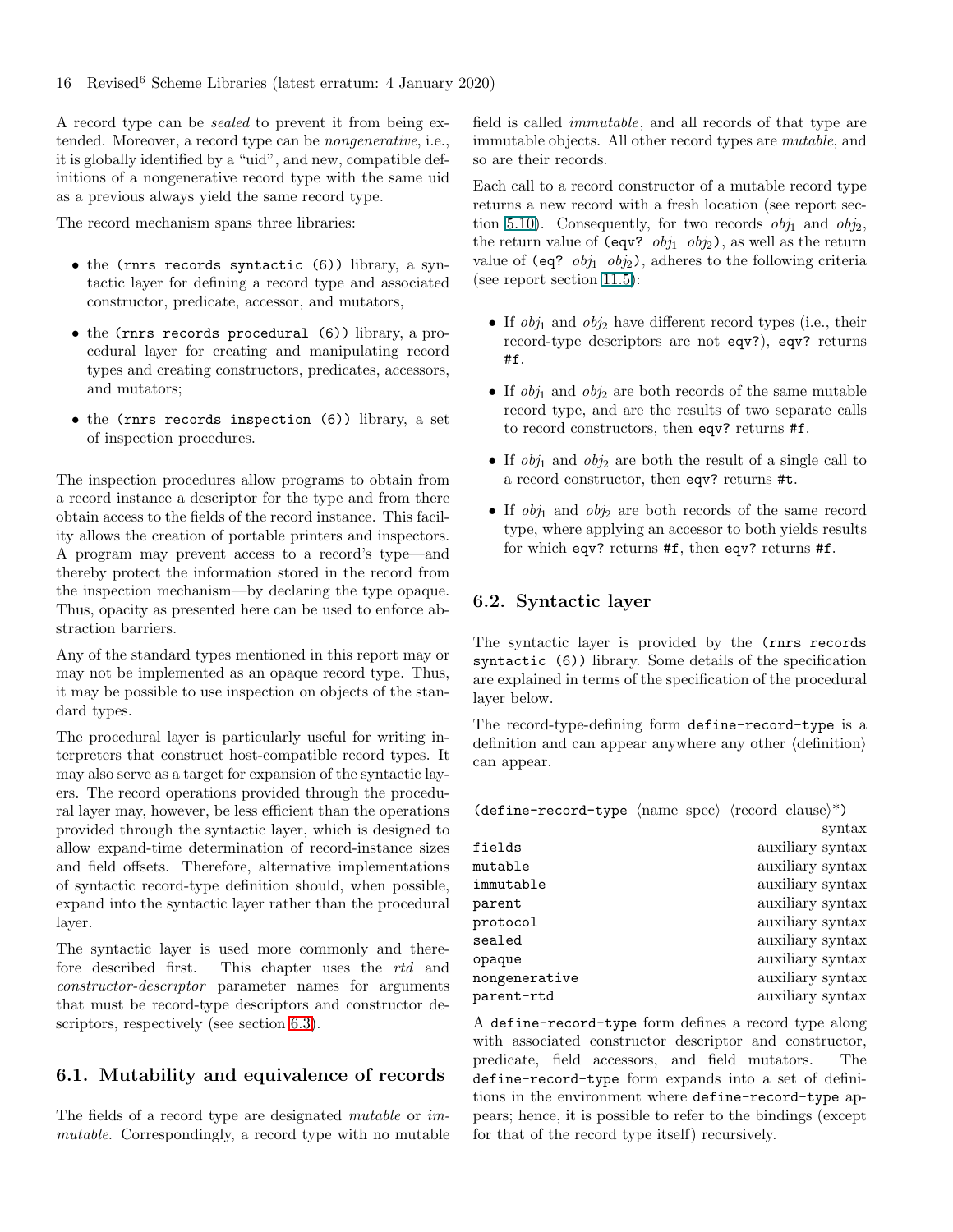The  $\langle$  name spec $\rangle$  specifies the names of the record type, constructor, and predicate. It must take one of the following forms:

 $(\langle record \ name \rangle \langle constructor \ name \rangle \langle predicted \ name) )$  $\langle$ record name $\rangle$ 

 $\langle Record \ name \rangle$ ,  $\langle constructor \ name \rangle$ , and  $\langle predicted \ name \rangle$ must all be identifiers.

 $\langle$ Record name $\rangle$ , taken as a symbol, becomes the name of the record type. (See the description of make-record-type-descriptor below.) Additionally, it is bound by this definition to an expand-time or runtime representation of the record type and can be used as parent name in syntactic record-type definitions that extend this definition. It can also be used as a handle to gain access to the underlying record-type descriptor and constructor descriptor (see record-type-descriptor and record-constructor-descriptor below).

 $\langle$ Constructor name $\rangle$  is defined by this definition to be a constructor for the defined record type, with a protocol specified by the protocol clause, or, in its absence, using a default protocol. For details, see the description of the protocol clause below.

 $\langle$ Predicate name $\rangle$  is defined by this definition to a predicate for the defined record type.

The second form of  $\langle$  hame spec $\rangle$  is an abbreviation for the first form, where the name of the constructor is generated by prefixing the record name with make-, and the predicate name is generated by adding a question mark (?) to the end of the record name. For example, if the record name is frob, the name of the constructor is make-frob, and the predicate name is frob?.

Each  $\langle$  record clause $\rangle$  must take one of the following forms; it is a syntax violation if multiple  $\langle$  record clause $\rangle$ s of the same kind appear in a define-record-type form.

(fields  $\langle \text{field spec} \rangle^*$ )

Each  $\langle$  field spec $\rangle$  has one of the following forms

```
(immutable \langle field name \rangle \langle accessor name \rangle)(mutable \langle field \ name \rangle)\langle accessor name\rangle \langle mutator name\rangle)
(immutable \langle field name \rangle)(mutable \langle field \ name \rangle)\langlefield name\rangle
```
 $\langle$ Field name $\rangle$ ,  $\langle$  accessor name $\rangle$ , and  $\langle$  mutator name $\rangle$  must all be identifiers. The first form declares an immutable field called  $\langle$  field name $\rangle$ , with the corresponding accessor named  $\langle$  accessor name $\rangle$ . The second form declares a mutable field called  $\langle$  field name $\rangle$ , with the corresponding accessor named  $\langle$  accessor name $\rangle$ , and with the corresponding mutator named  $\langle$  mutator name $\rangle$ .

If  $\langle$  field spec $\rangle$  takes the third or fourth form, the accessor name is generated by appending the record name and field name with a hyphen separator, and the mutator name (for a mutable field) is generated by adding a -set! suffix to the accessor name. For example, if the record name is frob and the field name is widget, the accessor name is frob-widget and the mutator name is frob-widget-set!.

If  $\langle$  field spec $\rangle$  is just a  $\langle$  field name $\rangle$  form, it is an abbreviation for (immutable  $\langle$  field name $\rangle$ ).

The  $\langle$  field name $\rangle$ s become, as symbols, the names of the fields in the record-type descriptor being created, in the same order.

The fields clause may be absent; this is equivalent to an empty fields clause.

 $\{\text{parent } \langle \text{parent } \text{name} \rangle\}$ 

Specifies that the record type is to have parent type  $\langle$  parent name $\rangle$ , where  $\langle$  parent name $\rangle$  is the  $\langle$ record name $\rangle$  of a record type previously defined using define-record-type. The record-type definition associated with  $\langle$  parent name $\rangle$  must not be sealed.

 $(\text{protocol } \langle \text{expression} \rangle)$ 

 $\langle$ Expression $\rangle$  is evaluated in the same environment as the define-record-type form. It must evaluate to a procedure, and this procedure should be a protocol appropriate for the record type being defined.

The protocol is used to create a record-constructor descriptor as described below. If no protocol clause is specified, a constructor descriptor is still created using a default protocol. The clause can be absent only if the record type being defined has no parent type, or if the parent definition does not specify a protocol.

#### (sealed #t) (sealed #f)

If this option is specified with operand #t, the defined record type is sealed, i.e., no extensions of the record type can be created. If this option is specified with operand #f, or is absent, the defined record type is not sealed.

# (opaque #t) (opaque #f)

If this option is specified with operand #t, or if an opaque parent record type is specified, the defined record type is opaque. Otherwise, the defined record type is not opaque. See the specification of record-rtd below for details.

#### $(nongenerative \langleuid \rangle)$ (nongenerative)

This specifies that the record type is nongenerative with uid  $\langle$ uid $\rangle$ , which must be an  $\langle$ identifier $\rangle$ . If  $\langle \text{uid} \rangle$  is absent, a unique uid is generated at macroexpansion time. If two record-type definitions specify the same uid, then the record-type definitions should be equivalent, i.e., the implied arguments to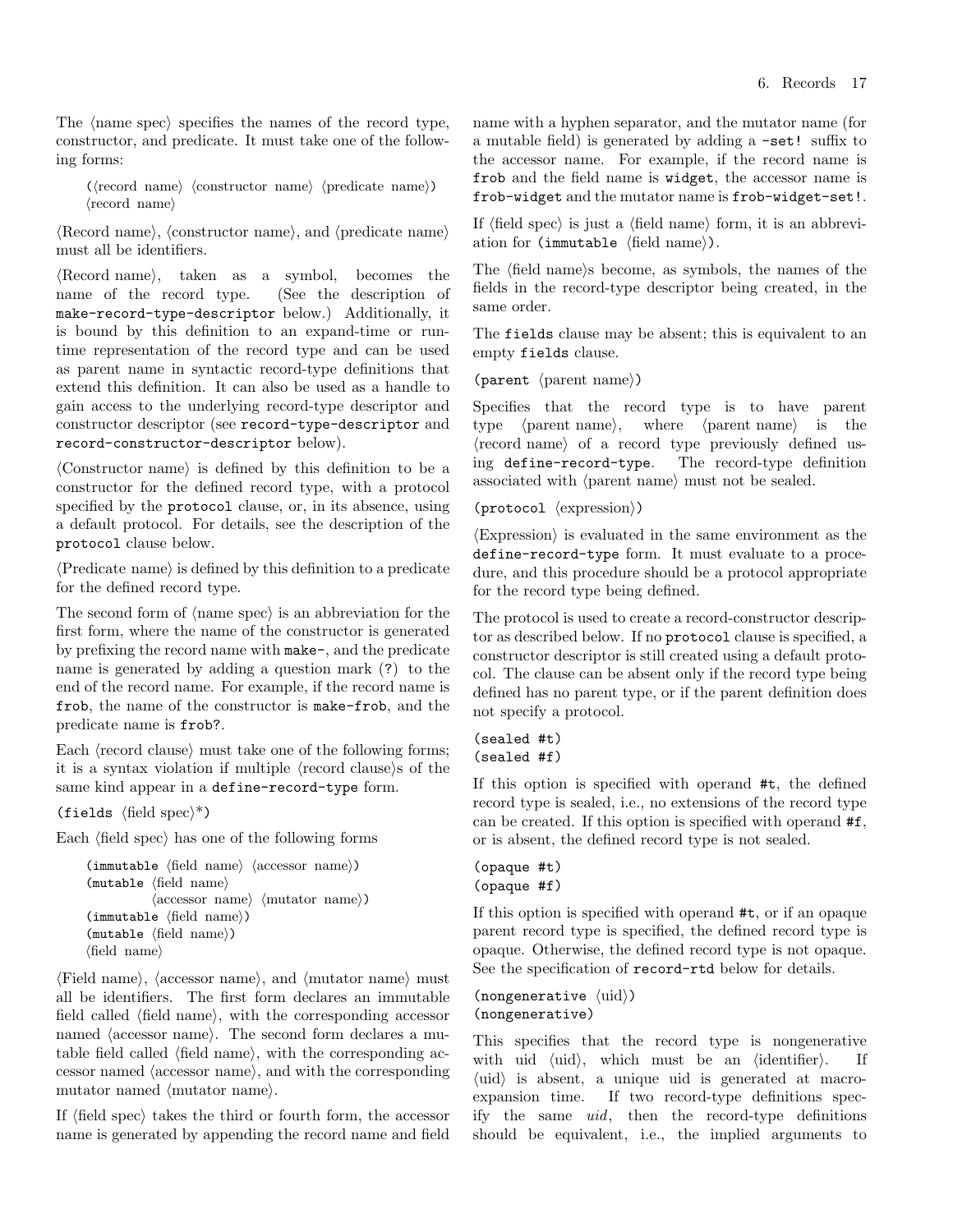make-record-type-descriptor must be equivalent as described under make-record-type-descriptor. See section [6.3.](#page-19-0) If this condition is not met, it is either considered a syntax violation or an exception with condition type &assertion is raised. If the condition is met, a single record type is generated for both definitions.

In the absence of a nongenerative clause, a new record type is generated every time a define-record-type form is evaluated:

```
(let ((f (lambda (x)
          (define-record-type r ...)
          (if x r? (make-r ...))))((f *t) (f *f))) \implies #f
```
(parent-rtd  $\langle$  parent rtd $\rangle$   $\langle$  parent cd $\rangle$ )

Specifies that the record type is to have its parent type specified by  $\langle$  parent rtd $\rangle$ , which should be an expression evaluating to a record-type descriptor or #f, and  $\langle$  parent cd $\rangle$ , which should be an expression evaluating to a constructor descriptor (see below) or #f.

If  $\langle$  parent rtd $\rangle$  evaluates to #f, then if  $\langle$  parent cd $\rangle$  evaluates to a value, that value must be #f.

If  $\langle$  parent rtd $\rangle$  evaluates to a record-type descriptor, the record type must not be sealed. Moreover, a record-type definition must not have both a parent and a parent-rtd clause.

Note: The syntactic layer is designed to allow record-instance sizes and field offsets to be determined at expand time, i.e., by a macro definition of define-record-type, as long as the parent (if any) is known. Implementations that take advantage of this may generate less efficient constructor, accessor, and mutator code when the parent-rtd clause is used, since the type of the parent is generally not known until run time. The parent clause should therefore be used instead when possible.

All bindings created by define-record-type (for the record type, the constructor, the predicate, the accessors, and the mutators) must have names that are pairwise distinct.

If no parent clause is present, no parent-rtd clause is present, or a parent-rtd clause is present but  $\langle$  parent rtd $\rangle$ evaluates to #f, the record type is a base type.

The constructor created by a define-record-type form is a procedure as follows:

• If the record type is a base type and no protocol clause is present, the constructor accepts as many arguments as there are fields, in the same order as they appear in the fields clause, and returns a record object with the fields initialized to the corresponding arguments.

• If the record type is a base type and a protocol clause is present, the protocol expression, if it evaluates to a value, must evaluate to a procedure, and this procedure should accept a single argument. The protocol procedure is called once during the evaluation of the define-record-type form with a procedure  $p$  as its argument. It should return a procedure, which will become the constructor bound to  $\langle$  constructor name $\rangle$ . The procedure  $p$  accepts as many arguments as there are fields, in the same order as they appear in the fields clause, and returns a record object with the fields initialized to the corresponding arguments.

The constructor returned by the protocol procedure can accept an arbitrary number of arguments, and should call p once to construct a record object, and return that record object.

For example, the following protocol expression for a record-type definition with three fields creates a constructor that accepts values for all fields, and initialized them in the reverse order of the arguments:

```
(lambda (p)
  (lambda (v1 v2 v3)
    (p v3 v2 v1)))
```
• If the record type is not a base type and a protocol clause is present, then the protocol procedure is called once with a procedure  $n$  as its argument. As in the previous case, the protocol procedure should return a procedure, which will become the constructor bound to  $\langle$  constructor name $\rangle$ . However, *n* is different from *p* in the previous case: It accepts arguments corresponding to the arguments of the constructor of the parent type. It then returns a procedure  $p$  that accepts as many arguments as there are (additional) fields in this type, in the same order as in the fields clause, and returns a record object with the fields of the parent record types initialized according to their constructors and the arguments to  $n$ , and the fields of this record type initialized to its arguments of p.

The constructor returned by the protocol procedure can accept an arbitrary number of arguments, and should call  $n$  once to construct the procedure  $p$ , and call p once to create the record object, and finally return that record object.

For example, the following protocol expression assumes that the constructor of the parent type takes three arguments:

```
(lambda (n)
  (lambda (v1 v2 v3 x1 x2 x3 x4)
    (let ((p (n v1 v2 v3)))
      (p x1 x2 x3 x4))))
```
The resulting constructor accepts seven arguments, and initializes the fields of the parent types according to the constructor of the parent type, with v1, v2,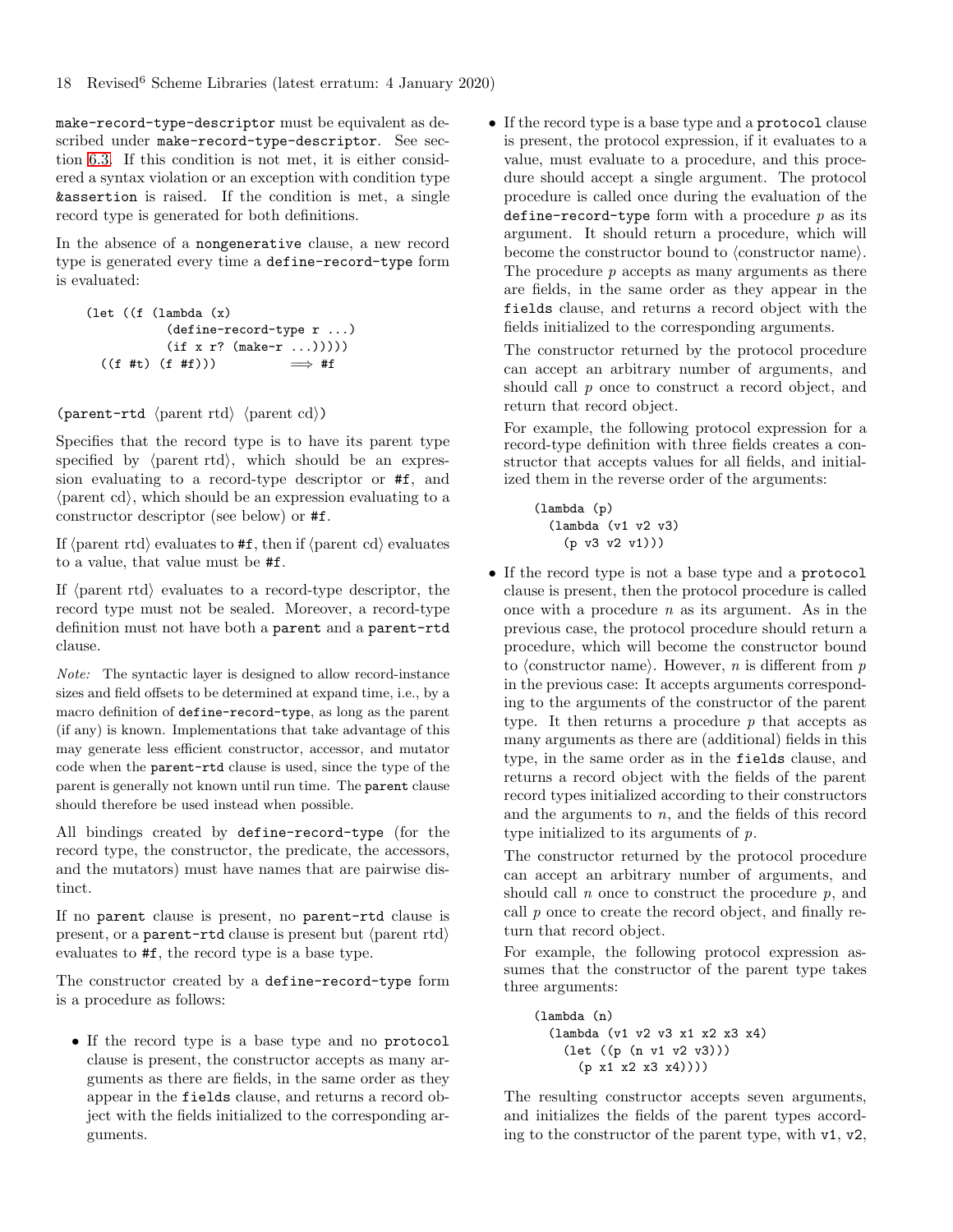and v3 as arguments. It also initializes the fields of this record type to the values of  $x1, \ldots, x4$ .

• If there is a parent clause, but no protocol clause, then the parent type must not have a protocol clause itself. Similarly, if there is a parent-rtd clause whose  $\langle$  parent rtd $\rangle$  evaluates to a record-type descriptor, but no protocol clause, then the  $\langle$  parent cd $\rangle$  expression, if it evaluates to a value, must evaluate to #f. The constructor bound to  $\langle$  constructor name $\rangle$  is a procedure that accepts arguments corresponding to the parent types' constructor first, and then one argument for each field in the same order as in the fields clause. The constructor returns a record object with the fields initialized to the corresponding arguments.

A protocol may perform other actions consistent with the requirements described above, including mutation of the new record or other side effects, before returning the record.

Any definition that takes advantage of implicit naming for the constructor, predicate, accessor, and mutator names can be rewritten trivially to a definition that specifies all names explicitly. For example, the implicit-naming record definition:

```
(define-record-type frob
  (fields (mutable widget))
  (protocol
    (lambda (p)
      (lambda (n) (p (make-widget n))))))
```
is equivalent to the following explicit-naming record definition.

```
(define-record-type (frob make-frob frob?)
  (fields (mutable widget
                   frob-widget
                   frob-widget-set!))
  (protocol
    (lambda (p)
      (lambda (n) (p (make-widget n))))))
```
Also, the implicit-naming record definition:

```
(define-record-type point (fields x y))
```
is equivalent to the following explicit-naming record definition:

```
(define-record-type (point make-point point?)
  (fields
    (immutable x point-x)
    (immutable y point-y)))
```
With implicit naming, it is still possible to specify some of the names explicitly; for example, the following overrides the choice of accessor and mutator names for the widget field.

```
(define-record-type frob
 (fields (mutable widget getwid setwid!))
 (protocol
   (lambda (p)
     (lambda (n) (p (make-widget n))))))
```
 $(record-type-descriptor$   $\langle record~name\rangle)$  syntax

Evaluates to the record-type descriptor (see below) associated with the type specified by  $\langle$  record name $\rangle$ .

Note: The record-type-descriptor procedure works on both opaque and non-opaque record types.

 $(record-constructor-descriptor$   $\langle record-name \rangle$ ) syntax

Evaluates to the record-constructor descriptor (see below) associated with  $\langle$  record name $\rangle$ .

The following example uses the record? procedure from the (rnrs records inspection (6)) library (section [6.4\)](#page-22-0):

```
(define-record-type (point make-point point?)
 (fields (immutable x point-x)
         (mutable y point-y set-point-y!))
 (nongenerative
   point-4893d957-e00b-11d9-817f-00111175eb9e))
(define-record-type (cpoint make-cpoint cpoint?)
 (parent point)
 (protocol
  (lambda (n)
    (lambda (x y c)
      ((n \times y) (color->rgb c))))(fields
   (mutable rgb cpoint-rgb cpoint-rgb-set!)))
(define (color->rgb c)
 (cons 'rgb c))
(define p1 (make-point 1 2))
(define p2 (make-cpoint 3 4 'red))
(point? p1) \implies #t
(point? p2) \implies #t
(point? (vector)) \implies #f
(point? (cons 'a 'b)) \implies #f\text{(cpoint? p1)} \implies \text{#f}\text{(cpoint? p2)} \implies \text{\#t}\text{(point-x p1)} \implies 1(point-y p1) \implies 2
\text{(point-x p2)} \implies 3(point-y p2) \implies 4
(cpoint-rgb p2) \implies (rgb . red)(set-point-y! p1 17) \implies unspecified
(point-y p1) \implies 17)
```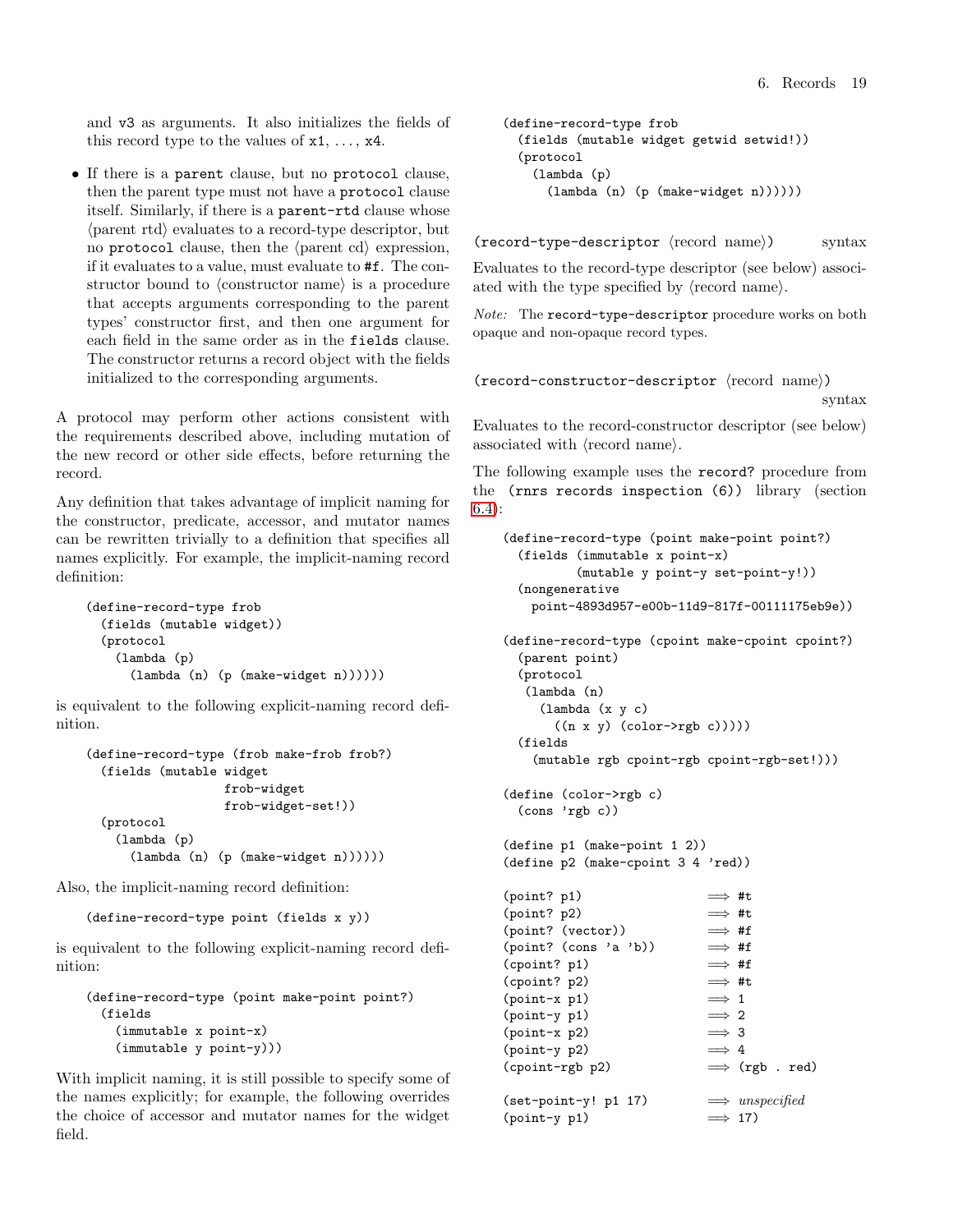```
(record-rtd p1)
         \implies (record-type-descriptor point)
(define-record-type (ex1 make-ex1 ex1?)
  (protocol (lambda (p) (lambda a (p a))))
  (fields (immutable f ex1-f)))
(define ex1-i1 (make-ex1 1 2 3))
(ex1-f ex1-1) \implies (1 2 3)
(define-record-type (ex2 make-ex2 ex2?)
  (protocol
    (lambda (p) (lambda (a . b) (p a b))))
  (fields (immutable a ex2-a)
          (immutable b ex2-b)))
(define ex2-i1 (make-ex2 1 2 3))
(ex2-a ex2-i1) \implies 1
(ex2-b ex2-i1) \implies (2 3)
(define-record-type (unit-vector
                    make-unit-vector
                    unit-vector?)
  (protocol
   (lambda (p)
     (lambda (x y z)
       (let ((length
               (sqrt (+ (* x x)
                        (* y y)
                        (* z z))))(p (/ x length)
            (/ y length)
            (/ z length))))))
  (fields (immutable x unit-vector-x)
          (immutable y unit-vector-y)
          (immutable z unit-vector-z)))
(define *ex3-instance* #f)
(define-record-type ex3
  (parent cpoint)
  (protocol
  (lambda (n)
    (lambda (x y t)
       (let ((r ((n x y 'red) t)))
         (set! *ex3-instance* r)
        r))))
  (fields
   (mutable thickness))
  (sealed #t) (opaque #t))
(define ex3-i1 (make-ex3 1 2 17))
(ex3? ex3-i1) \implies #t
(cpoint-rgb ex3-i1) \Rightarrow (rgb . red)(ex3-thickness ex3-i1) \Rightarrow 17(ex3-thickness-set! ex3-i1 18)
         \implies unspecified
(ex3-thickness ex3-i1) \implies 18
*ex3-instance* \implies ex3-i1
```
 $(record? ex3-i1) \Rightarrow #f$ 

```
6.3. Procedural layer
```
The procedural layer is provided by the (rnrs records procedural (6)) library.

 $(make-record-type-descriptor$   $name$  procedure parent uid sealed? opaque? fields)

Returns a record-type descriptor, or rtd, representing a record type distinct from all built-in types and other record types.

The name argument must be a symbol. It names the record type, and is intended purely for informational purposes and may be used for printing by the underlying Scheme system.

The parent argument must be either #f or an rtd. If it is an rtd, the returned record type, t, extends the record type p represented by parent. An exception with condition type &assertion is raised if *parent* is sealed (see below).

The *uid* argument must be either **#f** or a symbol. If *uid* is a symbol, the record-creation operation is nongenerative i.e., a new record type is created only if no previous call to make-record-type-descriptor was made with the uid. If uid is #f, the record-creation operation is generative, i.e., a new record type is created even if a previous call to make-record-type-descriptor was made with the same arguments.

If make-record-type-descriptor is called twice with the same uid symbol, the parent arguments in the two calls must be eqv?, the *fields* arguments equal?, the *sealed?* arguments boolean-equivalent (both #f or both true), and the opaque? arguments boolean-equivalent if the parents are not opaque. If these conditions are not met, an exception with condition type &assertion is raised when the second call occurs. If they are met, the second call returns, without creating a new record type, the same record-type descriptor (in the sense of eqv?) as the first call.

Note: Users are encouraged to use symbol names constructed using the UUID namespace [\[10\]](#page-65-3) (for example, using the recordtype name as a prefix) for the uid argument.

The sealed? flag must be a boolean. If true, the returned record type is sealed, i.e., it cannot be extended.

The opaque? flag must be a boolean. If true, the record type is opaque. If passed an instance of the record type, record? returns #f. Moreover, if record-rtd (see "Inspection" below) is called with an instance of the record type, an exception with condition type &assertion is raised. The record type is also opaque if an opaque parent is supplied. If opaque? is #f and an opaque parent is not supplied, the record is not opaque.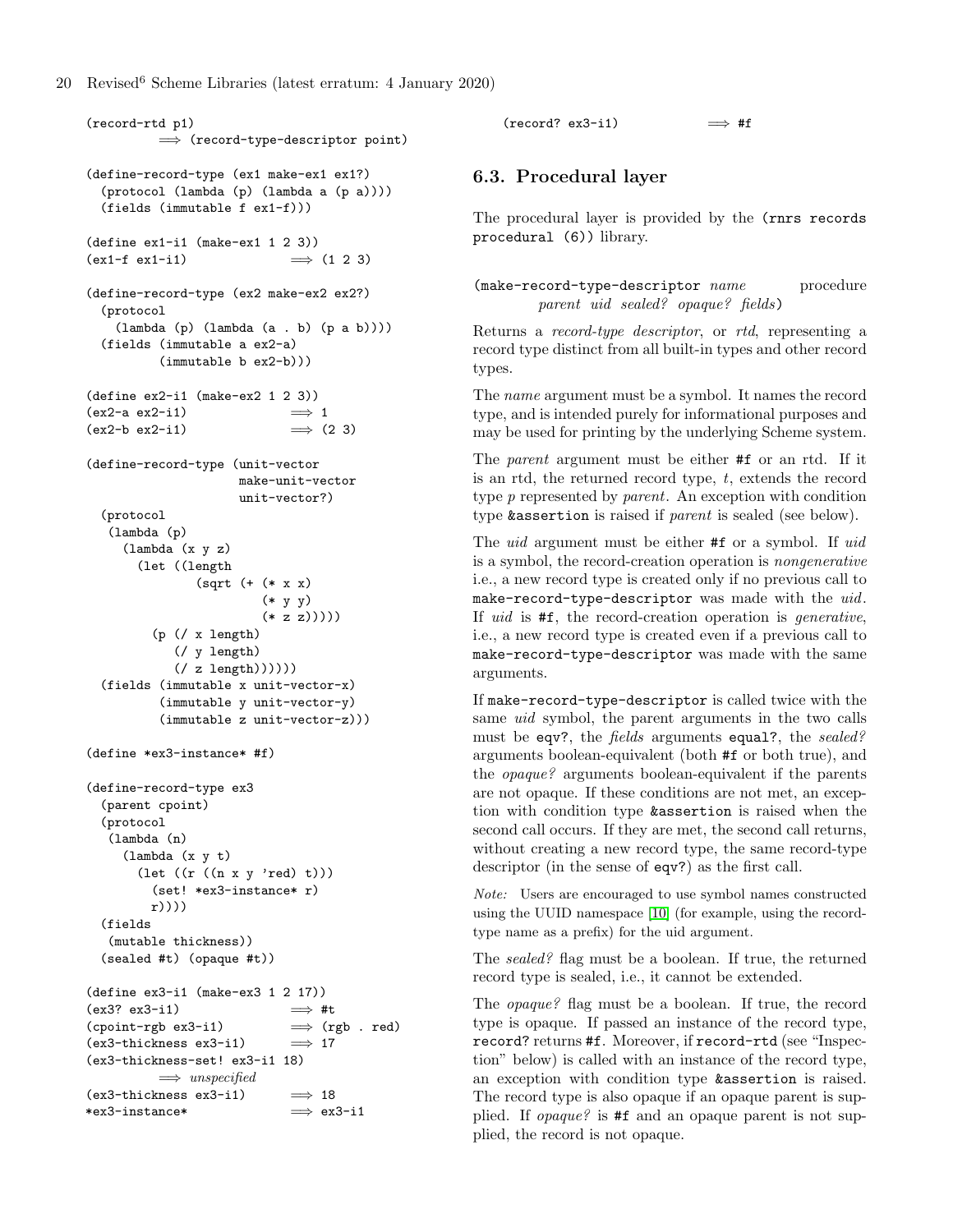The fields argument must be a vector of field specifiers. Each field specifier must be a list of the form (mutable name) or a list of the form (immutable name). Each name must be a symbol and names the corresponding field of the record type; the names need not be distinct. A field identified as mutable may be modified, whereas, when a program attempts to obtain a mutator for a field identified as immutable, an exception with condition type &assertion is raised. Where field order is relevant, e.g., for record construction and field access, the fields are considered to be ordered as specified, although no particular order is required for the actual representation of a record instance.

The specified fields are added to the parent fields, if any, to determine the complete set of fields of the returned record type. If fields is modified after make-record-type-descriptor has been called, the effect on the returned rtd is unspecified.

A generative record-type descriptor created by a call to make-record-type-descriptor is not eqv? to any recordtype descriptor (generative or nongenerative) created by another call to make-record-type-descriptor. A generative record-type descriptor is eqv? only to itself, i.e., (eqv?  $rtd_1$   $rtd_2$ ) iff (eq?  $rtd_1$   $rtd_2$ ). Also, two nongenerative record-type descriptors are eqv? iff they were created by calls to make-record-type-descriptor with the same uid arguments.

## $(record-type-descriptor? obj)$  procedure

Returns #t if the argument is a record-type descriptor, #f otherwise.

## (make-record-constructor-descriptor rtd procedure parent-constructor-descriptor protocol)

Returns a record-constructor descriptor (or constructor descriptor for short) that specifies a record constructor (or constructor for short), that can be used to construct record values of the type specified by rtd, and which can be obtained via record-constructor. A constructor descriptor can also be used to create other constructor descriptors for subtypes of its own record type. Rtd must be a record-type descriptor. Protocol must be a procedure or #f. If it is #f, a default protocol procedure is supplied.

If protocol is a procedure, it is handled analogously to the protocol expression in a define-record-type form.

If rtd is a base record type parent-constructor-descriptor must be #f. In this case, protocol is called by record-constructor with a single argument  $p$ .  $P$  is a procedure that expects one argument for every field of rtd and returns a record with the fields of rtd initialized to these arguments. The procedure returned by protocol should call p once with the number of arguments p expects and return the resulting record as shown in the simple example below:

(lambda (p) (lambda (v1 v2 v3) (p v1 v2 v3)))

Here, the call to p returns a record whose fields are initialized with the values of v1, v2, and v3. The expression above is equivalent to (lambda (p) p). Note that the procedure returned by protocol is otherwise unconstrained; specifically, it can take any number of arguments.

If rtd is an extension of another record type parent-rtd and protocol is a procedure, parent-constructor-descriptor must be a constructor descriptor of parent-rtd or #f. If parent-constructor-descriptor is a constructor descriptor, protocol is called by record-constructor with a single argument  $n$ , which is a procedure that accepts the same number of arguments as the constructor of parent-constructor-descriptor and returns a procedure p that, when called, constructs the record itself. The  $p$ procedure expects one argument for every field of rtd (not including parent fields) and returns a record with the fields of rtd initialized to these arguments, and the fields of parent-rtd and its parents initialized as specified by parent-constructor-descriptor .

The procedure returned by *protocol* should call n once with the number of arguments  $n$  expects, call the procedure  $p$  it returns once with the number of arguments p expects and return the resulting record. A simple protocol in this case might be written as follows:

```
(lambda (n)
 (lambda (v1 v2 v3 x1 x2 x3 x4)
   (let ((p (n v1 v2 v3)))
     (p x1 x2 x3 x4))))
```
This passes arguments  $v1$ ,  $v2$ ,  $v3$  to *n* for parent-constructor-descriptor and calls p with x1,  $\ldots$  x4 to initialize the fields of rtd itself.

Thus, the constructor descriptors for a record type form a sequence of protocols parallel to the sequence of recordtype parents. Each constructor descriptor in the chain determines the field values for the associated record type. Child record constructors need not know the number or contents of parent fields, only the number of arguments accepted by the parent constructor.

Protocol may be #f, specifying a default constructor that accepts one argument for each field of rtd (including the fields of its parent type, if any). Specifically, if rtd is a base type, the default protocol procedure behaves as if it were (lambda (p)  $p$ ). If *rtd* is an extension of another type, then parent-constructor-descriptor must be either #f or itself specify a default constructor, and the default protocol procedure behaves as if it were:

```
(lambda (n)
  (lambda (v_1 \ldots v_j x_1 \ldots x_k)(let ((p (n v_1 ... v_j)))(p \ x_1 \ \ldots \ x_k)))
```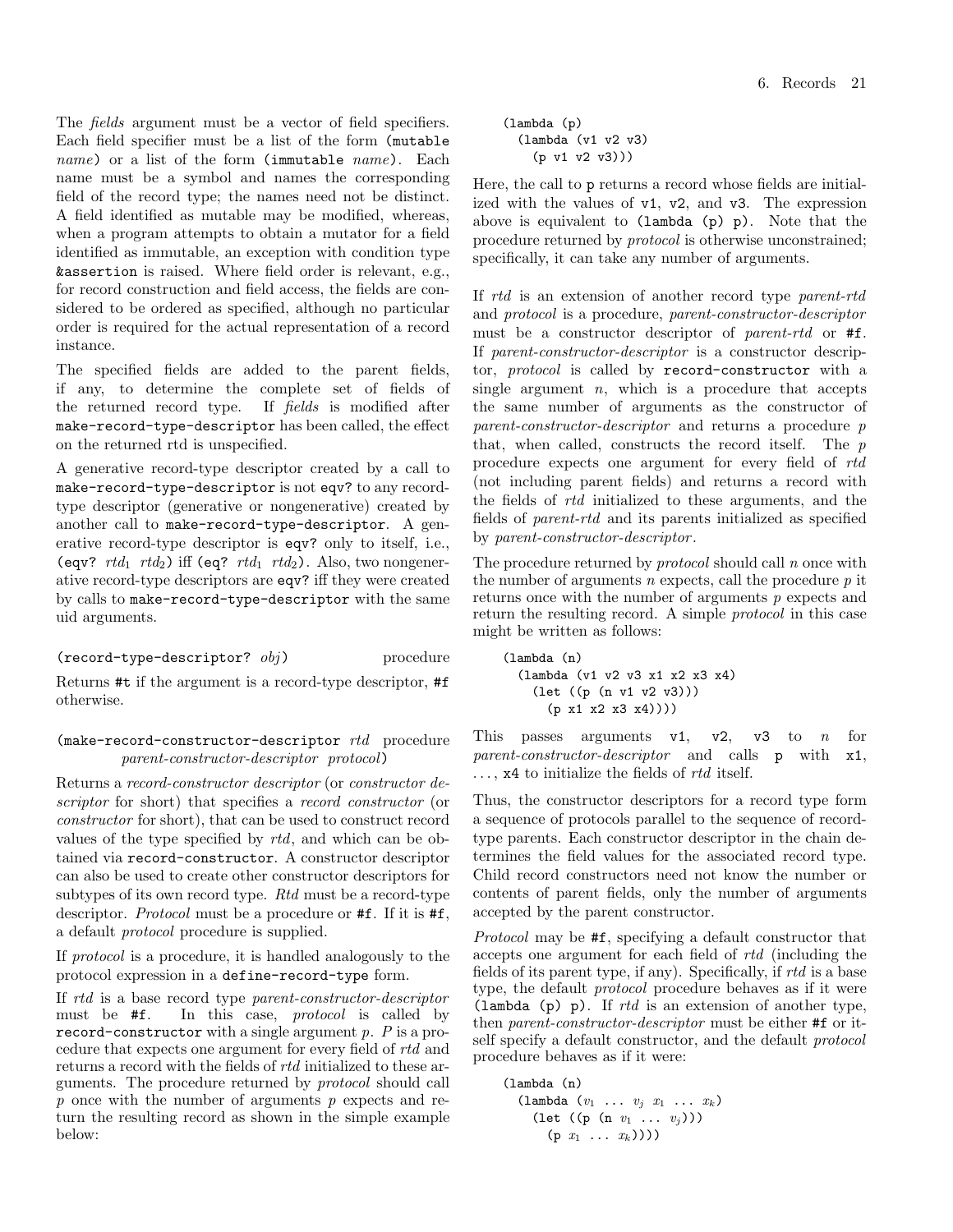The resulting constructor accepts one argument for each of the record type's complete set of fields (including those of the parent record type, the parent's parent record type, etc.) and returns a record with the fields initialized to those arguments, with the field values for the parent coming before those of the extension in the argument list. (In the example,  $j$  is the complete number of fields of the parent type, and  $k$  is the number of fields of  $rtd$  itself.)

If rtd is an extension of another record type and *parent-constructor-descriptor* is #f, parent-constructor-descriptor is treated as if it were a constructor descriptor for the parent rtd of rtd with a default protocol.

Implementation responsibilities: If protocol is a procedure, the implementation must check the restrictions on it to the extent performed by applying it as described when the constructor is called. An implementation may check whether protocol is an appropriate argument before applying it.

```
(define rtd1
  (make-record-type-descriptor
   'rtd1 #f #f #f #f
   '#((immutable x1) (immutable x2))))
(define rtd2
  (make-record-type-descriptor
   'rtd2 rtd1 #f #f #f
   '#((immutable x3) (immutable x4))))
(define rtd3
  (make-record-type-descriptor
   'rtd3 rtd2 #f #f #f
   '#((immutable x5) (immutable x6))))
(define protocol1
  (lambda (p)
    (lambda (a b c)
      (p (+ a b) (+ b c)))))
(define protocol2
  (lambda (n)
    (lambda (a b c d e f)
      (let ((p (n a b c)))
        (p (+ d e) (+ e f))))))
(define protocol3
  (lambda (n)
    (lambda (a b c d e f g h i)
      (let ((p (n a b c d e f)))
        (p (+ g h) (+ h i))))))(define cd1
  (make-record-constructor-descriptor
   rtd1 #f protocol1))
(define cd2
  (make-record-constructor-descriptor
   rtd2 cd1 protocol2))
```

```
(define cd3
  (make-record-constructor-descriptor
    rtd3 cd2 protocol3))
(define make-rtd1 (record-constructor cd1))
(define make-rtd2 (record-constructor cd2))
(define make-rtd3 (record-constructor cd3))
(make-rtd3 1 2 3 4 5 6 7 8 9)
           =⇒
  \langlerecord with fields initialized to 3, 5, 9, 11, 15, 17\rangle
```
(record-constructor constructor-descriptor) procedure Calls the protocol of constructor-descriptor (as described for make-record-constructor-descriptor) and returns the resulting constructor constructor for records of the record type associated with constructor-descriptor .

```
(record-predictate rtd) procedure
```
Returns a procedure that, given an object obj, returns #t if *obj* is a record of the type represented by  $rtd$ , and  $#f$ otherwise.

```
(record-accessor rtd k) procedure
```
 $K$  must be a valid field index of  $rtd$ . The record-accessor procedure returns a one-argument procedure whose argument must be a record of the type represented by rtd. This procedure returns the value of the selected field of that record.

The field selected corresponds to the kth element (0 based) of the fields argument to the invocation of make-record-type-descriptor that created rtd. Note that  $k$  cannot be used to specify a field of any type  $rtd$ extends.

```
(record-mutator rtd k) procedure
```
 $K$  must be a valid field index of  $rtd$ . The record-mutator procedure returns a two-argument procedure whose arguments must be a record record  $r$  of the type represented by rtd and an object obj. This procedure stores obj within the field of  $r$  specified by  $k$ . The  $k$  argument is as in record-accessor. If  $k$  specifies an immutable field, an exception with condition type &assertion is raised. The mutator returns unspecified values.

(define :point (make-record-type-descriptor 'point #f #f #f #f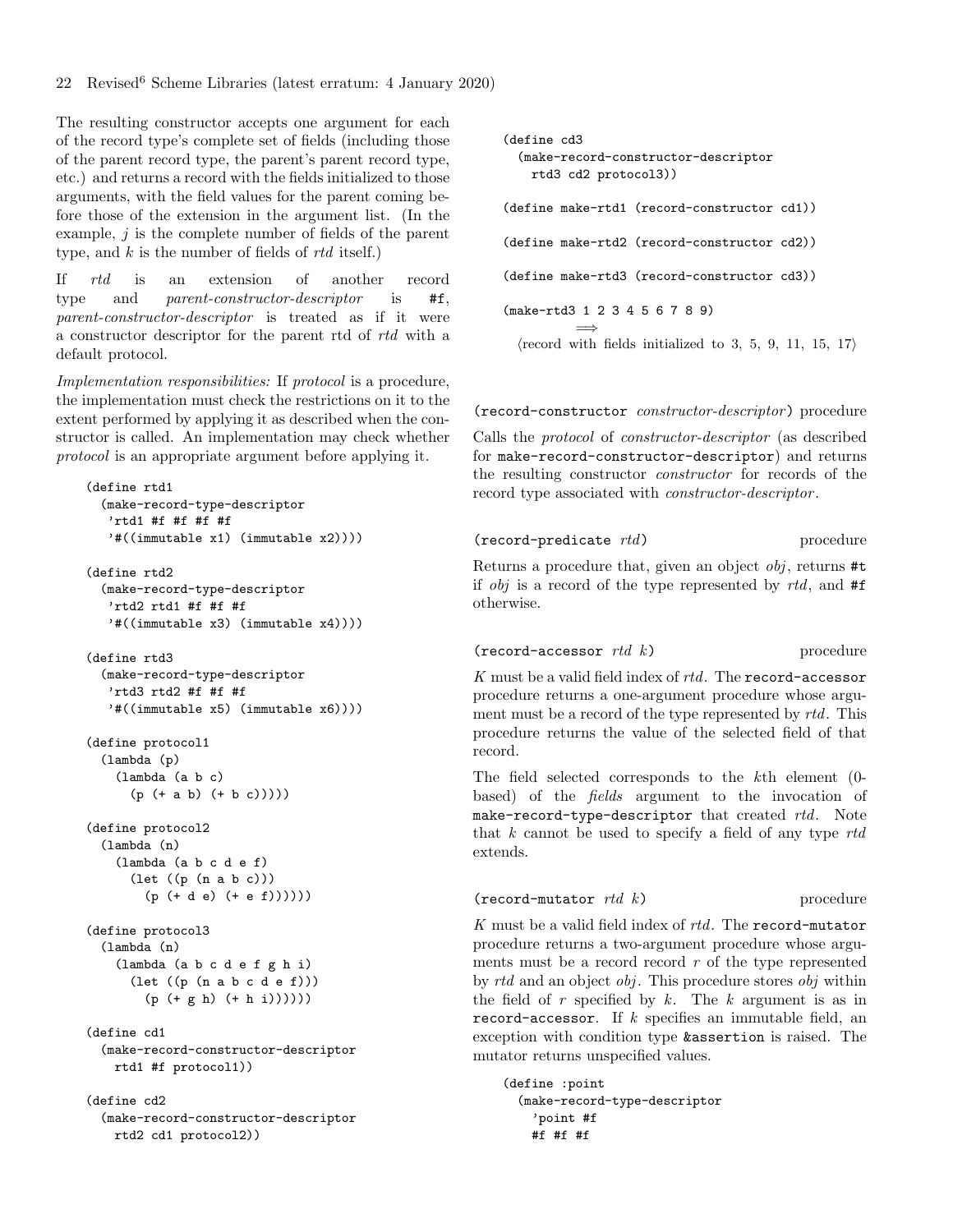```
'#((mutable x) (mutable y))))
(define :point-cd
  (make-record-constructor-descriptor :point #f #f))
(define make-point (record-constructor :point-cd))
(define point? (record-predicate :point))
(define point-x (record-accessor :point 0))
(define point-y (record-accessor :point 1))
(define point-x-set! (record-mutator :point 0))
(define point-y-set! (record-mutator :point 1))
(define p1 (make-point 1 2))
(point? p1) \implies #t
(point-x p1) \implies 1
(point-y p1) \implies 2
(point-x-set! p1 5) \implies unspecified
(point-x p1) \implies 5
(define :point2
  (make-record-type-descriptor
   'point2 :point
   #f #f #f '#((mutable x) (mutable y))))
(define make-point2
  (record-constructor
   (make-record-constructor-descriptor :point2
     #f #f)))
(define point2? (record-predicate :point2))
(define point2-xx (record-accessor :point2 0))
(define point2-yy (record-accessor :point2 1))
(define p2 (make-point2 1 2 3 4))
(point? p2) \implies #t
(point-x p2) \implies 1
(point-y p2) \implies 2<br>(point2-xx p2) \implies 3
(point2-xx p2)(point2-yy p2) \implies 4(define :point-cd/abs
 (make-record-constructor-descriptor
  :point #f
  (lambda (new)
    (lambda (x y)
      (new (abs x) (abs y))))))
(define make-point/abs
  (record-constructor :point-cd/abs))
(point-x (make-point/abs -1 -2))
         =⇒ 1
(point-y (make-point/abs -1 -2))
         \implies 2
(define :cpoint
  (make-record-type-descriptor
  'cpoint :point
  #f #f #f
```
'#((mutable rgb))))

```
(define make-cpoint
  (record-constructor
   (make-record-constructor-descriptor
    :cpoint :point-cd
    (lambda (p)
      (lambda (x y c)
((p \times y) (color->rgb c))))))(define make-cpoint/abs
  (record-constructor
   (make-record-constructor-descriptor
    :cpoint :point-cd/abs
    (lambda (p)
      (lambda (x y c)
((p x y) (color->rgb c))))))(define cpoint-rgb
  (record-accessor :cpoint 0))
(define (color->rgb c)
  (cons 'rgb c))
(cpoint-rgb (make-cpoint -1 -3 'red))
          \implies (rgb . red)
(point-x (make-cpoint -1 -3 'red))
          \implies -1(point-x (make-cpoint/abs -1 -3 'red))
          =⇒ 1
```
## <span id="page-22-0"></span>6.4. Inspection

The (rnrs records inspection (6)) library provides procedures for inspecting records and their record-type descriptors. These procedures are designed to allow the writing of portable printers and inspectors.

On the one hand, record? and record-rtd treat records of opaque record types as if they were not records. On the other hand, the inspection procedures that operate on record-type descriptors themselves are not affected by opacity. In other words, opacity controls whether a program can obtain an rtd from a record. If the program has access to the original rtd via make-record-type-descriptor or record-type-descriptor, it can still make use of the inspection procedures.

# $(record?$   $obj)$  procedure

Returns #t if obj is a record, and its record type is not opaque, and returns #f otherwise.

(record-rtd *record*) procedure

Returns the rtd representing the type of record if the type is not opaque. The rtd of the most precise type is returned;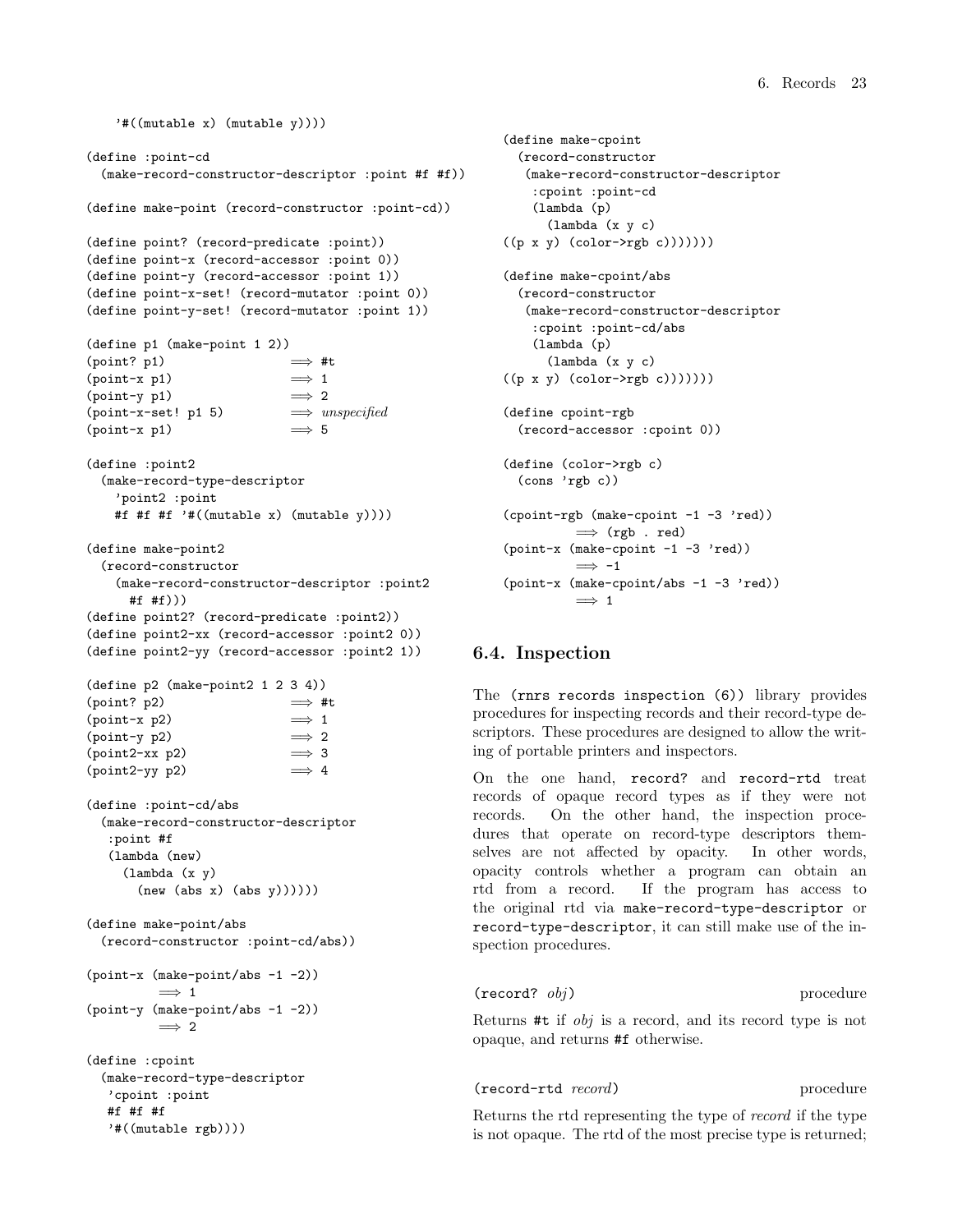that is, the type  $t$  such that record is of type  $t$  but not of any type that extends t. If the type is opaque, an exception is raised with condition type &assertion.

 $(record-type-name\ rtd)$  procedure

Returns the name of the record-type descriptor rtd.

 $(record-type-parameter$   $rtd)$  procedure

Returns the parent of the record-type descriptor  $rtd$ , or  $#f$ if it has none.

 $(record-type-uid$   $rtd)$  procedure

Returns the uid of the record-type descriptor rtd, or #f if it has none. (An implementation may assign a generated uid to a record type even if the type is generative, so the return of a uid does not necessarily imply that the type is nongenerative.)

 $(record-type-generative?$   $rtd)$  procedure

Returns #t if rtd is generative, and #f if not.

 $(record-type-sealed? rtd)$  procedure

Returns #t if the record-type descriptor is sealed, and #f if not.

 $(record-type$ -opaque?  $rtd$ ) procedure

Returns #t if the the record-type descriptor is opaque, and #f if not.

#### $(record-type-field-names\ rtd)$  procedure

Returns a vector of symbols naming the fields of the type represented by rtd (not including the fields of parent types) where the fields are ordered as described under make-record-type-descriptor. The returned vector may be immutable. If the returned vector is modified, the effect on rtd is unspecified.

 $(record-field-mutable?$   $rtd$  k) procedure

<span id="page-23-0"></span>Returns  $#t$  if the field specified by k of the type represented by  $rtd$  is mutable, and  $#f$  if not.  $K$  is as in record-accessor.

# 7. Exceptions and conditions

Scheme allows programs to deal with exceptional situations using two cooperating facilities: the exception system for raising and handling exceptional situations, and the condition system for describing these situations.

The exception system allows the program, when it detects an exceptional situation, to pass control to an exception handler, and to dynamically establish such exception handlers. Exception handlers are always invoked with an object describing the exceptional situation. Scheme's condition system provides a standardized taxonomy of such descriptive objects, as well as a facility for extending the taxonomy.

# <span id="page-23-1"></span>7.1. Exceptions

This section describes Scheme's exception-handling and exception-raising constructs provided by the (rnrs exceptions (6)) library.

Exception handlers are one-argument procedures that determine the action the program takes when an exceptional situation is signalled. The system implicitly maintains a current exception handler.

The program raises an exception by invoking the current exception handler, passing it an object encapsulating information about the exception. Any procedure accepting one argument may serve as an exception handler and any object may be used to represent an exception.

The system maintains the current exception handler as part of the dynamic environment of the program; see report section 5.12.

When a program begins its execution, the current exception handler is expected to handle all &serious conditions by interrupting execution, reporting that an exception has been raised, and displaying information about the condition object that was provided. The handler may then exit, or may provide a choice of other options. Moreover, the exception handler is expected to return when passed any other non-&serious condition. Interpretation of these expectations necessarily depends upon the nature of the system in which programs are executed, but the intent is that users perceive the raising of an exception as a controlled escape from the situation that raised the exception, not as a crash.

#### (with-exception-handler handler thunk) procedure

Handler must be a procedure and should accept one argument. Thunk must be a procedure and should accept zero arguments. The with-exception-handler procedure returns the results of invoking thunk without arguments. Handler is installed as the current exception handler for the dynamic extent (as determined by dynamic-wind) of the invocation of thunk.

Implementation responsibilities: The implementation must check the restrictions on thunk to the extent performed by applying it as described above. The implementation must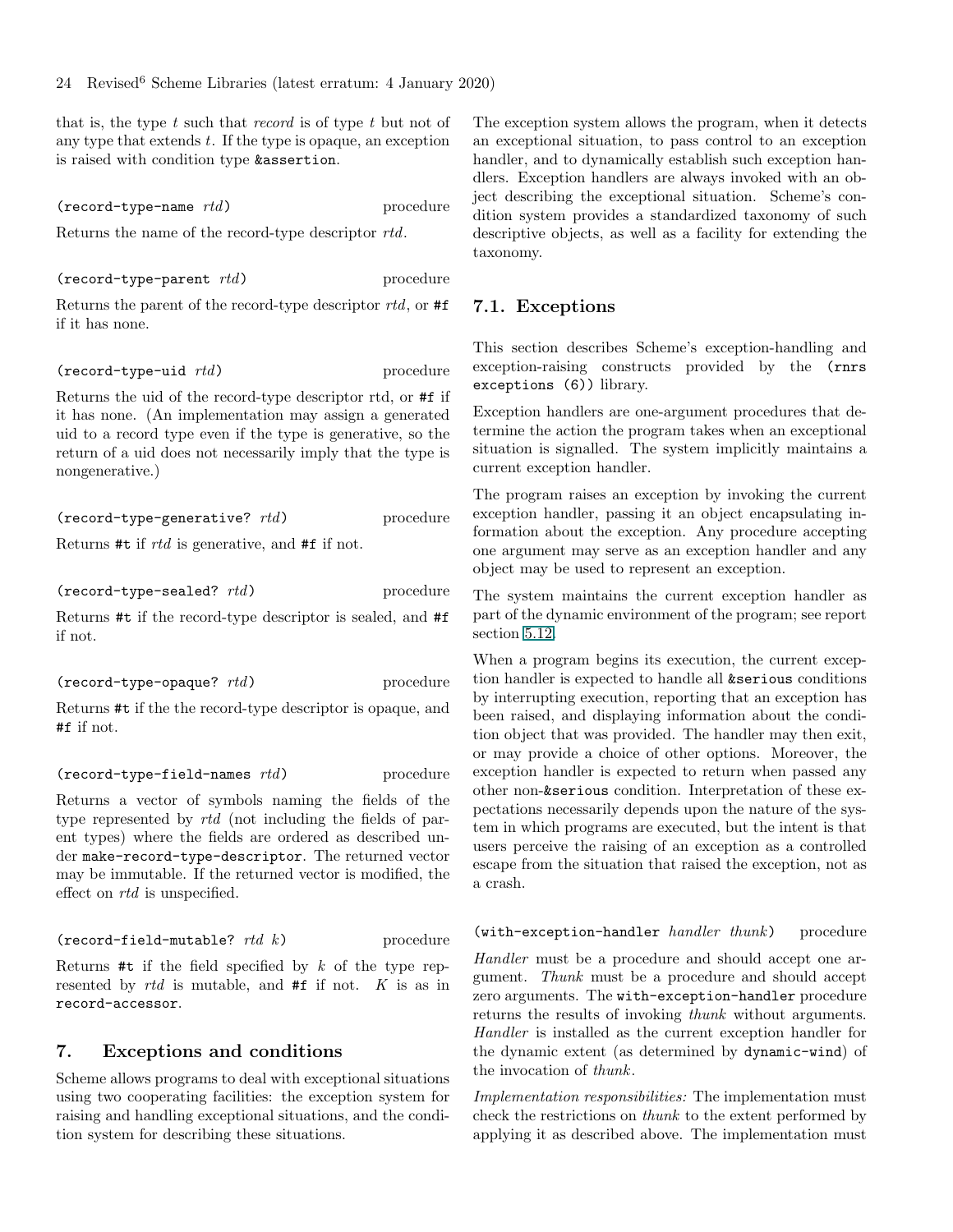check the restrictions on handler to the extent performed by applying it as described when it is called as a result of a call to raise or raise-continuable. An implementation may check whether handler is an appropriate argument before applying it.

```
(guard (\varphi)\langle \text{cond clause}_1 \rangle \langle \text{cond clause}_2 \rangle ...)
   \langle \text{body} \rangle=> auxiliary syntax
else auxiliary syntax
```
Syntax: Each  $\langle$  cond clause $\rangle$  is as in the specification of cond. (See report section 11.4.5.)  $\Rightarrow$  and else are the same as in the (rnrs base (6)) library.

Semantics: Evaluating a guard form evaluates  $\langle body \rangle$ with an exception handler that binds the raised object to  $\langle$  variable $\rangle$  and within the scope of that binding evaluates the clauses as if they were the clauses of a cond expression. That implicit cond expression is evaluated with the continuation and dynamic environment of the guard expression. If every  $\langle$  cond clause $\rangle$ 's  $\langle$  test $\rangle$  evaluates to #f and there is no else clause, then raise-continuable is invoked on the raised object within the dynamic environment of the original call to raise except that the current exception handler is that of the guard expression.

The final expression in a  $\langle$ cond clause $\rangle$  is in a tail context if the guard expression itself is.

 $(\text{raise } obj)$  procedure

Raises a non-continuable exception by invoking the current exception handler on obj. The handler is called with a continuation whose dynamic environment is that of the call to raise, except that the current exception handler is the one that was in place when the handler being called was installed. When the handler returns, a non-continuable exception with condition type &non-continuable is raised in the same dynamic environment as the handler.

# $(raise-continuable \t obj)$  procedure

Raises a continuable exception by invoking the current exception handler on obj. The handler is called with a continuation that is equivalent to the continuation of the call to raise-continuable, with these two exceptions: (1) the current exception handler is the one that was in place when the handler being called was installed, and (2) if the handler being called returns, then it will again become the current exception handler. If the handler returns, the values it returns become the values returned by the call to raise-continuable.

(guard (con ((error? con)

```
(if (message-condition? con)
              (display (condition-message con))
              (display "an error has occurred"))
          'error)
         ((violation? con)
          (if (message-condition? con)
              (display (condition-message con))
              (display "the program has a bug"))
          'violation))
 (raise
   (condition
      (make-error)
      (make-message-condition "I am an error"))))
   prints: I am an error
                             =⇒ error
(guard (con
         ((error? con)
          (if (message-condition? con)
              (display (condition-message con))
              (display "an error has occurred"))
          'error))
 (raise
    (condition
      (make-violation)
      (make-message-condition "I am an error"))))
                             \implies &violation exception
(guard (con
         ((error? con)
          (display "error opening file")
          #f))
 (call-with-input-file "foo.scm" read))
   prints: error opening file
                             \implies #f
(with-exception-handler
 (lambda (con)
    (cond
      ((not (warning? con))
       (raise con))
      ((message-condition? con)
       (display (condition-message con)))
      (else
       (display "a warning has been issued")))
   42)
 (lambda ()
    (+ (raise-continuable
         (condition
           (make-warning)
           (make-message-condition
             "should be a number")))
      23)))
   prints: should be a number
                             \implies 65
```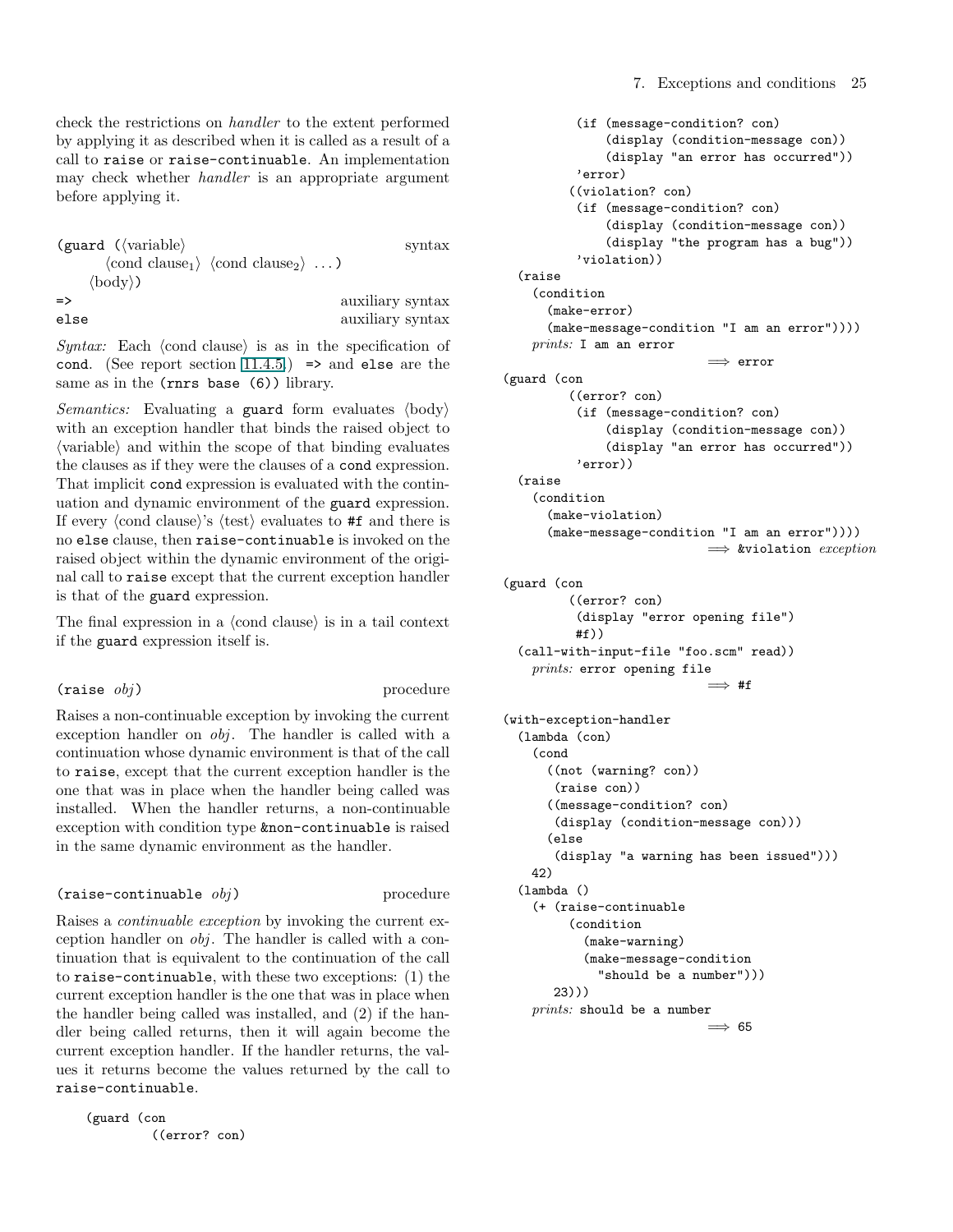# <span id="page-25-0"></span>7.2. Conditions

The section describes Scheme's (rnrs conditions (6)) library for creating and inspecting condition types and values. A condition value encapsulates information about an exceptional situation. Scheme also defines a number of basic condition types.

Scheme conditions provides two mechanisms to enable communication about an exceptional situation: subtyping among condition types allows handling code to determine the general nature of an exception even though it does not anticipate its exact nature, and compound conditions allow an exceptional situation to be described in multiple ways.

#### 7.2.1. Condition objects

Conceptually, there are two different kinds of condition objects: simple conditions and compound conditions. An object that is either a simple condition or a compound condition is simply a condition. Compound conditions form a type disjoint from the base types described in report section [11.1.](#page-42-3) A simple condition describes a single aspect of an exceptional situation. A compound condition represents multiple aspects of an exceptional situation as a list of simple conditions, its components. Most of the operations described in this section treat a simple condition identically to a compound condition with itself as its own sole component. For a subtype  $t$  of  $k$ condition, a *condi*tion of type  $t$  is either a record of type  $t$  or a compound condition containing a component of type t.

#### &condition condition type

Simple conditions are records of subtypes of the &condition record type. The &condition type has no fields and is neither sealed nor opaque.

#### (condition  $condition_1$  ...) procedure

The condition procedure returns a condition object with the components of the conditions as its components, in the same order, i.e., with the components of  $condition_1$ appearing first in the same order as in  $condition_1$ , then with the components of *condition*<sub>2</sub>, and so on. The returned condition is compound if the total number of components is zero or greater than one. Otherwise, it may be compound or simple.

#### (simple-conditions *condition*) procedure

The simple-conditions procedure returns a list of the components of condition, in the same order as they appeared in the construction of condition. The returned list is immutable. If the returned list is modified, the effect on condition is unspecified.

Note: Because condition decomposes its arguments into simple conditions, simple-conditions always returns a "flattened" list of simple conditions.

$$
(condition? \; obj)
$$

Returns  $\#t$  if  $obj$  is a (simple or compound) condition, otherwise returns #f.

$$
(condition-predictate\ rtd) \qquad \qquad \text{procedure}
$$

Rtd must be a record-type descriptor of a subtype of &condition. The condition-predicate procedure returns a procedure that takes one argument. This procedure returns  $#t$  if its argument is a condition of the condition type represented by  $rtd$ , i.e., if it is either a simple condition of that record type (or one of its subtypes) or a compound conditition with such a simple condition as one of its components, and #f otherwise.

```
(condition-accessor rtd proc) procedure
```
Rtd must be a record-type descriptor of a subtype of &condition. Proc should accept one argument, a record of the record type of rtd. The condition-accessor procedure returns a procedure that accepts a single argument, which must be a condition of the type represented by  $rtd$ . This procedure extracts the first component of the condition of the type represented by rtd, and returns the result of applying proc to that component.

```
(define-record-type (&cond1 make-cond1 real-cond1?)
 (parent &condition)
 (fields
  (immutable x real-cond1-x)))
(define cond1?
 (condition-predicate
    (record-type-descriptor &cond1)))
(define cond1-x
 (condition-accessor
    (record-type-descriptor &cond1)
   real-cond1-x))
(define foo (make-cond1 'foo))
(condition? foo) \implies #t\text{(cond1? foo)} \implies \text{#t}\text{(cond1-x } foo) \Rightarrow foo(define-record-type (&cond2 make-cond2 real-cond2?)
 (parent &condition)
 (fields
  (immutable y real-cond2-y)))
(define cond2?
 (condition-predicate
```

```
(record-type-descriptor &cond2)))
```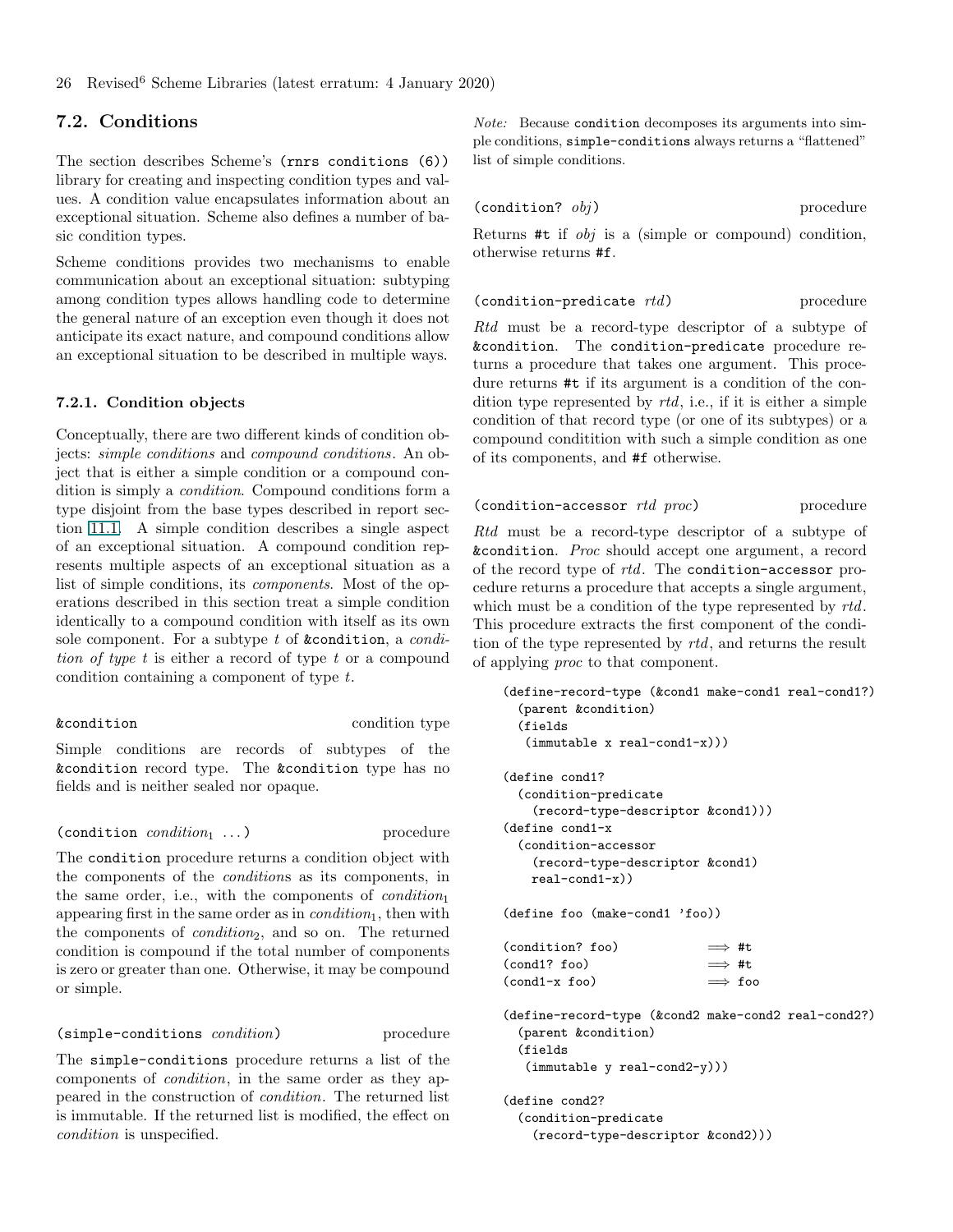(define cond2-y (condition-accessor (record-type-descriptor &cond2) real-cond2-y)) (define bar (make-cond2 'bar)) (condition? (condition foo bar))  $\implies$  #t. (cond1? (condition foo bar))  $\implies$  #t. (cond2? (condition foo bar))  $\implies$  #t.  $(cond1? (condition foo)) \implies #t$ (real-cond1? (condition foo))  $\implies$  unspecified (real-cond1? (condition foo bar))  $\implies$  #f (cond1-x (condition foo bar))  $\implies$  foo (cond2-y (condition foo bar))  $\implies$  bar (equal? (simple-conditions (condition foo bar)) (list foo bar))  $\implies$  #t

```
(equal? (simple-conditions
          (condition foo (condition bar)))
        (list foo bar)) \implies #t
```
 $(define-condition-type (condition-type)$  syntax  $\langle$ supertype $\rangle$  $\langle \text{constructor} \rangle$   $\langle \text{predicate} \rangle$  $\langle$ field-spec<sub>1</sub> $\rangle$  ...)

Syntax:  $\langle$ Condition-type $\rangle$ ,  $\langle$ supertype $\rangle$ ,  $\langle$ constructor $\rangle$ , and  $\langle$  predicate $\rangle$  must all be identifiers. Each  $\langle$  field-spec $\rangle$  must be of the form

 $(\langle \text{field} \rangle \langle \text{accessor} \rangle)$ 

where both  $\langle \text{field} \rangle$  and  $\langle \text{accessor} \rangle$  must be identifiers.

Semantics: The define-condition-type form expands into a record-type definition for a record type  $\langle$  condition-type $\rangle$  (see section [6.2\)](#page-15-1). The record type will be non-opaque, non-sealed, and its fields will be immutable. It will have  $\langle$  supertype $\rangle$  has its parent type. The remaining identifiers will be bound as follows:

- $\langle$  Constructor $\rangle$  is bound to a default constructor for the type (see section [6.3\)](#page-19-0): It accepts one argument for each of the record type's complete set of fields (including parent types, with the fields of the parent coming before those of the extension in the arguments) and returns a condition object initialized to those arguments.
- $\langle$  Predicate $\rangle$  is bound to a predicate that identifies conditions of type  $\langle$  condition-type $\rangle$  or any of its subtypes.

• Each  $\langle \text{accessor} \rangle$  is bound to a procedure that extracts the corresponding field from a condition of type  $\langle$  condition-type $\rangle$ .

```
(define-condition-type &c &condition
 make-c c?
 (x - x)(define-condition-type &c1 &c
 make-c1 c1?
 (a c1-a))
(define-condition-type &c2 &c
 make-c2 c2?
 (b c2-b))
(define v1 (make-c1 "V1" "a1"))
(c? v1) \implies #t
(ct? v1) \implies #t
(c2? v1) \implies #f
(c-x \text{ v1}) \implies "V1"<br>(c1-a \text{ v1}) \implies "a1"
(c1-a v1)(define v2 (make-c2 "V2" "b2"))
(c? v2) \implies #t
(ct? v2) \implies #f
(c2? v2) \implies #t
(c-x \t v2) \implies "V2"
(c2-b v2) \implies "b2"
(define v3 (condition
          (make-c1 "V3/1" "a3")
          (make-c2 "V3/2" "b3")))
(c? v3) \implies #t
(ct? v3) \implies #t
(c2? v3) \implies #t
(c-x \t v3) \implies "V3/1"
(ct-a v3) \implies "a3"
(c2-b v3) \implies "b3"
(define v4 (condition v1 v2))
(c? v4) \implies #t
(ct? v4) \implies #t
(c2? v4) \implies #t
(c-x \t v4) \implies "V1"<br>(c1-a \t v4) \implies "a1"
(c1-a v4)(c2-b v4) \implies "b2"
(define v5 (condition v2 v3))
(c? v5) \implies #t
(ct? v5) \implies #t
(c2? v5) \implies #t
(c-x \t v5) \implies "V2"
(ct-a \ v5) \implies "a3"
(c2-b \text{ v5}) \implies "b2"
```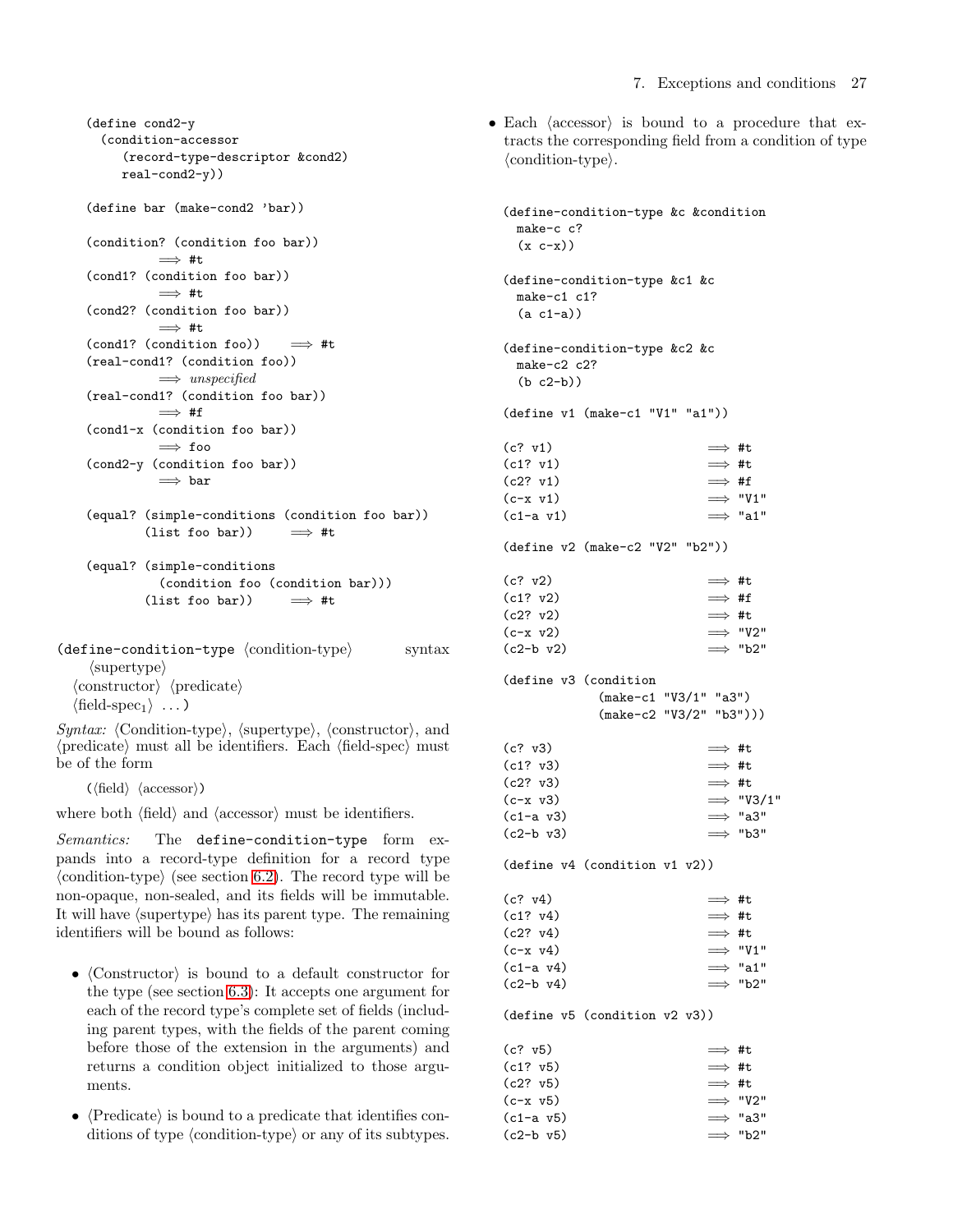

Figure 7.1: Hierarchy of standard condition types

# <span id="page-27-0"></span>7.3. Standard condition types

| <i>&amp;</i> message                      | condition type |
|-------------------------------------------|----------------|
| (make-message-condition message)          | procedure      |
| (message-condition? $obj$ )               | procedure      |
| $(condition \text{-}message \ condition)$ | procedure      |

This condition type could be defined by

```
(define-condition-type &message &condition
 make-message-condition message-condition?
  (message condition-message))
```
It carries a message further describing the nature of the condition to humans.

| <i>&amp;</i> warning | condition type |
|----------------------|----------------|
| (make-warning)       | procedure      |
| (warning? $obj$ )    | procedure      |

This condition type could be defined by

#### (define-condition-type &warning &condition make-warning warning?)

This type describes conditions that do not, in principle, prohibit immediate continued execution of the program, but may interfere with the program's execution later.

| <i>&amp;</i> serious          | condition type |
|-------------------------------|----------------|
| (make-serious-condition)      | procedure      |
| $(s$ erious-condition? $obj)$ | procedure      |

This condition type could be defined by

```
(define-condition-type &serious &condition
 make-serious-condition serious-condition?)
```
This type describes conditions serious enough that they cannot safely be ignored. This condition type is primarily intended as a supertype of other condition types.

| &error                                  | condition type |
|-----------------------------------------|----------------|
| (make-error)                            | procedure      |
| $(\text{error}?\ obi)$                  | procedure      |
| This condition type could be defined by |                |

This condition type could be defined by

#### (define-condition-type &error &serious make-error error?)

This type describes errors, typically caused by something that has gone wrong in the interaction of the program with the external world or the user.

| <i>k</i> violation   | condition type |
|----------------------|----------------|
| (make-violation)     | procedure      |
| $(violation?$ $obj)$ | procedure      |

This condition type could be defined by

```
(define-condition-type &violation &serious
 make-violation violation?)
```
This type describes violations of the language standard or a library standard, typically caused by a programming error.

| <i>kassertion</i>                    | condition type |
|--------------------------------------|----------------|
| (make-assertion-violation)           | procedure      |
| $(\text{assertion-violation? } obj)$ | procedure      |

This condition type could be defined by

```
(define-condition-type &assertion &violation
 make-assertion-violation assertion-violation?)
```
This type describes an invalid call to a procedure, either passing an invalid number of arguments, or passing an argument of the wrong type.

| &irritants                              | condition type |
|-----------------------------------------|----------------|
| (make-irritants-condition irritants)    | procedure      |
| $(irritants$ -condition? $obj)$         | procedure      |
| (condition-irritants <i>condition</i> ) | procedure      |

This condition type could be defined by

(define-condition-type &irritants &condition make-irritants-condition irritants-condition? (irritants condition-irritants))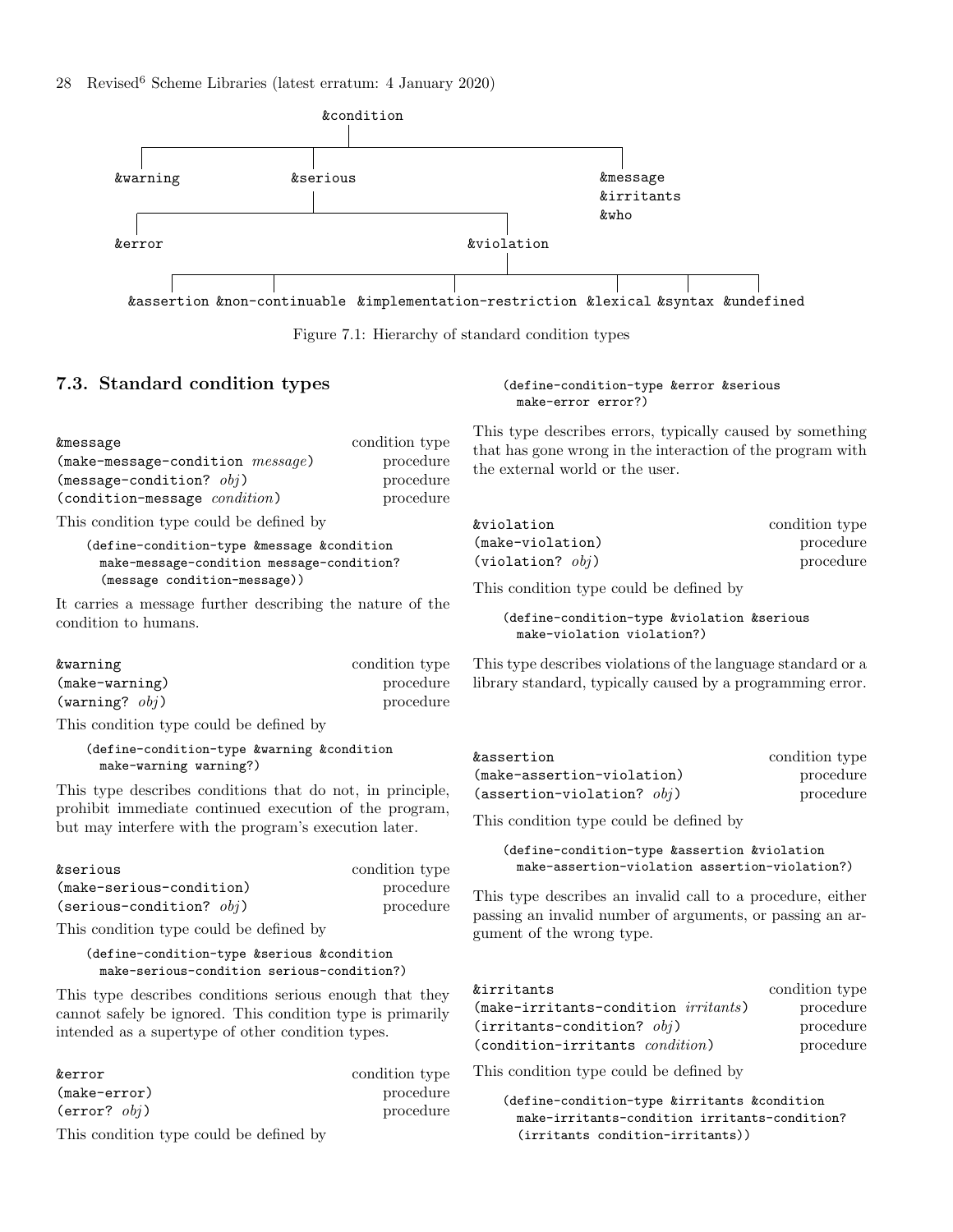Irritants should be a list of objects. This condition provides additional information about a condition, typically the argument list of a procedure that detected an exception. Conditions of this type are created by the error and assertion-violation procedures of report section 11.14.

| &who                           | condition type |
|--------------------------------|----------------|
| $(make-who-condition \; who)$  | procedure      |
| (who-condition? $obj$ )        | procedure      |
| $(condition = who\ condition)$ | procedure      |

This condition type could be defined by

(define-condition-type &who &condition make-who-condition who-condition? (who condition-who))

Who should be a symbol or string identifying the entity reporting the exception. Conditions of this type are created by the error and assertion-violation procedures (report section 11.14), and the syntax-violation procedure (section [12.9\)](#page-57-0).

| &non-continuable                    | condition type |
|-------------------------------------|----------------|
| (make-non-continuable-violation)    | procedure      |
| $non-continuable-violation?$ $obj)$ | procedure      |

This condition type could be defined by

(define-condition-type &non-continuable &violation make-non-continuable-violation non-continuable-violation?)

This type indicates that an exception handler invoked via raise has returned.

```
&implementation-restriction condition type
(make-implementation-restriction-violation)
                                       procedure
(implementation-restruction-violation? obj)procedure
```
This condition type could be defined by

```
(define-condition-type &implementation-restriction
   &violation
 make-implementation-restriction-violation
 implementation-restriction-violation?)
```
This type describes a violation of an implementation restriction allowed by the specification, such as the absence of representations for NaNs and infinities. (See section [11.3.](#page-45-0))

| &lexical                     | condition type |
|------------------------------|----------------|
| (make-lexical-violation)     | procedure      |
| $(lexical-violation?$ $obj)$ | procedure      |

This condition type could be defined by

#### (define-condition-type &lexical &violation make-lexical-violation lexical-violation?)

This type describes syntax violations at the level of the datum syntax.

| <i>&amp;</i> syntax                  | condition type |
|--------------------------------------|----------------|
| (make-syntax-violation form subform) | procedure      |
| (syntax-violation? $obj$ )           | procedure      |
| $(syntax-violation-form\ condition)$ | procedure      |
| (syntax-violation-subform condition) | procedure      |

This condition type could be defined by

(define-condition-type &syntax &violation make-syntax-violation syntax-violation? (form syntax-violation-form) (subform syntax-violation-subform))

This type describes syntax violations. Form should be the erroneous syntax object or a datum representing the code of the erroneous form. Subform should be an optional syntax object or datum within the erroneous form that more precisely locates the violation. It can be #f to indicate the absence of more precise information.

| &undefined                     | condition type |
|--------------------------------|----------------|
| (make-undefined-violation)     | procedure      |
| $(undefined-violation?$ $obj)$ | procedure      |

This condition type could be defined by

```
(define-condition-type &undefined &violation
 make-undefined-violation undefined-violation?)
```
<span id="page-28-0"></span>This type describes unbound identifiers in the program.

# 8. I/O

This chapter describes Scheme's libraries for performing input and output:

- The (rnrs io ports  $(6)$ ) library (section [8.2\)](#page-30-0) is an I/O layer for conventional, imperative buffered input and output with text and binary data.
- The (rnrs io simple (6)) library (section [8.3\)](#page-41-0) is a convenience library atop the (rnrs io ports (6)) library for textual I/O, compatible with the traditional Scheme I/O procedures [\[8\]](#page-65-1).

Section [8.1](#page-29-0) defines a condition-type hierarchy that is exported by both the (rnrs io ports (6)) and (rnrs io simple (6)) libraries.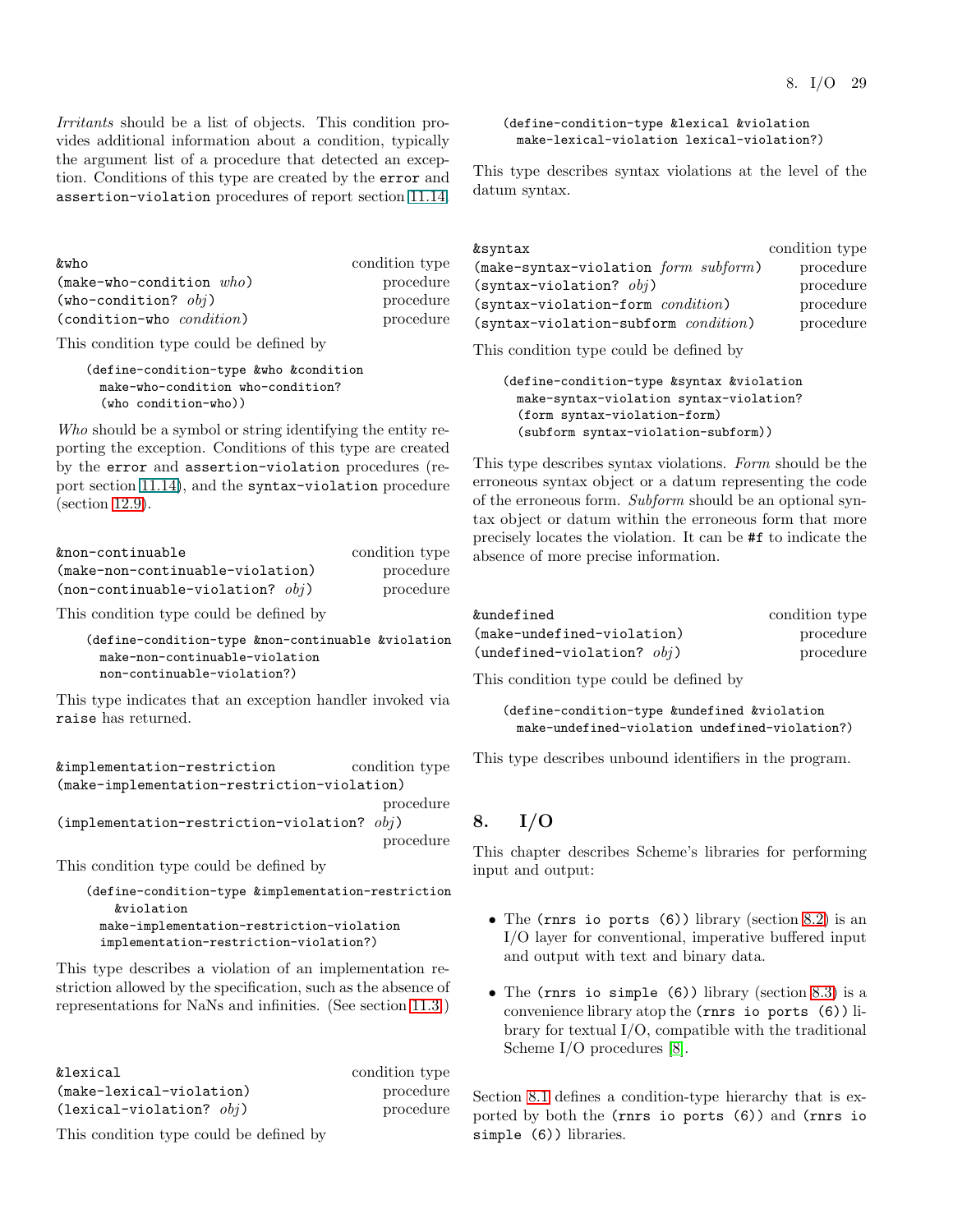# <span id="page-29-0"></span>8.1. Condition types

The procedures described in this chapter, when they detect an exceptional situation that arises from an "I/O errors", raise an exception with condition type &i/o.

The condition types and corresponding predicates and accessors are exported by both the (rnrs io ports (6)) and (rnrs io simple (6)) libraries. They are also exported by the (rnrs files (6)) library described in chapter [9.](#page-42-0)

| &i/o                  | condition type |
|-----------------------|----------------|
| $(maxe-i/o-error)$    | procedure      |
| $(i/0$ -error? $obj)$ | procedure      |

This condition type could be defined by

(define-condition-type &i/o &error make-i/o-error i/o-error?)

This is a supertype for a set of more specific I/O errors.

| &i/o-read                  | condition type |
|----------------------------|----------------|
| $(maxee-i/o-read-error)$   | procedure      |
| $(i/o$ -read-error? $obj)$ | procedure      |

This condition type could be defined by

(define-condition-type &i/o-read &i/o make-i/o-read-error i/o-read-error?)

This condition type describes read errors that occurred during an I/O operation.

| &i/o-write                 | condition type |
|----------------------------|----------------|
| $(make-i/o-write-error)$   | procedure      |
| $(i/O-write-error?$ $obj)$ | procedure      |

This condition type could be defined by

```
(define-condition-type &i/o-write &i/o
 make-i/o-write-error i/o-write-error?)
```
This condition type describes write errors that occurred during an I/O operation.

| &i/o-invalid-position                                                        | condition type                      |
|------------------------------------------------------------------------------|-------------------------------------|
| $(make-i/o-invalid-position-error$ $position)$                               |                                     |
| $(i/O$ -invalid-position-error? $obj$ )<br>$(i/O-error-position\ condition)$ | procedure<br>procedure<br>procedure |

This condition type could be defined by

```
(define-condition-type &i/o-invalid-position &i/o
 make-i/o-invalid-position-error
 i/o-invalid-position-error?
 (position i/o-error-position))
```
This condition type describes attempts to set the file position to an invalid position. Position should be the file position that the program intended to set. This condition describes a range error, but not an assertion violation.

| &i/o-filename                        | condition type |
|--------------------------------------|----------------|
| $(make-i/o-filename-error filename)$ | procedure      |
| $(i/O$ -filename-error? $obj)$       | procedure      |
| $(i/O-error-filename\ condition)$    | procedure      |
|                                      |                |

This condition type could be defined by

(define-condition-type &i/o-filename &i/o make-i/o-filename-error i/o-filename-error? (filename i/o-error-filename))

This condition type describes an I/O error that occurred during an operation on a named file. Filename should be the name of the file.

| &i/o-file-protection                      | condition type |
|-------------------------------------------|----------------|
| (make-i/o-file-protection-error filename) |                |
|                                           | procedure      |
| $(i/O$ -file-protection-error? $obj)$     | procedure      |
|                                           |                |

This condition type could be defined by

```
(define-condition-type &i/o-file-protection
   &i/o-filename
 make-i/o-file-protection-error
 i/o-file-protection-error?)
```
A condition of this type specifies that an operation tried to operate on a named file with insufficient access rights.

| &i/o-file-is-read-only                        | condition type |
|-----------------------------------------------|----------------|
| $(make-i/o-file-is-read-only-error filename)$ |                |
|                                               | procedure      |
| $(i/o$ -file-is-read-only-error? $obj$ )      | procedure      |
| This condition type could be defined by       |                |

(define-condition-type &i/o-file-is-read-only

```
&i/o-file-protection
make-i/o-file-is-read-only-error
i/o-file-is-read-only-error?)
```
A condition of this type specifies that an operation tried to operate on a named read-only file under the assumption that it is writeable.

| &i/o-file-already-exists                        | condition type         |
|-------------------------------------------------|------------------------|
| $(make-i/o-file-already-exists-error filename)$ |                        |
| $(i/O$ -file-already-exists-error? $obj$ )      | procedure<br>procedure |
| This condition type could be defined by         |                        |

```
(define-condition-type &i/o-file-already-exists
   &i/o-filename
 make-i/o-file-already-exists-error
 i/o-file-already-exists-error?)
```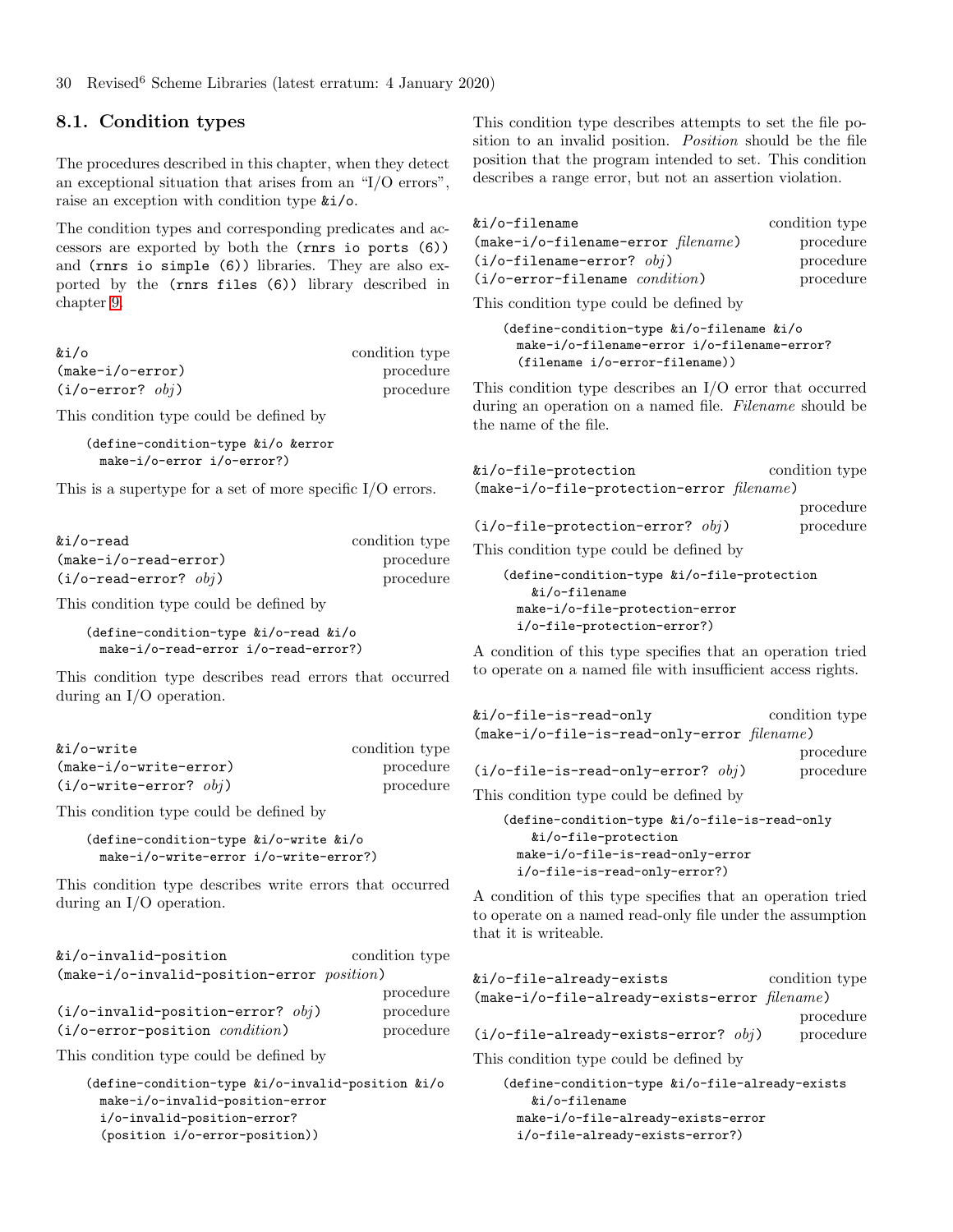A condition of this type specifies that an operation tried to operate on an existing named file under the assumption that it did not exist.

&i/o-file-does-not-exist condition type (make-i/o-file-does-not-exist-error filename) procedure  $(i/o$ -file-does-not-exist-error?  $obj$  procedure

This condition type could be defined by

```
(define-condition-type &i/o-file-does-not-exist
   &i/o-filename
 make-i/o-file-does-not-exist-error
 i/o-file-does-not-exist-error?)
```
A condition of this type specifies that an operation tried to operate on an non-existent named file under the assumption that it existed.

| &i/o-port                           | condition type |
|-------------------------------------|----------------|
| $(make-i/o-port-error pobj)$        | procedure      |
| $(i/O$ -port-error? $obj)$          | procedure      |
| $(i/\text{o-error-port condition})$ | procedure      |

This condition type could be defined by

```
(define-condition-type &i/o-port &i/o
 make-i/o-port-error i/o-port-error?
  (pobj i/o-error-port))
```
This condition type specifies the port with which an I/O error is associated. Pobj should be the port. Conditions raised by procedures accepting a port as an argument should include an &i/o-port-error condition.

# <span id="page-30-0"></span>8.2. Port I/O

The (rnrs io ports (6)) library defines an I/O layer for conventional, imperative buffered input and output. A port represents a buffered access object for a data sink or source or both simultaneously. The library allows ports to be created from arbitrary data sources and sinks.

The (rnrs io ports (6)) library distinguishes between input ports and output ports. An input port is a source for data, whereas an output port is a sink for data. A port may be both an input port and an output port; such a port typically provides simultaneous read and write access to a file or other data.

The (rnrs io ports (6)) library also distinguishes between binary ports, which are sources or sinks for uninterpreted bytes, and textual ports, which are sources or sinks for characters and strings.

This section uses input-port, output-port, binary-port, textual-port, binary-input-port, textual-input-port, binary-output-port, textual-output-port, and port as parameter names for arguments that must be input ports (or combined input/output ports), output ports (or combined input/output ports), binary ports, textual ports, binary input ports, textual input ports, binary output ports, textual output ports, or any kind of port, respectively.

# 8.2.1. File names

Some of the procedures described in this chapter accept a file name as an argument. Valid values for such a file name include strings that name a file using the native notation of filesystem paths on an implementation's underlying operating system, and may include implementation-dependent values as well.

A filename parameter name means that the corresponding argument must be a file name.

# <span id="page-30-1"></span>8.2.2. File options

When opening a file, the various procedures in this library accept a file-options object that encapsulates flags to specify how the file is to be opened. A file-options object is an enum-set (see chapter [14\)](#page-59-2) over the symbols constituting valid file options. A file-options parameter name means that the corresponding argument must be a file-options object.

(file-options  $\langle$  file-options symbol $\rangle$  ...) syntax

Each  $\langle$  file-options symbol $\rangle$  must be a symbol. The file-options syntax returns a file-options object that encapsulates the specified options.

When supplied to an operation that opens a file for output, the file-options object returned by (file-options) specifies that the file is created if it does not exist and an exception with condition type &i/o-file-already-exists is raised if it does exist. The following standard options can be included to modify the default behavior.

- no-create If the file does not already exist, it is not created; instead, an exception with condition type &i/o-file-does-not-exist is raised. If the file already exists, the exception with condition type &i/o-file-already-exists is not raised and the file is truncated to zero length.
- no-fail If the file already exists, the exception with condition type &i/o-file-already-exists is not raised, even if no-create is not included, and the file is truncated to zero length.
- no-truncate If the file already exists and the exception with condition type &i/o-file-already-exists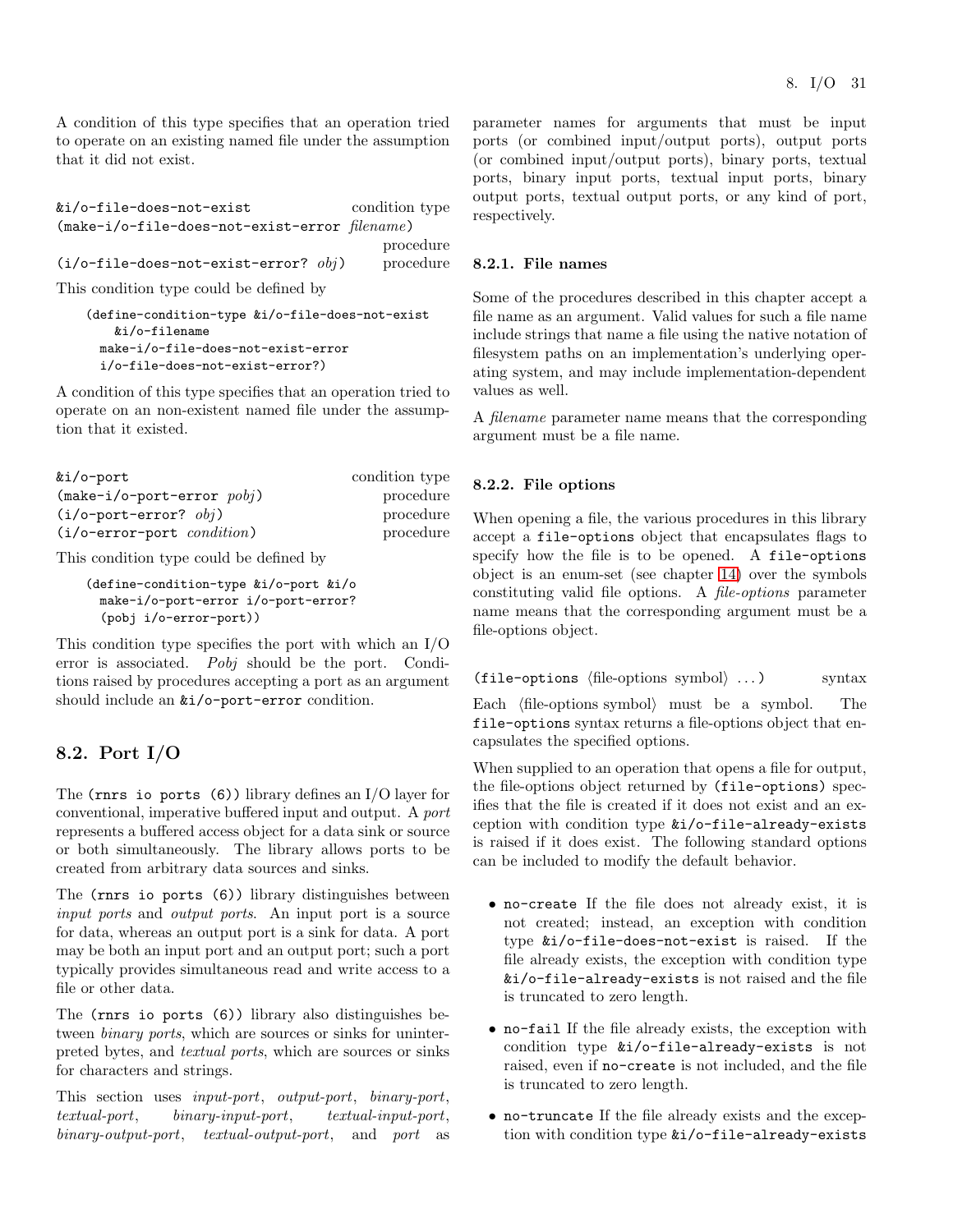has been inhibited by inclusion of no-create or no-fail, the file is not truncated, but the port's current position is still set to the beginning of the file.

These options have no effect when a file is opened only for input. Symbols other than those listed above may be used as  $\langle$ file-options symbol $\rangle$ s; they have implementationspecific meaning, if any.

*Note:* Only the name of  $\langle$  file-options symbol $\rangle$  is significant.

#### 8.2.3. Buffer modes

Each port has an associated buffer mode. For an output port, the buffer mode defines when an output operation flushes the buffer associated with the output port. For an input port, the buffer mode defines how much data will be read to satisfy read operations. The possible buffer modes are the symbols none for no buffering, line for flushing upon line endings and reading up to line endings, or other implementation-dependent behavior, and block for arbitrary buffering. This section uses the parameter name buffer-mode for arguments that must be buffer-mode symbols.

If two ports are connected to the same mutable source, both ports are unbuffered, and reading a byte or character from that shared source via one of the two ports would change the bytes or characters seen via the other port, a lookahead operation on one port will render the peeked byte or character inaccessible via the other port, while a subsequent read operation on the peeked port will see the peeked byte or character even though the port is otherwise unbuffered.

In other words, the semantics of buffering is defined in terms of side effects on shared mutable sources, and a lookahead operation has the same side effect on the shared source as a read operation.

 $(\text{buffer-mode } \langle \text{buffer-mode } \text{symbol} \rangle)$  syntax

 $\Delta$ Buffer-mode symbol) must be a symbol whose name is one of none, line, and block. The result is the corresponding symbol, and specifies the associated buffer mode.

*Note:* Only the name of  $\langle$  buffer-mode symbol $\rangle$  is significant.

| (buffer-mode? $obj$ ) |  | procedure |
|-----------------------|--|-----------|
|-----------------------|--|-----------|

Returns #t if the argument is a valid buffer-mode symbol, and returns #f otherwise.

#### <span id="page-31-0"></span>8.2.4. Transcoders

Several different Unicode encoding schemes describe standard ways to encode characters and strings as byte sequences and to decode those sequences [\[12\]](#page-65-2). Within this document, a codec is an immutable Scheme object that represents a Unicode or similar encoding scheme.

An end-of-line style is a symbol that, if it is not none, describes how a textual port transcodes representations of line endings.

A transcoder is an immutable Scheme object that combines a codec with an end-of-line style and a method for handling decoding errors. Each transcoder represents some specific bidirectional (but not necessarily lossless), possibly stateful translation between byte sequences and Unicode characters and strings. Every transcoder can operate in the input direction (bytes to characters) or in the output direction (characters to bytes). A transcoder parameter name means that the corresponding argument must be a transcoder.

A binary port is a port that supports binary I/O, does not have an associated transcoder and does not support textual I/O. A textual port is a port that supports textual I/O, and does not support binary I/O. A textual port may or may not have an associated transcoder.

| $(latin-1-codec)$ | procedure |
|-------------------|-----------|
| $(utf-8-codec)$   | procedure |
| $(utf-16-codec)$  | procedure |

These are predefined codecs for the ISO 8859-1, UTF-8, and UTF-16 encoding schemes [\[12\]](#page-65-2).

A call to any of these procedures returns a value that is equal in the sense of eqv? to the result of any other call to the same procedure.

| $(eo1-style \langle eol-style \, symbol \rangle)$ |  |  |  | $\frac{\text{svntax}}{\text{svntax}}$ |
|---------------------------------------------------|--|--|--|---------------------------------------|
|---------------------------------------------------|--|--|--|---------------------------------------|

 $\langle$ Eol-style symbol $\rangle$  should be a symbol whose name is one of lf, cr, crlf, nel, crnel, ls, and none. The form evaluates to the corresponding symbol. If the name of eol-style symbol is not one of these symbols, the effect and result are implementation-dependent; in particular, the result may be an eol-style symbol acceptable as an eol-style argument to make-transcoder. Otherwise, an exception is raised.

All eol-style symbols except none describe a specific lineending encoding:

| 7f    | $\langle$ linefeed $\rangle$                                      |
|-------|-------------------------------------------------------------------|
| cr    | $\langle$ carriage return $\rangle$                               |
| crlf  | $\langle$ carriage return $\rangle$ $\langle$ linefeed $\rangle$  |
| nel   | $\langle$ next line $\rangle$                                     |
| crnel | $\langle$ carriage return $\rangle$ $\langle$ next line $\rangle$ |
| 1 ຮ   | $\langle$ line separator $\rangle$                                |
|       |                                                                   |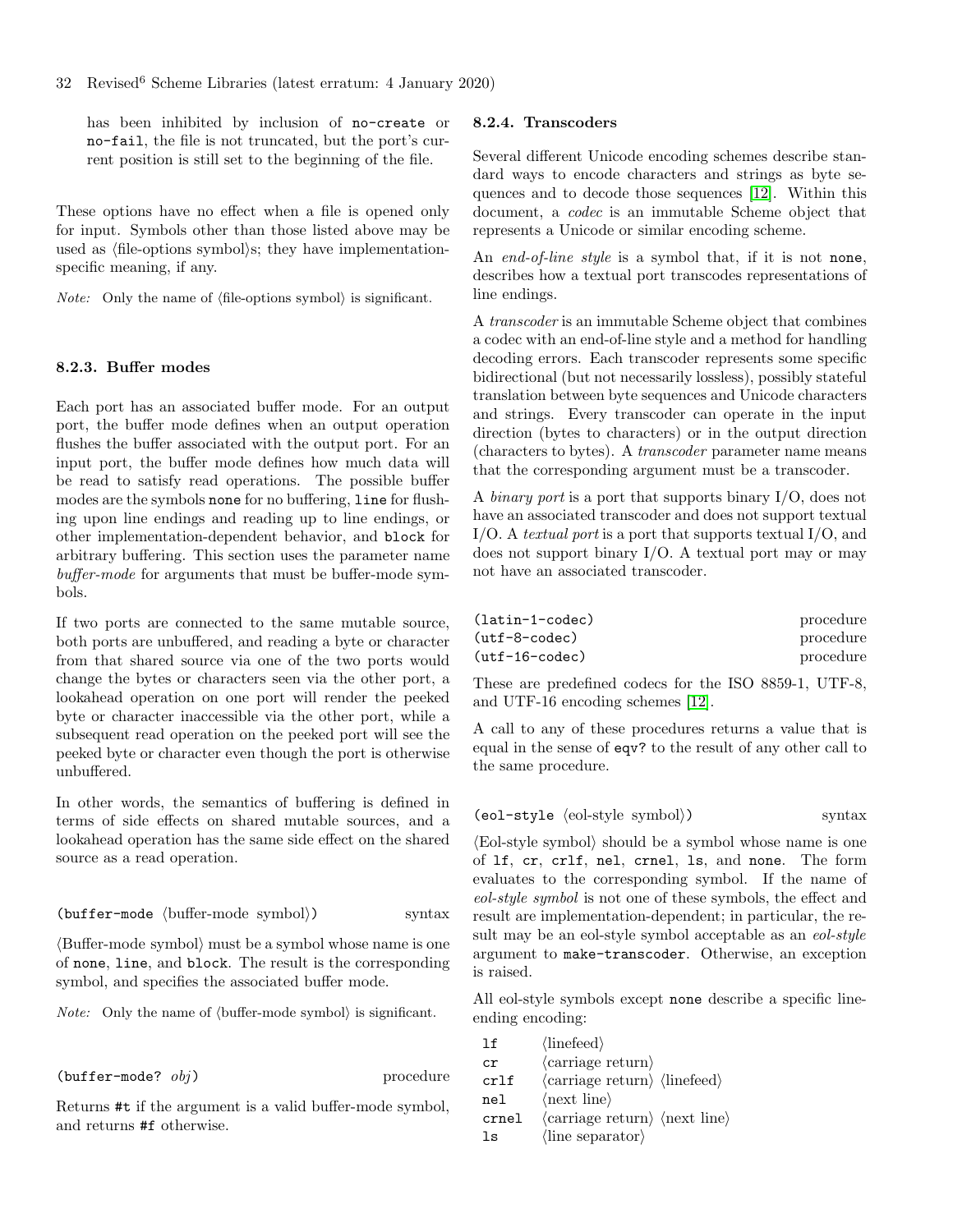For a textual port with a transcoder, and whose transcoder has an eol-style symbol none, no conversion occurs. For a textual input port, any eol-style symbol other than none means that all of the above line-ending encodings are recognized and are translated into a single linefeed. For a textual output port, none and lf are equivalent. Linefeed characters are encoded according to the specified eol-style symbol, and all other characters that participate in possible line endings are encoded as is.

*Note:* Only the name of  $\langle$  eol-style symbol $\rangle$  is significant.

#### (native-eol-style) procedure

Returns the default end-of-line style of the underlying platform, e.g., lf on Unix and crlf on Windows.

| &i/o-decoding                    | condition type |
|----------------------------------|----------------|
| $(make-i/o-decoding-error pobj)$ | procedure      |
| $(i/o-decoding-error? obj)$      | procedure      |

This condition type could be defined by

#### (define-condition-type &i/o-decoding &i/o-port make-i/o-decoding-error i/o-decoding-error?)

An exception with this type is raised when one of the operations for textual input from a port encounters a sequence of bytes that cannot be translated into a character or string by the input direction of the port's transcoder.

When such an exception is raised, the port's position is past the invalid encoding.

| &i/o-encoding                          | condition type |
|----------------------------------------|----------------|
| $(make-i/o-encoding-error pobj cobj)$  | procedure      |
| $(i/o\text{-encoding-error? } obj)$    | procedure      |
| $(i/o-encoding-error-char\ condition)$ | procedure      |
|                                        |                |

This condition type could be defined by

```
(define-condition-type &i/o-encoding &i/o-port
 make-i/o-encoding-error i/o-encoding-error?
  (cobj i/o-encoding-error-char))
```
An exception with this type is raised when one of the operations for textual output to a port encounters a character that cannot be translated into bytes by the output direction of the port's transcoder. Cobj should be the character that could not be encoded.

# $(error-handling-mode (error-handling-mode symbol))$ syntax

hError-handling-mode symboli should be a symbol whose name is one of ignore, raise, and replace. The form evaluates to the corresponding symbol. If  $\langle$  error-handling-mode symbol $\rangle$  is not one of these identifiers, effect and result are implementation-dependent:

The result may be an error-handling-mode symbol acceptable as a handling-mode argument to make-transcoder. If it is not acceptable as a handling-mode argument to make-transcoder, an exception is raised.

*Note:* Only the name of  $\langle$  error-handling-style symbol $\rangle$  is significant.

The error-handling mode of a transcoder specifies the behavior of textual I/O operations in the presence of encoding or decoding errors.

If a textual input operation encounters an invalid or incomplete character encoding, and the error-handling mode is ignore, an appropriate number of bytes of the invalid encoding are ignored and decoding continues with the following bytes. If the error-handling mode is replace, the replacement character U+FFFD is injected into the data stream, an appropriate number of bytes are ignored, and decoding continues with the following bytes. If the errorhandling mode is raise, an exception with condition type &i/o-decoding is raised.

If a textual output operation encounters a character it cannot encode, and the error-handling mode is ignore, the character is ignored and encoding continues with the next character. If the error-handling mode is replace, a codecspecific replacement character is emitted by the transcoder, and encoding continues with the next character. The replacement character is U+FFFD for transcoders whose codec is one of the Unicode encodings, but is the ? character for the Latin-1 encoding. If the error-handling mode is raise, an exception with condition type &i/o-encoding is raised.

| $(make-transcode rootec)$                  |                                                 | procedure |
|--------------------------------------------|-------------------------------------------------|-----------|
| $(make-transcoder\ code\ code\ eol-style)$ |                                                 | procedure |
|                                            | (make-transcoder codec eol-style handling-mode) |           |
|                                            |                                                 | procedure |

Codec must be a codec; eol-style, if present, an eol-style symbol; and *handling-mode*, if present, an error-handlingmode symbol. Eol-style may be omitted, in which case it defaults to the native end-of-line style of the underlying platform. Handling-mode may be omitted, in which case it defaults to replace. The result is a transcoder with the behavior specified by its arguments.

#### (native-transcoder) procedure

Returns an implementation-dependent transcoder that represents a possibly locale-dependent "native" transcoding.

| (transcoder-codec transcoder)     | procedure |
|-----------------------------------|-----------|
| (transcoder-eol-style transcoder) | procedure |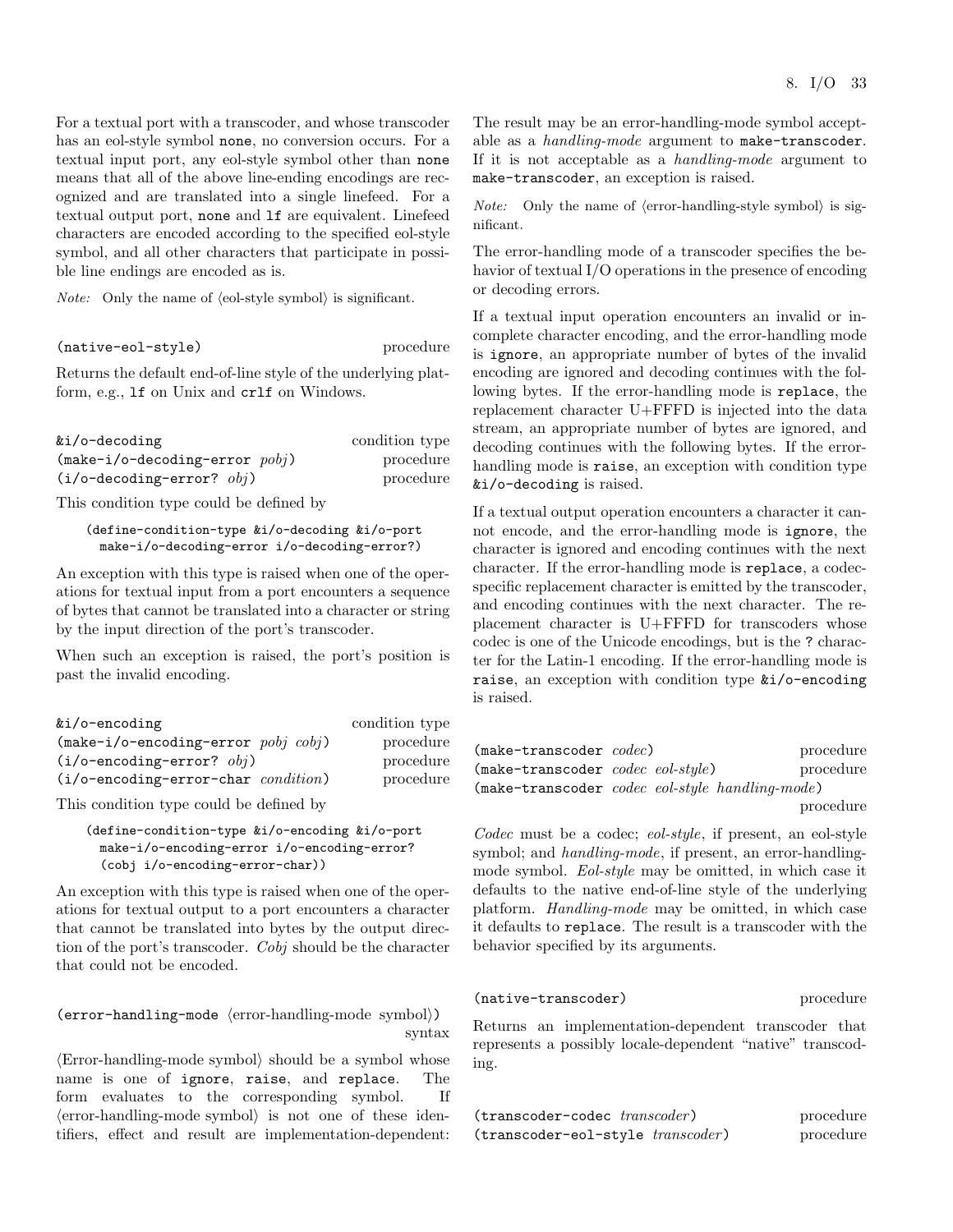(transcoder-error-handling-mode transcoder)

procedure

These are accessors for transcoder objects; when applied to a transcoder returned by make-transcoder, they return the codec, eol-style, and handling-mode arguments, respectively.

(bytevector->string bytevector transcoder) procedure

Returns the string that results from transcoding the bytevector according to the input direction of the transcoder.

(string->bytevector string transcoder) procedure

Returns the bytevector that results from transcoding the string according to the output direction of the transcoder.

#### 8.2.5. End-of-file object

The end-of-file object is returned by various I/O procedures when they reach end of file.

(eof-object) procedure

Returns the end-of-file object.

(eqv? (eof-object) (eof-object))  $\implies$  #t (eq? (eof-object) (eof-object))  $\implies$  #t

Note: The end-of-file object is not a datum value, and thus has no external representation.

 $(eof-object? \tobj)$  procedure

Returns #t if obj is the end-of-file object, #f otherwise.

#### 8.2.6. Input and output ports

The operations described in this section are common to input and output ports, both binary and textual. A port may also have an associated *position* that specifies a particular place within its data sink or source, and may also provide operations for inspecting and setting that place.

#### $(port? \; obj)$  procedure

Returns #t if the argument is a port, and returns #f otherwise.

(port-transcoder port) procedure

Returns the transcoder associated with port if port is textual and has an associated transcoder, and returns #f if port is binary or does not have an associated transcoder.

| $(textual-port?$ port) | procedure |
|------------------------|-----------|
| $(binary-port?$ port)  | procedure |

The textual-port? procedure returns #t if port is textual, and returns #f otherwise. The binary-port? procedure returns #t if port is binary, and returns #f otherwise.

(transcoded-port binary-port transcoder) procedure

The transcoded-port procedure returns a new textual port with the specified *transcoder*. Otherwise the new textual port's state is largely the same as that of binary-port. If binary-port is an input port, the new textual port will be an input port and will transcode the bytes that have not yet been read from binary-port. If binary-port is an output port, the new textual port will be an output port and will transcode output characters into bytes that are written to the byte sink represented by binary-port.

As a side effect, however, transcoded-port closes binary-port in a special way that allows the new textual port to continue to use the byte source or sink represented by binary-port, even though binary-port itself is closed and cannot be used by the input and output operations described in this chapter.

| $(port-has-port-position?$ port- | procedure |
|----------------------------------|-----------|
| $(port-position\ port)$          | procedure |

The port-has-port-position? procedure returns #t if the port supports the port-position operation, and #f otherwise.

For a binary port, the port-position procedure returns the index of the position at which the next byte would be read from or written to the port as an exact non-negative integer object. For a textual port, port-position returns a value of some implementation-dependent type representing the port's position; this value may be useful only as the pos argument to set-port-position!, if the latter is supported on the port (see below).

If the port does not support the operation, port-position raises an exception with condition type &assertion.

Note: For a textual port, the port position may or may not be an integer object. If it is an integer object, the integer object does not necessarily correspond to a byte or character position.

| $port-has-set-port-position$ ? port-has-set-port-position!? port) | procedure |
|-------------------------------------------------------------------|-----------|
| (set-port-position! port pos)                                     | procedure |

If port is a binary port, pos should be a non-negative exact integer object. If port is a textual port, pos should be the return value of a call to port-position on port.

The port-has-set-port-position!? procedure returns #t if the port supports the set-port-position! operation, and #f otherwise.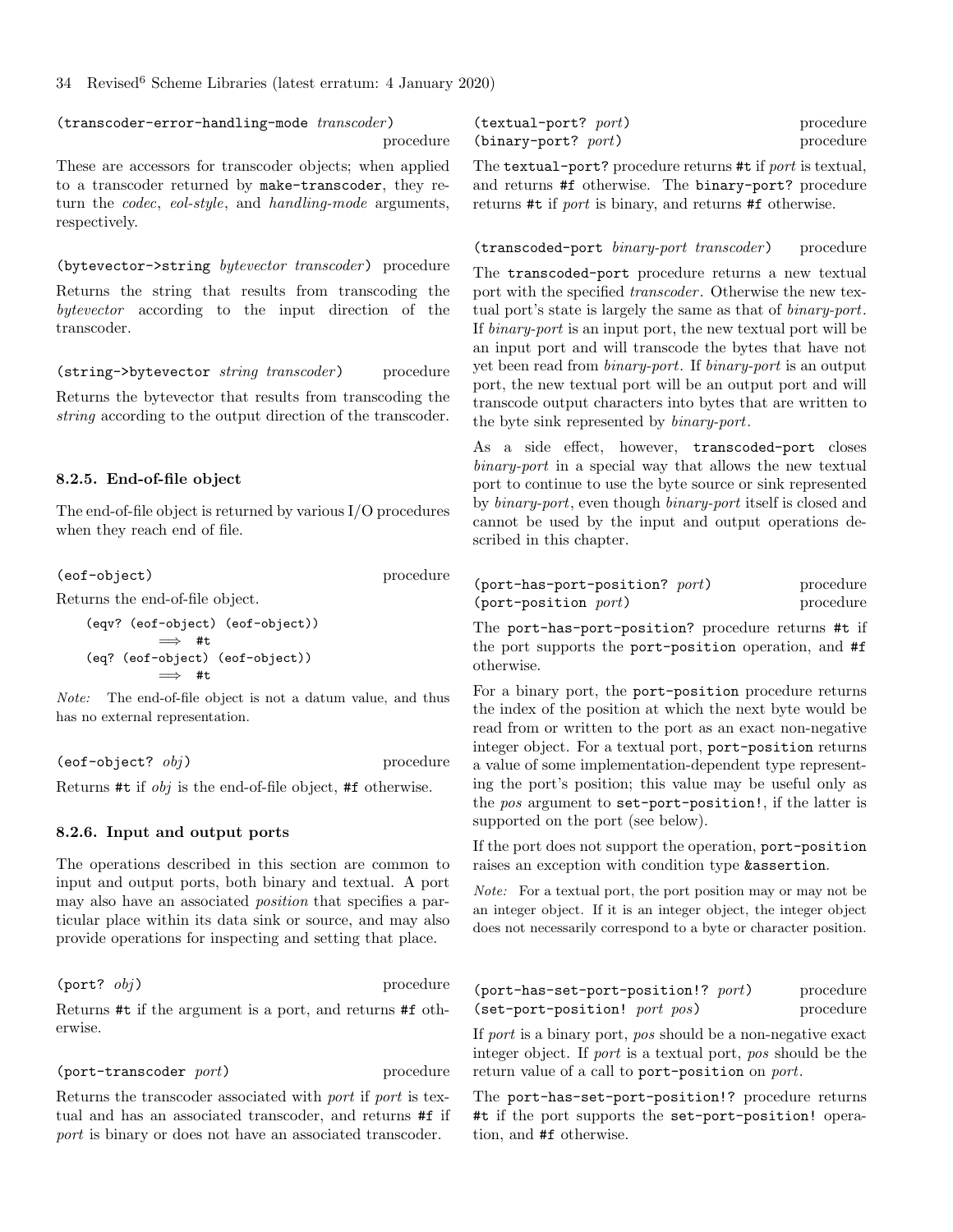The set-port-position! procedure raises an exception with condition type &assertion if the port does not support the operation, and an exception with condition type &i/o-invalid-position if pos is not in the range of valid positions of port. Otherwise, it sets the current position of the port to pos. If port is an output port, set-port-position! first flushes port. (See flush-output-port, section [8.2.10.](#page-38-0))

If port is a binary output port and the current position is set beyond the current end of the data in the underlying data sink, the object is not extended until new data is written at that position. The contents of any intervening positions are unspecified. Binary ports created by open-file-output-port and open-file-input/output-port can always be extended in this manner within the limits of the underlying operating system. In other cases, attempts to set the port beyond the current end of data in the underlying object may result in an exception with condition type &i/o-invalid-position.

#### (close-port *port*) procedure

Closes the port, rendering the port incapable of delivering or accepting data. If port is an output port, it is flushed before being closed. This has no effect if the port has already been closed. A closed port is still a port. The close-port procedure returns unspecified values.

#### (call-with-port port proc) procedure

Proc must accept one argument. The call-with-port procedure calls proc with port as an argument. If proc returns, port is closed automatically and the values returned by proc are returned. If proc does not return, port is not closed automatically, except perhaps when it is possible to prove that port will never again be used for an input or output operation.

# 8.2.7. Input ports

An input port allows the reading of an infinite sequence of bytes or characters punctuated by end-of-file objects. An input port connected to a finite data source ends in an infinite sequence of end-of-file objects.

It is unspecified whether a character encoding consisting of several bytes may have an end of file between the bytes. If, for example, get-char raises an &i/o-decoding exception because the character encoding at the port's position is incomplete up to the next end of file, a subsequent call to get-char may successfully decode a character if bytes completing the encoding are available after the end of file.

 $(input-port? *obj*)$  procedure

Returns #t if the argument is an input port (or a combined input and output port), and returns #f otherwise.

| (port-eof? <i>input-port</i> ) |  | procedure |
|--------------------------------|--|-----------|
|--------------------------------|--|-----------|

Returns #t if the lookahead-u8 procedure (if input-port is a binary port) or the lookahead-char procedure (if input-port is a textual port) would return the end-of-file object, and #f otherwise. The operation may block indefinitely if no data is available but the port cannot be determined to be at end of file.

| $(open-file-input-port\ filename)$           | procedure |
|----------------------------------------------|-----------|
| (open-file-input-port filename file-options) |           |
|                                              | procedure |

| $(\text{open-file-input-port}$ filename    | procedure |
|--------------------------------------------|-----------|
| file-options buffer-mode)                  |           |
| $(open-file-input-port\ filename)$         | procedure |
| file-options buffer-mode maybe-transcoder) |           |

Maybe-transcoder must be either a transcoder or #f.

The open-file-input-port procedure returns an input port for the named file. The file-options and maybe-transcoder arguments are optional.

The file-options argument, which may determine various aspects of the returned port (see section [8.2.2\)](#page-30-1), defaults to the value of (file-options).

The buffer-mode argument, if supplied, must be one of the symbols that name a buffer mode. The buffer-mode argument defaults to block.

If maybe-transcoder is a transcoder, it becomes the transcoder associated with the returned port.

If maybe-transcoder is #f or absent, the port will be a binary port and will support the port-position and set-port-position! operations. Otherwise the port will be a textual port, and whether it supports the port-position and set-port-position! operations is implementation-dependent (and possibly transcoderdependent).

### (open-bytevector-input-port bytevector) procedure (open-bytevector-input-port bytevector procedure maybe-transcoder)

Maybe-transcoder must be either a transcoder or #f.

The open-bytevector-input-port procedure returns an input port whose bytes are drawn from bytevector. If transcoder is specified, it becomes the transcoder associated with the returned port.

If maybe-transcoder is #f or absent, the port will be a binary port and will support the port-position and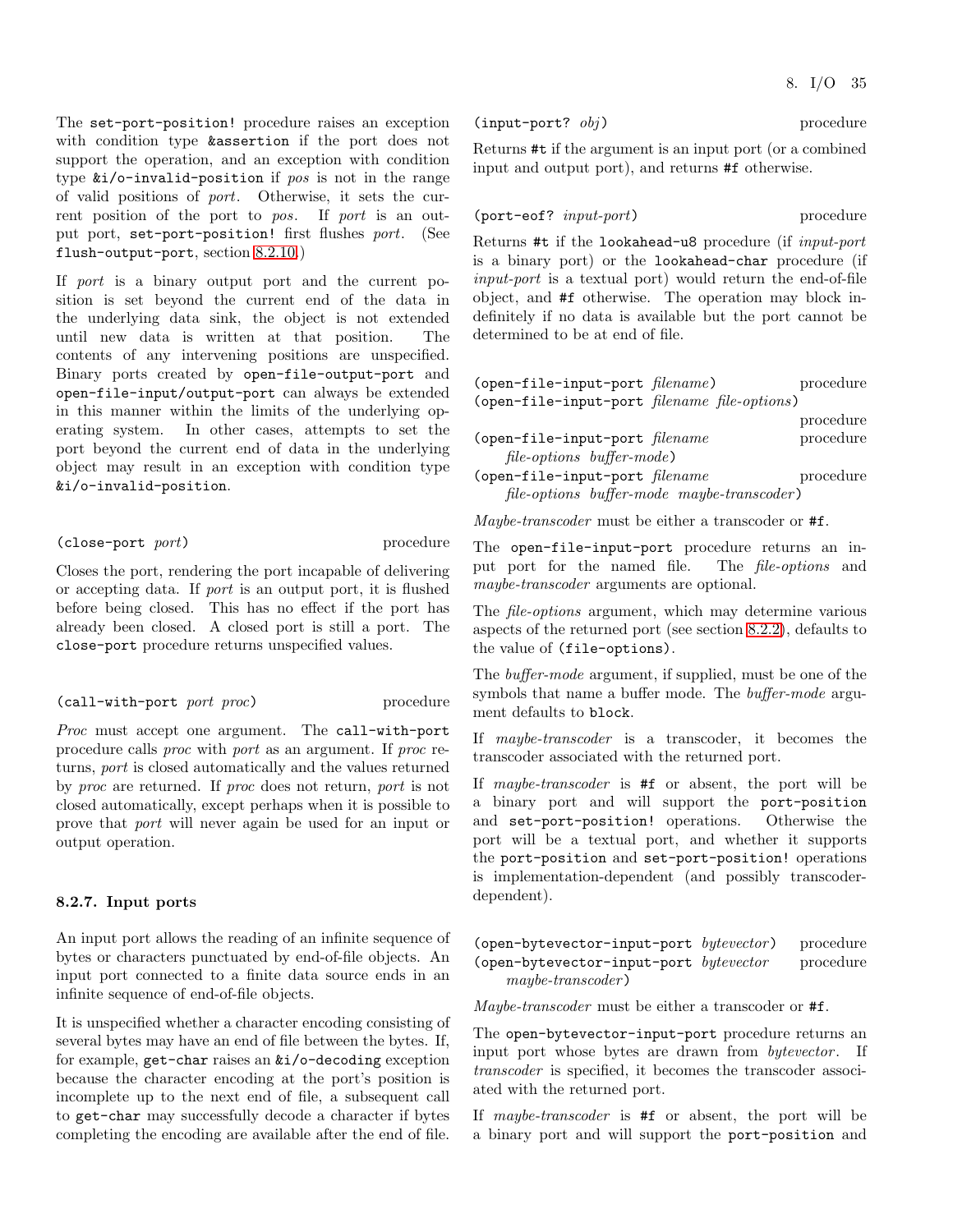set-port-position! operations. Otherwise the port will be a textual port, and whether it supports the port-position and set-port-position! operations will be implementation-dependent (and possibly transcoderdependent).

If bytevector is modified after open-bytevector-inputport has been called, the effect on the returned port is unspecified.

(open-string-input-port string) procedure

Returns a textual input port whose characters are drawn from string. The port may or may not have an associated transcoder; if it does, the transcoder is implementationdependent. The port should support the port-position and set-port-position! operations.

If string is modified after open-string-input-port has been called, the effect on the returned port is unspecified.

#### (standard-input-port) procedure

Returns a fresh binary input port connected to standard input. Whether the port supports the port-position and set-port-position! operations is implementationdependent.

#### (current-input-port) procedure

This returns a default textual port for input. Normally, this default port is associated with standard input, but can be dynamically re-assigned using the with-input-from-file procedure from the (rnrs io simple (6)) library (see section [8.3\)](#page-41-0). The port may or may not have an associated transcoder; if it does, the transcoder is implementation-dependent.

# $(make-custom-binary-input-port *id read!* procedure$ get-position set-position! close)

Returns a newly created binary input port whose byte source is an arbitrary algorithm represented by the *read!* procedure. Id must be a string naming the new port, provided for informational purposes only. Read! must be a procedure and should behave as specified below; it will be called by operations that perform binary input.

Each of the remaining arguments may be #f; if any of those arguments is not #f, it must be a procedure and should behave as specified below.

# • (read! bytevector start count)

Start will be a non-negative exact integer object, count will be a positive exact integer object, and *bytevector* will be a bytevector whose length is at least  $start +$ count. The read! procedure should obtain up to count

bytes from the byte source, and should write those bytes into bytevector starting at index start. The read! procedure should return an exact integer object. This integer object should represent the number of bytes that it has read. To indicate an end of file, the read! procedure should write no bytes and return 0.

•  $(get\text{-}position)$ 

The get-position procedure (if supplied) should return an exact integer object representing the current position of the input port. If not supplied, the custom port will not support the port-position operation.

• (set-position! pos)

Pos will be a non-negative exact integer object. The set-position! procedure (if supplied) should set the position of the input port to pos. If not supplied, the custom port will not support the set-port-position! operation.

 $\bullet$  (close)

The close procedure (if supplied) should perform any actions that are necessary when the input port is closed.

Implementation responsibilities: The implementation must check the return values of read! and get-position only when it actually calls them as part of an I/O operation requested by the program. The implementation is not required to check that these procedures otherwise behave as described. If they do not, however, the behavior of the resulting port is unspecified.

# (make-custom-textual-input-port id read! procedure get-position set-position! close)

Returns a newly created textual input port whose character source is an arbitrary algorithm represented by the read! procedure. Id must be a string naming the new port, provided for informational purposes only. Read! must be a procedure and should behave as specified below; it will be called by operations that perform textual input.

Each of the remaining arguments may be #f; if any of those arguments is not #f, it must be a procedure and should behave as specified below.

# • (read! string start count)

Start will be a non-negative exact integer object, count will be a positive exact integer object, and *string* will be a string whose length is at least  $start + count$ . The read! procedure should obtain up to *count* characters from the character source, and should write those characters into string starting at index start. The read! procedure should return an exact integer object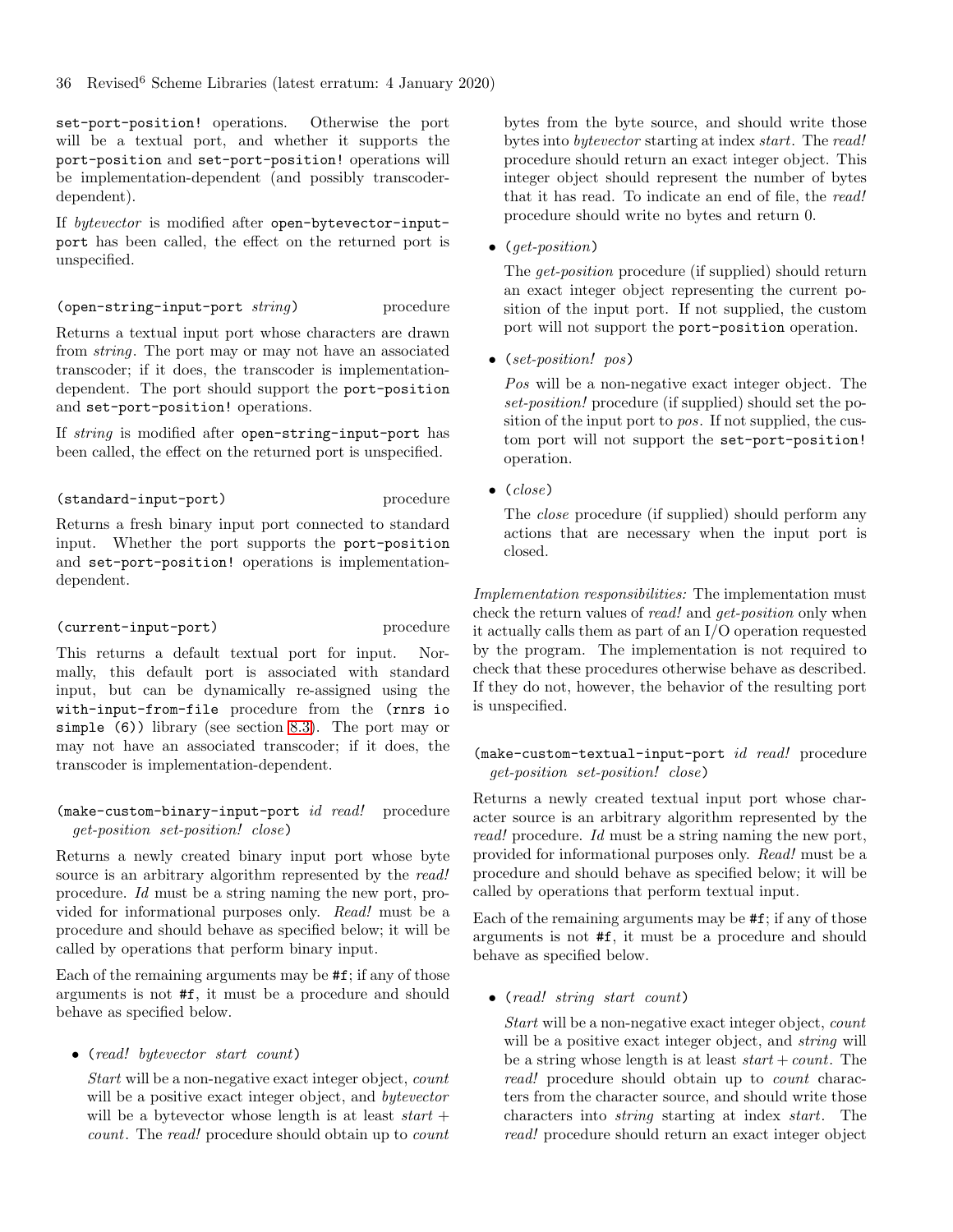<span id="page-36-0"></span>representing the number of characters that it has written. To indicate an end of file, the read! procedure should write no bytes and return 0.

 $\bullet$  (get-position)

The get-position procedure (if supplied) should return a single value. The return value should represent the current position of the input port. If not supplied, the custom port will not support the port-position operation.

• (set-position! pos)

The set-position! procedure (if supplied) should set the position of the input port to pos if pos is the return value of a call to get-position. If not supplied, the custom port will not support the set-port-position! operation.

 $\bullet$  (close)

The *close* procedure (if supplied) should perform any actions that are necessary when the input port is closed.

The port may or may not have an an associated transcoder; if it does, the transcoder is implementation-dependent.

Implementation responsibilities: The implementation must check the return values of read! and get-position only when it actually calls them as part of an I/O operation requested by the program. The implementation is not required to check that these procedures otherwise behave as described. If they do not, however, the behavior of the resulting port is unspecified.

Note: Even when the *get-position* procedure is supplied, the port-position procedure cannot generally return a precise value for a custom textual input port if data has been read from the port. Therefore, it is likely that this entry will change in a future version of the report.

# 8.2.8. Binary input

 $(get-u8 \ binary-input-port)$  procedure

Reads from binary-input-port, blocking as necessary, until a byte is available from binary-input-port or until an end of file is reached. If a byte becomes available, get-u8 returns the byte as an octet and updates binary-input-port to point just past that byte. If no input byte is seen before an end of file is reached, the end-of-file object is returned.

#### (lookahead-u8 binary-input-port) procedure

The lookahead-u8 procedure is like get-u8, but it does not update binary-input-port to point past the byte.

#### (get-bytevector-n binary-input-port count) procedure

Count must be an exact, non-negative integer object representing the number of bytes to be read. The get-bytevector-n procedure reads from binary-input-port, blocking as necessary, until count bytes are available from binary-input-port or until an end of file is reached. If count bytes are available before an end of file, get-bytevector-n returns a bytevector of size count. If fewer bytes are available before an end of file, get-bytevector-n returns a bytevector containing those bytes. In either case, the input port is updated to point just past the bytes read. If an end of file is reached before any bytes are available, get-bytevector-n returns the end-of-file object.

### (get-bytevector-n! binary-input-port procedure bytevector start count)

Start and count must be exact, non-negative integer objects, with count representing the number of bytes to be read. bytevector must be a bytevector with at least  $start + count$  elements.

The get-bytevector-n! procedure reads from binary-input-port, blocking as necessary, until count bytes are available from binary-input-port or until an end of file is reached. If count bytes are available before an end of file, they are written into bytevector starting at index start, and the result is count. If fewer bytes are available before the next end of file, the available bytes are written into bytevector starting at index start, and the result is a number object representing the number of bytes actually read. In either case, the input port is updated to point just past the bytes read. If an end of file is reached before any bytes are available, get-bytevector-n! returns the end-of-file object.

# (get-bytevector-some binary-input-port) procedure

Reads from binary-input-port, blocking as necessary, until bytes are available from binary-input-port or until an end of file is reached. If bytes become available, get-bytevector-some returns a freshly allocated bytevector containing the initial available bytes (at least one), and it updates binary-input-port to point just past these bytes. If no input bytes are seen before an end of file is reached, the end-of-file object is returned.

# $(get-bytevector-all \ binary-input-port)$  procedure

Attempts to read all bytes until the next end of file, blocking as necessary. If one or more bytes are read, get-bytevector-all returns a bytevector containing all bytes up to the next end of file and updates binary-input-port to point just past these bytes. Otherwise, get-bytevector-all returns the end-of-file object.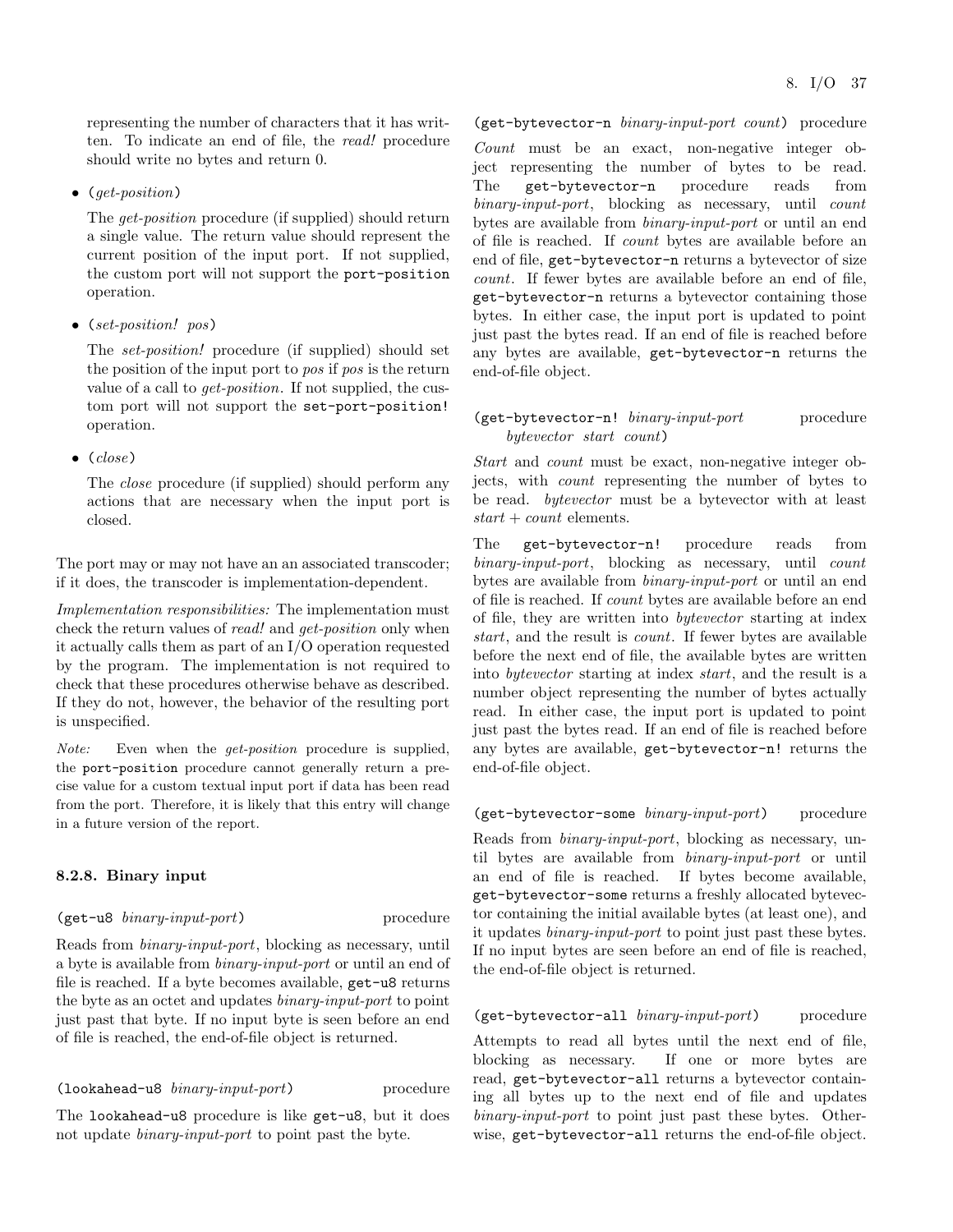<span id="page-37-1"></span>The operation may block indefinitely waiting to see if more bytes will become available, even if some bytes are already available.

### <span id="page-37-0"></span>8.2.9. Textual input

### $(get-char \text{ } textual-input-port)$  procedure

Reads from textual-input-port, blocking as necessary, until a complete character is available from textual-input-port, or until an end of file is reached.

If a complete character is available before the next end of file, get-char returns that character and updates the input port to point past the character. If an end of file is reached before any character is read, get-char returns the end-of-file object.

(lookahead-char textual-input-port) procedure

The lookahead-char procedure is like get-char, but it does not update textual-input-port to point past the character.

Note: With some of the standard transcoders described in this document, up to four bytes of lookahead are needed. Nonstandard transcoders may need even more lookahead.

# (get-string-n textual-input-port count) procedure

Count must be an exact, non-negative integer object, representing the number of characters to be read.

The get-string-n procedure reads from textual-input-port, blocking as necessary, until count characters are available, or until an end of file is reached.

If count characters are available before end of file, get-string-n returns a string consisting of those count characters. If fewer characters are available before an end of file, but one or more characters can be read, get-string-n returns a string containing those characters. In either case, the input port is updated to point just past the characters read. If no characters can be read before an end of file, the end-of-file object is returned.

# (get-string-n! textual-input-port string start count) procedure

Start and count must be exact, non-negative integer objects, with count representing the number of characters to be read. String must be a string with at least  $start + count$ characters.

The get-string-n! procedure reads from textual-input-port in the same manner as get-string-n. If count characters are available before an end of file, they are written into string starting at index start, and count is returned. If fewer characters are available before an end of file, but one or more can be read, those characters are written into *string* starting at index *start* and the number of characters actually read is returned as an exact integer object. If no characters can be read before an end of file, the end-of-file object is returned.

### (get-string-all textual-input-port) procedure

Reads from textual-input-port until an end of file, decoding characters in the same manner as get-string-n and get-string-n!.

If characters are available before the end of file, a string containing all the characters decoded from that data are returned. If no character precedes the end of file, the endof-file object is returned.

### $(get-line \text{ } textual-input-port)$  procedure

Reads from *textual-input-port* up to and including the linefeed character or end of file, decoding characters in the same manner as get-string-n and get-string-n!.

If a linefeed character is read, a string containing all of the text up to (but not including) the linefeed character is returned, and the port is updated to point just past the linefeed character. If an end of file is encountered before any linefeed character is read, but some characters have been read and decoded as characters, a string containing those characters is returned. If an end of file is encountered before any characters are read, the end-of-file object is returned.

Note: The end-of-line style, if not none, will cause all line endings to be read as linefeed characters. See section [8.2.4.](#page-31-0)

# $(get-datum *tetual-input-port*)$  procedure

Reads an external representation from textual-input-port and returns the datum it represents. The get-datum procedure returns the next datum that can be parsed from the given textual-input-port, updating textual-input-port to point exactly past the end of the external representation of the object.

Any  $\langle$  interlexeme space $\rangle$  (see report section 4.2) in the input is first skipped. If an end of file occurs after the  $\langle$  interlexeme space $\rangle$ , the end-of-file object (see section [8.2.5\)](#page-33-0) is returned.

If a character inconsistent with an external representation is encountered in the input, an exception with condition types &lexical and &i/o-read is raised. Also, if the end of file is encountered after the beginning of an external representation, but the external representation is incomplete and therefore cannot be parsed, an exception with condition types &lexical and &i/o-read is raised.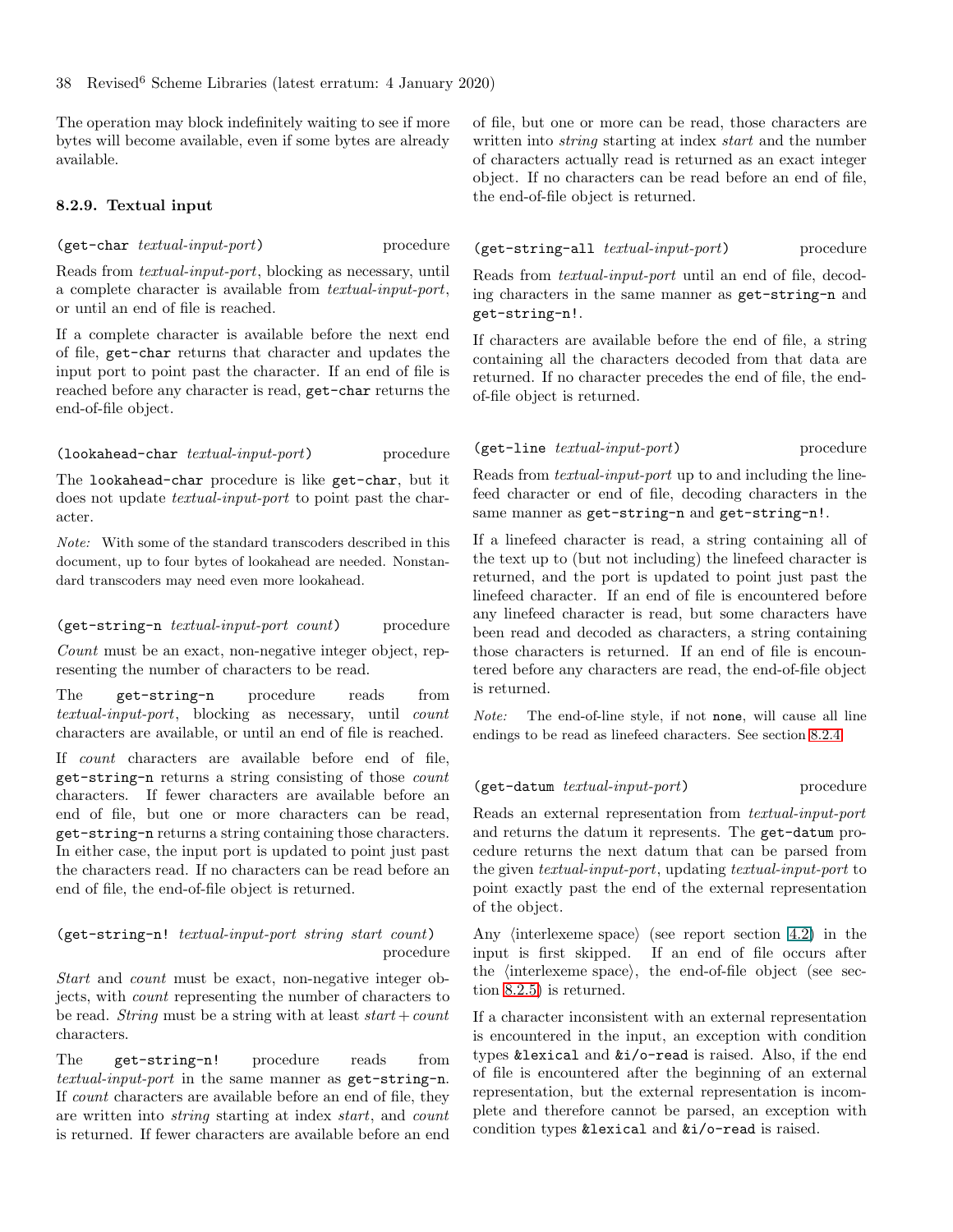## <span id="page-38-0"></span>8.2.10. Output ports

An output port is a sink to which bytes or characters are written. The written data may control external devices or may produce files and other objects that may subsequently be opened for input.

 $(\text{output-port? } obj)$  procedure

Returns #t if the argument is an output port (or a combined input and output port), #f otherwise.

(flush-output-port *output-port*) procedure

Flushes any buffered output from the buffer of output-port to the underlying file, device, or object. The flush-output-port procedure returns unspecified values.

 $(output-port-buffer-mode\ output-port)$  procedure

Returns the symbol that represents the buffer mode of output-port.

| (open-file-output-port filename)              | procedure |  |
|-----------------------------------------------|-----------|--|
| (open-file-output-port filename file-options) |           |  |
|                                               | procedure |  |
| (open-file-output-port filename)              | procedure |  |
| file-options buffer-mode)                     |           |  |
| (open-file-output-port filename               | procedure |  |
| file-options buffer-mode maybe-transcoder)    |           |  |

Maybe-transcoder must be either a transcoder or #f.

The open-file-output-port procedure returns an output port for the named file.

The file-options argument, which may determine various aspects of the returned port (see section [8.2.2\)](#page-30-0), defaults to the value of (file-options).

The buffer-mode argument, if supplied, must be one of the symbols that name a buffer mode. The buffer-mode argument defaults to block.

If maybe-transcoder is a transcoder, it becomes the transcoder associated with the port.

If maybe-transcoder is #f or absent, the port will be a binary port and will support the port-position and set-port-position! operations. Otherwise the port will be a textual port, and whether it supports the port-position and set-port-position! operations is implementation-dependent (and possibly transcoderdependent).

(open-bytevector-output-port) procedure (open-bytevector-output-port maybe-transcoder) procedure

Maybe-transcoder must be either a transcoder or  $#f$ .

The open-bytevector-output-port procedure returns two values: an output port and an extraction procedure. The output port accumulates the bytes written to it for later extraction by the procedure.

If maybe-transcoder is a transcoder, it becomes the transcoder associated with the port. If maybe-transcoder is #f or absent, the port will be a binary port and will support the port-position and set-port-position! operations. Otherwise the port will be a textual port, and whether it supports the port-position and set-port-position! operations is implementation-dependent (and possibly transcoder-dependent).

The extraction procedure takes no arguments. When called, it returns a bytevector consisting of all the port's accumulated bytes (regardless of the port's current position), removes the accumulated bytes from the port, and resets the port's position.

(call-with-bytevector-output-port proc) procedure (call-with-bytevector-output-port proc procedure maybe-transcoder)

Proc must accept one argument. Maybe-transcoder must be either a transcoder or #f.

The call-with-bytevector-output-port procedure creates an output port that accumulates the bytes written to it and calls proc with that output port as an argument. Whenever proc returns, a bytevector consisting of all of the port's accumulated bytes (regardless of the port's current position) is returned and the port is closed.

The transcoder associated with the output port is determined as for a call to open-bytevector-output-port.

(open-string-output-port) procedure

Returns two values: a textual output port and an extraction procedure. The output port accumulates the characters written to it for later extraction by the procedure.

The port may or may not have an associated transcoder; if it does, the transcoder is implementation-dependent. The port should support the port-position and set-port-position! operations.

The extraction procedure takes no arguments. When called, it returns a string consisting of all of the port's accumulated characters (regardless of the current position), removes the accumulated characters from the port, and resets the port's position.

(call-with-string-output-port proc) procedure

Proc must accept one argument. The call-with-stringoutput-port procedure creates a textual output port that accumulates the characters written to it and calls proc with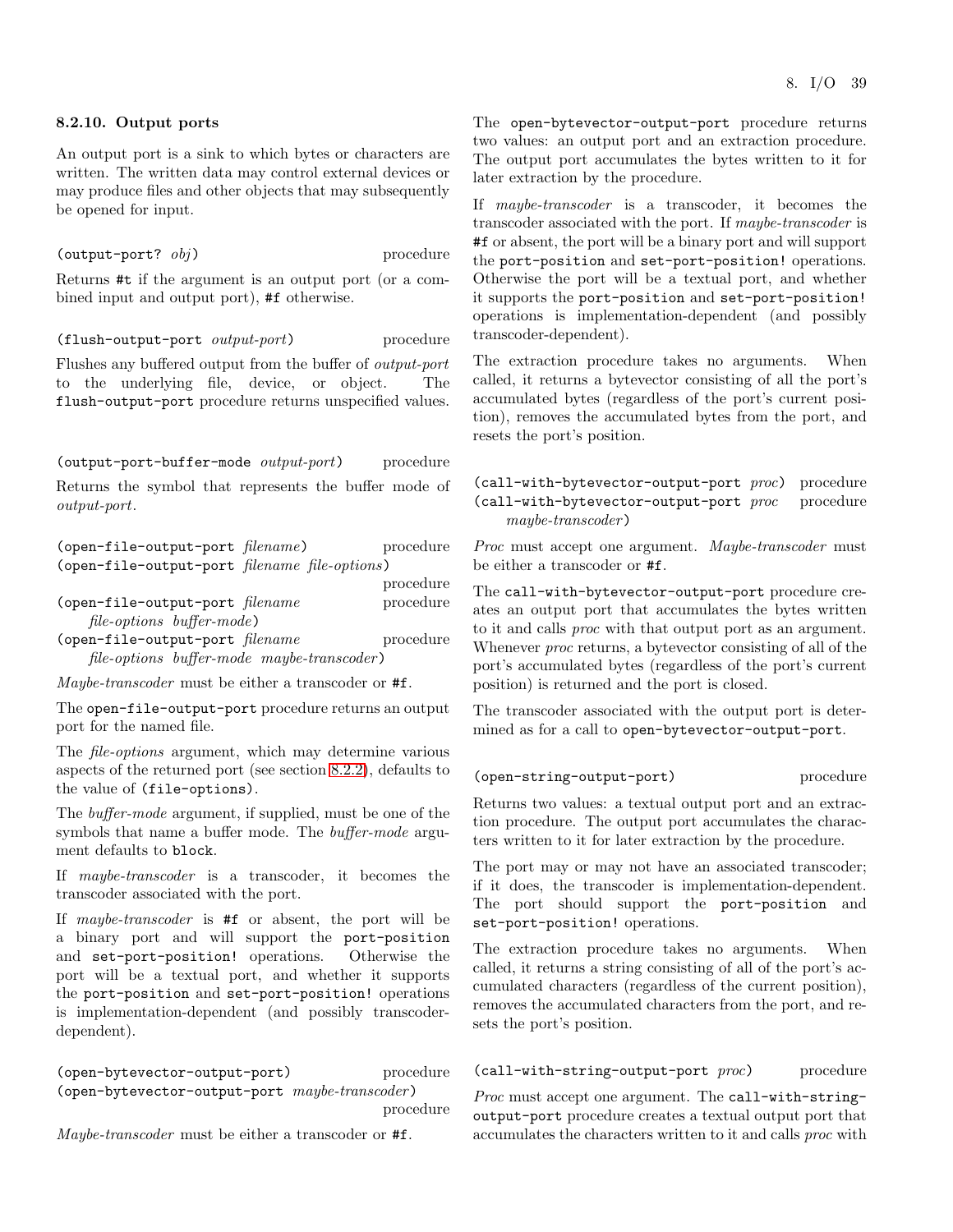<span id="page-39-0"></span>that output port as an argument. Whenever proc returns, a string consisting of all of the port's accumulated characters (regardless of the port's current position) is returned and the port is closed.

The port may or may not have an associated transcoder; if it does, the transcoder is implementation-dependent. The port should support the port-position and set-port-position! operations.

| (standard-output-port) | procedure |
|------------------------|-----------|
| (standard-error-port)  | procedure |

Returns a fresh binary output port connected to the standard output or standard error respectively. Whether the port supports the port-position and set-port-position! operations is implementationdependent.

| (current-output-port) | procedure |
|-----------------------|-----------|
| (current-error-port)  | procedure |

These return default textual ports for regular output and error output. Normally, these default ports are associated with standard output, and standard error, respectively. The return value of current-output-port can be dynamically re-assigned using the with-output-to-file procedure from the (rnrs io simple (6)) library (see section [8.3\)](#page-41-0). A port returned by one of these procedures may or may not have an associated transcoder; if it does, the transcoder is implementation-dependent.

```
(make-custom-binary-output-port <i>id</i> procedure
  write! get-position set-position! close)
```
Returns a newly created binary output port whose byte sink is an arbitrary algorithm represented by the write! procedure. Id must be a string naming the new port, provided for informational purposes only. Write! must be a procedure and should behave as specified below; it will be called by operations that perform binary output.

Each of the remaining arguments may be #f; if any of those arguments is not #f, it must be a procedure and should behave as specified in the description of make-custom-binary-input-port.

#### • (write! bytevector start count)

Start and count will be non-negative exact integer objects, and bytevector will be a bytevector whose length is at least  $start + count$ . The write! procedure should write up to count bytes from bytevector starting at index *start* to the byte sink. The *write!* procedure should return the number of bytes that it wrote, as an exact integer object.

Implementation responsibilities: The implementation must check the return values of write! only when it actually calls write! as part of an I/O operation requested by the program. The implementation is not required to check that write! otherwise behaves as described. If it does not, however, the behavior of the resulting port is unspecified.

 $(make-custom-textual-output-portid$  procedure write! get-position set-position! close)

Returns a newly created textual output port whose byte sink is an arbitrary algorithm represented by the *write!* procedure. Id must be a string naming the new port, provided for informational purposes only. Write! must be a procedure and should behave as specified below; it will be called by operations that perform textual output.

Each of the remaining arguments may be #f; if any of those arguments is not #f, it must be a procedure and should behave as specified in the description of make-custom-textual-input-port.

• (write! string start count)

Start and count will be non-negative exact integer objects, and string will be a string whose length is at least  $start + count$ . The write! procedure should write up to *count* characters from *string* starting at index *start* to the character sink. The *write!* procedure should return the number of characters that it wrote, as an exact integer object.

The port may or may not have an associated transcoder; if it does, the transcoder is implementation-dependent.

Implementation responsibilities: The implementation must check the return values of *write!* only when it actually calls write! as part of an I/O operation requested by the program. The implementation is not required to check that write! otherwise behaves as described. If it does not, however, the behavior of the resulting port is unspecified.

### 8.2.11. Binary output

|  | (put-u8 binary-output-port octet) |  | procedure |
|--|-----------------------------------|--|-----------|
|--|-----------------------------------|--|-----------|

Writes octet to the output port and returns unspecified values.

|                         | (put-bytevector binary-output-port bytevector)        |           |
|-------------------------|-------------------------------------------------------|-----------|
|                         | (put-bytevector binary-output-port bytevector start)  | procedure |
|                         |                                                       | procedure |
|                         | $(\text{put}-\text{bytevector} \ binary-output-port)$ | procedure |
| bytevector start count) |                                                       |           |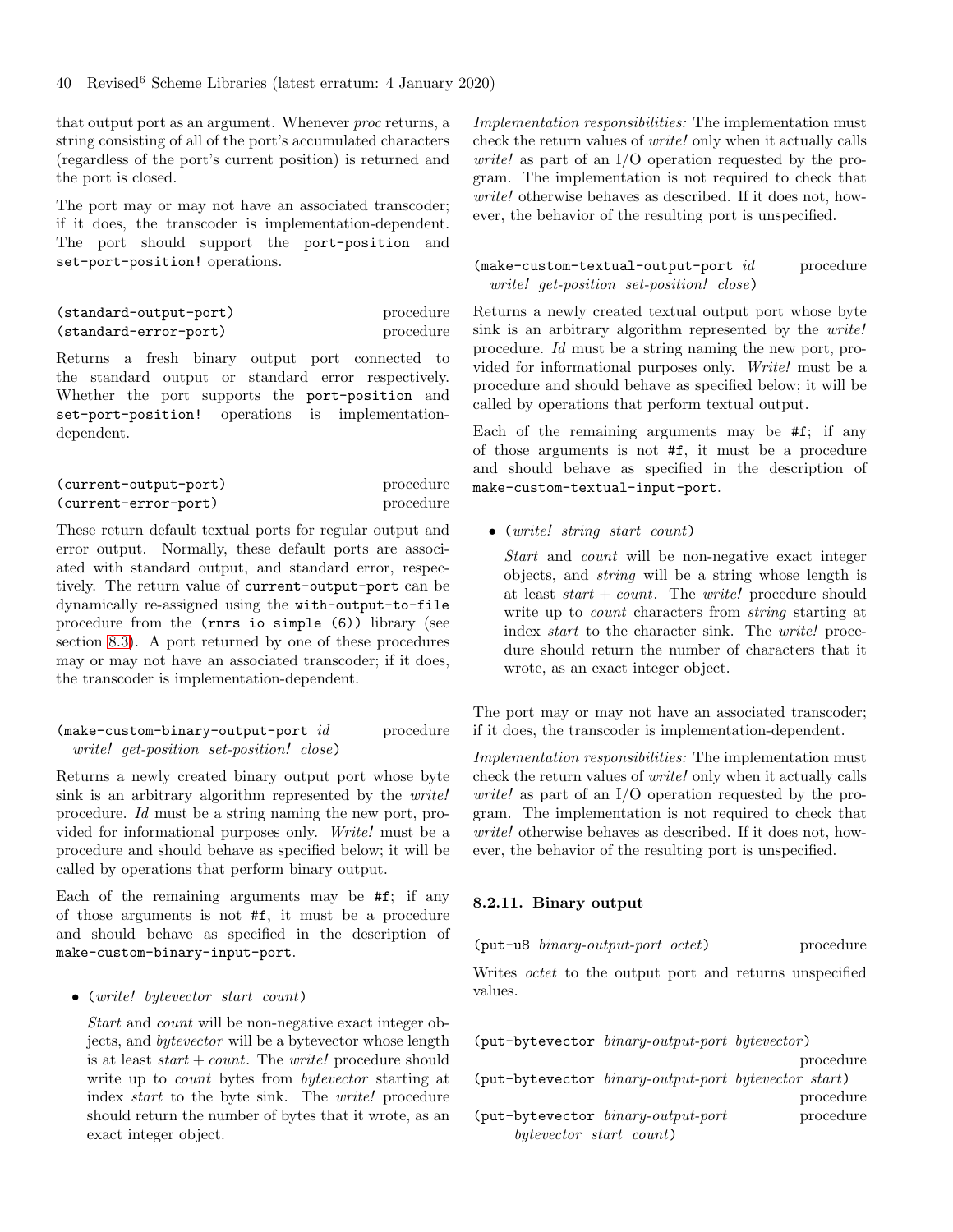<span id="page-40-1"></span>Start and count must be non-negative exact integer objects that default to 0 and (bytevector-length  $bytevector$ ) – start, respectively. Bytevector must have a length of at least  $start + count$ . The put-bytevector procedure writes the count bytes of the bytevector bytevector starting at index start to the output port. The put-bytevector procedure returns unspecified values.

### <span id="page-40-0"></span>8.2.12. Textual output

 $(\text{put--char } \textit{text} \textit{actual}-output\textit{-port } \textit{char})$  procedure

Writes *char* to the port. The put-char procedure returns unspecified values.

 $(\text{put-string } textual-output-port \, string)$  procedure (put-string textual-output-port string start) procedure (put-string textual-output-port string start count) procedure

Start and count must be non-negative exact integer objects. String must have a length of at least  $start +$ count. Start defaults to 0. Count defaults to (string-length  $string$ ) – start. The put-string procedure writes the *count* characters of *string* starting at index start to the port. The put-string procedure returns unspecified values.

#### $(\text{put-datum } \textit{tetual-output-port } \textit{datum})$  procedure

Datum should be a datum value. The put-datum procedure writes an external representation of datum to textual-output-port. The specific external representation is implementation-dependent. However, whenever possible, an implementation should produce a representation for which get-datum, when reading the representation, will return an object equal (in the sense of equal?) to  $\text{datum}$ .

Note: Not all datums may allow producing an external representation for which get-datum will produce an object that is equal to the original. Specifically, NaNs contained in datum may make this impossible.

Note: The put-datum procedure merely writes the external representation, but no trailing delimiter. If put-datum is used to write several subsequent external representations to an output port, care should be taken to delimit them properly so they can be read back in by subsequent calls to get-datum.

# 8.2.13. Input/output ports

(open-file-input/output-port filename) procedure (open-file-input/output-port filename file-options) procedure

(open-file-input/output-port filename procedure file-options buffer-mode)

(open-file-input/output-port filename procedure file-options buffer-mode transcoder)

Returns a single port that is both an input port and an output port for the named file. The optional arguments default as described in the specification of open-file-output-port. If the input/output port supports port-position and/or set-port-position!, the same port position is used for both input and output.

# (make-custom-binary-input/output-port procedure id read! write! get-position set-position! close)

Returns a newly created binary input/output port whose byte source and sink are arbitrary algorithms represented by the *read!* and *write!* procedures. Id must be a string naming the new port, provided for informational purposes only. Read! and write! must be procedures, and should behave as specified for the make-custom-binary-input-port and make-custom-binary-output-port procedures.

Each of the remaining arguments may be  $#f$ ; if any of those arguments is not #f, it must be a procedure and should behave as specified in the description of make-custom-binary-input-port.

Note: Unless both get-position and set-position! procedures are supplied, a put operation cannot precisely position the port for output to a custom binary input/output port after data has been read from the port. Therefore, it is likely that this entry will change in a future version of the report.

# (make-custom-textual-input/output-port procedure id read! write! get-position set-position! close)

Returns a newly created textual input/output port whose textual source and sink are arbitrary algorithms represented by the *read!* and *write!* procedures. Id must be a string naming the new port, provided for informational purposes only. Read! and write! must be procedures, and should behave as specified for the make-custom-textual-input-port and make-custom-textual-output-port procedures.

Each of the remaining arguments may be #f; if any of those arguments is not #f, it must be a procedure and should behave as specified in the description of make-custom-textual-input-port.

Note: Even when both get-position and set-position! procedures are supplied, the port-position procedure cannot generally return a precise value for a custom textual input/output port, and a put operation cannot precisely position the port for output, after data has been read from the port. Therefore, it is likely that this entry will change in a future version of the report.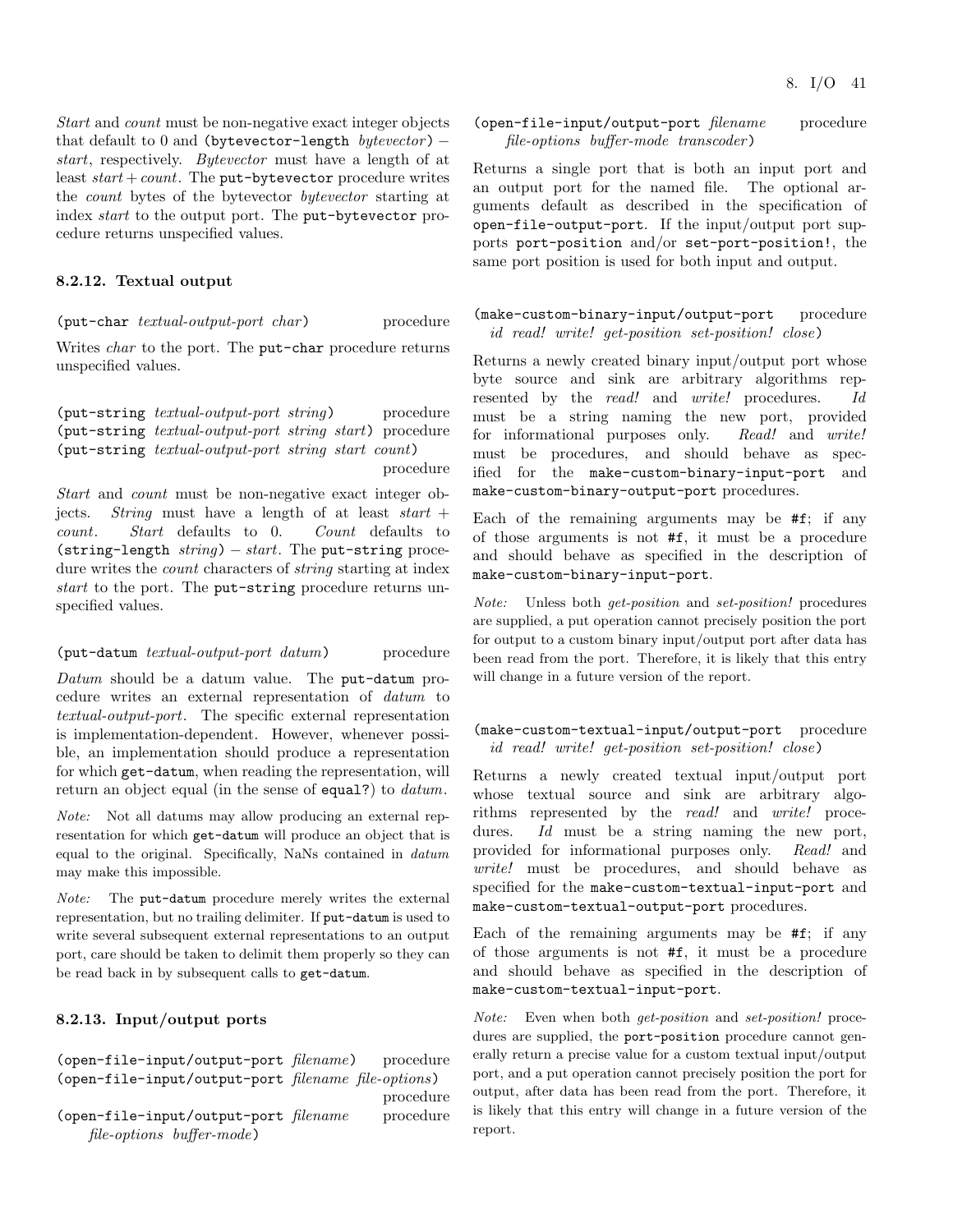# <span id="page-41-1"></span><span id="page-41-0"></span>8.3. Simple I/O

This section describes the (rnrs io simple (6)) library, which provides a somewhat more convenient interface for performing textual I/O on ports. This library implements most of the I/O procedures of the previous revision of this report [\[8\]](#page-65-0).

The ports created by the procedures of this library are textual ports associated implementation-dependent transcoders.

| (eof-object)           | procedure |
|------------------------|-----------|
| $($ eof-object? $obj)$ | procedure |

These are the same as eof-object and eof-object? from the (rnrs io ports (6)) library.

| (call-with-input-file filename proc)  | procedure |
|---------------------------------------|-----------|
| (call-with-output-file filename proc) | procedure |

Proc should accept one argument. These procedures open the file named by filename for input or for output, with no specified file options, and call proc with the obtained port as an argument. If proc returns, the port is closed automatically and the values returned by proc are returned. If proc does not return, the port is not closed automatically, unless it is possible to prove that the port will never again be used for an I/O operation.

| $(\text{input-port? } obj)$ | procedure |
|-----------------------------|-----------|
| (output-port? $obj$ )       | procedure |

These are the same as the input-port? and output-port? procedures in the (rnrs io ports (6)) library.

| (current-input-port)  | procedure |
|-----------------------|-----------|
| (current-output-port) | procedure |
| (current-error-port)  | procedure |

These are the same as the current-input-port, current-output-port, and current-error-port procedures from the (rnrs io ports (6)) library.

| $(with-input-from-file filename$ thunk) | procedure |
|-----------------------------------------|-----------|
| (with-output-to-file filename thunk)    | procedure |

Thunk must be a procedure and must accept zero arguments. The file is opened for input or output using empty file options, and thunk is called with no arguments. During the dynamic extent of the call to thunk, the obtained port is made the value returned by current-input-port or current-output-port procedures; the previous default values are reinstated when the dynamic extent is exited. When thunk returns, the port is closed automatically. The values returned by thunk are returned. If an escape procedure is used to escape back into the call to thunk after thunk is returned, the behavior is unspecified.

| $(open-input-file filename)$ |  | procedure |
|------------------------------|--|-----------|
|------------------------------|--|-----------|

Opens filename for input, with empty file options, and returns the obtained port.

| (open-output-file filename) | procedure |
|-----------------------------|-----------|
|                             |           |

Opens filename for output, with empty file options, and returns the obtained port.

| $(close-input-port input-port)$     | procedure |
|-------------------------------------|-----------|
| $(close-output-port \ output-port)$ | procedure |

Closes input-port or output-port, respectively.

| (read-char) |                                           | procedure |
|-------------|-------------------------------------------|-----------|
|             | $(read-char \textit{textual-input-port})$ | procedure |

Reads from textual-input-port, blocking as necessary until a character is available from textual-input-port, or the data that are available cannot be the prefix of any valid encoding, or an end of file is reached.

If a complete character is available before the next end of file, read-char returns that character, and updates the input port to point past that character. If an end of file is reached before any data are read, read-char returns the end-of-file object.

If textual-input-port is omitted, it defaults to the value returned by current-input-port.

| (peek-char) |                                          | procedure |
|-------------|------------------------------------------|-----------|
|             | $(\text{peek–char } textual-input-port)$ | procedure |

This is the same as read-char, but does not consume any data from the port.

| (read) |                                            | procedure |
|--------|--------------------------------------------|-----------|
|        | $(\text{read } textual-input\text{-}port)$ | procedure |

Reads an external representation from textual-input-port and returns the datum it represents. The read procedure operates in the same way as get-datum, see section [8.2.9.](#page-37-0)

If textual-input-port is omitted, it defaults to the value returned by current-input-port.

| $(write-char \ char)$ |                                             | procedure |
|-----------------------|---------------------------------------------|-----------|
|                       | $(write-char \ char \ textual-output-port)$ | procedure |

Writes an encoding of the character char to the textual-output-port, and returns unspecified values.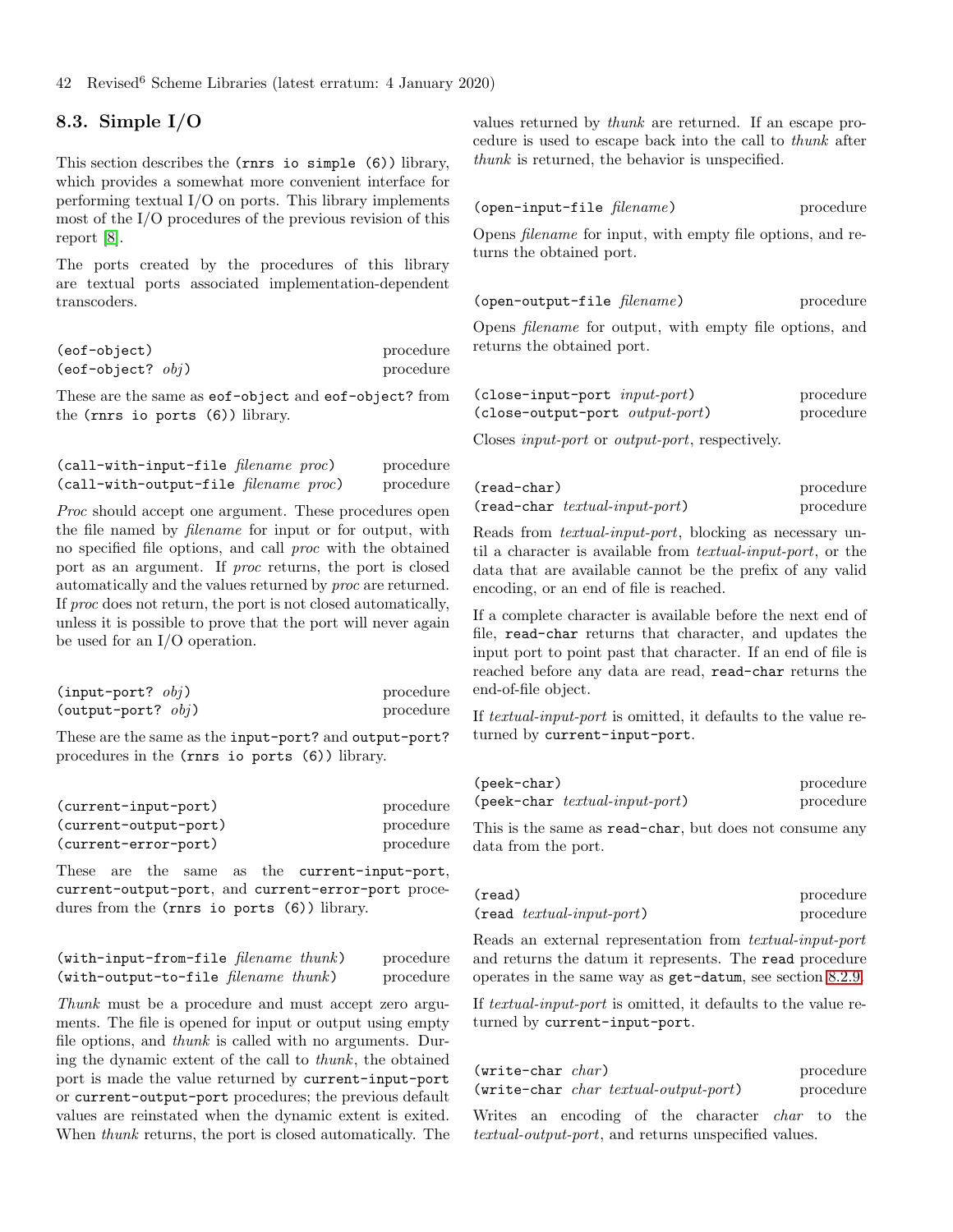<span id="page-42-0"></span>If textual-output-port is omitted, it defaults to the value returned by current-output-port.

| (newline) |                                   | procedure |     |
|-----------|-----------------------------------|-----------|-----|
|           | $(newline < textual-output-port)$ | procedure | C c |

This is equivalent to using write-char to write #\linefeed to textual-output-port.

If textual-output-port is omitted, it defaults to the value returned by current-output-port.

| $(display \; obj)$ |                                         | procedure |
|--------------------|-----------------------------------------|-----------|
|                    | $(display \ obj \ textual-output-port)$ | procedure |

Writes a representation of *obj* to the given textual-output-port. Strings that appear in the written representation are not enclosed in doublequotes, and no characters are escaped within those strings. Character objects appear in the representation as if written by write-char instead of by write. The display procedure returns unspecified values. The textual-output-port argument may be omitted, in which case it defaults to the value returned by current-output-port.

| (write $obj$ ) |                                     | procedure |
|----------------|-------------------------------------|-----------|
|                | $(write\ obj\ textual-output-port)$ | procedure |

Writes the external representation of obj to textual-output-port. The write procedure operates in the same way as put-datum; see section [8.2.12.](#page-40-0)

If textual-output-port is omitted, it defaults to the value returned by current-output-port.

# 9. File system

This chapter describes the (rnrs files (6)) library for operations on the file system. This library, in addition to the procedures described here, also exports the I/O condition types described in section [8.1.](#page-29-0)

(file-exists? filename) procedure

Filename must be a file name (see section [8.2.1\)](#page-30-1). The file-exists? procedure returns #t if the named file exists at the time the procedure is called, #f otherwise.

(delete-file *filename*) procedure

Filename must be a file name (see section [8.2.1\)](#page-30-1). The delete-file procedure deletes the named file if it exists and can be deleted, and returns unspecified values. If the file does not exist or cannot be deleted, an exception with condition type &i/o-filename is raised.

# 10. Command-line access and exit values

The procedures described in this section are exported by the (rnrs programs (6)) library.

#### (command-line) procedure

Returns a nonempty list of strings. The first element is an implementation-specific name for the running top-level program. The remaining elements are command-line arguments according to the operating system's conventions.

| (exit)        | procedure |
|---------------|-----------|
| $(exit\ obj)$ | procedure |

Exits the running program and communicates an exit value to the operating system. If no argument is supplied, the exit procedure should communicate to the operating system that the program exited normally. If an argument is supplied, the exit procedure should translate the argument into an appropriate exit value for the operating system. If *obj* is  $#f$ , the exit is assumed to be abnormal.

# 11. Arithmetic

This chapter describes Scheme's libraries for more specialized numerical operations: fixnum and flonum arithmetic, as well as bitwise operations on exact integer objects.

# 11.1. Bitwise operations

A number of procedures operate on the binary two'scomplement representations of exact integer objects: Bit positions within an exact integer object are counted from the right, i.e. bit 0 is the least significant bit. Some procedures allow extracting *bit fields*, i.e., number objects representing subsequences of the binary representation of an exact integer object. Bit fields are always positive, and always defined using a finite number of bits.

# 11.2. Fixnums

Every implementation must define its fixnum range as a closed interval

$$
[-2^{w-1}, 2^{w-1} - 1]
$$

such that w is a (mathematical) integer  $w > 24$ . Every mathematical integer within an implementation's fixnum range must correspond to an exact integer object that is representable within the implementation. A fixnum is an exact integer object whose value lies within this fixnum range.

This section describes the (rnrs arithmetic fixnums (6)) library, which defines various operations on fixnums.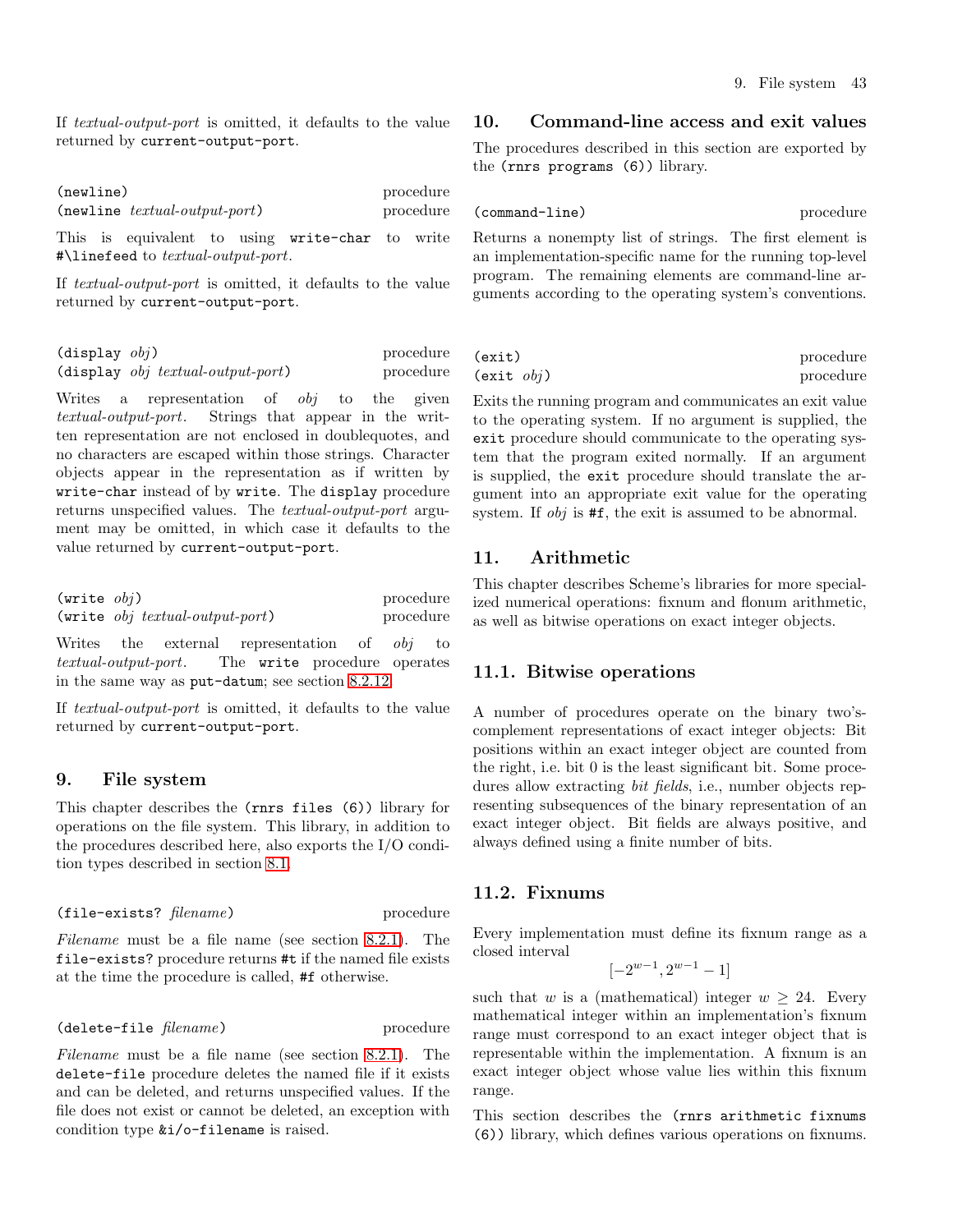<span id="page-43-0"></span>Fixnum operations perform integer arithmetic on their fixnum arguments, but raise an exception with condition type &implementation-restriction if the result is not a fixnum.

This section uses  $fx$ ,  $fx_1$ ,  $fx_2$ , etc., as parameter names for arguments that must be fixnums.

$$
\textbf{(fixnum? } obj) \qquad \qquad \text{procedure}
$$

Returns #t if obj is an exact integer object within the fixnum range, #f otherwise.

| (fixnum-width)    | procedure |
|-------------------|-----------|
| $(least-fixnum)$  | procedure |
| (greatest-fixnum) | procedure |

These procedures return  $w$ ,  $-2^{w-1}$  and  $2^{w-1} - 1$ : the width, minimum and the maximum value of the fixnum range, respectively.

| $(fx=?$ $fx_1$ $fx_2$ $fx_3$ )  | procedure |
|---------------------------------|-----------|
| $(fx)$ ? $fx_1$ $fx_2$ $fx_3$   | procedure |
| $(x<3 f x_1 f x_2 f x_3 )$      | procedure |
| $(fx)=?$ $fx_1$ $fx_2$ $fx_3$ ) | procedure |
| $f(x)=?$ $fx_1$ $fx_2$ $fx_3$ ) | procedure |

These procedures return #t if their arguments are (respectively): equal, monotonically increasing, monotonically decreasing, monotonically nondecreasing, or monotonically nonincreasing, #f otherwise.

| (fixzero?     | $fx$ ) | procedure |
|---------------|--------|-----------|
| (fixpositive? | $fx$ ) | procedure |
| (fixnegative? | $fx$ ) | procedure |
| (fixodd?      | $fx$ ) | procedure |
| (fixeven?     | $fx$ ) | procedure |

These numerical predicates test a fixnum for a particular property, returning #t or #f. The five properties tested by these procedures are: whether the number object is zero, greater than zero, less than zero, odd, or even.

$$
\begin{array}{ll}\n\text{(fxmax } fx_1 \ f x_2 \ \ldots) \\
\text{(fxmin } fx_1 \ f x_2 \ \ldots) \\
\text{procedure} \\
\end{array}
$$

These procedures return the maximum or minimum of their arguments.

| $(fx + fx_1 fx_2)$ | procedure |
|--------------------|-----------|
| $(fx * fx_1 fx_2)$ | procedure |

These procedures return the sum or product of their arguments, provided that sum or product is a fixnum. An exception with condition type &implementation-restriction is raised if that sum or product is not a fixnum.

$$
\begin{array}{ll}\n\text{(fx-} \ \ f x_1 \ \ f x_2) \\
\text{(fx-} \ \ f x) \quad \text{procedure} \\
\text{procedure}\n\end{array}
$$

With two arguments, this procedure returns the difference  $fx_1 - fx_2$ , provided that difference is a fixnum.

With one argument, this procedure returns the additive inverse of its argument, provided that integer object is a fixnum.

An exception with condition type &implementation-restriction is raised if the mathematically correct result of this procedure is not a fixnum.

$$
\begin{array}{lcl}\n\texttt{(fx- (least-fixnum))} & \texttt{\&} & \texttt{\&} & \texttt{\&} & \texttt{\&} & \texttt{\&} & \texttt{\&} & \texttt{\&} & \texttt{\&} & \texttt{\&} & \texttt{\&} & \texttt{\&} & \texttt{\&} & \texttt{\&} & \texttt{\&} & \texttt{\&} & \texttt{\&} & \texttt{\&} & \texttt{\&} & \texttt{\&} & \texttt{\&} & \texttt{\&} & \texttt{\&} & \texttt{\&} & \texttt{\&} & \texttt{\&} & \texttt{\&} & \texttt{\&} & \texttt{\&} & \texttt{\&} & \texttt{\&} & \texttt{\&} & \texttt{\&} & \texttt{\&} & \texttt{\&} & \texttt{\&} & \texttt{\&} & \texttt{\&} & \texttt{\&} & \texttt{\&} & \texttt{\&} & \texttt{\&} & \texttt{\&} & \texttt{\&} & \texttt{\&} & \texttt{\&} & \texttt{\&} & \texttt{\&} & \texttt{\&} & \texttt{\&} & \texttt{\&} & \texttt{\&} & \texttt{\&} & \texttt{\&} & \texttt{\&} & \texttt{\&} & \texttt{\&} & \texttt{\&} & \texttt{\&} & \texttt{\&} & \texttt{\&} & \texttt{\&} & \texttt{\&} & \texttt{\&} & \texttt{\&} & \texttt{\&} & \texttt{\&} & \texttt{\&} & \texttt{\&} & \texttt{\&} & \texttt{\&} & \texttt{\&} & \texttt{\&} & \texttt{\&} & \texttt{\&} & \texttt{\&} & \texttt{\&} & \texttt{\&} & \texttt{\&} & \texttt{\&} & \texttt{\&} & \texttt{\&} & \texttt{\&}
$$

| $(f \text{xdiv-and-mod } fx_1$ $fx_2)$    | procedure |
|-------------------------------------------|-----------|
| $(f \times div \, fx_1 \, fx_2)$          | procedure |
| $(fx \mod fx_1 \ fx_2)$                   | procedure |
| $(f \text{xdiv0-and-mode } fx_1 \ fx_2)$  | procedure |
| $(f \times div0 \ fx_1 \ fx_2)$           | procedure |
| $(fx \mod 0 \text{ } fx_1 \text{ } fx_2)$ | procedure |

 $Fx_2$  must be nonzero. These procedures implement number-theoretic integer division and return the results of the corresponding mathematical operations specified in report section 11.7.3.

$$
\begin{array}{ll}\n\text{(frativ }fx_1\ fx_2) & \implies fx_1\ \text{div }fx_2 \\
\text{(frmod }fx_1\ fx_2) & \implies fx_1\ \text{mod }fx_2 \\
\text{(frativ-and-mod }fx_1\ fx_2) & \implies fx_1\ \text{mod }fx_2 \\
& \implies fx_1\ \text{div }fx_2, \quad fx_1\ \text{mod }fx_2 \\
\text{(frativ 0 }fx_1\ fx_2) & \implies fx_1\ \text{div }fx_2 \\
\text{(frmod 0 }fx_1\ fx_2) & \implies fx_1\ \text{div }fx_2 \\
\text{(frativ 0-and-mod 0 }fx_1\ fx_2) & \implies fx_1\ \text{mod}_0\ fx_2 \\
\text{(frativ 0-and-mod 0 }fx_1\ fx_2) & \implies fx_1\ \text{div }fx_2, \quad fx_1\ \text{mod}_0\ fx_2 \\
& \implies fx_1\ \text{div }fx_2, \quad fx_1\ \text{mod}_0\ fx_2 \\
& \implies fx_1\ \text{div }fx_2, \quad fx_1\ \text{mod}_0\ fx_2 \\
& \implies fx_1\ \text{div }fx_2, \quad fx_1\ \text{mod}_0\ fx_2 \\
& \implies fx_1\ \text{div }fx_2, \quad fx_1\ \text{mod}_0\ fx_2 \\
& \implies fx_1\ \text{div }fx_2, \quad fx_1\ \text{mod}_0\ fx_2 \\
& \implies fx_1\ \text{div }fx_2, \quad fx_1\ \text{mod}_0\ fx_2 \\
& \implies fx_1\ \text{div }fx_2, \quad fx_1\ \text{mod}_0\ fx_2\n\end{array}
$$

 $(fx+/\text{carry } fx_1 \text{ } fx_2 \text{ } fx_3)$  p

$$
_{\rm procedure}
$$

Returns the two fixnum results of the following computation:

```
(let* ((s (+ f x_1 f x_2 f x_3))
       (s0 (mod0 s (expt 2 (fixnum-width))))
       (s1 (div0 s (expt 2 (fixnum-width)))))
  (values s0 s1))
```

$$
(fx-/carry \, fx_1 \, fx_2 \, fx_3)
$$
procedure

Returns the two fixnum results of the following computation:

```
\n(let* ((d (- 
$$
fx_1
$$
  $fx_2$   $fx_3))\n      (d0 (mod 0 d (expt 2 (fixnum-width))))\n      (d1 (div0 d (expt 2 (fixnum-width))))\n  (values d0 d1))\n$ 
```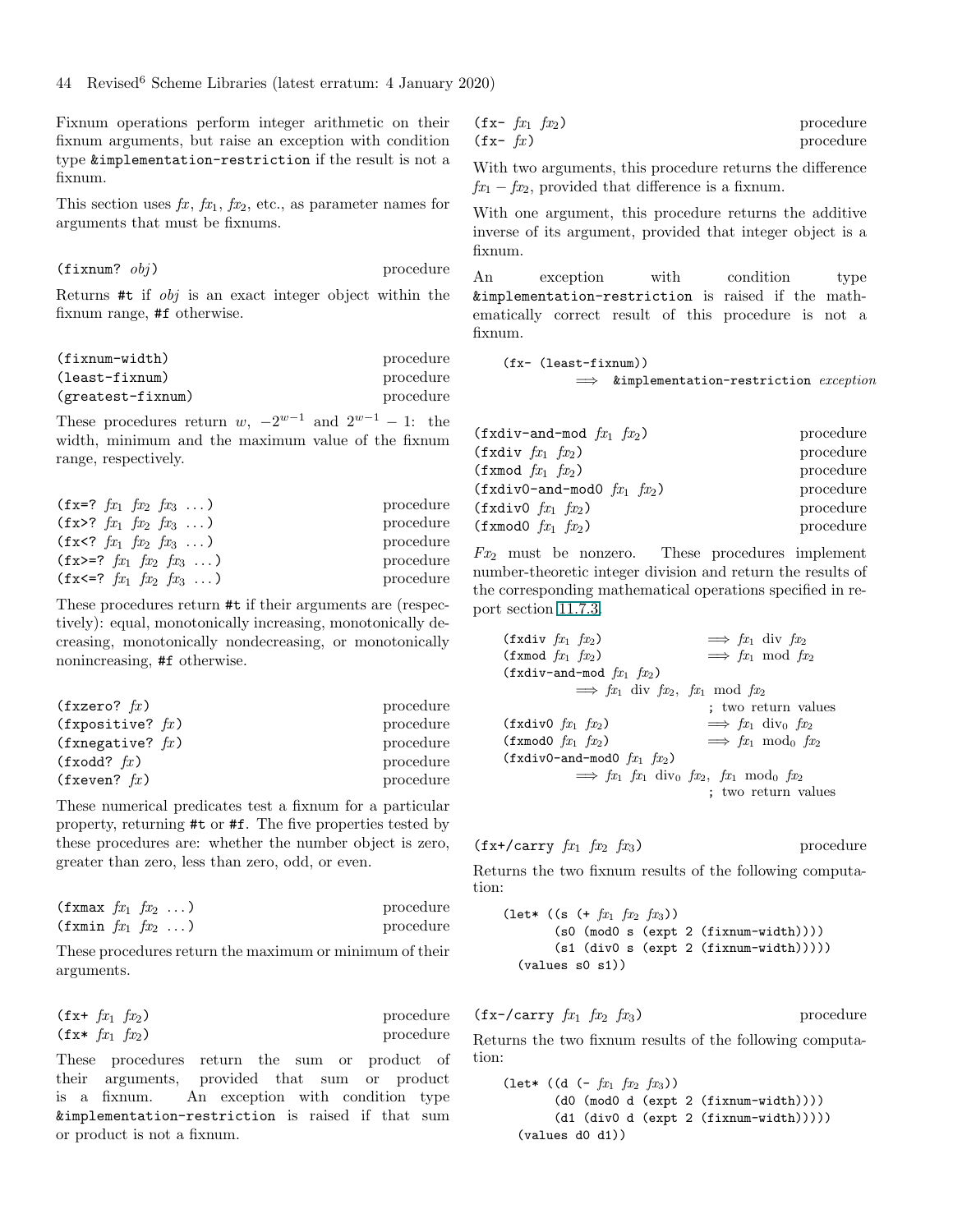<span id="page-44-0"></span>
$$
(\texttt{f}x*/\texttt{carry} \text{ f}x_1 \text{ f}x_2 \text{ f}x_3) \qquad \text{procedure}
$$

Returns the two fixnum results of the following computation:

```
(let* ((s (+ (* fx_1 fx_2) fx_3))
       (s0 (mod0 s (expt 2 (fixnum-width))))
       (s1 (div0 s (expt 2 (fixnum-width)))))
  (values s0 s1))
```
 $(f \text{xnot } fx)$  procedure

Returns the unique fixnum that is congruent mod  $2^w$  to the one's-complement of  $fx$ .

| (fxand $fx_1 \dots$ )     | procedure |
|---------------------------|-----------|
| (fxior $f_{x_1} \ldots$ ) | procedure |
| $(fxxor f x_1 \dots)$     | procedure |

These procedures return the fixnum that is the bit-wise "and", "inclusive or", or "exclusive or" of the two's complement representations of their arguments. If they are passed only one argument, they return that argument. If they are passed no arguments, they return the fixnum (either  $-1$  or 0) that acts as identity for the operation.

 $(f \text{ xif } fx_1 \text{ } fx_2 \text{ } fx_3)$  procedure

Returns the fixnum that is the bit-wise "if" of the two's complement representations of its arguments, i.e. for each bit, if it is 1 in  $fx_1$ , the corresponding bit in  $fx_2$  becomes the value of the corresponding bit in the result, and if it is 0, the corresponding bit in  $f_{x3}$  becomes the corresponding bit in the value of the result. This is the fixnum result of the following computation:

$$
\begin{array}{cc}\n\text{(fixior (fxand } fx_1 \text{ } fx_2) \\
\text{(fxand (fxnot } fx_1) \text{ } fx_3)\text{)}\n\end{array}
$$

 $(f \times \text{bit-count } fx)$  procedure

If  $fx$  is non-negative, this procedure returns the number of 1 bits in the two's complement representation of  $fx$ . Otherwise it returns the result of the following computation:

(fxnot (fxbit-count (fxnot  $fx$ )))

# $(fx \text{length } fx)$  procedure

Returns the number of bits needed to represent  $fx$  if it is positive, and the number of bits needed to represent (fxnot  $fx$ ) if it is negative, which is the fixnum result of the following computation:

```
(do ((result 0 (+ result 1))
     (bits (if (fxnegative? fx)
               (fxnot fx)f(x)(fxarithmetic-shift-right bits 1)))
    ((fxzero? bits)
    result))
```

$$
(\verb|fxfirst-bit-set| \textit{fx})
$$

procedure

Returns the index of the least significant 1 bit in the two's complement representation of  $fx$ . If  $fx$  is 0, then  $-1$  is returned.

 $(fxfirst-bit-set 0) \Rightarrow -1$  $(fxfirst-bit-set 1) \Rightarrow 0$  $(fxfirst-bit-set -4) \implies 2$ 

$$
(f \times \texttt{bit-set?} \textit{fx}_1 \textit{f}.
$$

 $(x_2)$  procedure

 $Fx_2$  must be non-negative. The fxbit-set? procedure returns #t if the  $f_{22}$ th bit is 1 in the two's complement representation of  $fx_1$ , and #f otherwise. This is the result of the following computation:

(if 
$$
(fx>=? fx_2 (fx-(fixnum-width) 1))
$$
  
\n(fxnegative?  $fx_1$ )  
\n(not  
\n(fxzero?  
\n(fxand  $fx_1$   
\n(fxarithmetic-shift-left 1  $fx_2)))))$ 

 $(fxcopy-bit f<sub>x1</sub> f<sub>x2</sub> f<sub>x3</sub>)$  procedure

 $Fx_2$  must be non-negative and less than  $w-1$ .  $Fx_3$  must be 0 or 1. The fxcopy-bit procedure returns the result of replacing the  $f_{x_2}$ th bit of  $f_{x_1}$  by  $f_{x_3}$ , which is the result of the following computation:

```
(let* ((mask (frarithmetic-shift-left 1 
$$
fx_2))
$$
)\n  (fxif mask\n    (frarithmetic-shift-left  $fx_3 fx_2$ )\n     $fx_1$ ))
```

 $(f \times \text{bit-field } fx_1 \ fx_2 \ fx_3)$  procedure

 $Fx_2$  and  $fx_3$  must be non-negative and less than w. Moreover,  $fx_2$  must be less than or equal to  $fx_3$ . The fxbit-field procedure returns the number represented by the bits at the positions from  $f_{x_2}$  (inclusive) to  $f_{x_3}$  (exclusive), which is the fixnum result of the following computation:

```
(let* ((mask (front\n               (fractiont-shift-left -1 
$$
fx_3))))
$$
\n(fxarithmetic-shift-right (frand  $fx_1$  mask)\n                $fx_2)$ )
```

 $(fxcopy-bit-field f<sub>x1</sub> f<sub>x2</sub> f<sub>x3</sub> f<sub>x4</sub>)$  procedure

 $Fx_2$  and  $fx_3$  must be non-negative and less than w. Moreover,  $fx_2$  must be less than or equal to  $fx_3$ . The fxcopy-bit-field procedure returns the result of replacing in  $fx_1$  the bits at positions from  $fx_2$  (inclusive) to  $fx_3$ (exclusive) by the bits in  $f_{x_4}$  from position 0 (inclusive) to position  $fx_3 - fx_2$  (exclusive), which is the fixnum result of the following computation: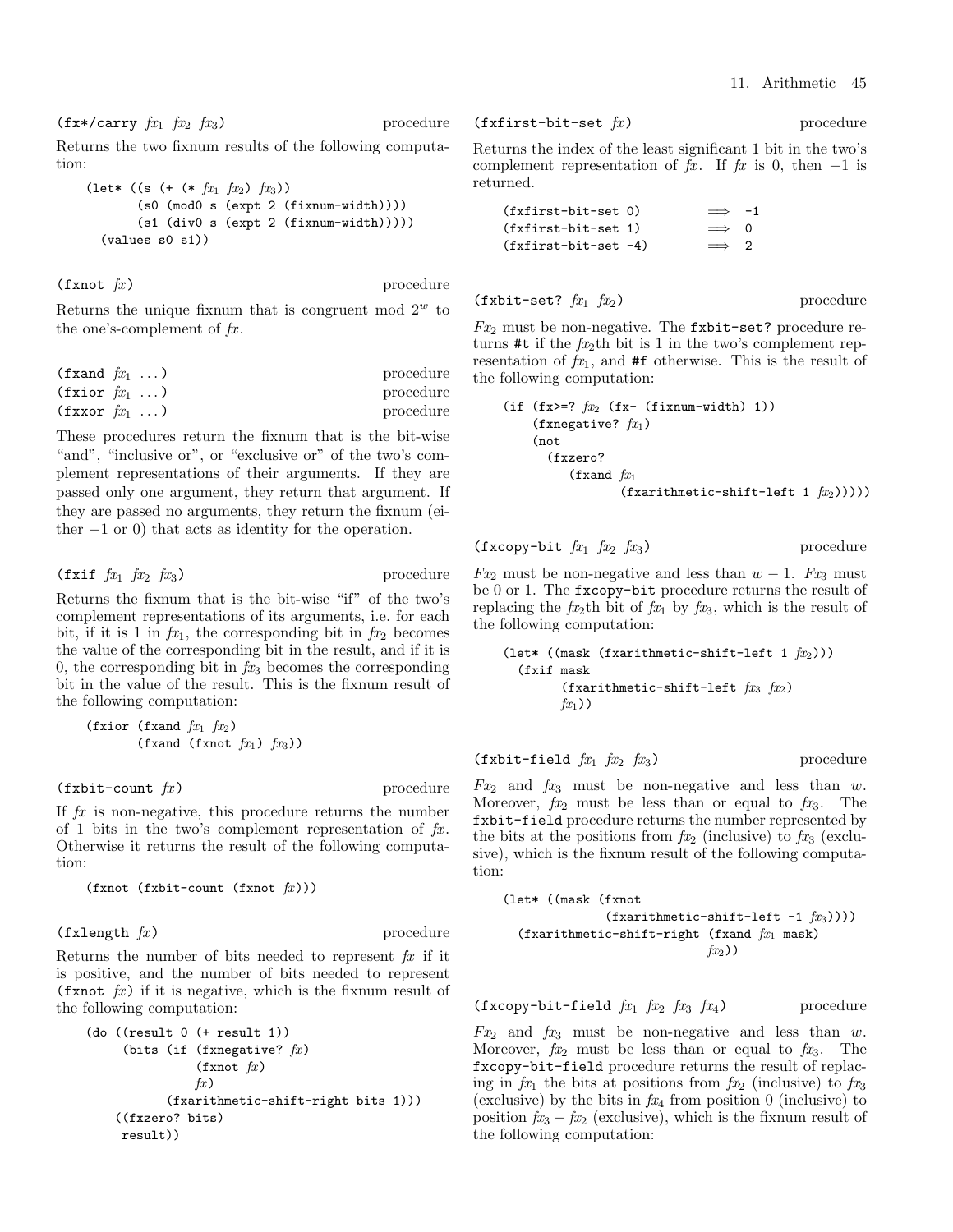```
(let* ((to fx_1)
       (\text{start} f_{x2})(\text{end } fx_3)(from fx_4)(mask1 (fxarithmetic-shift-left -1 start))
       (mask2 (fxnot
                (fxarithmetic-shift-left -1 end)))
       (mask (fxand mask1 mask2))
       (mask3 (fxnot (fxarithmetic-shift-left
                         -1 (- end start)))))
  (fxif mask
        (fxarithmetic-shift-left (fxand from mask3)
                                    start)
        to))
(fxcopy-bit-field #b0000001 2 5 #b1111000)
          \implies 1
(fxcopy-bit-field #b0000001 2 5 #b0001111)
          \implies 29
(fxcopy-bit-field #b0001111 2 5 #b0001111)
          \implies 31
```

| (fxarithmetic-shift $fx_1$ $fx_2$ ) |  |  | procedure |
|-------------------------------------|--|--|-----------|
|-------------------------------------|--|--|-----------|

The absolute value of  $fx_2$  must be less than w. If

(floor  $(*$   $fx_1$  (expt  $2$   $fx_2$ )))

is a fixnum, then that fixnum is returned. Otherwise an exception with condition type &implementationrestriction is raised.

| (fxarithmetic-shift-left $fx_1$ $fx_2$ )  | procedure |
|-------------------------------------------|-----------|
| (fxarithmetic-shift-right $fx_1$ $fx_2$ ) | procedure |

 $Fx_2$  must be non-negative, and less than w. The fxarithmetic-shift-left procedure behaves the same as fxarithmetic-shift, and (fxarithmetic-shift-right  $fx_1$   $fx_2$ ) behaves the same as (fxarithmetic-shift  $fx_1$  $(fx - fx_2)$ .

#### (fxrotate-bit-field  $fx_1$   $fx_2$   $fx_3$   $fx_4$ ) procedure

 $Fx_2, fx_3, and fx_4 must be non-negative and less than w.$  $Fx_2$  must be less than or equal to  $fx_3$ .  $Fx_4$  must be less than or equal to the difference between  $fx_3$  and  $fx_2$ . The fxrotate-bit-field procedure returns the result of cyclically permuting in  $fx_1$  the bits at positions from  $fx_2$  (inclusive) to  $f_{x_3}$  (exclusive) by  $f_{x_4}$  bits towards the more significant bits, which is the result of the following computation:

```
(let* ((n - fx_1))
       (start fx_2)
       (\text{end} fx_3)(count fx_4)
       (width (fx- end start)))
  (fxcopy-bit-field n start end
    (fxior
      (fxarithmetic-shift-left
         (fxbit-field n start (fx- end count))
```

```
count)
(fxarithmetic-shift-right
  (fxbit-field n start end)
  (fx- width count)))))
```
(fxreverse-bit-field  $fx_1$   $fx_2$   $fx_3$ ) procedure

 $Fx_2$  and  $fx_3$  must be non-negative and less than w. Moreover,  $fx_2$  must be less than or equal to  $fx_3$ . The fxreverse-bit-field procedure returns the fixnum obtained from  $fx_1$  by reversing the order of the bits at positions from  $f_{x_2}$  (inclusive) to  $f_{x_3}$  (exclusive).

(fxreverse-bit-field #b1010010 1 4)  $\implies$  88; #b1011000

### 11.3. Flonums

This section describes the (rnrs arithmetic flonums (6)) library.

This section uses  $f_1$ ,  $f_1$ ,  $f_2$ , etc., as parameter names for arguments that must be flonums, and  $if$  as a name for arguments that must be integer-valued flonums, i.e., flonums for which the integer-valued? predicate returns true.

 $(flonum? \tobi)$  procedure

Returns #t if  $obj$  is a flonum, #f otherwise.

 $(\text{real}\rightarrow\text{flonum }x)$  procedure

Returns the best flonum representation of  $x$ .

The value returned is a flonum that is numerically closest to the argument.

Note: If flonums are represented in binary floating point, then implementations should break ties by preferring the floatingpoint representation whose least significant bit is zero.

| (f1=? $f_1 f_2 f_3 \ldots$ )  | procedure |
|-------------------------------|-----------|
| (f1 <math f_1 $f_2$ $f_3$ )   | procedure |
| (f1<=? $f_1 f_2 f_3 \ldots$ ) | procedure |
| (f1>? $f_1$ $f_2$ $f_3$ )     | procedure |
| (f1>=? $f_1$ $f_2$ $f_3$ )    | procedure |

These procedures return #t if their arguments are (respectively): equal, monotonically increasing, monotonically nondecreasing, monotonically decreasing, or monotonically nonincreasing, #f otherwise. These predicates must be transitive.

| $(f1=? + inf.0 + inf.0)$ | $\implies$<br>#t |
|--------------------------|------------------|
| $(f1=? - inf.0 + inf.0)$ | $\implies$ #f    |
| $(f1=? - inf.0 - inf.0)$ | $\implies$ #t    |
| $(f1=? 0.0 -0.0)$        | $\implies$ #t    |
| $(f1$                    | $\implies$ #f    |
| $(f1=? + nan.0 f)$       | $\implies$ #f    |
| $(f1$                    | $\implies$ #f    |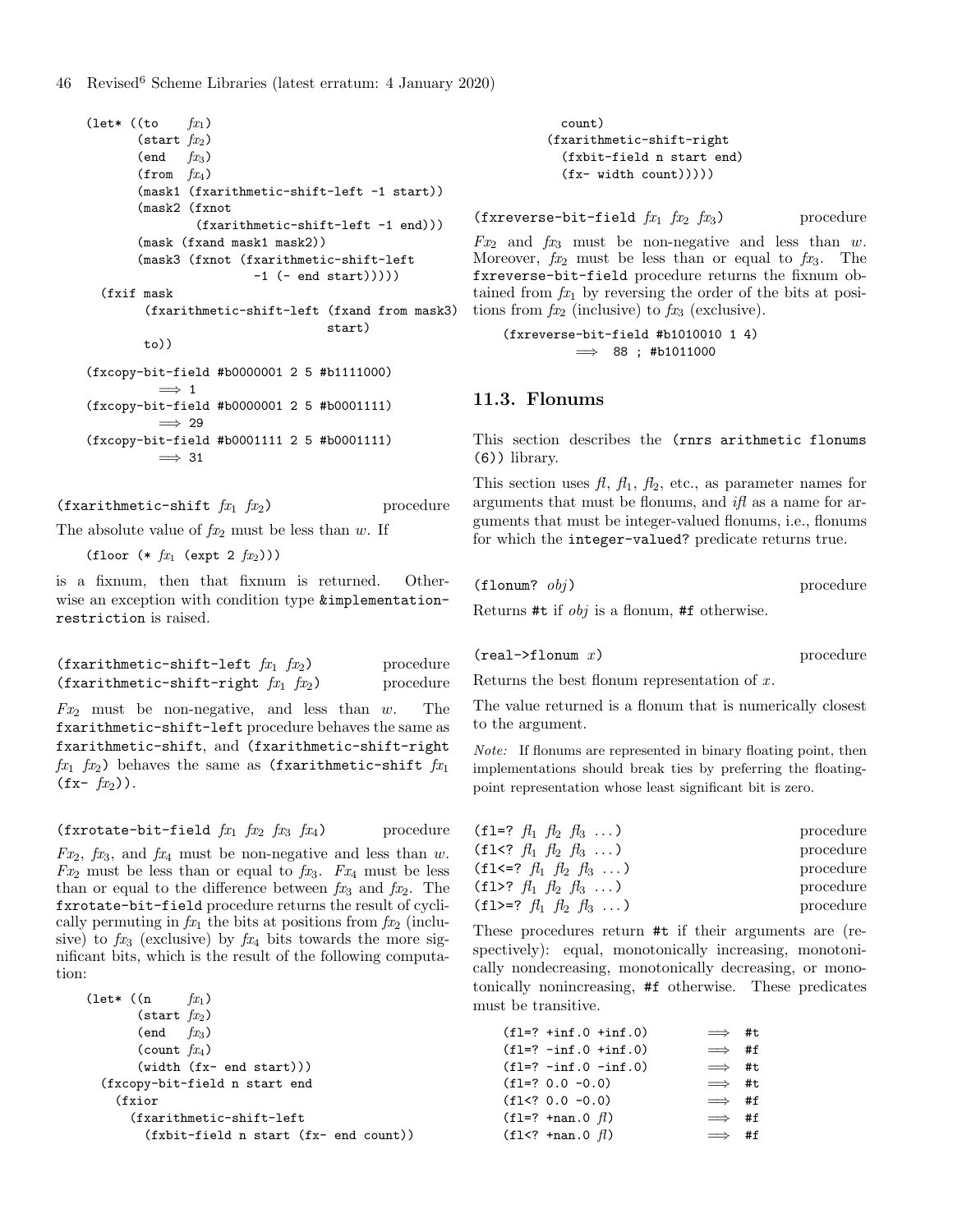<span id="page-46-0"></span>

| procedure |
|-----------|
| procedure |
| procedure |
| procedure |
| procedure |
| procedure |
| procedure |
| procedure |
| procedure |
|           |

These numerical predicates test a flonum for a particular property, returning #t or #f. The flinteger? procedure tests whether the number object is an integer, flzero? tests whether it is fl=? to zero, flpositive? tests whether it is greater than zero, flnegative? tests whether it is less than zero, flodd? tests whether it is odd, fleven? tests whether it is even, flfinite? tests whether it is not an infinity and not a NaN, flinfinite? tests whether it is an infinity, and flnan? tests whether it is a NaN.

| $(flnegative? -0.0)$  | $\implies$ #f |  |
|-----------------------|---------------|--|
| $(f1finite? + inf.0)$ | $\implies$ #f |  |
| (f1finite? 5.0)       | $\implies$ #t |  |
| (flimiter? 5.0)       | $\implies$ #f |  |
| $(flimite? + inf.0)$  | $\implies$ #t |  |

Note: (flnegative? -0.0) must return #f, else it would lose the correspondence with  $(f1 -0.0 0.0)</math, which is #f accord$ ing to IEEE 754 [\[7\]](#page-65-1).

| (flmax $f_1$ $f_2$ ) |  | procedure |
|----------------------|--|-----------|
| (flmin $f_1$ $f_2$ ) |  | procedure |

These procedures return the maximum or minimum of their arguments. They always return a NaN when one or more of the arguments is a NaN.

| $(f1 + fl_1 )$ |  | procedure |
|----------------|--|-----------|
| $(f1 * f_1 )$  |  | procedure |

These procedures return the flonum sum or product of their flonum arguments. In general, they should return the flonum that best approximates the mathematical sum or product. (For implementations that represent flonums using IEEE binary floating point, the meaning of "best" is defined by the IEEE standards.)

|                            | $(f1++inf.0 - inf.0)$ | $\implies$ +nan.0 |
|----------------------------|-----------------------|-------------------|
| $(f1+ +nan.0 \text{ } fl)$ |                       | $\implies$ +nan.0 |
| $(f1* +nan.0 f)$           |                       | $\implies$ +nan.0 |

| $(f1 - fl_1 fl_2 )$        | procedure |
|----------------------------|-----------|
| $(f1 - fl)$                | procedure |
| $(f1/ \n{h} \n{h} \n{h}$   | procedure |
| $(f1/ \text{ } \text{ft})$ | procedure |

With two or more arguments, these procedures return the flonum difference or quotient of their flonum arguments, associating to the left. With one argument, however, they return the additive or multiplicative flonum inverse of their argument. In general, they should return the flonum that best approximates the mathematical difference or quotient. (For implementations that represent flonums using IEEE binary floating point, the meaning of "best" is reasonably well-defined by the IEEE standards.)

 $(f1-$  +inf.0 +inf.0)  $\implies$  +nan.0

For undefined quotients, fl/ behaves as specified by the IEEE standards:

| (f1/1.0 0.0)    | $\implies$ +inf.0 |
|-----------------|-------------------|
| $(f1/-1.0 0.0)$ | $\implies$ -inf.0 |
| (f1/ 0.0 0.0)   | $\implies$ +nan.0 |

 $(f$ labs  $f$ ) procedure

Returns the absolute value of  $\beta$ .

| (fldiv-and-mod $fl_1$ $fl_2$ )   | procedure |
|----------------------------------|-----------|
| (fldiv $f_1$ $f_2$ )             | procedure |
| (flmod $fl_1$ $fl_2$ )           | procedure |
| (fldiv0-and-mod0 $fl_1$ $fl_2$ ) | procedure |
| (fldiv0 $fl_1$ $fl_2$ )          | procedure |
| (flmodO $f_1$ $f_2$ )            | procedure |

These procedures implement number-theoretic integer division and return the results of the corresponding mathematical operations specified in report section 11.7.3. In the cases where the mathematical requirements in section 11.7.3annot be satisfied by any number object, either an exception is raised with condition type &implementation-restriction, or unspecified flonums (one for fldiv flmod, fldiv0 and flmod0, two for fldiv-and-mod and fldiv0-and-mod0) are returned.

| (fldiv $fl_1$ $fl_2$ )                                                 | $\implies$ f <sub>1</sub> div f <sub>2</sub> |  |
|------------------------------------------------------------------------|----------------------------------------------|--|
| (flmod $fl_1$ $fl_2$ )                                                 | $\implies$ $fl_1 \mod fl_2$                  |  |
| (fldiv-and-mod $fl_1$ $fl_2$ )                                         |                                              |  |
| $\implies$ $f_1$ div $f_2$ , $f_1$ mod $f_2$                           |                                              |  |
|                                                                        | ; two return values                          |  |
| (fldiv $0$ $H_1$ $H_2$ )                                               | $\implies$ $fl_1$ div <sub>0</sub> $fl_2$    |  |
| (flmod0 $fl_1$ $fl_2$ )                                                | $\implies$ $fl_1 \mod_0$ $fl_2$              |  |
| (fldiv0-and-mod0 $fl_1$ $fl_2$ )                                       |                                              |  |
| $\implies$ $f_1$ div <sub>0</sub> $f_2$ , $f_1$ mod <sub>0</sub> $f_2$ |                                              |  |
|                                                                        | ; two return values                          |  |
|                                                                        |                                              |  |

| (flnumerator $f$ )    | procedure |
|-----------------------|-----------|
| (fldenominator $fl$ ) | procedure |

These procedures return the numerator or denominator of fl as a flonum; the result is computed as if fl was represented as a fraction in lowest terms. The denominator is always positive. The denominator of 0.0 is defined to be 1.0.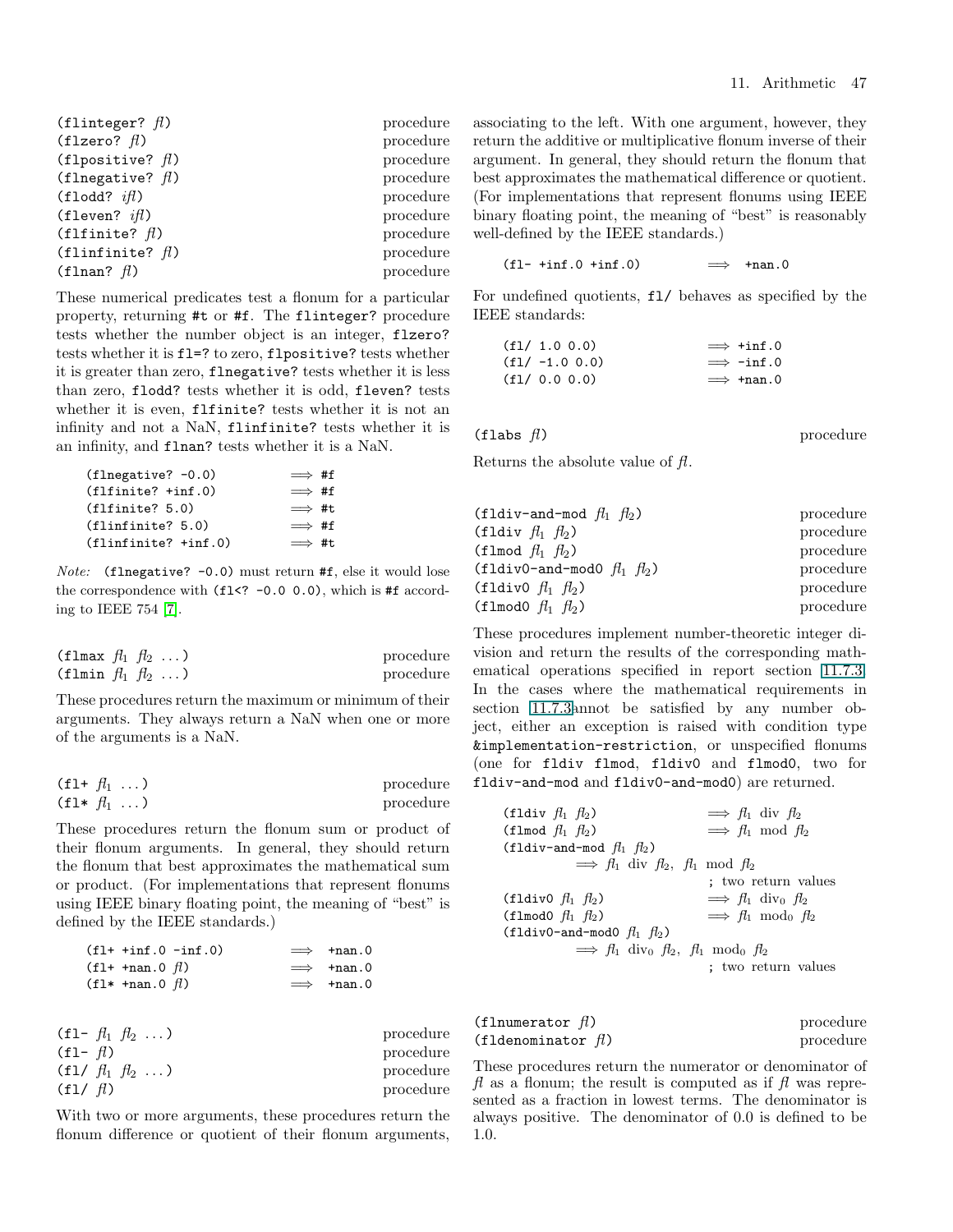<span id="page-47-0"></span>

| (flnumerator +inf.0)      | $\implies$ +inf.0        |
|---------------------------|--------------------------|
| $(flnumerator - inf.0)$   | $\implies$ -inf.0        |
| $(fldenominator + inf.0)$ | $\implies$ 1.0           |
| $(fldenominator - inf.0)$ | $\implies$ 1.0           |
| (flnumerator 0.75)        | $\implies$ 3.0; probably |
| (fldenominator 0.75)      | $\implies$ 4.0; probably |

Implementations should implement following behavior:

(flnumerator  $-0.0$ )  $\implies -0.0$ 

| $(flfloor for f\rceil)$ | procedure |
|-------------------------|-----------|
| (flceiling $fl$ )       | procedure |
| (fltruncate $fl$ )      | procedure |
| (flround $fl$ )         | procedure |

These procedures return integral flonums for flonum arguments that are not infinities or NaNs. For such arguments, flfloor returns the largest integral flonum not larger than  $f$ . The florating procedure returns the smallest integral flonum not smaller than  $fl$ . The fltruncate procedure returns the integral flonum closest to  $\beta$  whose absolute value is not larger than the absolute value of  $\beta$ . The flround procedure returns the closest integral flonum to  $f<sub>i</sub>$ , rounding to even when  $f\ell$  represents a number halfway between two integers.

Although infinities and NaNs are not integer objects, these procedures return an infinity when given an infinity as an argument, and a NaN when given a NaN:

| (flfloor             | $\implies$ +inf.0 |
|----------------------|-------------------|
| $(fleciling -inf.0)$ | $\implies$ -inf.0 |
| $(fltruncte +nan.0)$ | $\implies$ +nan.0 |

| (flexp $f$ )            | procedure |
|-------------------------|-----------|
| $(f1log \n\mathcal{H})$ | procedure |
| (fllog $f_1$ $f_2$ )    | procedure |
| (flsin $fl$ )           | procedure |
| $(f_{\text{lcos}} f)$   | procedure |
| (fltan $fl$ )           | procedure |
| (flasin $fl$ )          | procedure |
| (flacos $fl$ )          | procedure |
| (flatan $fl$ )          | procedure |
| (flatan $fl_1$ $fl_2$ ) | procedure |
|                         |           |

These procedures compute the usual transcendental functions. The flexp procedure computes the base-e exponential of  $\beta$ . The fllog procedure with a single argument computes the natural logarithm of  $f(x)$  (not the base ten logarithm); (fllog  $f_1$   $f_2$ ) computes the base- $f_2$  logarithm of  $f_1$ . The flasin, flacos, and flatan procedures compute arcsine, arccosine, and arctangent, respectively. (flatan  $f_1$   $f_2$ ) computes the arc tangent of  $f_1/f_2$ .

See report section 11.7.3 for the underlying mathematical operations. In the event that these operations do not yield a real result for the given arguments, the result may be a NaN, or may be some unspecified flonum.

Implementations that use IEEE binary floating-point arithmetic should follow the relevant standards for these procedures.

```
(f \text{lexp } + \text{inf.0}) \implies + \text{inf.0}(flexp - inf.0) \Rightarrow 0.0(f\text{llog } + \text{inf.0}) \implies +\text{inf.0}(f1\log 0.0) \implies -inf.0
(fllog -0.0) \implies unspecified
          ; if -0.0 is distinguished
(f1log -inf.0) \implies +nan.0
(flatan -inf.0)
          \implies -1.5707963267948965
          ; approximately
(flatan +inf.0)
          \implies 1.5707963267948965
          ; approximately
```

```
(flsqrt f) procedure
```
Returns the principal square root of  $\beta$ . For  $-0.0$ , flsqrt should return  $-0.0$ ; for other negative arguments, the result may be a NaN or some unspecified flonum.

| $(flsqrt + inf.0)$ |  | $\implies$ +inf.0 |
|--------------------|--|-------------------|
| $(flsqrt -0.0)$    |  | $\implies$ -0.0   |

```
(flexpt f_1 f_2) procedure
```
Either  $f_1$  should be non-negative, or, if  $f_1$  is negative,  $f_2$ should be an integer object. The flexpt procedure returns  $f_1$  raised to the power  $f_2$ . If  $f_1$  is negative and  $f_2$  is not an integer object, the result may be a NaN, or may be some unspecified flonum. If  $f_1$  and  $f_2$  are both zero, the result is 1.0. If  $f_1$  is zero and  $f_2$  is positive, the result is zero. If  $f_1$  is zero and  $f_2$  is negative, the result may be a NaN, or may be some unspecified flonum.

| condition type |
|----------------|
| procedure      |
| procedure      |
| condition type |
| procedure      |
| procedure      |
|                |

These condition types could be defined by the following code:

```
(define-condition-type &no-infinities
   &implementation-restriction
 make-no-infinities-violation
 no-infinities-violation?)
(define-condition-type &no-nans
   &implementation-restriction
 make-no-nans-violation no-nans-violation?)
```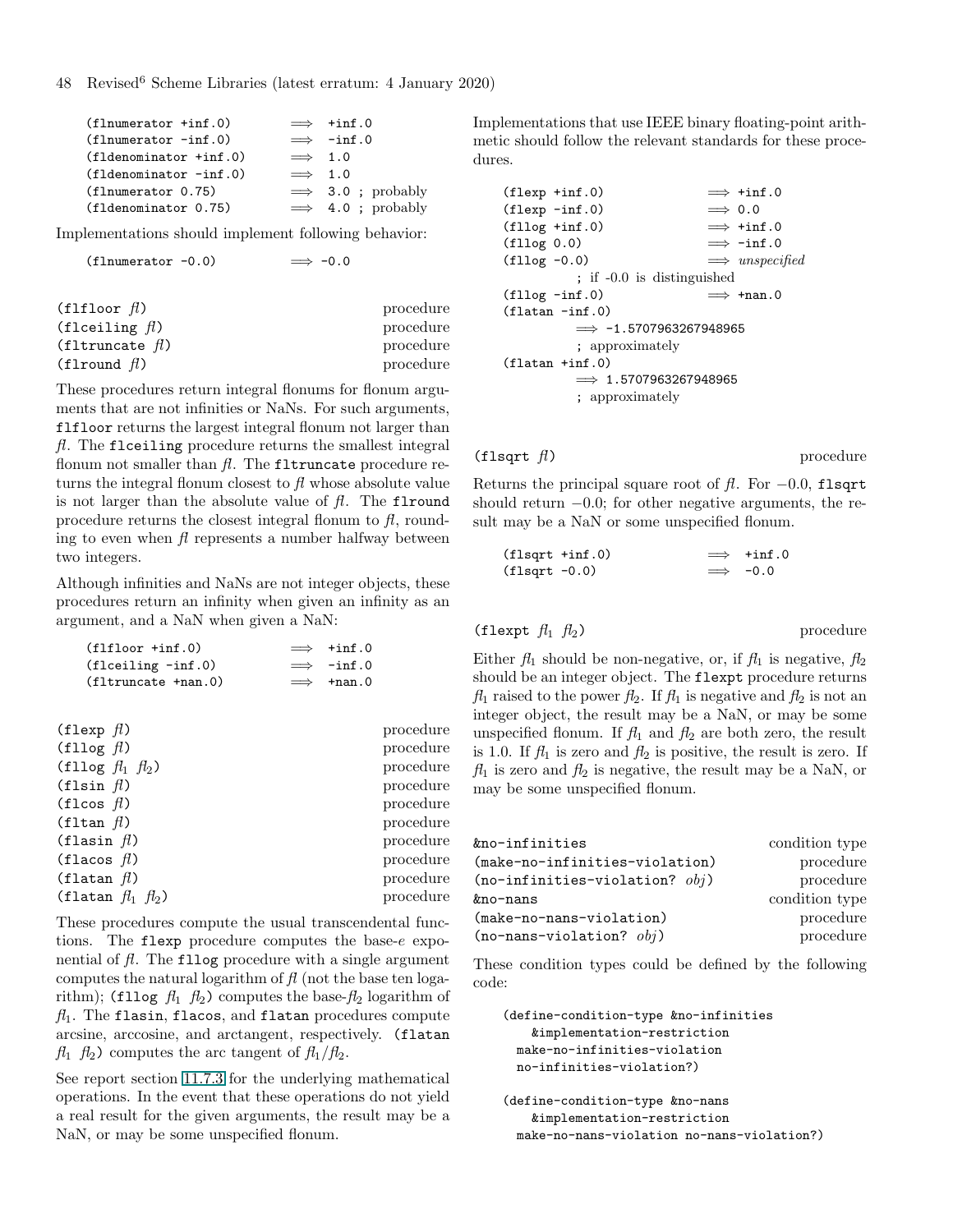<span id="page-48-0"></span>These types describe that a program has executed an arithmetic operations that is specified to return an infinity or a NaN, respectively, on a Scheme implementation that is not able to represent the infinity or NaN. (See report section 11.7.2.)

#### $(fixnum->flonum fx)$  procedure

Returns a flonum that is numerically closest to  $fx$ .

Note: The result of this procedure may not be numerically equal to  $fx$ , because the fixnum precision may be greater than the flonum precision.

# 11.4. Exact bitwise arithmetic

This section describes the (rnrs arithmetic bitwise (6)) library. The exact bitwise arithmetic provides generic operations on exact integer objects. This section uses ei,  $ei_1, ei_2, etc.,$  as parameter names that must be exact integer objects.

#### $(bitwise-not \t e_i)$  procedure

Returns the exact integer object whose two's complement representation is the one's complement of the two's complement representation of ei.

| (bitwise-and $ei_1 \dots$ ) |  | procedure |
|-----------------------------|--|-----------|
| (bitwise-ior $ei_1$ )       |  | procedure |
| (bitwise-xor $ei_1$ )       |  | procedure |

These procedures return the exact integer object that is the bit-wise "and", "inclusive or", or "exclusive or" of the two's complement representations of their arguments. If they are passed only one argument, they return that argument. If they are passed no arguments, they return the integer object (either  $-1$  or 0) that acts as identity for the operation.

```
(bitwise-if ei_1 ei_2 ei_3) procedure
```
Returns the exact integer object that is the bit-wise "if" of the two's complement representations of its arguments, i.e. for each bit, if it is 1 in  $ei_1$ , the corresponding bit in  $ei_2$ becomes the value of the corresponding bit in the result, and if it is 0, the corresponding bit in  $ei_3$  becomes the corresponding bit in the value of the result. This is the result of the following computation:

$$
\begin{array}{cccc}\n(\text{bitwise-ior (bitwise-and }ei_1 \text{ }ei_2)\\
(\text{bitwise-and (bitwise-not }ei_1) \text{ }ei_3))\n\end{array}
$$

$$
\hbox{(bitwise-bit-count } ei)
$$

procedure

If ei is non-negative, this procedure returns the number of 1 bits in the two's complement representation of ei. Otherwise it returns the result of the following computation:

$$
(\verb|bitwise-not (bitwise-bit-count (bitwise-not \; ei)))
$$

(bitwise-length ei) procedure

Returns the number of bits needed to represent ei if it is positive, and the number of bits needed to represent (bitwise-not  $ei$ ) if it is negative, which is the exact integer object that is the result of the following computation:

```
(do ((result 0 (+ result 1))
     (bits (if (negative? ei)
               (bitwise-not ei)ei)
           (bitwise-arithmetic-shift bits -1)))
    ((zero? bits)
    result))
```
 $(bitwise-first-bit-set$   $ei)$  procedure

Returns the index of the least significant 1 bit in the two's complement representation of  $ei$ . If  $ei$  is 0, then  $-1$  is returned.

(bitwise-first-bit-set 0)  $\implies$  -1 (bitwise-first-bit-set 1)  $\implies$  0 (bitwise-first-bit-set -4)  $\implies$  2

(bitwise-bit-set?  $ei_1$   $ei_2$ ) procedure

 $E_i$  must be non-negative. The bitwise-bit-set? procedure returns  $\#t$  if the  $ei_2$ th bit is 1 in the two's complement representation of  $ei_1$ , and #f otherwise. This is the result of the following computation:

```
(not (zero?
       (bitwise-and
         (bitwise-arithmetic-shift-left 1 ei_2)
         (ei_1)))
```
(bitwise-copy-bit  $ei_1$   $ei_2$   $ei_3$ ) procedure

 $E_i$  must be non-negative, and  $ei_3$  must be either 0 or 1. The bitwise-copy-bit procedure returns the result of replacing the  $ei_2$ th bit of  $ei_1$  by  $ei_3$ , which is the result of the following computation:

```
(let* ((mask (bitwise-arithmetic-shift-left 1 ei_2)))
  (bitwise-if mask
             (bitwise-arithmetic-shift-left ei_3 ei_2)
             e^{i_1})
```
(bitwise-bit-field  $ei_1$   $ei_2$   $ei_3$ ) procedure

 $E_i$  and  $ei_3$  must be non-negative, and  $ei_2$  must be less than or equal to  $ei_3$ . The bitwise-bit-field procedure returns the number represented by the bits at the positions from  $ei_2$  (inclusive) to  $ei_3$  (exclusive), which is the result of the following computation: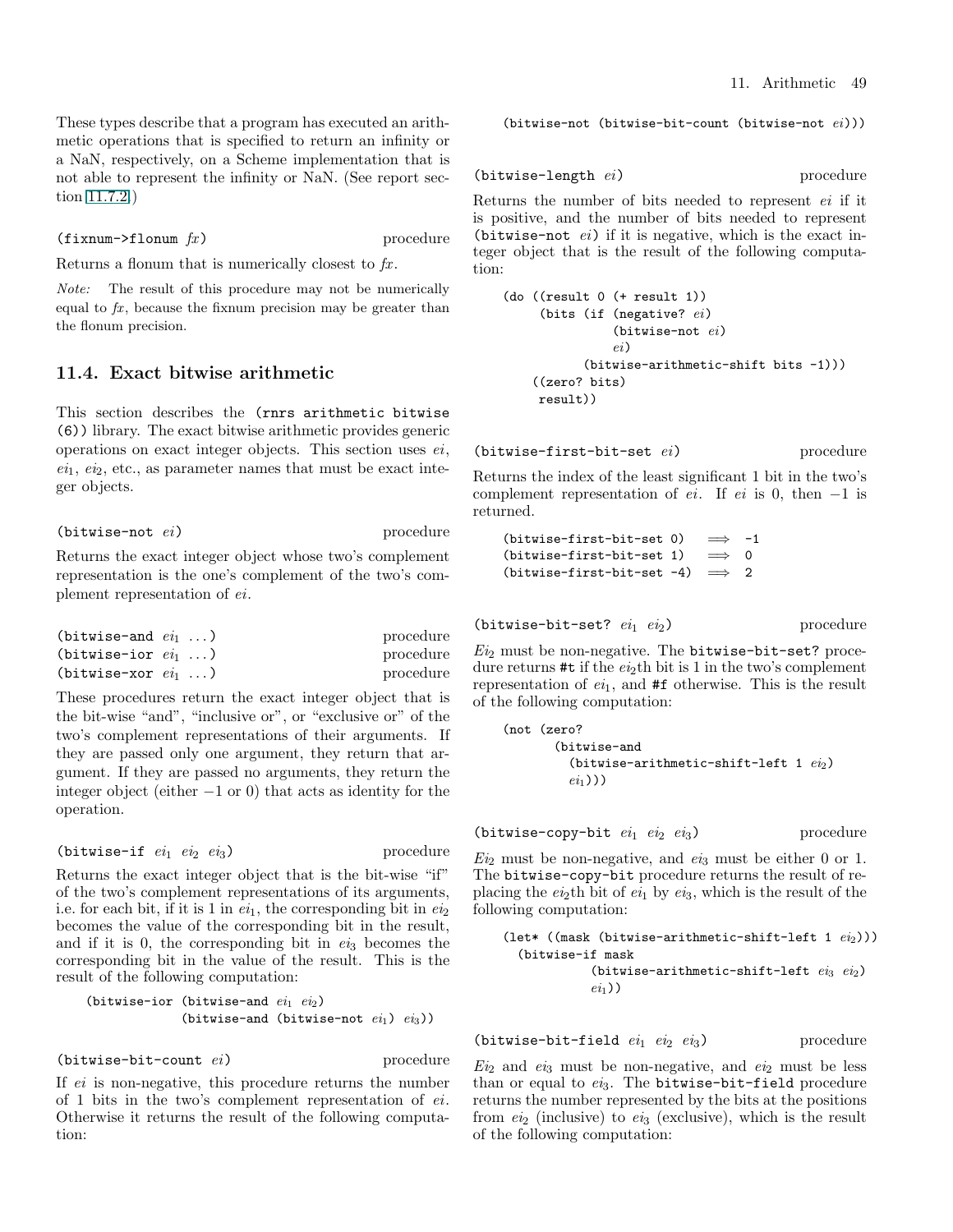```
(let ((mask
        (bitwise-not
         (bitwise-arithmetic-shift-left -1 e^{i_3})))(bitwise-arithmetic-shift-right
    (bitwise-and ei_1 mask)
    \langle e_i \rangle)
```
(bitwise-copy-bit-field  $ei_1$   $ei_2$   $ei_3$   $ei_4$ ) procedure

 $E_i$  and  $ei_3$  must be non-negative, and  $ei_2$  must be less than or equal to  $ei_3$ . The bitwise-copy-bit-field procedure returns the result of replacing in  $ei_1$  the bits at positions from  $ei_2$  (inclusive) to  $ei_3$  (exclusive) by the bits in  $ei_4$  from position 0 (inclusive) to position  $ei_3 - ei_2$  (exclusive), which is the result of the following computation:

```
(let* ((to ei_1)
       (\text{start } ei_2)(end ei_3)(from eii)(mask1
         (bitwise-arithmetic-shift-left -1 start))
       (mask2
         (bitwise-not
           (bitwise-arithmetic-shift-left -1 end)))
       (mask (bitwise-and mask1 mask2)))
  (bitwise-if mask
               (bitwise-arithmetic-shift-left from
                                                start)
              t_0)
```
(bitwise-arithmetic-shift  $ei_1$   $ei_2$ ) procedure

Returns the result of the following computation:

(floor  $(* e_i (exp t 2 e_i))$ )

#### Examples:

```
(bitwise-arithmetic-shift -6 -1)
          =⇒ -3
(bitwise-arithmetic-shift -5 -1)
          =⇒ -3
(bitwise-arithmetic-shift -4 -1)
          \implies -2(bitwise-arithmetic-shift -3 -1)
          \implies -2(bitwise-arithmetic-shift -2 -1)
          \implies -1
(bitwise-arithmetic-shift -1 -1)
          \implies -1
```
(bitwise-arithmetic-shift-left  $ei_1$   $ei_2$ ) procedure (bitwise-arithmetic-shift-right  $ei_1$   $ei_2$ ) procedure

 $Ei_2$  must be non-negative. The bitwise-arithmeticshift-left procedure returns the same result as bitwise-arithmetic-shift, and

(bitwise-arithmetic-shift-right  $ei_1$   $ei_2$ )

returns the same result as

(bitwise-arithmetic-shift  $ei_1$  (-  $ei_2$ )).

(bitwise-rotate-bit-field  $ei_1$   $ei_2$   $ei_3$   $ei_4$ ) procedure

 $E_i$ ,  $ei_3$ ,  $ei_4$  must be non-negative,  $ei_2$  must be less than or equal to  $ei_3$ . The bitwise-rotate-bit-field procedure returns the result of cyclically permuting in  $ei_1$  the bits at positions from  $ei_2$  (inclusive) to  $ei_3$  (exclusive) by  $ei_4$  bits towards the more significant bits, which is the result of the following computation:

(let\* ((n ei1) (start ei2) (end ei3) (count ei4) (width (- end start))) (if (positive? width) (let\* ((count (mod count width)) (field0 (bitwise-bit-field n start end)) (field1 (bitwise-arithmetic-shift-left field0 count)) (field2 (bitwise-arithmetic-shift-right field0 (- width count))) (field (bitwise-ior field1 field2))) (bitwise-copy-bit-field n start end field)) n))

(bitwise-reverse-bit-field  $ei_1$   $ei_2$   $ei_3$ ) procedure

 $E_i$  and  $ei_3$  must be non-negative, and  $ei_2$  must be less than or equal to  $ei_3$ . The bitwise-reverse-bit-field procedure returns the result obtained from  $ei_1$  by reversing the order of the bits at positions from  $e^{i_2}$  (inclusive) to  $e^{i_3}$ (exclusive).

(bitwise-reverse-bit-field #b1010010 1 4)  $\implies$  88; #b1011000

# 12. syntax-case

The (rnrs syntax-case (6)) library provides support for writing low-level macros in a high-level style, with automatic syntax checking, input destructuring, output restructuring, maintenance of lexical scoping and referential transparency (hygiene), and support for controlled identifier capture.

### <span id="page-49-0"></span>12.1. Hygiene

Barendregt's hygiene condition [\[1\]](#page-64-0) for the lambda calculus is an informal notion that requires the free variables of an expression N that is to be substituted into another expression  $M$  not to be captured by bindings in  $M$  when such capture is not intended. Kohlbecker, et al [\[9\]](#page-65-2) propose a corresponding hygiene condition for macro expansion that applies in all situations where capturing is not explicit: "Generated identifiers that become binding instances in the completely expanded program must only bind variables that are generated at the same transcription step".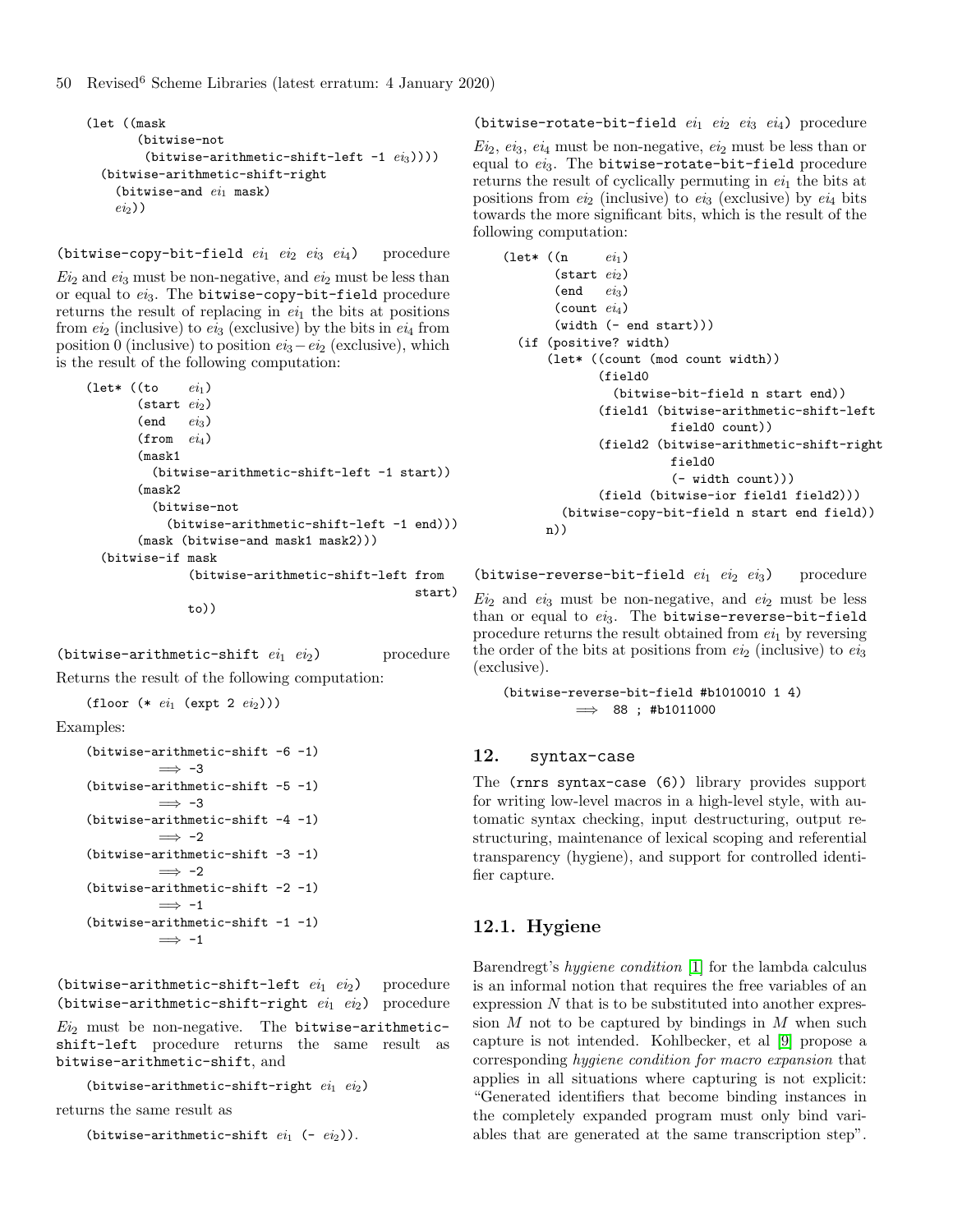<span id="page-50-2"></span>In the terminology of this document, the "generated identifiers" are those introduced by a transformer rather than those present in the form passed to the transformer, and a "macro transcription step" corresponds to a single call by the expander to a transformer. Also, the hygiene condition applies to all introduced bindings rather than to introduced variable bindings alone.

This leaves open what happens to an introduced identifier that appears outside the scope of a binding introduced by the same call. Such an identifier refers to the lexical binding in effect where it appears (within a syntax  $\langle$  template $\rangle$ ; see section [12.4\)](#page-51-0) inside the transformer body or one of the helpers it calls. This is essentially the referential transparency property described by Clinger and Rees [\[3\]](#page-64-1). Thus, the hygiene condition can be restated as follows:

A binding for an identifier introduced into the output of a transformer call from the expander must capture only references to the identifier introduced into the output of the same transformer call. A reference to an identifier introduced into the output of a transformer refers to the closest enclosing binding for the introduced identifier or, if it appears outside of any enclosing binding for the introduced identifier, the closest enclosing lexical binding where the identifier appears (within a syntax  $\langle$  template $\rangle$ ) inside the transformer body or one of the helpers it calls.

Explicit captures are handled via datum->syntax; see section [12.6.](#page-55-0)

Operationally, the expander can maintain hygiene with the help of *marks* and *substitutions*. Marks are applied selectively by the expander to the output of each transformer it invokes, and substitutions are applied to the portions of each binding form that are supposed to be within the scope of the bound identifiers. Marks are used to distinguish like-named identifiers that are introduced at different times (either present in the source or introduced into the output of a particular transformer call), and substitutions are used to map identifiers to their expand-time values.

Each time the expander encounters a macro use, it applies an antimark to the input form, invokes the associated transformer, then applies a fresh mark to the output. Marks and antimarks cancel, so the portions of the input that appear in the output are effectively left unmarked, while the portions of the output that are introduced are marked with the fresh mark.

Each time the expander encounters a binding form it creates a set of substitutions, each mapping one of the (possibly marked) bound identifiers to information about the binding. (For a lambda expression, the expander might map each bound identifier to a representation of the formal parameter in the output of the expander. For a let-syntax form, the expander might map each bound identifier to the associated transformer.) These substitutions are applied to the portions of the input form in which the binding is supposed to be visible.

Marks and substitutions together form a wrap that is layered on the form being processed by the expander and pushed down toward the leaves as necessary. A wrapped form is referred to as a *wrapped syntax object*. Ultimately, the wrap may rest on a leaf that represents an identifier, in which case the wrapped syntax object is also referred to as an identifier. An identifier contains a name along with the wrap. (Names are typically represented by symbols.)

When a substitution is created to map an identifier to an expand-time value, the substitution records the name of the identifier and the set of marks that have been applied to that identifier, along with the associated expandtime value. The expander resolves identifier references by looking for the latest matching substitution to be applied to the identifier, i.e., the outermost substitution in the wrap whose name and marks match the name and marks recorded in the substitution. The name matches if it is the same name (if using symbols, then by eq?), and the marks match if the marks recorded with the substitution are the same as those that appear below the substitution in the wrap, i.e., those that were applied before the substitution. Marks applied after a substitution, i.e., appear over the substitution in the wrap, are not relevant and are ignored.

An algebra that defines how marks and substitutions work more precisely is given in section 2.4 of Oscar Waddell's PhD thesis  $[13]$  $[13]$  $[13]$ <sup>1</sup>

# <span id="page-50-1"></span>12.2. Syntax objects

A syntax object is a representation of a Scheme form that contains contextual information about the form in addition to its structure. This contextual information is used by the expander to maintain lexical scoping and may also be used by an implementation to maintain source-object correlation [\[6\]](#page-64-2).

A syntax object may be wrapped, as described in section [12.1.](#page-49-0) It may also be unwrapped, fully or partially, i.e., consist of list and vector structure with wrapped syntax objects or nonsymbol values at the leaves. More formally, a syntax object is:

- a pair of syntax objects,
- a vector of syntax objects,

<span id="page-50-0"></span><sup>1</sup>Note, however, that Waddell's thesis describes slightly different semantics for bound-identifier=?—it specifies that for two identifiers to be equal in the sense of bound-identifier=?, they must have the same marks and be equal in the sense of free-identifier=?, whereas this report requires instead that they must have the same marks and have the same name.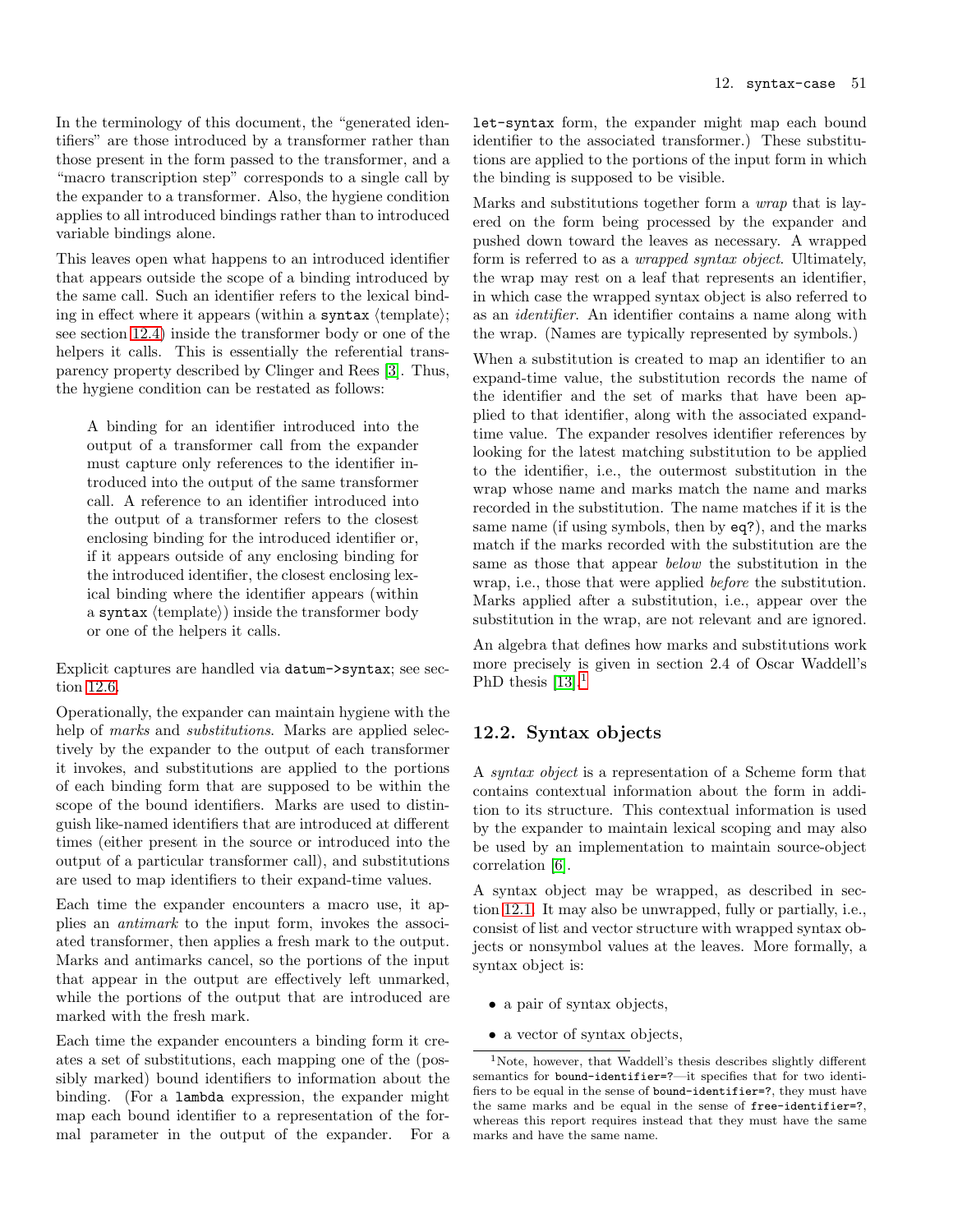- <span id="page-51-2"></span>• a nonpair, nonvector, nonsymbol value, or
- a wrapped syntax object.

The distinction between the terms "syntax object" and "wrapped syntax object" is important. For example, when invoked by the expander, a transformer (section [12.3\)](#page-51-1) must accept a wrapped syntax object but may return any syntax object, including an unwrapped syntax object.

Syntax objects representing identifiers are always wrapped and are distinct from other types of values. Wrapped syntax objects that are not identifiers may or may not be distinct from other types of values.

# <span id="page-51-1"></span>12.3. Transformers

In define-syntax (report section 11.2.2), let-syntax, and letrec-syntax forms (report section 11.18), a binding for a syntactic keyword is an expression that evaluates to a transformer.

A transformer is a transformation procedure or a variable transformer. A transformation procedure is a procedure that must accept one argument, a wrapped syntax object (section [12.2\)](#page-50-1) representing the input, and return a syntax object (section [12.2\)](#page-50-1) representing the output. The transformer is called by the expander whenever a reference to a keyword with which it has been associated is found. If the keyword appears in the car of a list-structured input form, the transformer receives the entire list-structured form, and its output replaces the entire form. Except with variable transformers (see below), if the keyword is found in any other definition or expression context, the transformer receives a wrapped syntax object representing just the keyword reference, and its output replaces just the reference. Except with variable transformers, an exception with condition type &syntax is raised if the keyword appears on the left-hand side of a set! expression.

#### $(make-variable-transfer \text{ } proc)$  procedure

Proc should accept one argument, a wrapped syntax object, and return a syntax object.

The make-variable-transformer procedure creates a variable transformer. A variable transformer is like an ordinary transformer except that, if a keyword associated with a variable transformer appears on the left-hand side of a set! expression, an exception is not raised. Instead, proc is called with a wrapped syntax object representing the entire set! expression as its argument, and its return value replaces the entire set! expression.

Implementation responsibilities: The implementation must check the restrictions on proc only to the extent performed by applying it as described. An implementation may check whether *proc* is an appropriate argument before applying it.

# <span id="page-51-0"></span>12.4. Parsing input and producing output

Transformers can destructure their input with syntax-case and rebuild their output with syntax.

| $(syntax-case \langle expression \rangle (\langle literal \rangle \dots)$   | syntax           |
|-----------------------------------------------------------------------------|------------------|
| $\langle$ syntax-case clause $\rangle \dots$                                |                  |
|                                                                             | auxiliary syntax |
| .                                                                           | auxiliary syntax |
| <i>Syntax:</i> Each $\langle$ literal $\rangle$ must be an identifier. Each |                  |
| (syntax-case clause) must take one of the following two                     |                  |

 $(\langle$ pattern $\rangle$   $\langle$ output expression $\rangle$ )  $(\langle pattern \rangle \langle fender \rangle \langle output expression \rangle)$ 

forms.

 $\langle$ Fender $\rangle$  and  $\langle$ output expression $\rangle$  must be  $\langle$  expression $\rangle$ s.

A  $\langle$  pattern $\rangle$  is an identifier, constant, or one of the following.

 $(\langle \text{pattern} \rangle \dots)$  $(\langle pattern \rangle \langle pattern \rangle \dots \langle pattern \rangle)$  $(\mathsf{pattern}\rangle \ldots \mathsf{pattern}\rangle \langle \mathsf{ellipsis}\rangle \langle \mathsf{pattern}\rangle \ldots)$  $(\mathsf{pattern} \dots \mathsf{pattern} \cdot \mathsf{children}) \cdot \mathsf{pattern} \cdot \dots \cdot \mathsf{pattern})$  $\#(\langle \text{pattern} \rangle \dots)$  $\#(\mathsf{pattern}\}\ldots\ \mathsf{pattern}\$  (ellipsis)  $\mathsf{pattern}\ldots\$ 

An  $\langle$  ellipsis $\rangle$  is the identifier "..." (three periods).

An identifier appearing within a  $\langle$  pattern $\rangle$  may be an underscore  $($ .), a literal identifier listed in the list of literals  $(\langle$ literal $\rangle \ldots$ ), or an ellipsis  $(\ldots)$ . All other identifiers appearing within a  $\langle$  pattern $\rangle$  are *pattern variables*. It is a syntax violation if an ellipsis or underscore appears in  $(\langle$ literal $\rangle \dots$ ).

 $-$  and ... are the same as in the (rnrs base (6)) library.

Pattern variables match arbitrary input subforms and are used to refer to elements of the input. It is a syntax violation if the same pattern variable appears more than once in a  $\langle$  pattern $\rangle$ .

Underscores also match arbitrary input subforms but are not pattern variables and so cannot be used to refer to those elements. Multiple underscores may appear in a  $\langle$  pattern $\rangle$ .

A literal identifier matches an input subform if and only if the input subform is an identifier and either both its occurrence in the input expression and its occurrence in the list of literals have the same lexical binding, or the two identifiers have the same name and both have no lexical binding.

A subpattern followed by an ellipsis can match zero or more elements of the input.

More formally, an input form  $F$  matches a pattern  $P$  if and only if one of the following holds:

•  $P$  is an underscore  $($ .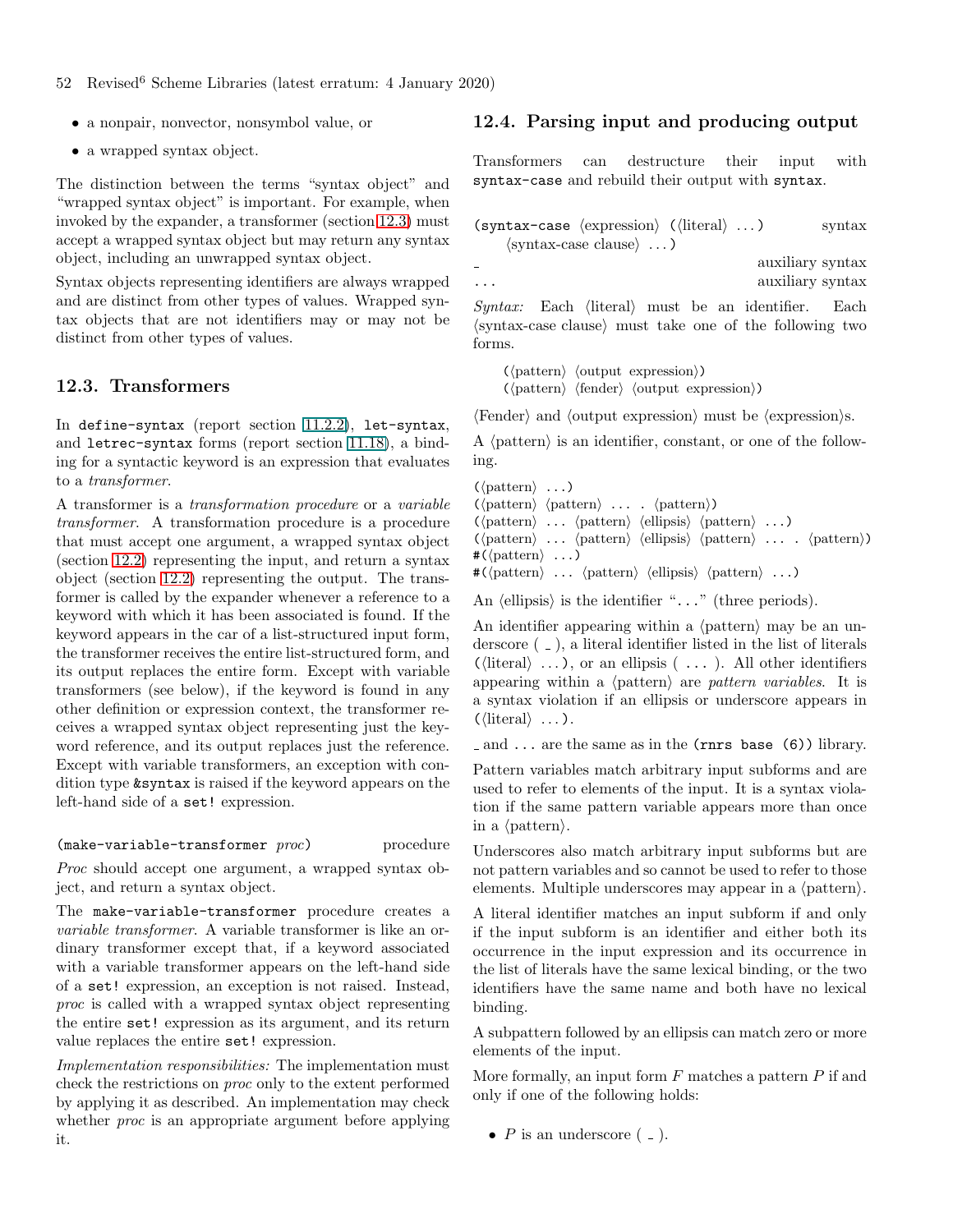- <span id="page-52-0"></span>•  $P$  is a pattern variable.
- $P$  is a literal identifier and  $F$  is an equivalent identifier in the sense of free-identifier=? (section [12.5\)](#page-53-0).
- P is of the form  $(P_1 \ldots P_n)$  and F is a list of n elements that match  $P_1$  through  $P_n$ .
- P is of the form  $(P_1 \ldots P_n \ldots P_x)$  and F is a list or improper list of  $n$  or more elements whose first n elements match  $P_1$  through  $P_n$  and whose nth cdr matches  $P_x$ .
- P is of the form  $(P_1 \ldots P_k \ P_e \text{ (ellipsis)} \ P_{m+1} \ldots$  $P_n$ ), where (ellipsis) is the identifier ... and F is a proper list of  $n$  elements whose first  $k$  elements match  $P_1$  through  $P_k$ , whose next  $m-k$  elements each match  $P_e$ , and whose remaining  $n-m$  elements match  $P_{m+1}$ through  $P_n$ .
- P is of the form  $(P_1 \ldots P_k \ P_e \langle \text{ellipsis} \rangle \ P_{m+1} \ldots$  $P_n$  .  $P_x$ ), where (ellipsis) is the identifier ... and  $F$  is a list or improper list of  $n$  elements whose first k elements match  $P_1$  through  $P_k$ , whose next  $m - k$ elements each match  $P_e$ , whose next  $n - m$  elements match  $P_{m+1}$  through  $P_n$ , and whose nth and final cdr matches  $P_x$ .
- P is of the form  $\#(P_1 \ldots P_n)$  and F is a vector of n elements that match  $P_1$  through  $P_n$ .
- P is of the form  $\#(P_1 \ldots P_k \ P_e \text{ (ellipsis)} \ P_{m+1} \ldots$  $P_n$ ), where (ellipsis) is the identifier ... and F is a vector of  $n$  or more elements whose first  $k$  elements match  $P_1$  through  $P_k$ , whose next  $m-k$  elements each match  $P_e$ , and whose remaining  $n-m$  elements match  $P_{m+1}$  through  $P_n$ .
- $\bullet$  P is a pattern datum (any nonlist, nonvector, nonsymbol datum) and  $F$  is equal to  $P$  in the sense of the equal? procedure.

Semantics: A syntax-case expression first evaluates  $\langle$  expression $\rangle$ . It then attempts to match the  $\langle$  pattern $\rangle$  from the first  $\langle$  syntax-case clause $\rangle$  against the resulting value, which is unwrapped as necessary to perform the match. If the pattern matches the value and no  $\langle$  fender $\rangle$  is present,  $\langle$ output expression $\rangle$  is evaluated and its value returned as the value of the syntax-case expression. If the pattern does not match the value, syntax-case tries the second  $\langle$ syntax-case clause $\rangle$ , then the third, and so on. It is a syntax violation if the value does not match any of the patterns.

If the optional  $\langle$  fender $\rangle$  is present, it serves as an additional constraint on acceptance of a clause. If the  $\langle$  pattern $\rangle$  of a given  $\langle$  syntax-case clause $\rangle$  matches the input value, the corresponding  $\langle$  fender $\rangle$  is evaluated. If  $\langle$  fender $\rangle$  evaluates to a true value, the clause is accepted; otherwise, the clause is rejected as if the pattern had failed to match the value. Fenders are logically a part of the matching process, i.e., they specify additional matching constraints beyond the basic structure of the input.

Pattern variables contained within a clause's (pattern) are bound to the corresponding pieces of the input value within the clause's  $\langle$  fender $\rangle$  (if present) and  $\langle$  output expression $\rangle$ . Pattern variables can be referenced only within syntax expressions (see below). Pattern variables occupy the same name space as program variables and keywords.

If the syntax-case form is in tail context, the  $\langle$ output expression $\rangle$ s are also in tail position.

```
(syntax \ (template)) syntax
```
*Note:*  $\sharp$ ' (template) is equivalent to (syntax (template)).

A syntax expression is similar to a quote expression except that (1) the values of pattern variables appearing within  $\langle$ template $\rangle$  are inserted into  $\langle$ template $\rangle$ ,  $(2)$  contextual information associated both with the input and with the template is retained in the output to support lexical scoping, and (3) the value of a syntax expression is a syntax object.

A  $\langle$  template $\rangle$  is a pattern variable, an identifier that is not a pattern variable, a pattern datum, or one of the following.

$$
(\langle \text{subtemplate} \rangle \dots) \n(\langle \text{subtemplate} \rangle \dots \langle \text{template} \rangle) \n#(\langle \text{subtemplate} \rangle \dots)
$$

A  $\langle$  subtemplate $\rangle$  is a  $\langle$  template $\rangle$  followed by zero or more ellipses.

The value of a syntax form is a copy of  $\langle$  template $\rangle$  in which the pattern variables appearing within the template are replaced with the input subforms to which they are bound. Pattern data and identifiers that are not pattern variables or ellipses are copied directly into the output. A subtemplate followed by an ellipsis expands into zero or more occurrences of the subtemplate. Pattern variables that occur in subpatterns followed by one or more ellipses may occur only in subtemplates that are followed by (at least) as many ellipses. These pattern variables are replaced in the output by the input subforms to which they are bound, distributed as specified. If a pattern variable is followed by more ellipses in the subtemplate than in the associated subpattern, the input form is replicated as necessary. The subtemplate must contain at least one pattern variable from a subpattern followed by an ellipsis, and for at least one such pattern variable, the subtemplate must be followed by exactly as many ellipses as the subpattern in which the pattern variable appears. (Otherwise, the expander would not be able to determine how many times the subform should be repeated in the output.) It is a syntax violation if the constraints of this paragraph are not met.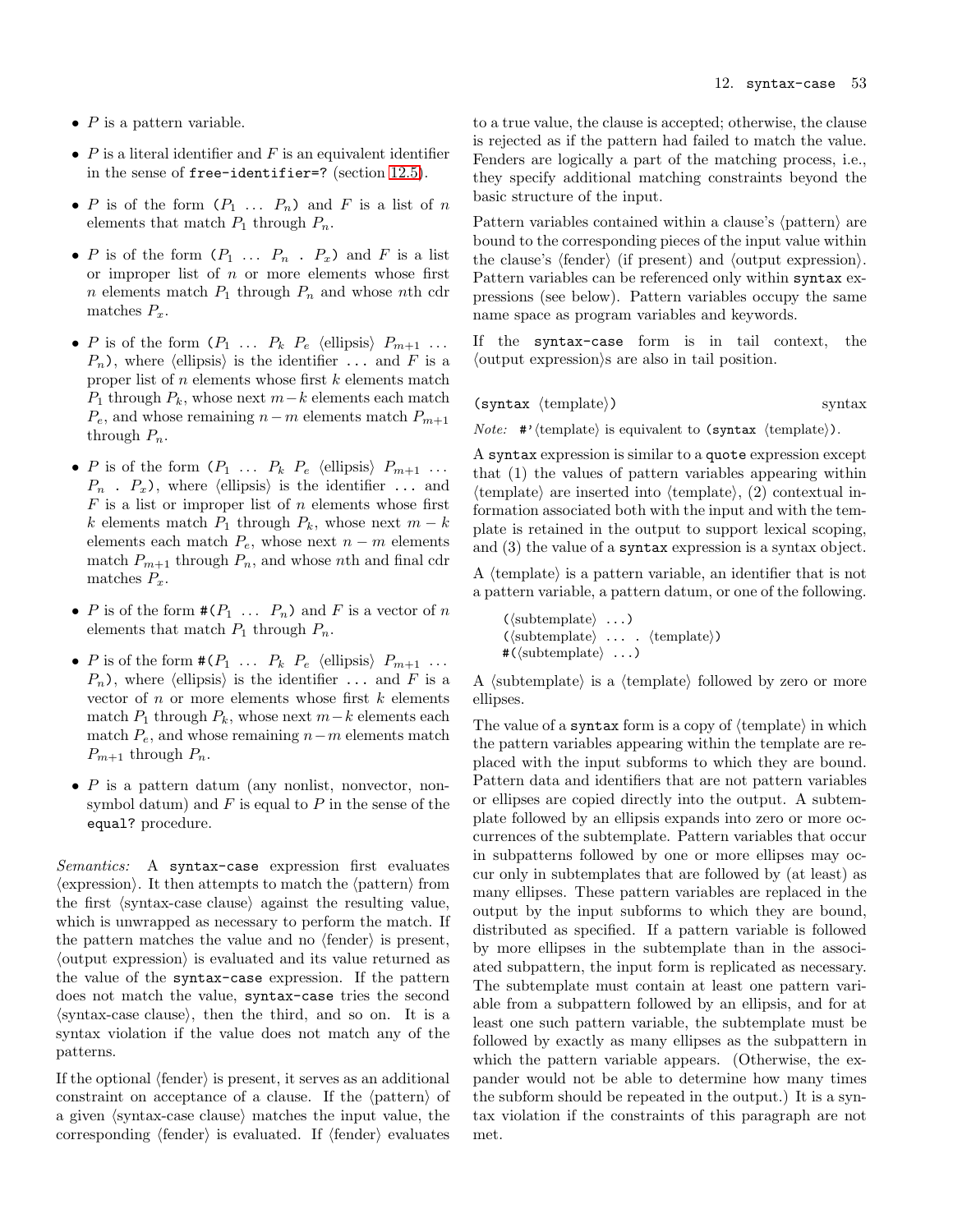<span id="page-53-1"></span>A template of the form  $(\ell\ell)$  (template) is identical to (template), except that ellipses within the template have no special meaning. That is, any ellipses contained within  $\langle$ template $\rangle$  are treated as ordinary identifiers. In particular, the template  $(\ldots \ldots)$  produces a single ellipsis. This allows macro uses to expand into forms containing ellipses.

The output produced by syntax is wrapped or unwrapped according to the following rules.

- the copy of  $(\langle t_1 \rangle \cdot \langle t_2 \rangle)$  is a pair if  $\langle t_1 \rangle$  or  $\langle t_2 \rangle$  contain any pattern variables,
- the copy of  $(\langle t \rangle \langle$  ellipsis) is a list if  $\langle t \rangle$  contains any pattern variables,
- the copy of  $\#(\langle t_1 \rangle \ldots \langle t_n \rangle)$  is a vector if any of  $\langle t_1 \rangle, \ldots, \langle t_n \rangle$  contain any pattern variables, and
- the copy of any portion of  $\langle t \rangle$  not containing any pattern variables is a wrapped syntax object.

The input subforms inserted in place of the pattern variables are wrapped if and only if the corresponding input subforms are wrapped.

The following definitions of or illustrate syntax-case and syntax. The second is equivalent to the first but uses the #' prefix instead of the full syntax form.

```
(define-syntax or
 (lambda (x)
    (syntax-case x ()
      [() (syntax #f)]
      [(-e) (syntax e)]
      [(= e1 e2 e3 ...)
       (syntax (let ([t e1])
                 (if t t (or e2 e3 ...))))])))
(define-syntax or
  (lambda (x)
    (syntax-case x ()
      [(_) #'#f]
      [(-e) #'e]
      [(= e1 e2 e3 ...)
      #'(let ([t e1])
           (if t t (or e2 e3 ...)))])))
```
The examples below define identifier macros, macro uses supporting keyword references that do not necessarily appear in the first position of a list-structured form. The second example uses make-variable-transformer to handle the case where the keyword appears on the left-hand side of a set! expression.

```
(define p (cons 4 5))
(define-syntax p.car
  (lambda (x)
    (syntax-case x ()
      [(_{-} . rest) #'((car p) . rest)]
```

```
[- #'(car p)])))
p.car \implies 4
(set! p.car 15) \implies &syntax exception
(define p (cons 4 5))
(define-syntax p.car
 (make-variable-transformer
   (lambda (x)
     (syntax-case x (set!)
       [(set! - e) #'(set-car! p e)][(_{-} . rest) #'((car p) . rest)]
       [- #'(car p)]))))
(set! p.car 15)
p.car \implies 15
p \implies (15 . 5)
```
# <span id="page-53-0"></span>12.5. Identifier predicates

 $(identifier? obi)$  procedure

Returns #t if obj is an identifier, i.e., a syntax object representing an identifier, and #f otherwise.

The identifier? procedure is often used within a fender to verify that certain subforms of an input form are identifiers, as in the definition of rec, which creates selfcontained recursive objects, below.

```
(define-syntax rec
  (lambda (x)
    (syntax-case x ()
      [( x e)
       (identifier? #'x)
       #'(letrec ([x e]) x)])))
(map (rec fact
       (lambda (n)
         (if (= n 0)1
             (* n (fact (- n 1))))))(1 2 3 4 5)\implies (1 2 6 24 120)
(rec 5 (lambda (x) x)) \implies &syntax exception
```
The procedures bound-identifier=? and freeidentifier=? each take two identifier arguments and return #t if their arguments are equivalent and #f otherwise. These predicates are used to compare identifiers according to their intended use as free references or bound

(bound-identifier=?  $id_1$   $id_2$ ) procedure

identifiers in a given context.

 $Id_1$  and  $id_2$  must be identifiers. The procedure boundidentifier=? returns #t if a binding for one would capture a reference to the other in the output of the transformer, assuming that the reference appears within the scope of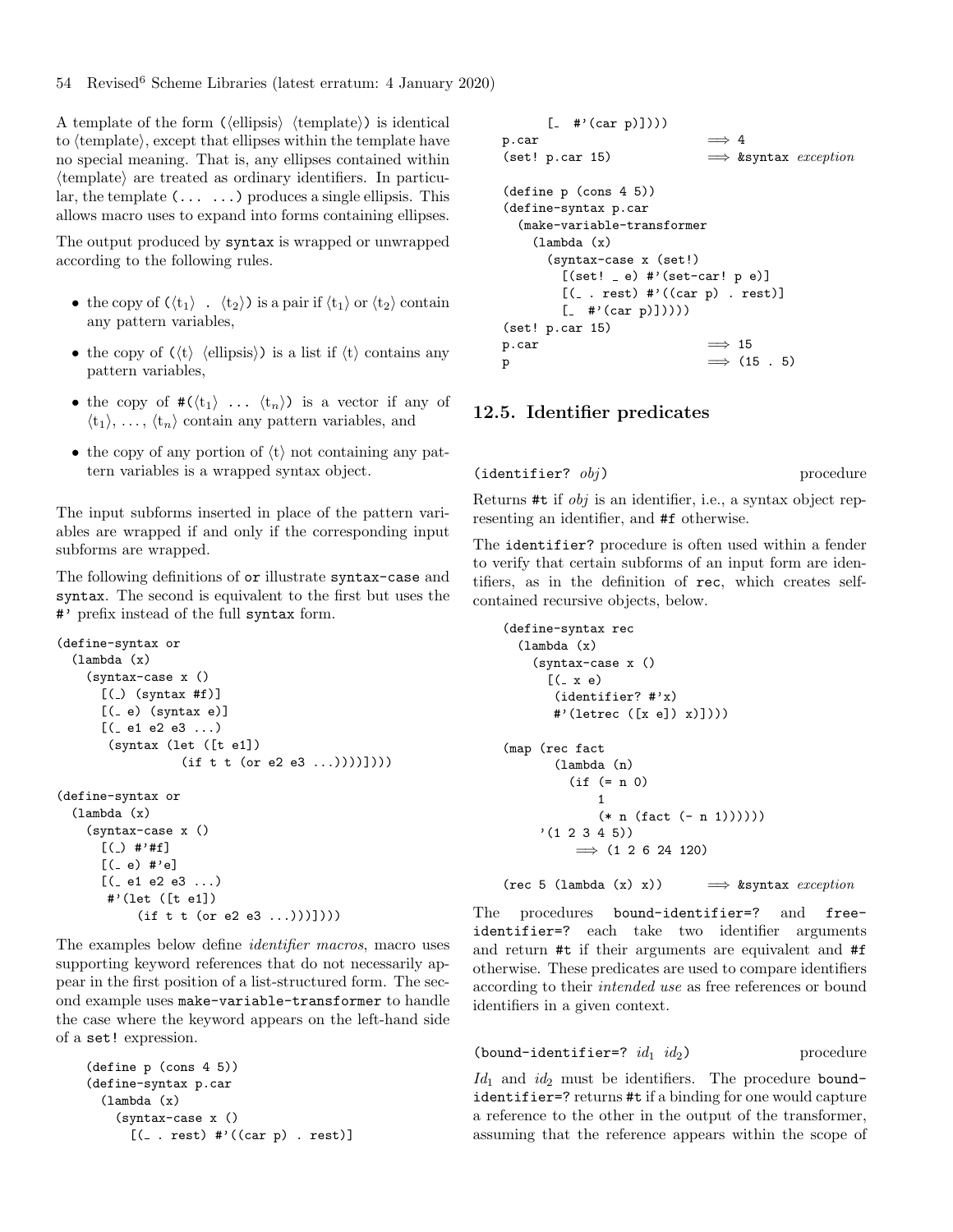<span id="page-54-0"></span>the binding, and #f otherwise. In general, two identifiers are bound-identifier=? only if both are present in the original program or both are introduced by the same transformer application (perhaps implicitly—see datum-> syntax). Operationally, two identifiers are considered equivalent by bound-identifier=? if and only if they have the same name and same marks (section [12.1\)](#page-49-0).

The bound-identifier=? procedure can be used for detecting duplicate identifiers in a binding construct or for other preprocessing of a binding construct that requires detecting instances of the bound identifiers.

```
(free-identifier=? id_1 id_2) procedure
```
 $Id_1$  and  $id_2$  must be identifiers. The free-identifier=? procedure returns #t if and only if the two identifiers would resolve to the same binding if both were to appear in the output of a transformer outside of any bindings inserted by the transformer. (If neither of two like-named identifiers resolves to a binding, i.e., both are unbound, they are considered to resolve to the same binding.) Operationally, two identifiers are considered equivalent by free-identifier=? if and only the topmost matching substitution for each maps to the same binding (section [12.1\)](#page-49-0) or the identifiers have the same name and no matching substitution.

The syntax-case and syntax-rules forms internally use free-identifier=? to compare identifiers listed in the literals list against input identifiers.

```
(let ([fred 17])
  (define-syntax a
    (lambda (x)
      (syntax-case x ()
        [(-id) #'(b id fred)])))
  (define-syntax b
    (lambda (x)
      (syntax-case x ()
        [(-id1 id2)
         #`(list
             #,(free-identifier=? #'id1 #'id2)
              #,(bound-identifier=? #'id1 #'id2))])))
  (a \text{ freq}) \implies (\text{#t} \text{ #f})
```
The following definition of unnamed let uses bound-identifier=? to detect duplicate identifiers.

```
(define-syntax let
  (lambda (x)
    (define unique-ids?
      (lambda (ls)
        (or (null? ls)
            (and (let notmem?
                        ([x (car ls)] [ls (cdr ls)])
                   (or (null? ls)
                        (and (not (bound-identifier=?
                                    x (car ls)))
                             (notmem? x (cdr ls)))))
```
(unique-ids? (cdr ls)))))) (syntax-case x () [( ((i v) ...) e1 e2 ...) (unique-ids? #'(i ...)) #'((lambda (i ...) e1 e2 ...) v ...)])))

The argument  $\#$ '(i ...) to unique-ids? is guaranteed to be a list by the rules given in the description of syntax above.

With this definition of let:

(let ([a 3] [a 4]) (+ a a))  $\implies$  &syntax exception

However,

```
(let-syntax
  ([dolet (lambda (x)
             (syntax-case x ()
                [(-b)#'(let ([a 3] [b 4]) (+ a b))]))])
  (dolet a))
           \longrightarrow 7
```
since the identifier a introduced by dolet and the identifier a extracted from the input form are not bound-identifier=?.

The following definition of case is equivalent to the one in section [12.4.](#page-51-0) Rather than including else in the literals list as before, this version explicitly tests for else using free-identifier=?.

```
(define-syntax case
  (lambda (x)
    (syntax-case x ()
       [(= e0 [(k \ldots) e1 e2 \ldots] \ldots[else-key else-e1 else-e2 ...])
        (and (identifier? #'else-key)
              (free-identifier=? #'else-key #'else))
        #'(let ([t e0])
            (cond
               [(\text{memv t } (k ...)) \text{ e1 e2 } ...]...
               [else else-e1 else-e2 ...]))]
       [(-e0) [(ka \dots) e1a e2a ...]
                [(kb ...) e1b e2b ...] ...)
        #'(let ([t e0])
            (cond
               [(\text{memv t } '(\text{ka} ...)) e1a e2a ...]
               [(\text{memv t } (kb ...)) \text{ elb e2b ...}]\ldots))])))
```
With either definition of case, else is not recognized as an auxiliary keyword if an enclosing lexical binding for else exists. For example,

```
(let ([else #f])
  (case 0 [else (write "oops")]))
          \implies &syntax exception
```
since else is bound lexically and is therefore not the same else that appears in the definition of case.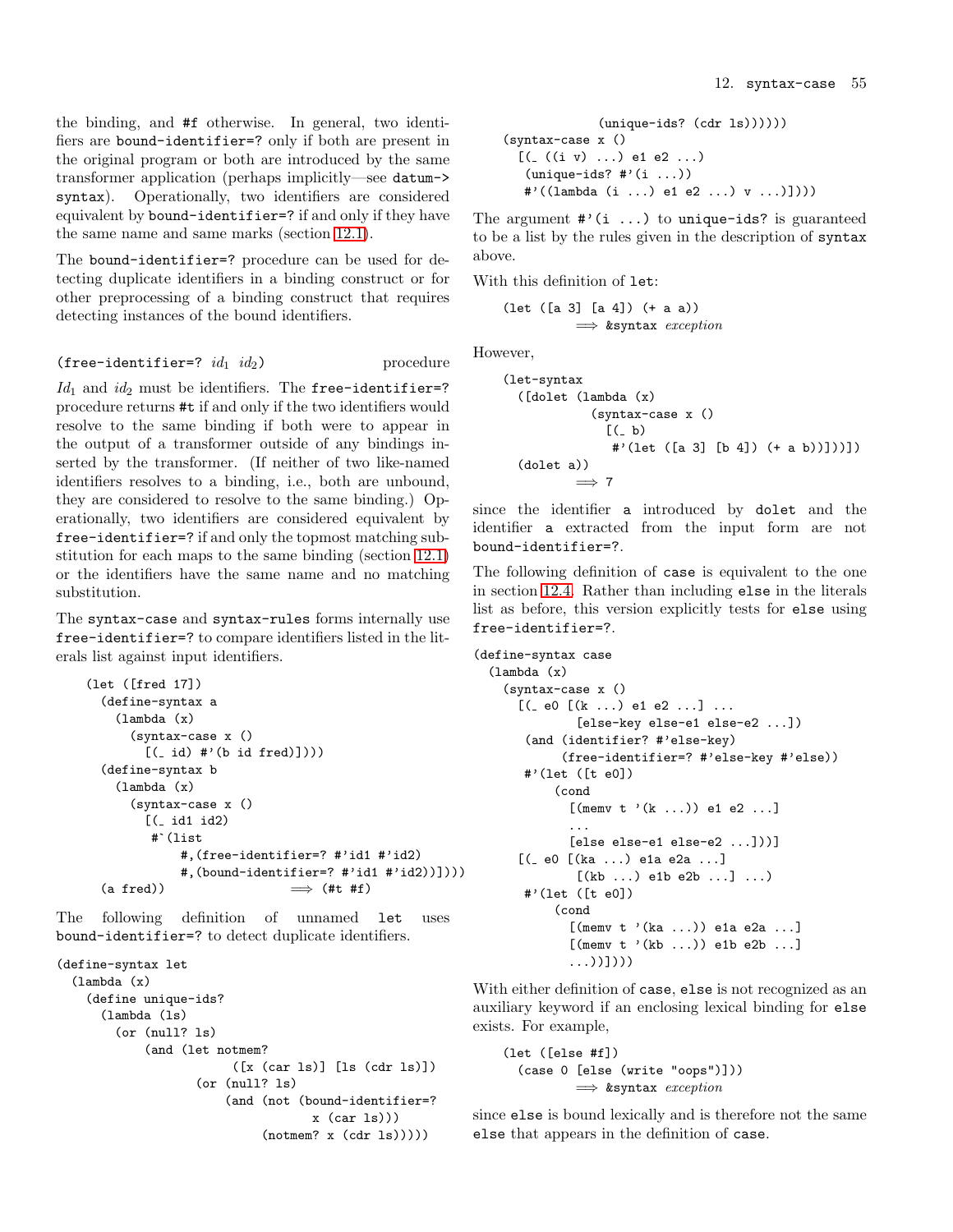# <span id="page-55-1"></span><span id="page-55-0"></span>12.6. Syntax-object and datum conversions

 $(syntax-\lambda)$ datum  $syntax-object$  procedure

Strips all syntactic information from a syntax object and returns the corresponding Scheme datum.

Identifiers stripped in this manner are converted to their symbolic names, which can then be compared with eq?. Thus, a predicate symbolic-identifier=? might be defined as follows.

```
(define symbolic-identifier=?
  (lambda (x y)
    (eq? (syntax->datum x)
         (syntax->datum y))))
```
 $(datum->syntax template-id datum)$  procedure

Template-id must be a template identifier and datum should be a datum value. The datum->syntax procedure returns a syntax-object representation of datum that contains the same contextual information as template-id, with the effect that the syntax object behaves as if it were introduced into the code when template-id was introduced.

The datum->syntax procedure allows a transformer to "bend" lexical scoping rules by creating implicit identifiers that behave as if they were present in the input form, thus permitting the definition of macros that introduce visible bindings for or references to identifiers that do not appear explicitly in the input form. For example, the following defines a loop expression that uses this controlled form of identifier capture to bind the variable break to an escape procedure within the loop body. (The derived with-syntax form is like let but binds pattern variables see section [12.8.](#page-56-0))

```
(define-syntax loop
  (lambda (x)
    (syntax-case x ()
      [(k e \ldots)](with-syntax
            ([break (datum->syntax #'k 'break)])
         #'(call-with-current-continuation
              (lambda (break)
                (\text{let } f() e ... (f))))))))(\text{let } ((n 3) (ls ')))(loop
    (if (= n 0) (break ls))
    (set! ls (cons 'a ls))
    (set! n (- n 1))))
          \implies (a a a)
```
Were loop to be defined as

```
(define-syntax loop
 (lambda (x)
    (syntax-case x ()
      [ (e \dots)
       #'(call-with-current-continuation
           (lambda (break)
              (\text{let } f() e ... (f))))])
```
the variable break would not be visible in e ....

The datum argument *datum* may also represent an arbitrary Scheme form, as demonstrated by the following definition of include.

```
(define-syntax include
 (lambda (x)
   (define read-file
     (lambda (fn k)
        (let ([p (open-file-input-port fn
                    (file-options)
                    (buffer-mode block)
                    (native-transcoder))])
          (let f ([x (get-datum p)])
            (if (eof-object? x)
                (begin (close-port p) '())
                (cons (datum->syntax k x)
                      (f (get-datum p))))))))
   (syntax-case x ()
     [(k filename)
      (let ([fn (syntax->datum #'filename)])
         (with-syntax ([(exp ...)
                        (read-file fn #'k)])
          #'(begin exp ...)))])))
```
(include "filename") expands into a begin expression containing the forms found in the file named by "filename". For example, if the file flib.ss contains (define f (lambda  $(x)$   $(g (* x x)))$ ), and the file glib.ss contains (define g (lambda  $(x)$   $(+ x x))$ ), the expression

```
(let ()
 (include "flib.ss")
 (include "glib.ss")
 (f 5))
```
evaluates to 50.

The definition of include uses datum->syntax to convert the objects read from the file into syntax objects in the proper lexical context, so that identifier references and definitions within those expressions are scoped where the include form appears.

Using datum->syntax, it is even possible to break hygiene entirely and write macros in the style of old Lisp macros. The lisp-transformer procedure defined below creates a transformer that converts its input into a datum, calls the programmer's procedure on this datum, and converts the result back into a syntax object scoped where the original macro use appeared.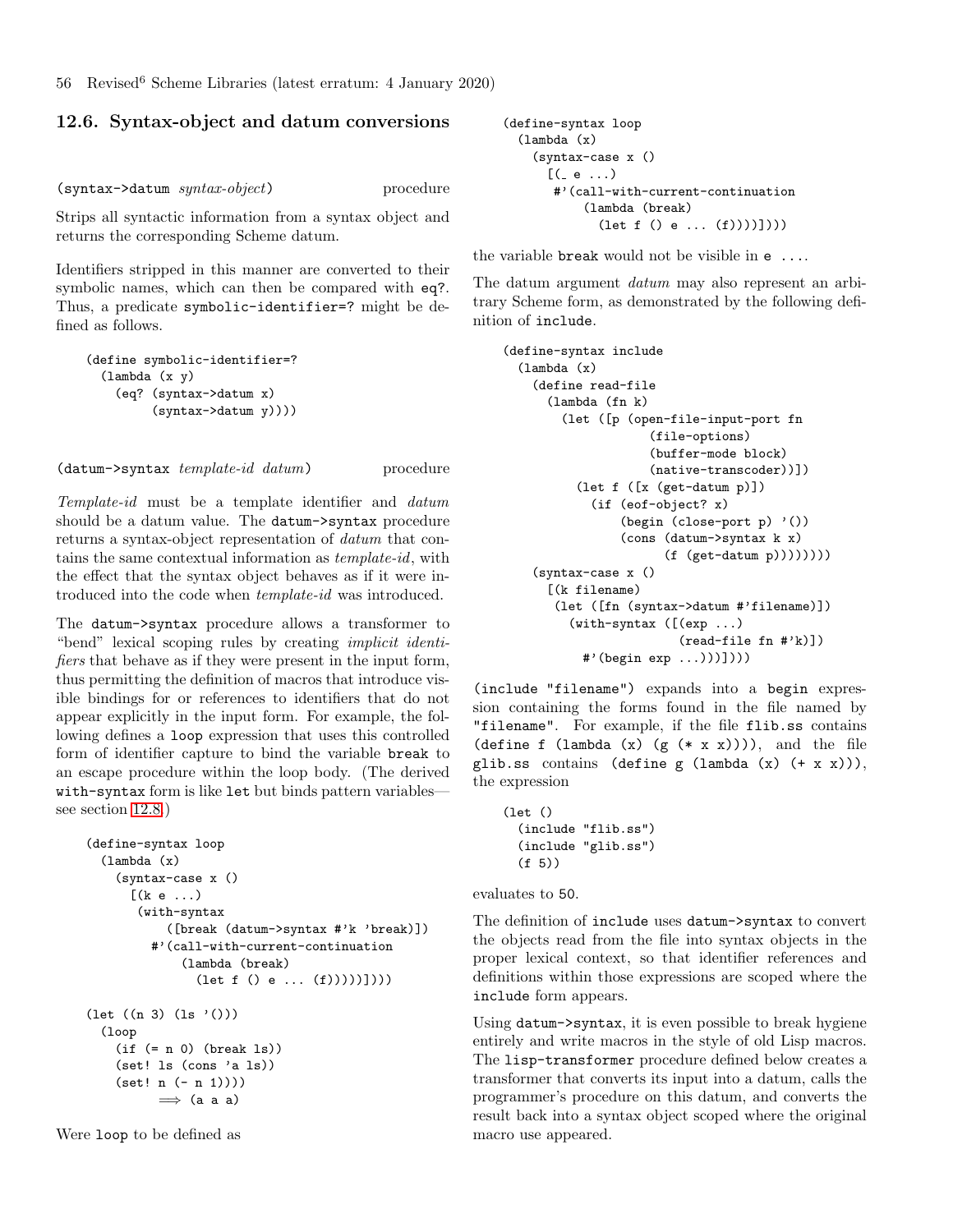```
(define lisp-transformer
 (lambda (p)
   (lambda (x)
      (syntax-case x ()
       [(kwd . rest)
         (datum->syntax #'kwd
           (p (syntax->datum x)))]))
```
# 12.7. Generating lists of temporaries

Transformers can introduce a fixed number of identifiers into their output simply by naming each identifier. In some cases, however, the number of identifiers to be introduced depends upon some characteristic of the input expression. A straightforward definition of letrec, for example, requires as many temporary identifiers as there are binding pairs in the input expression. The procedure generate-temporaries is used to construct lists of temporary identifiers.

#### $(generate-temperature s l)$  procedure

L must be be a list or syntax object representing a liststructured form; its contents are not important. The number of temporaries generated is the number of elements in l. Each temporary is guaranteed to be unique, i.e., different from all other identifiers.

A definition of letrec equivalent to the one using syntax-rules given in report appendix B is shown below.

```
(define-syntax letrec
  (lambda (x)
    (syntax-case x ()
      (( (i e) ... ) b1 b2 ... )(with-syntax
            (((t \dots) (generate-temperature *') (i \dots))))#'(let ((i <undefined>) ...)
              (let ((t e) ...)
                (set! i t) ...(\text{let } () \text{ b1 b2 } ...))))))
```
This version uses generate-temporaries instead of recursively defined helper to generate the necessary temporaries.

# <span id="page-56-0"></span>12.8. Derived forms and procedures

The forms and procedures described in this section can be defined in terms of the forms and procedures described in earlier sections of this chapter.

(with-syntax  $(\langle \text{pattern} \rangle \langle \text{expression} \rangle)$  ...)  $\langle \text{body} \rangle$ ) syntax

The with-syntax form is used to bind pattern variables, just as let is used to bind variables. This allows a transformer to construct its output in separate pieces, then put the pieces together.

Each  $\langle$  pattern $\rangle$  is identical in form to a syntax-case pattern. The value of each  $\langle$  expression $\rangle$  is computed and destructured according to the corresponding  $\langle$  pattern $\rangle$ , and pattern variables within the  $\langle$  pattern $\rangle$  are bound as with syntax-case to the corresponding portions of the value within  $\langle body \rangle$ .

The with-syntax form may be defined in terms of syntax-case as follows.

```
(define-syntax with-syntax
 (lambda (x)
    (syntax-case x ()
      (( (p e0) ... ) e1 e2 ... )(syntax (syntax-case (list e0 ...) ()
                 ((p \ldots) (let () e1 e2 ...)))))))))
```
The following definition of cond demonstrates the use of with-syntax to support transformers that employ recursion internally to construct their output. It handles all cond clause variations and takes care to produce one-armed if expressions where appropriate.

```
(define-syntax cond
  (lambda (x)
    (syntax-case x ()
      [ (c1 c2 ... )(let f ([c1 #'c1] [c2* #'(c2 ...)])(syntax-case c2* ()
            \lceil()
             (syntax-case c1 (else =>)
               [(else e1 e2 ...) #'(begin e1 e2 ...)]
               [ (e0) #'e0]
               [(e0 \Rightarrow e1)#'(let ([t e0]) (if t (e1 t)))]
               [(e0 e1 e2 ...)
                #'(if e0 (begin e1 e2 ...))])]
            [(c2 c3 \ldots)](with-syntax ([rest (f \# 'c2 \# ' (c3 ...))])
               (syntax-case c1 (->)[(e0) #'(let ([t e0]) (if t t rest))]
                 [(e0 \Rightarrow e1)#'(let ([t e0]) (if t (e1 t) rest))]
                 [(e0 e1 e2 ...)]#'(if e0)(begin e1 e2 ...)
                         rest)]))]))])))
```

| $\langle \text{quasis} \rangle$ (emplate)) | $\sqrt{\frac{1}{2}}$ |
|--------------------------------------------|----------------------|
| unsyntax                                   | auxiliary syntax     |
| unsyntax-splicing                          | auxiliary syntax     |

The quasisyntax form is similar to syntax, but it allows parts of the quoted text to be evaluated, in a manner similar to the operation of quasiquote (report section 11.17).

Within a quasisyntax template, subforms of unsyntax and unsyntax-splicing forms are evaluated, and everything else is treated as ordinary template material, as with syntax. The value of each unsyntax subform is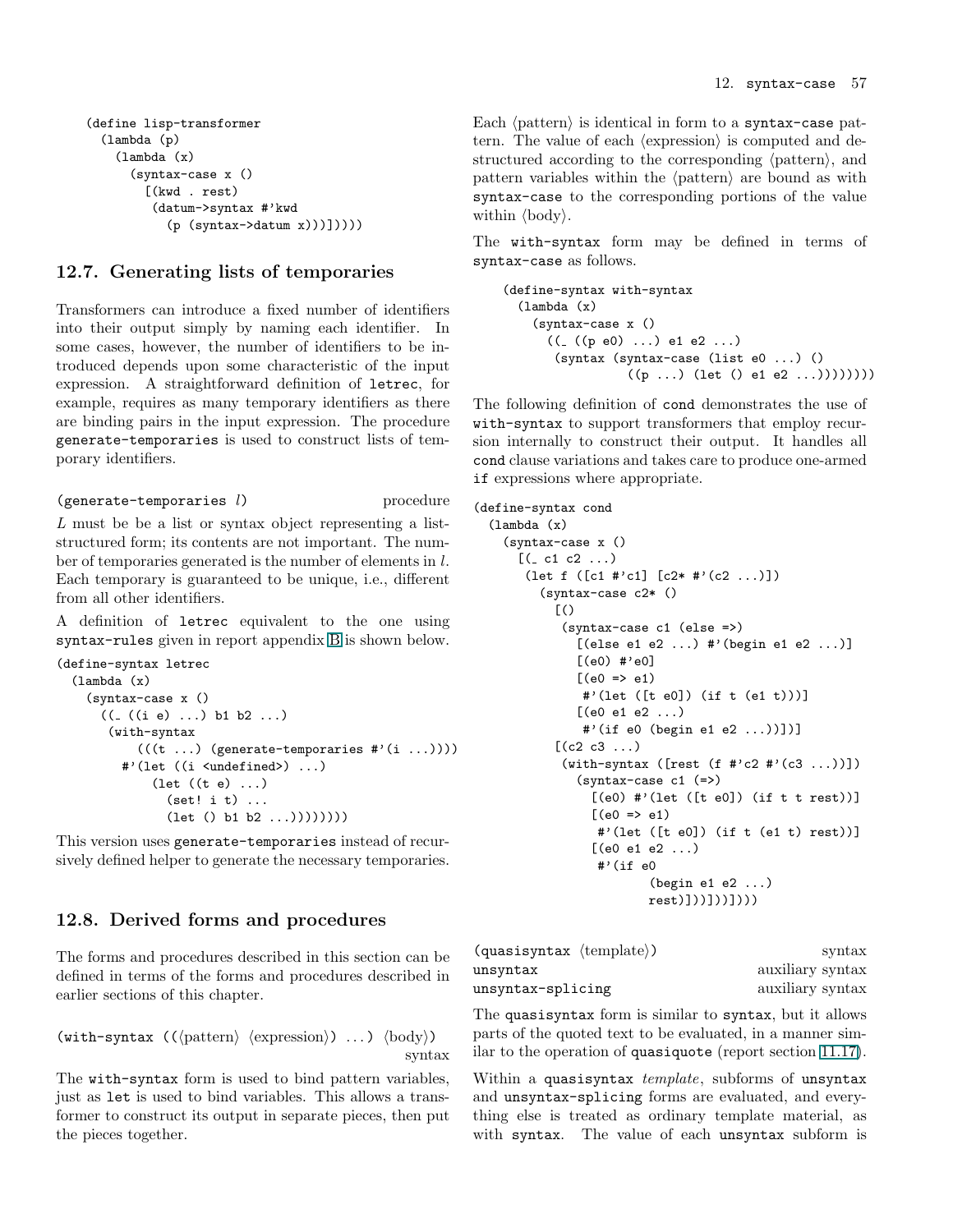<span id="page-57-0"></span>inserted into the output in place of the unsyntax form, while the value of each unsyntax-splicing subform is spliced into the surrounding list or vector structure. Uses of unsyntax and unsyntax-splicing are valid only within quasisyntax expressions.

A quasisyntax expression may be nested, with each quasisyntax introducing a new level of syntax quotation and each unsyntax or unsyntax-splicing taking away a level of quotation. An expression nested within  $n$  quasisyntax expressions must be within  $n$  unsyntax or unsyntax-splicing expressions to be evaluated.

As noted in report section 4.3.5,  $\sharp$  (template) is equivalent to (quasisyntax  $\langle$ template $\rangle$ ), #,  $\langle$ template $\rangle$  is equivalent to (unsyntax  $\langle$ template $\rangle$ ), and #,  $\mathcal{Q}$ (template) is equivalent to (unsyntax-splicing  $\langle$ template $\rangle$ ).

The quasisyntax keyword can be used in place of with-syntax in many cases. For example, the definition of case shown under the description of with-syntax above can be rewritten using quasisyntax as follows.

```
(define-syntax case
  (lambda (x)
    (syntax-case x ()
      [(-e c1 c2 ...)]#`(let ([t e])
           #,(let f ([c1 #'c1] [cmore #'(c2 ...)])
                (if (null? cmore)
                    (syntax-case c1 (else)
                      [(else e1 e2 ...)
                       #'(begin e1 e2 ...)]
                      [(k \ldots) e1 e2 \ldots)#'(if (memv t '(k ...))
                              (begin e1 e2 ...))])
                    (syntax-case c1 ()
                      [(k \ldots) e1 e2 ...)
                       #<sup>'</sup>(if (memv t '(k ...))
                              (begin e1 e2 ...)
                              #,(f (car cmore)
```
Uses of unsyntax and unsyntax-splicing with zero or more than one subform are valid only in splicing (list or vector) contexts. (unsyntax  $template$  ...) is equivalent to (unsyntax  $template)$ )..., and (unsyntax-splicing  $template$ ...) is equivalent to (unsyntax-splicing)  $template)$ .... These forms are primarily useful as intermediate forms in the output of the quasisyntax expander.

Note: Uses of unsyntax and unsyntax-splicing with zero or more than one subform enable certain idioms [\[2\]](#page-64-3), such as #,@#,@, which has the effect of a doubly indirect splicing when used within a doubly nested and doubly evaluated quasisyntax expression, as with the nested quasiquote examples shown in section 11.17.

Note: Any syntax-rules form can be expressed with syntax-case by making the lambda expression and syntax expressions explicit, and syntax-rules may be defined in terms of syntax-case as follows.

```
(define-syntax syntax-rules
 (lambda (x)
   (syntax-case x ()
     [ ( (lit ... ) [(k p) t] ... )(for-all identifier? #'(lit ... k ...))
      #'(lambda (x)
          (syntax-case x (lit ...)
            [(- p) # 't] ... ))
```
Note: The identifier-syntax form of the base library (see report section 11.19) may be defined in terms of syntax-case, syntax, and make-variable-transformer as follows.

(define-syntax identifier-syntax

```
(lambda (x)
  (syntax-case x (set!)
    [(-e)#'(lambda (x)
         (syntax-case x ()
           [id (identifier? #'id) #'e]
           [(-x (\ldots \ldots)) * (e x (\ldots \ldots)))])[([ (id exp1) ((set! var val) exp2))
     (and (identifier? #'id) (identifier? #'var))
     #'(make-variable-transformer
        (lambda (x)
          (syntax-case x (set!)
            [(set! var val) #'exp2]
            [(id x (... ...)) #'(exp1 x (... ...))][id (identifier? #'id) #'exp1])))])))
```
# 12.9. Syntax violations

 $(syntax-violation who message form)$  procedure (syntax-violation who message form subform)

procedure

(cdr cmore)))])))))))))))))) value. Subform must be a syntax object or a datum value. Who must be #f or a string or a symbol. Message must be a string. Form must be a syntax object or a datum The syntax-violation procedure raises an exception, reporting a syntax violation. Who should describe the macro transformer that detected the exception. The message argument should describe the violation. Form should be the erroneous source syntax object or a datum value representing a form. The optional subform argument should be a syntax object or datum value representing a form that more precisely locates the violation.

> If who is #f, syntax-violation attempts to infer an appropriate value for the condition object (see below) as follows: When *form* is either an identifier or a list-structured syntax object containing an identifier as its first element, then the inferred value is the identifier's symbol. Otherwise, no value for *who* is provided as part of the condition object.

> The condition object provided with the exception (see chapter [7\)](#page-23-0) has the following condition types: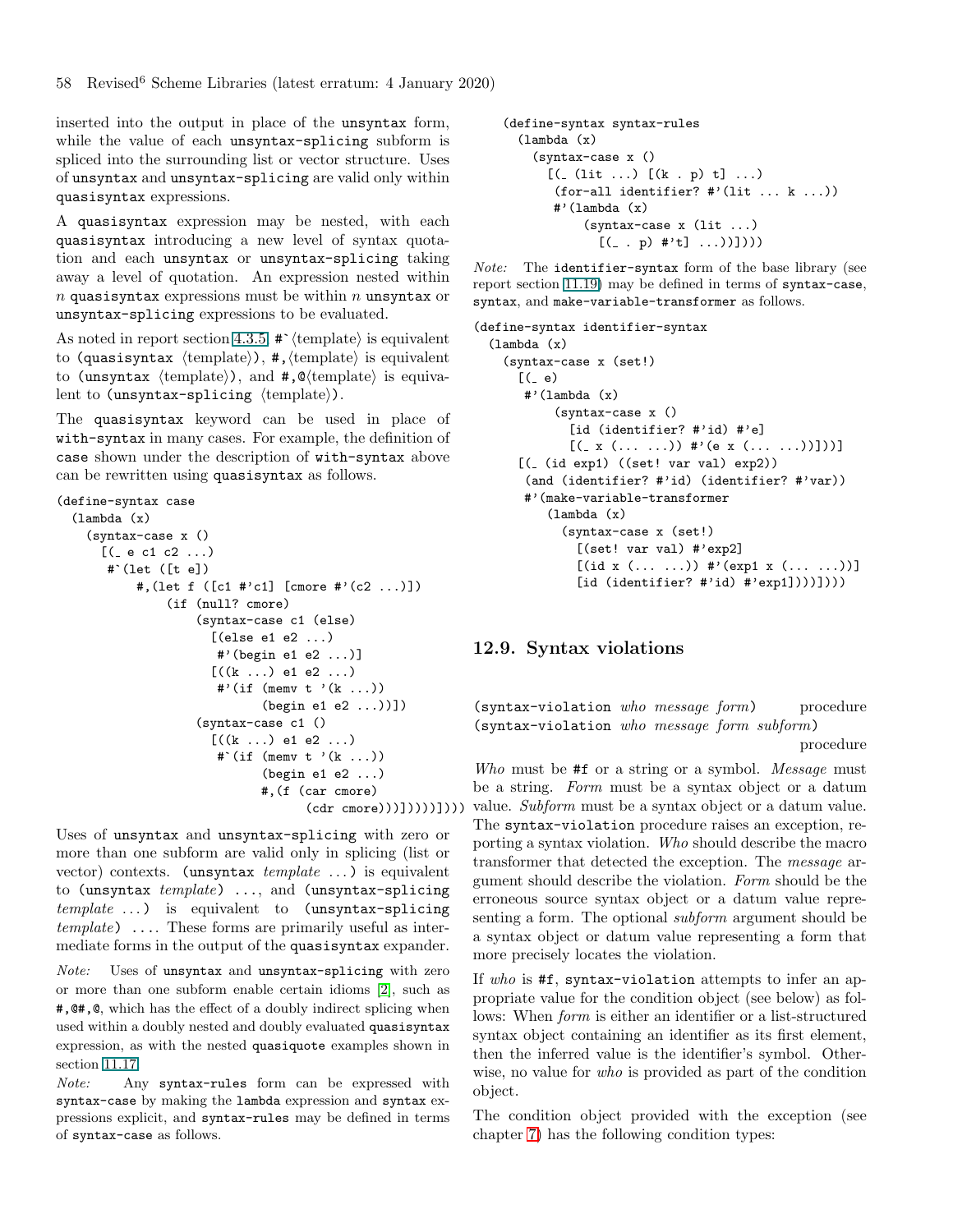- <span id="page-58-0"></span>• If who is not #f or can be inferred, the condition has condition type &who, with who as the value of its field. Otherwise, the condition does not have condition type &who.
- The condition has condition type &message, with message as the value of its field.
- The condition has condition type &syntax with form and subform as the value of its fields. If subform is not provided, the value of the subform field is #f.

# 13. Hashtables

The (rnrs hashtables (6)) library provides a set of operations on hashtables. A hashtable is a data structure that associates keys with values. Any object can be used as a key, provided a hash function and a suitable equivalence function is available. A hash function is a procedure that maps keys to exact integer objects. It is the programmer's responsibility to ensure that the hash function is compatible with the equivalence function, which is a procedure that accepts two keys and returns true if they are equivalent and #f otherwise. Standard hashtables for arbitrary objects based on the eq? and eqv? predicates (see report section 11.5) are provided. Also, hash functions for arbitrary objects, strings, and symbols are provided.

This section uses the hashtable parameter name for arguments that must be hashtables, and the key parameter name for arguments that must be hashtable keys.

# 13.1. Constructors

(make-eq-hashtable) procedure  $(make-eq-hashtable k)$  procedure

Returns a newly allocated mutable hashtable that accepts arbitrary objects as keys, and compares those keys with eq?. If an argument is given, the initial capacity of the hashtable is set to approximately k elements.

| (make-eqv-hashtable)     | procedure |
|--------------------------|-----------|
| $(make-eqv-hashtable k)$ | procedure |

Returns a newly allocated mutable hashtable that accepts arbitrary objects as keys, and compares those keys with eqv?. If an argument is given, the initial capacity of the hashtable is set to approximately  $k$  elements.

| (make-hashtable hash-function equiv)                      |  |  | procedure |
|-----------------------------------------------------------|--|--|-----------|
| $(make-hashtable$ hash-function equiv k)                  |  |  | procedure |
| <i>Hash-function</i> and <i>equiv</i> must be procedures. |  |  |           |
| Hash-function should accept a key as an argument and      |  |  |           |

should return a non-negative exact integer object. Equiv should accept two keys as arguments and return a single value. Neither procedure should mutate the hashtable returned by make-hashtable. The make-hashtable procedure returns a newly allocated mutable hashtable using hash-function as the hash function and equiv as the equivalence function used to compare keys. If a third argument is given, the initial capacity of the hashtable is set to approximately  $k$  elements.

Both hash-function and equiv should behave like pure functions on the domain of keys. For example, the string-hash and string=? procedures are permissible only if all keys are strings and the contents of those strings are never changed so long as any of them continues to serve as a key in the hashtable. Furthermore, any pair of keys for which equiv returns true should be hashed to the same exact integer objects by hash-function.

Implementation responsibilities: The implementation must check the restrictions on hash-function and equiv to the extent performed by applying them as described.

Note: Hashtables are allowed to cache the results of calling the hash function and equivalence function, so programs cannot rely on the hash function being called for every lookup or update. Furthermore any hashtable operation may call the hash function more than once.

# 13.2. Procedures

 $(hashtable?$   $obj)$  procedure Returns #t if obj is a hashtable, #f otherwise.

(hashtable-size hashtable) procedure

Returns the number of keys contained in hashtable as an exact integer object.

(hashtable-ref hashtable key default) procedure

Returns the value in hashtable associated with key. If hashtable does not contain an association for key, default is returned.

 $(hashtable-set! \quad \textit{hashtable key} \quad \textit{obj})$  procedure

Changes hashtable to associate key with obj, adding a new association or replacing any existing association for key, and returns unspecified values.

(hashtable-delete! hashtable key) procedure

Removes any association for key within hashtable and returns unspecified values.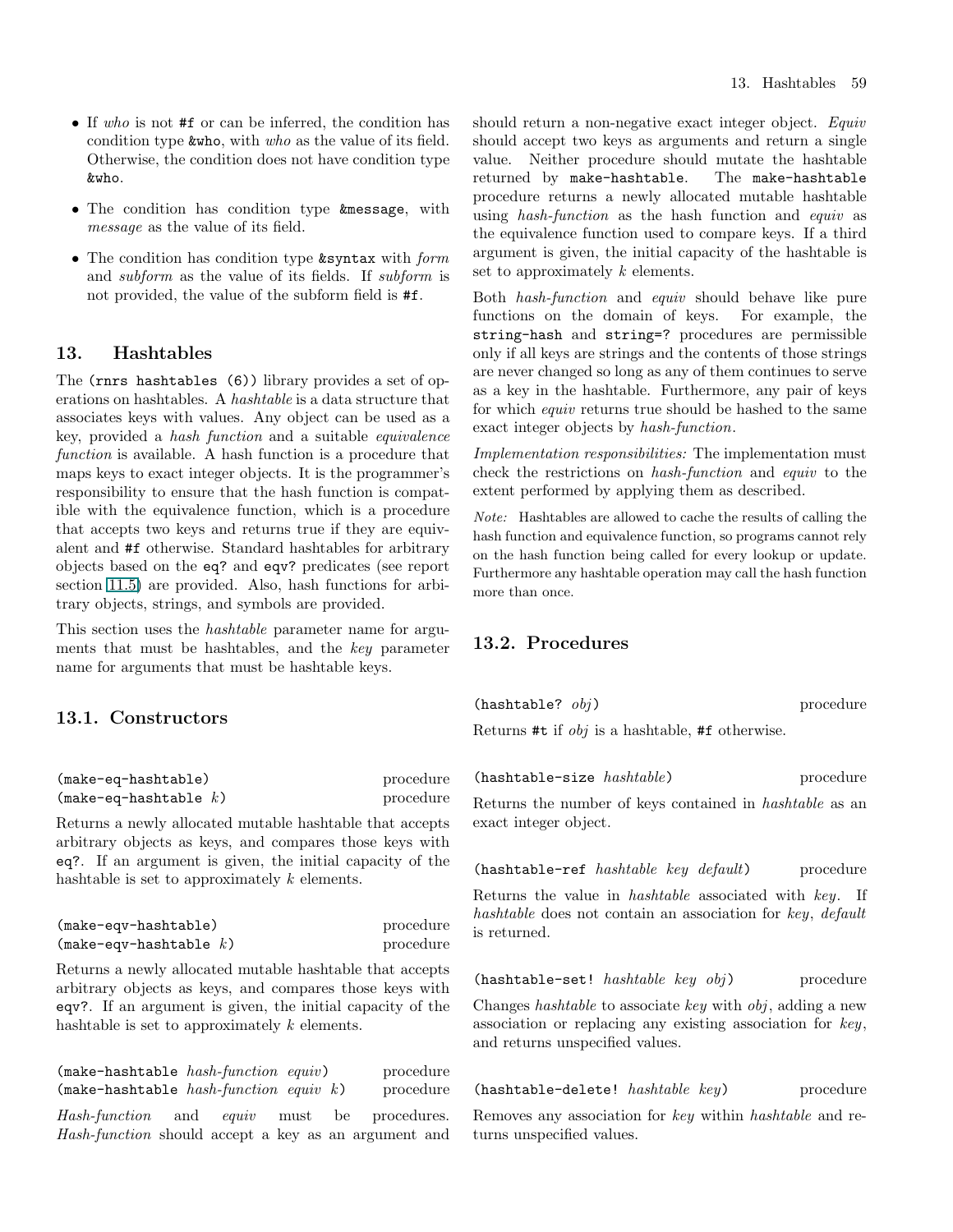<span id="page-59-0"></span> $(hashtable$ -contains? hashtable key) procedure

Returns #t if *hashtable* contains an association for  $key$ , #f otherwise.

(hashtable-update! hashtable key proc default) procedure

Proc should accept one argument, should return a single value, and should not mutate hashtable. The hashtable-update! procedure applies proc to the value in hashtable associated with key, or to default if hashtable does not contain an association for key. The hashtable is then changed to associate key with the value returned by proc.

The behavior of hashtable-update! is equivalent to the following code, but may be implemented more efficiently in cases where the implementation can avoid multiple lookups of the same key:

```
(hashtable-set!
 hashtable key
 (proc (hashtable-ref
        hashtable key default)))
```

| (hashtable-copy hashtable)         | procedure |
|------------------------------------|-----------|
| (hashtable-copy hashtable mutable) | procedure |

Returns a copy of hashtable. If the mutable argument is provided and is true, the returned hashtable is mutable; otherwise it is immutable.

| $(hashtable\text{-}clear! hashtable)$   | procedure |
|-----------------------------------------|-----------|
| $(hashtable\text{-}clear! hashtable k)$ | procedure |

Removes all associations from hashtable and returns unspecified values.

If a second argument is given, the current capacity of the hashtable is reset to approximately k elements.

(hashtable-keys hashtable) procedure

Returns a vector of all keys in hashtable. The order of the vector is unspecified.

#### (hashtable-entries hashtable) procedure

Returns two values, a vector of the keys in hashtable, and a vector of the corresponding values.

```
(let ((h (make-eqv-hashtable)))
  (hashtable-set! h 1 'one)
  (hashtable-set! h 2 'two)
  (hashtable-set! h 3 'three)
  (hashtable-entries h))
          \implies #(1 2 3) #(one two three)
          ; two return values
          ; entries may be in different order
```
# 13.3. Inspection

(hashtable-equivalence-function hashtable)

procedure

Returns the equivalence function used by hashtable to compare keys. For hashtables created with make-eq-hashtable and make-eqv-hashtable, returns eq? and eqv? respectively.

 $(hashtable-hash-function \quad \text{hashtable})$  procedure Returns the hash function used by hashtable. For hashtables created by make-eq-hashtable or make-eqvhashtable, #f is returned.

(hashtable-mutable? hashtable) procedure

Returns #t if hashtable is mutable, otherwise #f.

# 13.4. Hash functions

The equal-hash, string-hash, and string-ci-hash procedures of this section are acceptable as the hash functions of a hashtable only if the keys on which they are called are not mutated while they remain in use as keys in the hashtable.

```
(equal–hash \tobi) procedure
```
Returns an integer hash value for obj, based on its structure and current contents. This hash function is suitable for use with equal? as an equivalence function.

Note: Like equal?, the equal-hash procedure must always terminate, even if its arguments contain cycles.

(string-hash string) procedure

Returns an integer hash value for string, based on its current contents. This hash function is suitable for use with string=? as an equivalence function.

| $(string-ci-hash \text{string})$ | procedure |
|----------------------------------|-----------|
|                                  |           |

Returns an integer hash value for string based on its current contents, ignoring case. This hash function is suitable for use with string-ci=? as an equivalence function.

 $(symbol-hash \; symbol)$  procedure Returns an integer hash value for symbol.

14. Enumerations

This chapter describes the (rnrs enums (6)) library for dealing with enumerated values and sets of enumerated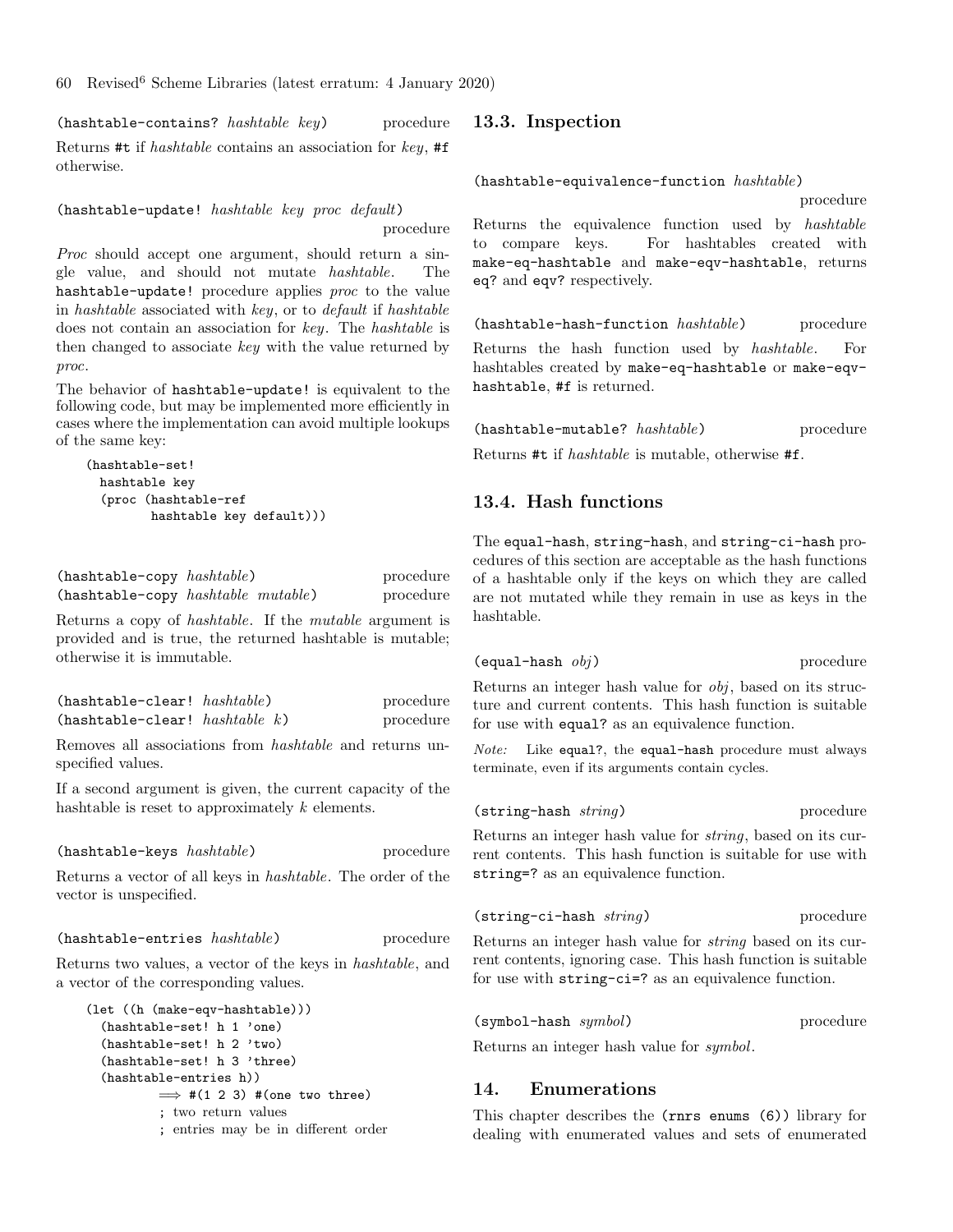<span id="page-60-0"></span>values. Enumerated values are represented by ordinary symbols, while finite sets of enumerated values form a separate type, known as the enumeration sets. The enumeration sets are further partitioned into sets that share the same universe and enumeration type. These universes and enumeration types are created by the make-enumeration procedure. Each call to that procedure creates a new enumeration type.

This library interprets each enumeration set with respect to its specific universe of symbols and enumeration type. This facilitates efficient implementation of enumeration sets and enables the complement operation.

In the descriptions of the following procedures, enum-set ranges over the enumeration sets, which are defined as the subsets of the universes that can be defined using make-enumeration.

#### $(make-enumeration symbol-list)$  procedure

 $Symbol-list$  must be a list of symbols. The makeenumeration procedure creates a new enumeration type whose universe consists of those symbols (in canonical order of their first appearance in the list) and returns that universe as an enumeration set whose universe is itself and whose enumeration type is the newly created enumeration type.

#### (enum-set-universe enum-set) procedure

Returns the set of all symbols that comprise the universe of its argument, as an enumeration set.

#### (enum-set-indexer enum-set) procedure

Returns a unary procedure that, given a symbol that is in the universe of enum-set, returns its 0-origin index within the canonical ordering of the symbols in the universe; given a symbol not in the universe, the unary procedure returns #f.

```
(let* ((e (make-enumeration '(red green blue)))
       (i (enum-set-indexer e)))
  (list (i 'red) (i 'green) (i 'blue) (i 'yellow)))
          \implies (0 1 2 #f)
```
The enum-set-indexer procedure could be defined as follows using the memq procedure from the (rnrs lists (6)) library:

```
(define (enum-set-indexer set)
  (let* ((symbols (enum-set->list
                    (enum-set-universe set)))
         (cardinality (length symbols)))
    (lambda (x)
      (cond
       ((memq x symbols)
        => (lambda (probe)
             (- cardinality (length probe))))
       (else #f)))))
```
(enum-set-constructor enum-set) procedure

Returns a unary procedure that, given a list of symbols that belong to the universe of enum-set, returns a subset of that universe that contains exactly the symbols in the list. The values in the list must all belong to the universe.

```
(enum-set->list enum-set) procedure
```
Returns a list of the symbols that belong to its argument, in the canonical order of the universe of enum-set.

```
(let* ((e (make-enumeration '(red green blue)))
      (c (enum-set-constructor e)))
 (enum-set->list (c '(blue red))))
         =⇒ (red blue)
```

| (enum-set-member? symbol enum-set)                                    | procedure |
|-----------------------------------------------------------------------|-----------|
| $(\text{enum-set-subset? } \textit{enum-set}_1 \textit{ enum-set}_2)$ | procedure |
| $(\text{enum-set} = ? \text{ enum-set}_1 \text{ enum-set}_2)$         | procedure |

The enum-set-member? procedure returns #t if its first argument is an element of its second argument, #f otherwise.

The enum-set-subset? procedure returns #t if the universe of enum-set<sub>1</sub> is a subset of the universe of enum-set<sub>2</sub> (considered as sets of symbols) and every element of enum-set<sub>1</sub> is a member of enum-set<sub>2</sub>. It returns #f otherwise.

The enum-set=? procedure returns #t if  $enum\text{-}set_1$  is a subset of  $enum\text{-}set_2$  and vice versa, as determined by the enum-set-subset? procedure. This implies that the universes of the two sets are equal as sets of symbols, but does not imply that they are equal as enumeration types. Otherwise, #f is returned.

```
(let* ((e (make-enumeration '(red green blue)))
       (c (enum-set-constructor e)))
  (list
   (enum-set-member? 'blue (c '(red blue)))
  (enum-set-member? 'green (c '(red blue)))
  (enum-set-subset? (c '(red blue)) e)
  (enum-set-subset? (c '(red blue)) (c '(blue red)))
  (enum-set-subset? (c '(red blue)) (c '(red)))
  (enum-set=? (c '(red blue)) (c '(blue red)))))
              \implies (#t #f #t #t #f #t)
```
 $(\text{enum-set-union } enum\text{-}set_1 \text{ enum-set}_2)$  procedure  $(enum-set-intersection\; enum-set_1\;enum-set_2)$ procedure  $(enum-set-difference\ enum-set_1\ enum-set_2)$ 

procedure

 $Enum\text{-}set_1$  and enum-set<sub>2</sub> must be enumeration sets that have the same enumeration type.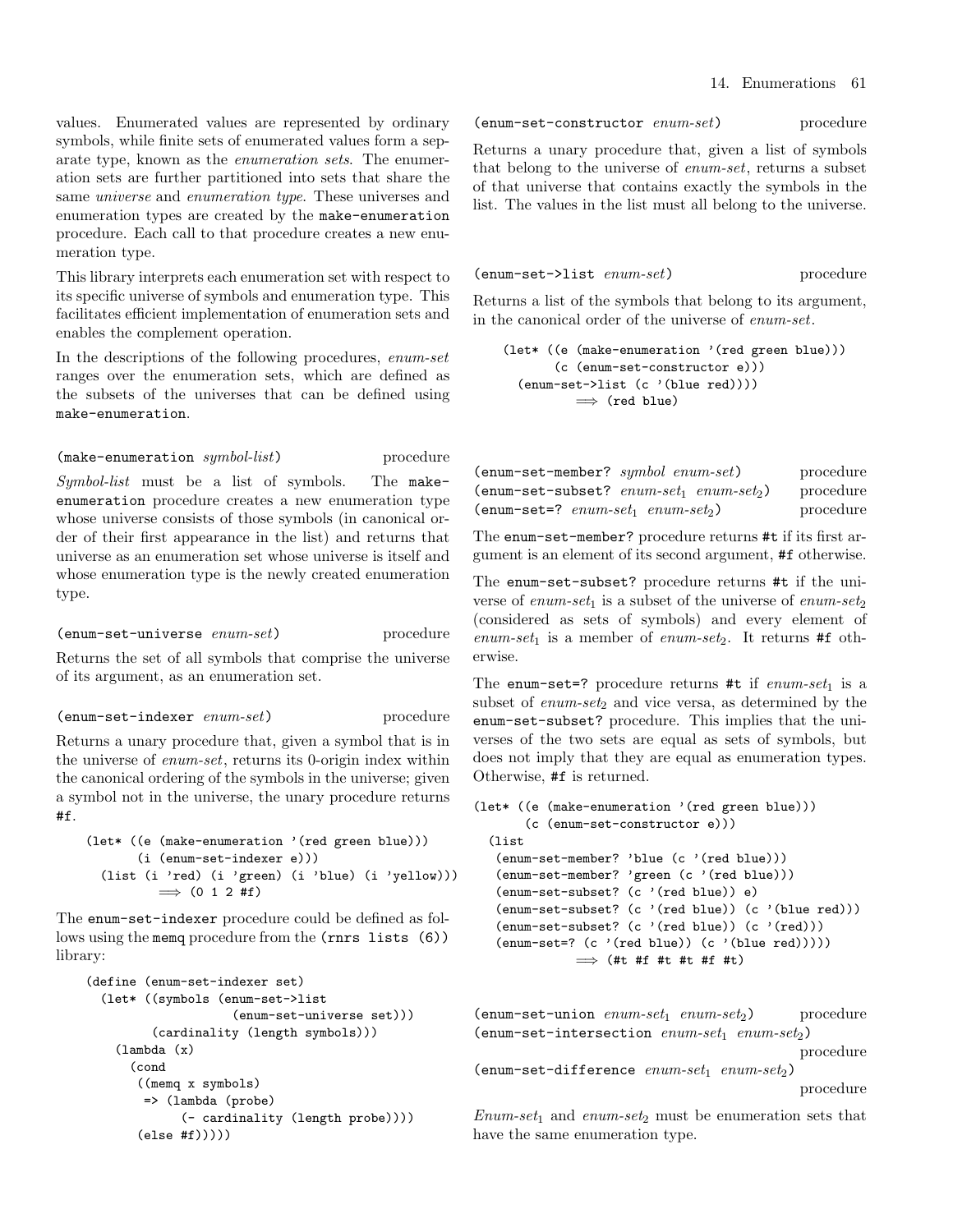<span id="page-61-0"></span>The enum-set-union procedure returns the union of  $enum\text{-}set_1$  and  $enum\text{-}set_2$ . The enum-set-intersection procedure returns the intersection of  $enum\text{-}set_1$  and  $enum\text{-}set_2$ . The enum-set-difference procedure returns the difference of  $enum\text{-}set_1$  and  $enum\text{-}set_2$ .

```
(let* ((e (make-enumeration '(red green blue)))
       (c (enum-set-constructor e)))
  (list (enum-set->list
         (\text{enum-set-union} (c')(blue)) (c'(red))))(enum-set->list
         (enum-set-intersection (c '(red green))
                                 (c'(\text{red blue})))(enum-set->list
         (enum-set-difference (c '(red green))
                               (c '(red blue))))))
```
 $\implies$  ((red blue) (red) (green))

(enum-set-complement enum-set) procedure

Returns enum-set's complement with respect to its universe.

```
(let* ((e (make-enumeration '(red green blue)))
       (c (enum-set-constructor e)))
  (enum-set->list
    (\text{enum-set-complement} (c'(\text{red}))))\implies (green blue)
```
 $(enum-set-projection$   $enum-set_1$   $enum-set_2)$ 

procedure

Projects enum-set<sub>1</sub> into the universe of enum-set<sub>2</sub>, dropping any elements of  $enum\text{-}set_1$  that do not belong to the universe of enum-set<sub>2</sub>. (If enum-set<sub>1</sub> is a subset of the universe of its second, no elements are dropped, and the injection is returned.) The result has the enumeration type of  $enum\text{-}set_2$ .

```
(let ((e1 (make-enumeration
            '(red green blue black)))
      (e2 (make-enumeration
            '(red black white))))
  (enum-set->list
    (enum-set-projection e1 e2)))
                             \implies (red black)
```
 $(define-enumeration \langle type-name \rangle$  syntax  $(\langle \text{symbol} \rangle \dots)$  $\langle$ constructor-syntax $\rangle$ )

The define-enumeration form defines an enumeration type and provides two macros for constructing its members and sets of its members.

A define-enumeration form is a definition and can appear anywhere any other  $\langle$  definition $\rangle$  can appear.

 $\langle \text{Type-name} \rangle$  is an identifier that is bound as a syntactic keyword;  $\langle$ symbol $\rangle$  ... are the symbols that comprise the universe of the enumeration (in order).

 $(\langle type\text{-}name \rangle \langle symbol \rangle)$  checks at macro-expansion time whether the name of  $\langle \text{symbol} \rangle$  is in the universe associated with  $\langle$ type-name $\rangle$ . If it is,  $(\langle$ type-name $\rangle$   $\langle$ symbol $\rangle$ ) is equivalent to  $\langle \text{symbol}\rangle$ . It is a syntax violation if it is not.

 $\langle$ Constructor-syntax $\rangle$  is an identifier that is bound to a macro that, given any finite sequence of the symbols in the universe, possibly with duplicates, expands into an expression that evaluates to the enumeration set of those symbols.

 $(\langle \text{constructor-syntax} \rangle \langle \text{symbol}] \dots)$  checks at macroexpansion time whether every  $\langle \text{symbol} \rangle$ ... is in the universe associated with  $\langle$  type-name $\rangle$ . It is a syntax violation if one or more is not. Otherwise

 $(\langle \text{constructor-syntax} \rangle \langle \text{symbol} \rangle \dots)$ 

is equivalent to

```
((\text{enum-set-constructor } (\langle \text{constructor-syntax} \rangle))'(\langle \text{symbol} \rangle \dots).
```
Example:

(define-enumeration color (black white purple maroon) color-set)

```
\text{(color black)} \implies \text{black}(color purpel) \implies &syntax exception
(\text{enum-set}-\text{list (color-set)}) \Longrightarrow ()(enum-set->list
  (color-set \text{ macroon white}) \implies (white \text{ macroon})
```
*Note:* In ( $\langle type-name \rangle$   $\langle symbol \rangle$ ) and ( $\langle construction-syntax \rangle$  $\langle \text{symbol} \rangle$  ...) forms, only the names of the  $\langle \text{symbol} \rangle$ s are significant.

# 15. Composite library

The (rnrs (6)) library is a composite of most of the libraries described in this report. The only exceptions are:

- (rnrs eval  $(6)$ ) (chapter [16\)](#page-62-0)
- (rnrs mutable-pairs (6)) (chapter [17\)](#page-62-1)
- (rnrs mutable-strings (6)) (chapter [18\)](#page-62-2)
- (rnrs r5rs  $(6)$ ) (chapter [19\)](#page-63-0)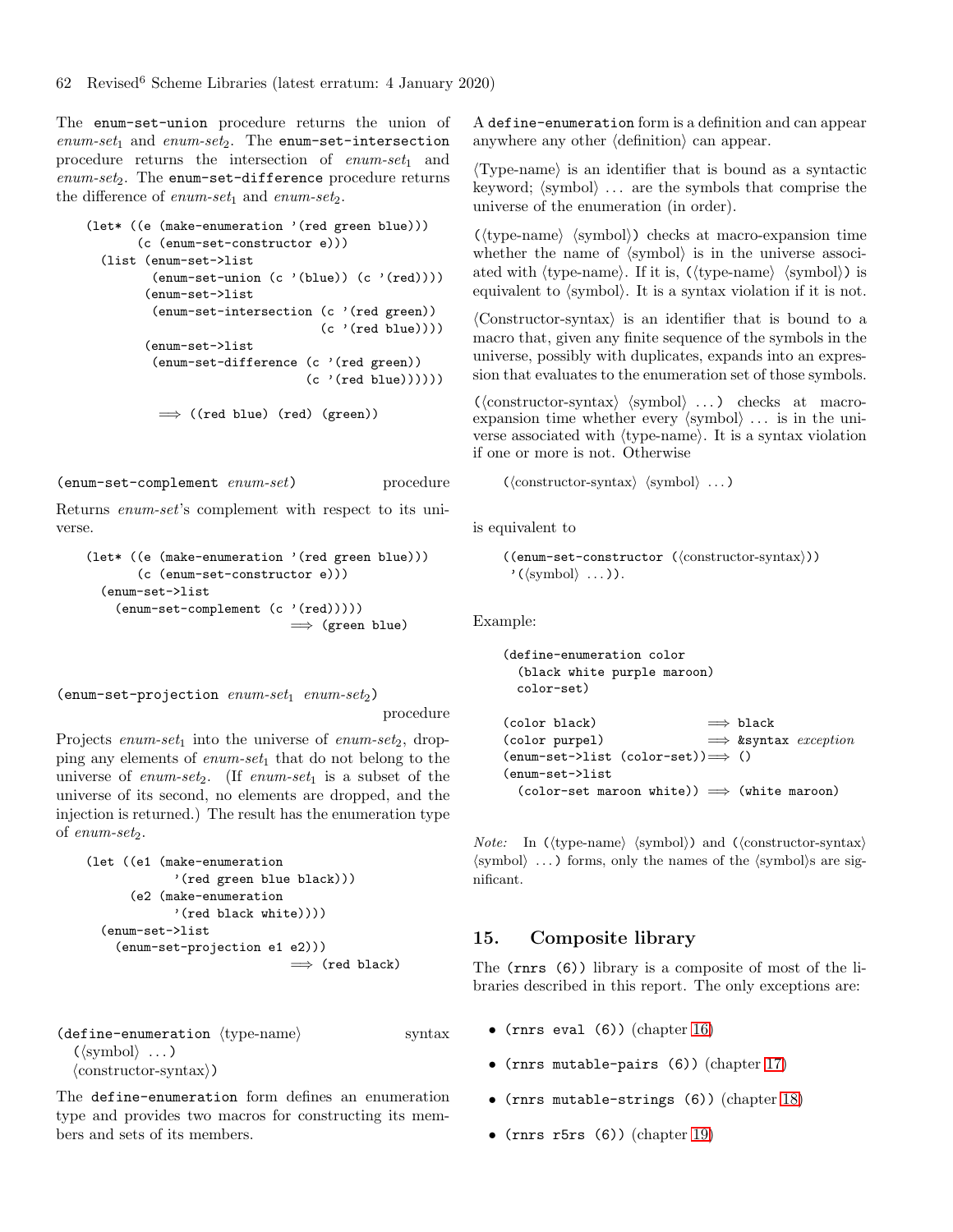<span id="page-62-3"></span>The library exports all procedures and syntactic forms provided by the component libraries.

<span id="page-62-0"></span>All of the bindings exported by (rnrs (6)) are exported for both run and expand; see report section [7.2.](#page-25-0)

# 16. eval

The (rnrs eval (6)) library allows a program to create Scheme expressions as data at run time and evaluate them.

(eval *expression environment*) procedure

Evaluates expression in the specified environment and returns its value. Expression must be a syntactically valid Scheme expression represented as a datum value, and environment must be an environment, which can be created using the environment procedure described below.

If the first argument to eval is determined not to be a syntactically correct expression, then eval must raise an exception with condition type &syntax. Specifically, if the first argument to eval is a definition or a splicing begin form containing a definition, it must raise an exception with condition type &syntax.

```
(environment import-spec ...) procedure
```
Import-spec must be a datum representing an  $\langle \text{import spec} \rangle$  (see report section [7.1\)](#page-23-1). The environment procedure returns an environment corresponding to import-spec.

The bindings of the environment represented by the specifier are immutable: If eval is applied to an expression that is determined to contain an assignment to one of the variables of the environment, then eval must raise an exception with a condition type &syntax.

```
(library (foo)
  (export)
  (import (rnrs)
           (rnrs eval))
  (write
    \text{(eval } '(\text{let } ((x 3)) x)(environment '(rnrs)))))
             writes 3
(library (foo)
  (export)
  (import (rnrs)
           (rnrs eval))
  (write
    (eval
      '(eval:car (eval:cons 2 4))
      (environment
        '(prefix (only (rnrs) car cdr cons null?)
                  eval:)))))
             writes 2
```
# <span id="page-62-1"></span>17. Mutable pairs

The procedures provided by the (rnrs mutable-pairs (6)) library allow new values to be assigned to the car and cdr fields of previously allocated pairs.

```
(\text{set-car! } pair \text{ } obj) procedure
```
Stores  $obj$  in the car field of *pair*. The set-car! procedure returns unspecified values.

(define (f) (list 'not-a-constant-list)) (define (g) '(constant-list)) (set-car! (f) 3)  $\implies$  unspecified (set-car! (g) 3)  $\implies$  unspecified ; should raise &assertion exception

If an immutable pair is passed to set-car!, an exception with condition type &assertion should be raised.

```
(\text{set-cdr! } pair \text{ obj}) procedure
```
Stores *obj* in the cdr field of *pair*. The set-cdr! procedure returns unspecified values.

If an immutable pair is passed to set-cdr!, an exception with condition type &assertion should be raised.

```
(let ((x (list 'a 'b 'c 'a))(y (list 'a 'b 'c 'a 'b 'c 'a)))
 (set-cdr! (list-tail x 2) x)
 (set-cdr! (list-tail y 5) y)
 (list
  (equal? x x)
  (equal? x y)
  (equal? (list x y 'a) (list y x 'b)))
         \implies (#t #t #f)
```
# <span id="page-62-2"></span>18. Mutable strings

The string-set! procedure provided by the (rnrs mutable-strings (6)) library allows mutating the characters of a string in-place.

| $(\text{string-set!} \, \text{string} \, \text{k} \, \text{char})$ |  |  |  | procedure |
|--------------------------------------------------------------------|--|--|--|-----------|
|--------------------------------------------------------------------|--|--|--|-----------|

K must be a valid index of string. The string-set! procedure stores *char* in element  $k$  of *string* and returns unspecified values.

Passing an immutable string to string-set! should cause an exception with condition type &assertion to be raised.

|                                          |  | $(detine (f) (make-string 3 \# \N))$ |                                     |
|------------------------------------------|--|--------------------------------------|-------------------------------------|
| $(detine(g) "***")$                      |  |                                      |                                     |
| $(\text{string-set!} \ (f) \ 0 \ # \$ ?) |  |                                      | $\implies$ unspecified              |
| $(string-set! (g) 0 #\$ ?                |  |                                      | $\implies$ unspecified              |
|                                          |  |                                      | ; should raise &assertion exception |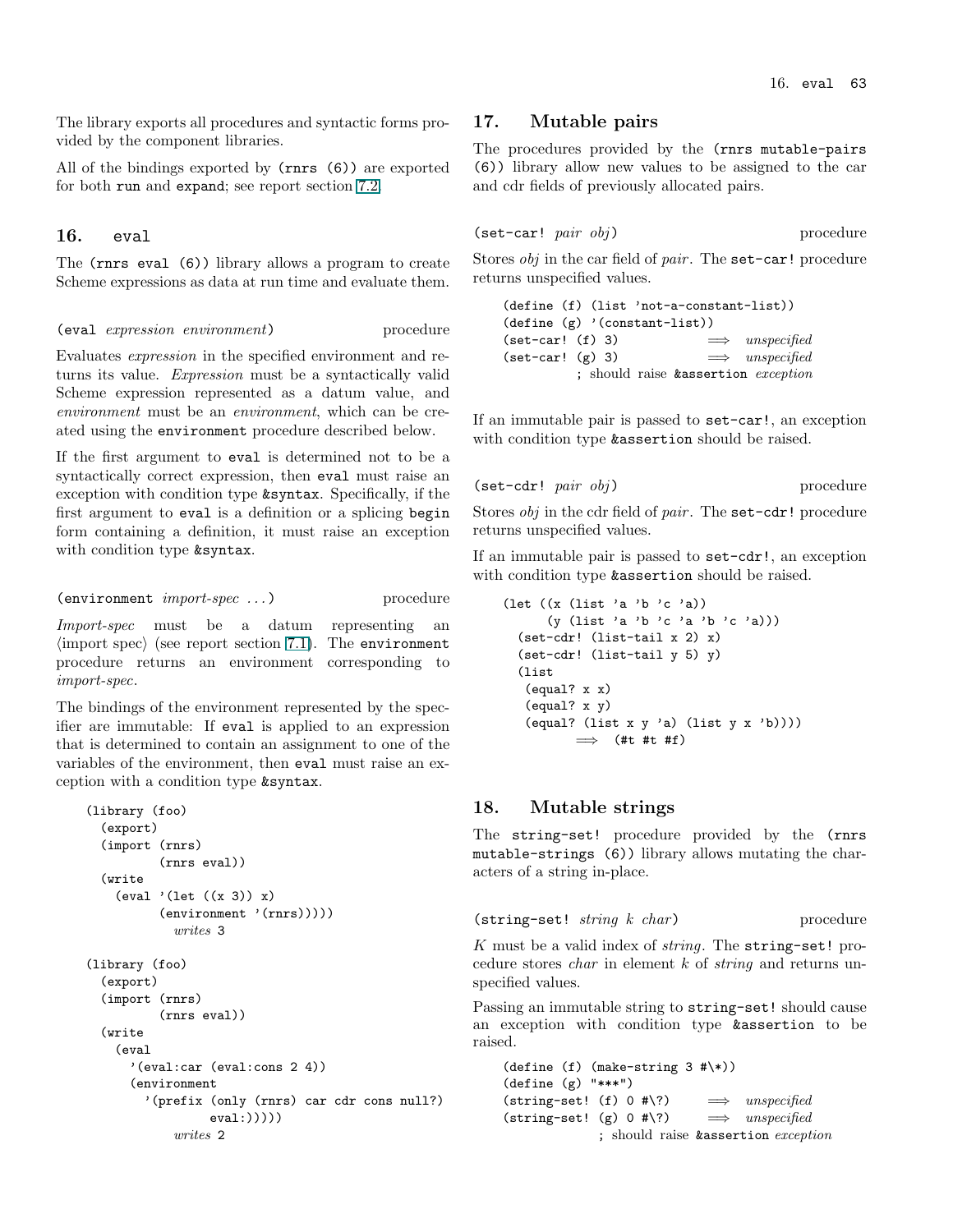```
(string-set! (symbol->string 'immutable)
                \Omega\text{#}\langle ? \rangle \implies unspecified
                ; should raise &assertion exception
```
Note: Implementors should make string-set! run in constant time.

```
(string-fill! string char) procedure
```
<span id="page-63-0"></span>Stores *char* in every element of the given *string* and returns unspecified values.

# 19.  $R^5RS$  compatibility

The features described in this chapter are exported from the (rnrs r5rs (6)) library and provide some functionality of the preceding revision of this report [\[8\]](#page-65-0) that was omitted from the main part of the current report.

| $(exact \rightarrow inexact z)$ | procedure |
|---------------------------------|-----------|
| $(inexact$ > exact z)           | procedure |

These are the same as the inexact and exact procedures; see report section 11.7.4.

| (quotient $n_1$ $n_2$ ) | procedure |
|-------------------------|-----------|
| $(remainder n_1 n_2)$   | procedure |
| $(modulo n_1 n_2)$      | procedure |

These procedures implement number-theoretic (integer) division.  $N_2$  must be non-zero. All three procedures return integer objects. If  $n_1/n_2$  is an integer object:

| (quotient $n_1$ $n_2$ )  | $\implies n_1/n_2$ |
|--------------------------|--------------------|
| (remainder $n_1$ $n_2$ ) | $\implies$ 0       |
| $(modulo n_1 n_2)$       | $\implies 0$       |

If  $n_1/n_2$  is not an integer object:

| (quotient $n_1$ $n_2$ )  | $\implies n_a$ |
|--------------------------|----------------|
| (remainder $n_1$ $n_2$ ) | $\implies n_r$ |
| $(modulo n_1 n_2)$       | $\implies n_m$ |

where  $n_q$  is  $n_1/n_2$  rounded towards zero,  $0 < |n_r| < |n_2|$ ,  $0 < |n_m| < |n_2|$ ,  $n_r$  and  $n_m$  differ from  $n_1$  by a multiple of  $n_2$ ,  $n_r$  has the same sign as  $n_1$ , and  $n_m$  has the same sign as  $n_2$ .

Consequently, for integer objects  $n_1$  and  $n_2$  with  $n_2$  not equal to 0,

$$
(\text{= } n_1 \text{ (+ } (* n_2 \text{ (quotient } n_1 \text{ } n_2)))
$$
  
\n
$$
(\text{remainder } n_1 \text{ } n_2)))
$$
  
\n
$$
\implies #t
$$

provided all number object involved in that computation are exact.

| (modulo 13 4)          | $\implies$ 1       |
|------------------------|--------------------|
| (remainder 13 4)       | $\implies$ 1       |
| $(modu1o -13 4)$       | $\implies$ 3       |
| $(remainder -13 4)$    | $\implies$ -1      |
| $(modu1o 13 -4)$       | $\implies$ -3      |
| (remainder 13 $-4$ )   | $\implies$ 1       |
| $(modu1o -13 -4)$      | $\implies$ -1      |
| $(remainder -13 -4)$   | $\implies$ -1      |
| $(remainder -13 -4.0)$ | $\Rightarrow$ -1.0 |

Note: These procedures could be defined in terms of div and mod (see report section 11.7.4) as follows (without checking of the argument types):

```
(define (sign n)
 (cond
    ((negative? n) -1)
   ((positive? n) 1)
   (else 0)))
```

```
(define (quotient n1 n2)
 (* (sign n1) (sign n2) (div (abs n1) (abs n2))))
```

```
(define (remainder n1 n2)
 (* (sign n1) (mod (abs n1) (abs n2))))
```

```
(define (modulo n1 n2)
 (* (sign n2) (mod (* (sign n2) n1) (abs n2))))
```
 $(\text{delay} \langle \text{expression} \rangle)$  syntax

The delay construct is used together with the procedure force to implement lazy evaluation or call by need. (delay  $\langle$  expression $\rangle$ ) returns an object called a *promise* which at some point in the future may be asked (by the force procedure) to evaluate  $\langle$  expression $\rangle$ , and deliver the resulting value. The effect of  $\langle$  expression $\rangle$  returning multiple values is unspecified.

#### (force *promise*) procedure

*Promise* must be a promise. The force procedure forces the value of promise. If no value has been computed for the promise, then a value is computed and returned. The value of the promise is cached (or "memoized") so that if it is forced a second time, the previously computed value is returned.

```
(force (delay (+ 1 2))) \implies 3(let ((p (delay (+ 1 2))))
  (list (force p) (force p)))
                             \implies (3 3)
```

```
(define a-stream
 (letrec ((next
```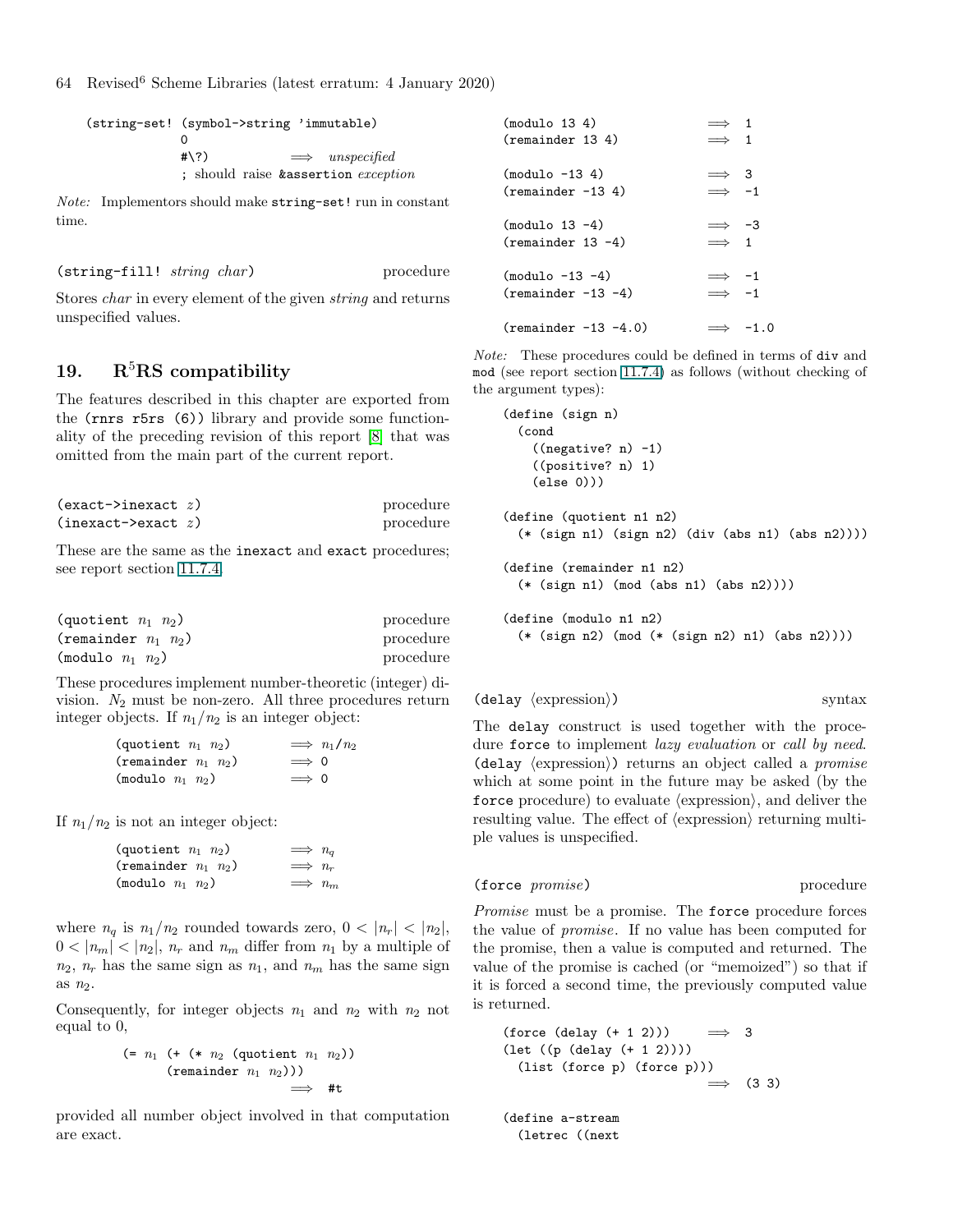```
(lambda (n)
              (cons n (delay (next (+ n 1)))))(next 0))(define head car)
(define tail
  (lambda (stream) (force (cdr stream))))
(head (tail (tail a-stream)))
```
=⇒ 2

Promises are mainly intended for programs written in functional style. The following examples should not be considered to illustrate good programming style, but they illustrate the property that only one value is computed for a promise, no matter how many times it is forced.

```
(define count 0)
(define p
  (delay (begin (set! count (+ count 1))
               (if ( > count x)count
                   (force p)))))
(define x 5)
p \longrightarrow a \; \text{promise}(force p) \implies 6
\mathbf{p} \longrightarrow a \text{ } promise, \text{ } still(begin (set! x 10)
       (force p)) \implies 6
```
Here is a possible implementation of delay and force. Promises are implemented here as procedures of no arguments, and force simply calls its argument:

```
(define force
  (lambda (object)
    (object)))
```
The expression

 $(delay \langle expression \rangle)$ 

has the same meaning as the procedure call

```
(make-promise (lambda () \langle expression \rangle))
```
as follows

```
(define-syntax delay
  (syntax-rules ()
    ((delay expression)
     (make-promise (lambda () expression))))),
```
where make-promise is defined as follows:

```
(define make-promise
  (lambda (proc)
    (let ((result-ready? #f)
          (result #f))
      (lambda ()
        (if result-ready?
            result
            (let ((x (proc)))
              (if result-ready?
                  result
```

```
(begin (set! result-ready? #t)
       (set! result x)
       result))))))))
```
 $\text{(null-environment } n)$  procedure

N must be the exact integer object 5. The null-environment procedure returns an environment specifier suitable for use with eval (see chapter [16\)](#page-62-0) representing an environment that is empty except for the (syntactic) bindings for all keywords described in the previous revision of this report [\[8\]](#page-65-0), including bindings for  $\Rightarrow$ , ..., else, and  $\overline{\ }$  that are the same as those in the (rnrs base (6)) library.

```
(scheme-report-environment \t n) procedure
```
N must be the exact integer object 5. The scheme-report-environment procedure returns an environment specifier for an environment that is empty except for the bindings for the identifiers described in the previous revision of this report [\[8\]](#page-65-0), omitting load, interaction-environment, transcript-on, transcript-off, and char-ready?. The variable bindings have as values the procedures of the same names described in this report, and the keyword bindings, including  $\Rightarrow$ , ..., else, and  $\angle$  are the same as those described in this report.

# REFERENCES

- <span id="page-64-0"></span>[1] Henk P. Barendregt. Introduction to the lambda calculus. Nieuw Archief voor Wisenkunde, 4(2):337–372, 1984.
- <span id="page-64-3"></span>[2] Alan Bawden. Quasiquotation in Lisp. In Olivier Danvy, editor, Proc. ACM SIGPLAN Workshop on Partial Evaluation and Semantics-Based Program Manipulation PEPM '99, pages 4–12, San Antonio, Texas, USA, January 1999. BRICS Notes Series NS-99-1.
- <span id="page-64-1"></span>[3] William Clinger and Jonathan Rees. Macros that work. In Proc. 1991 ACM SIGPLAN Symposium on Principles of Programming Languages, pages 155–162, Orlando, Florida, January 1991. ACM Press.
- [4] Danny Cohen. On holy wars and a plea for peace. <http://www.ietf.org/rfc/ien/ien137.txt>, April 1980. Internet Engineering Note 137.
- [5] Mark Davis. Unicode Standard Annex #29: Text boundaries. [http://www.unicode.org/reports/](http://www.unicode.org/reports/tr29/) [tr29/](http://www.unicode.org/reports/tr29/), 2006.
- <span id="page-64-2"></span>[6] R. Kent Dybvig, Robert Hieb, and Carl Bruggeman. Syntactic abstraction in Scheme. Lisp and Symbolic Computation, 5(4):295–326, 1992.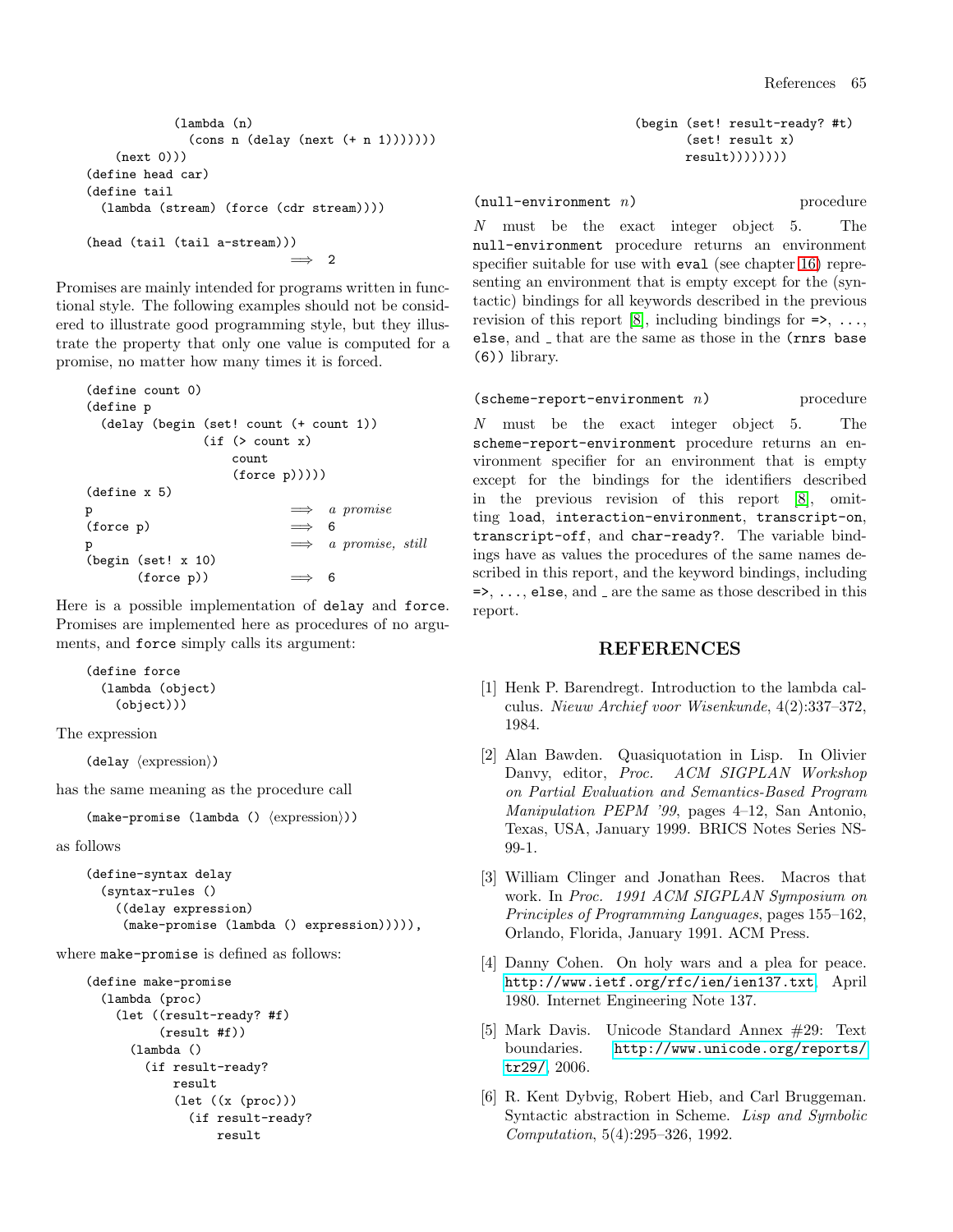- <span id="page-65-1"></span>66 Revised<sup>6</sup> Scheme Libraries (latest erratum: 4 January 2020)
- [7] IEEE standard 754-1985. IEEE standard for binary floating-point arithmetic, 1985. Reprinted in SIG-PLAN Notices, 22(2):9-25, 1987.
- <span id="page-65-0"></span>[8] Richard Kelsey, William Clinger, and Jonathan Rees. Revised<sup>5</sup> report on the algorithmic language Scheme. Higher-Order and Symbolic Computation, 11(1):7– 105, 1998.
- <span id="page-65-2"></span>[9] Eugene E. Kohlbecker, Daniel P. Friedman, Matthias Felleisen, and Bruce Duba. Hygienic macro expansion. In Proceedings of the 1986 ACM Conference on Lisp and Functional Programming, pages 151–161, 1986.
- [10] P. Leach, M. Mealling, and R. Salz. A Universally Unique IDentifier (UUID) URN namespace. [http://](http://www.ietf.org/rfc/rfc4122.txt) [www.ietf.org/rfc/rfc4122.txt](http://www.ietf.org/rfc/rfc4122.txt), July 2005. RFC 4122.
- [11] Michael Sperber, R. Kent Dybvig, Matthew Flatt, Anton van Straaten, Richard Kelsey, William Clinger, and Jonathan Rees. Revised<sup>6</sup> report on the algorithmic language Scheme. <http://www.r6rs.org/>, 2007.
- [12] The Unicode Consortium. The Unicode standard, version 5.0.0. defined by: The Unicode Standard, Version 5.0 (Boston, MA, Addison-Wesley, 2007. ISBN 0-321- 48091-0), 2007.
- <span id="page-65-3"></span>[13] Oscar Waddell. Extending the Scope of Syntactic Abstraction. PhD thesis, Indiana University, August 1999. [http://www.cs.indiana.edu/](http://www.cs.indiana.edu/~owaddell/papers/thesis.ps.gz) [~owaddell/papers/thesis.ps.gz](http://www.cs.indiana.edu/~owaddell/papers/thesis.ps.gz).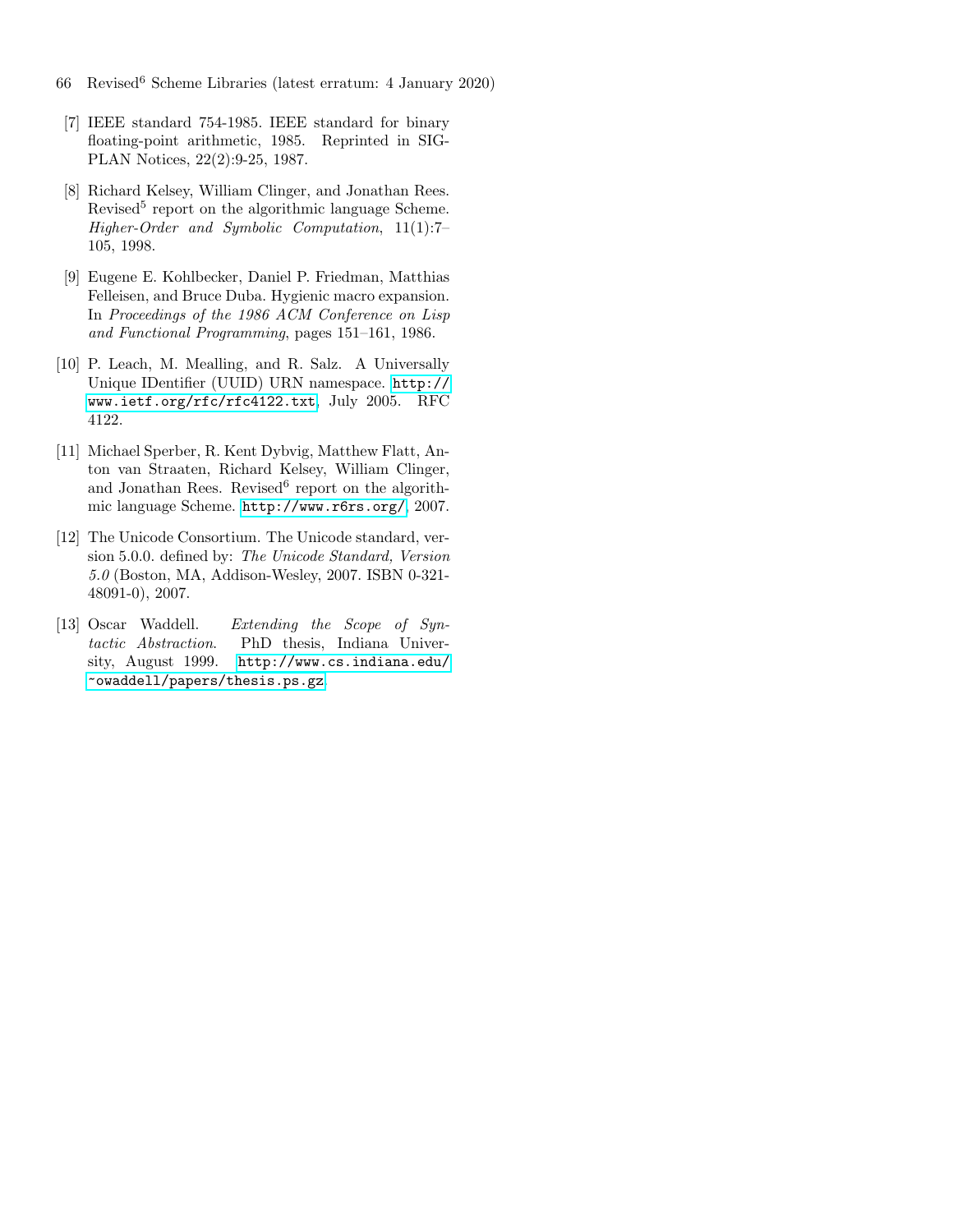# ALPHABETIC INDEX OF DEFINITIONS OF CONCEPTS, KEYWORDS, AND PROCEDURES

```
\Rightarrow25
52
accessor 15
antimark 51
&assertion 28
assertion-violation? 28
assoc 12
assp 12
assq 13
assv 13
base record type 15
big-endian 5
binary port 31, 32
binary-port? 34
bit fields 43
bitwise-and 49
bitwise-arithmetic-shift 50
bitwise-arithmetic-shift-left 50\,bitwise-arithmetic-shift-right 50
bitwise-bit-count 49
bitwise-bit-field 49
bitwise-bit-set? 49
bitwise-copy-bit 49
bitwise-copy-bit-field 50
bitwise-first-bit-set 49
bitwise-if 49
bitwise-ior 49
bitwise-length 49
bitwise-not 49
bitwise-reverse-bit-field 50
bitwise-rotate-bit-field 50
bitwise-xor 49
bound-identifier=? 54
buffer-mode 32
buffer-mode? 32
byte 5
bytevector 5
bytevector->sint-list 7
bytevector->string 34
bytevector->u8-list 6
bytevector->uint-list 7
bytevector-copy 6
bytevector-copy! 6
bytevector-fill! 6
bytevector-ieee-double-native-ref 9
bytevector-ieee-double-native-set! 9
bytevector-ieee-double-ref 9
bytevector-ieee-single-native-ref 9
bytevector-ieee-single-native-set! 9
```
... [52](#page-51-2)

bytevector-ieee-single-ref [9](#page-8-0) bytevector-length [5](#page-4-0) bytevector-s16-native-ref [7](#page-6-0) bytevector-s16-native-set! [7](#page-6-0) bytevector-s16-ref [7](#page-6-0) bytevector-s16-set! [7](#page-6-0) bytevector-s32-native-ref [8](#page-7-0) bytevector-s32-native-set! [8](#page-7-0) bytevector-s32-ref [8](#page-7-0) bytevector-s32-set! [8](#page-7-0) bytevector-s64-native-ref [8](#page-7-0) bytevector-s64-native-set! [8](#page-7-0) bytevector-s64-ref [8](#page-7-0) bytevector-s64-set! [8](#page-7-0) bytevector-s8-ref [6](#page-5-0) bytevector-s8-set! [6](#page-5-0) bytevector-sint-ref [6](#page-5-0) bytevector-sint-set! [6](#page-5-0) bytevector-u16-native-ref [7](#page-6-0) bytevector-u16-native-set! [7](#page-6-0) bytevector-u16-ref [7](#page-6-0) bytevector-u16-set! [7](#page-6-0) bytevector-u32-native-ref [8](#page-7-0) bytevector-u32-native-set! [8](#page-7-0) bytevector-u32-ref [8](#page-7-0) bytevector-u32-set! [8](#page-7-0) bytevector-u64-native-ref [8](#page-7-0) bytevector-u64-native-set! [8](#page-7-0) bytevector-u64-ref [8](#page-7-0) bytevector-u64-set! [8](#page-7-0) bytevector-u8-ref [6](#page-5-0) bytevector-u8-set! [6](#page-5-0) bytevector-uint-ref [6](#page-5-0) bytevector-uint-set! [6](#page-5-0) bytevector=? [6](#page-5-0) bytevector? [5](#page-4-0) call by need [64](#page-63-1) call-with-bytevector-output-port [39](#page-38-0) call-with-input-file [42](#page-41-1) call-with-output-file [42](#page-41-1) call-with-port [35](#page-34-0) call-with-string-output-port [39](#page-38-0) case-lambda [15](#page-14-0) char-alphabetic? [3](#page-2-0) char-ci<=? [3](#page-2-0) char-ci<? [3](#page-2-0) char-ci=? [3](#page-2-0) char-ci>=? [3](#page-2-0) char-ci>? [3](#page-2-0) char-downcase [3](#page-2-0)

char-foldcase [3](#page-2-0)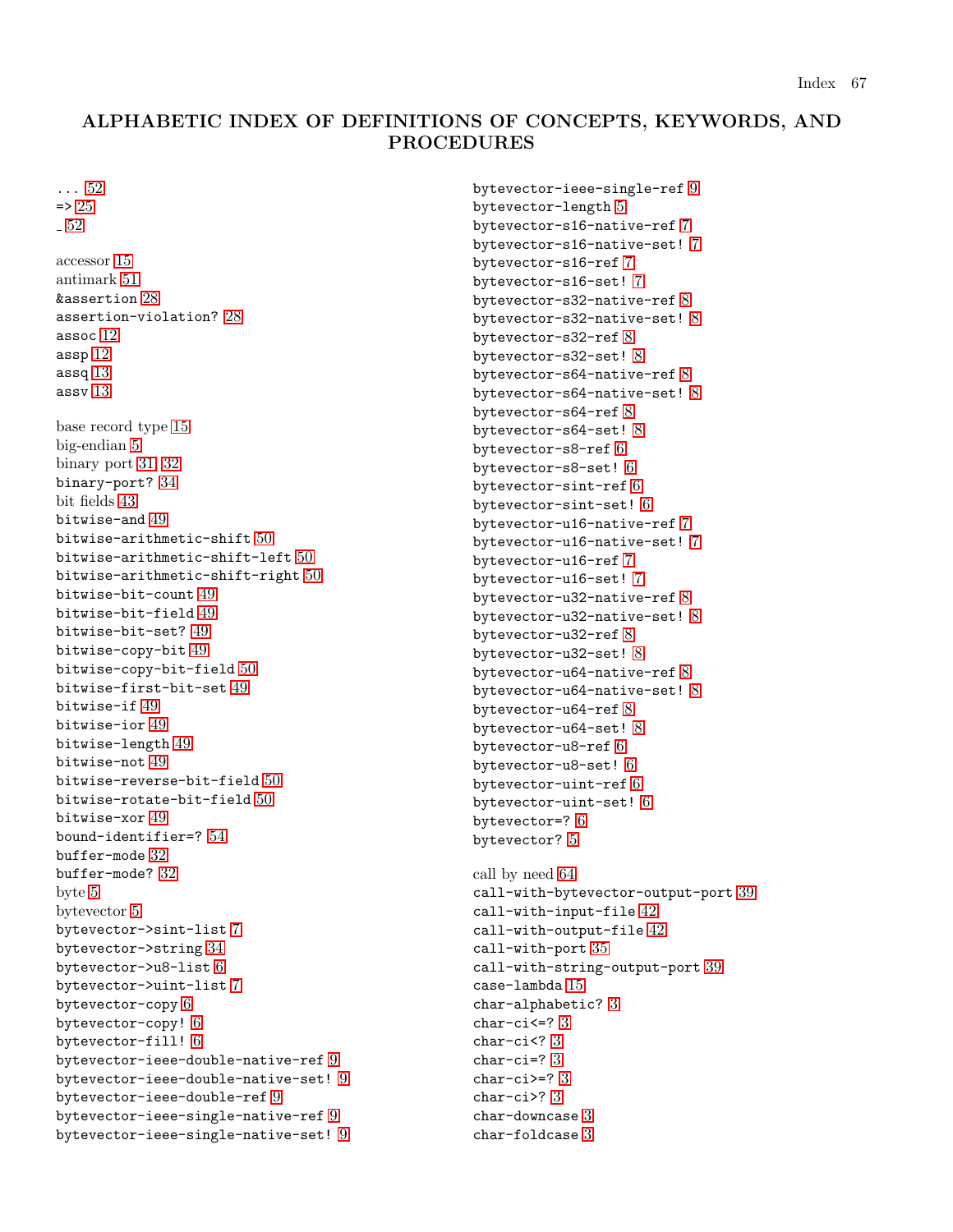char-general-category [4](#page-3-0) char-lower-case? [3](#page-2-0) char-numeric? [3](#page-2-0) char-title-case? [3](#page-2-0) char-titlecase [3](#page-2-0) char-upcase [3](#page-2-0) char-upper-case? [3](#page-2-0) char-whitespace? [3](#page-2-0) close-input-port [42](#page-41-1) close-output-port [42](#page-41-1) close-port [35](#page-34-0) codec [32](#page-31-1) command-line [43](#page-42-0) compound condition [26](#page-25-1) condition [26](#page-25-1) &condition [26](#page-25-1) condition [26](#page-25-1) condition-accessor [26](#page-25-1) condition-irritants [28](#page-27-0) condition-message [28](#page-27-0) condition-predicate [26](#page-25-1) condition-who [29](#page-28-0) condition? [26](#page-25-1) cons\* [13](#page-12-0) constructor descriptor [21](#page-20-0) continuable exception [25](#page-24-0) current exception handler [24](#page-23-2) current-error-port [40,](#page-39-0) [42](#page-41-1) current-input-port [36,](#page-35-0) [42](#page-41-1) current-output-port [40,](#page-39-0) [42](#page-41-1) datum->syntax [56](#page-55-1) define-condition-type [27](#page-26-0) define-enumeration [62](#page-61-0) define-record-type [16](#page-15-0) delay [64](#page-63-1) delete-file [43](#page-42-0) display [43](#page-42-0) do [14](#page-13-0) else [25](#page-24-0) end-of-file object [34](#page-33-1) end-of-line style [32](#page-31-1) endianness [5](#page-4-0) endianness [5](#page-4-0) enum-set->list [61](#page-60-0) enum-set-complement [62](#page-61-0) enum-set-constructor [61](#page-60-0) enum-set-difference [61](#page-60-0) enum-set-indexer [61](#page-60-0) enum-set-intersection [61](#page-60-0) enum-set-member? [61](#page-60-0) enum-set-projection [62](#page-61-0) enum-set-subset? [61](#page-60-0) enum-set-union [61](#page-60-0) enum-set-universe [61](#page-60-0)

enum-set=? [61](#page-60-0) enumeration [60](#page-59-0) enumeration sets [61](#page-60-0) enumeration type [61](#page-60-0) environment [63](#page-62-3) environment [63](#page-62-3) eof-object [34,](#page-33-1) [42](#page-41-1) eof-object? [34,](#page-33-1) [42](#page-41-1) eol-style [32](#page-31-1) equal-hash [60](#page-59-0) equivalence function [59](#page-58-0) &error [28](#page-27-0) error-handling-mode [33](#page-32-0) error? [28](#page-27-0) eval [63](#page-62-3) exact->inexact [64](#page-63-1) exceptional situation [26](#page-25-1) exceptions [24](#page-23-2) exists [10](#page-9-0) exit [43](#page-42-0) field [15](#page-14-0) fields [16](#page-15-0) file options [31](#page-30-2) file-exists? [43](#page-42-0) file-options [31](#page-30-2) filter [11](#page-10-0) find [10](#page-9-0) fixnum->flonum [49](#page-48-0) fl\* [47](#page-46-0) fl+ [47](#page-46-0)  $f1 - 47$  $f1 - 47$ fl/ [47](#page-46-0) fl<=? [46](#page-45-0) fl<? [46](#page-45-0) fl=? [46](#page-45-0) fl>=? [46](#page-45-0) fl>? [46](#page-45-0) flabs [47](#page-46-0) flacos [48](#page-47-0) flasin [48](#page-47-0) flatan [48](#page-47-0) flceiling [48](#page-47-0) flcos [48](#page-47-0) fldenominator [47](#page-46-0) fldiv [47](#page-46-0) fldiv-and-mod [47](#page-46-0) fldiv0 [47](#page-46-0) fldiv0-and-mod0 [47](#page-46-0) fleven? [47](#page-46-0) flexp [48](#page-47-0) flexpt [48](#page-47-0) flfinite? [47](#page-46-0) flfloor [48](#page-47-0) flinfinite? [47](#page-46-0)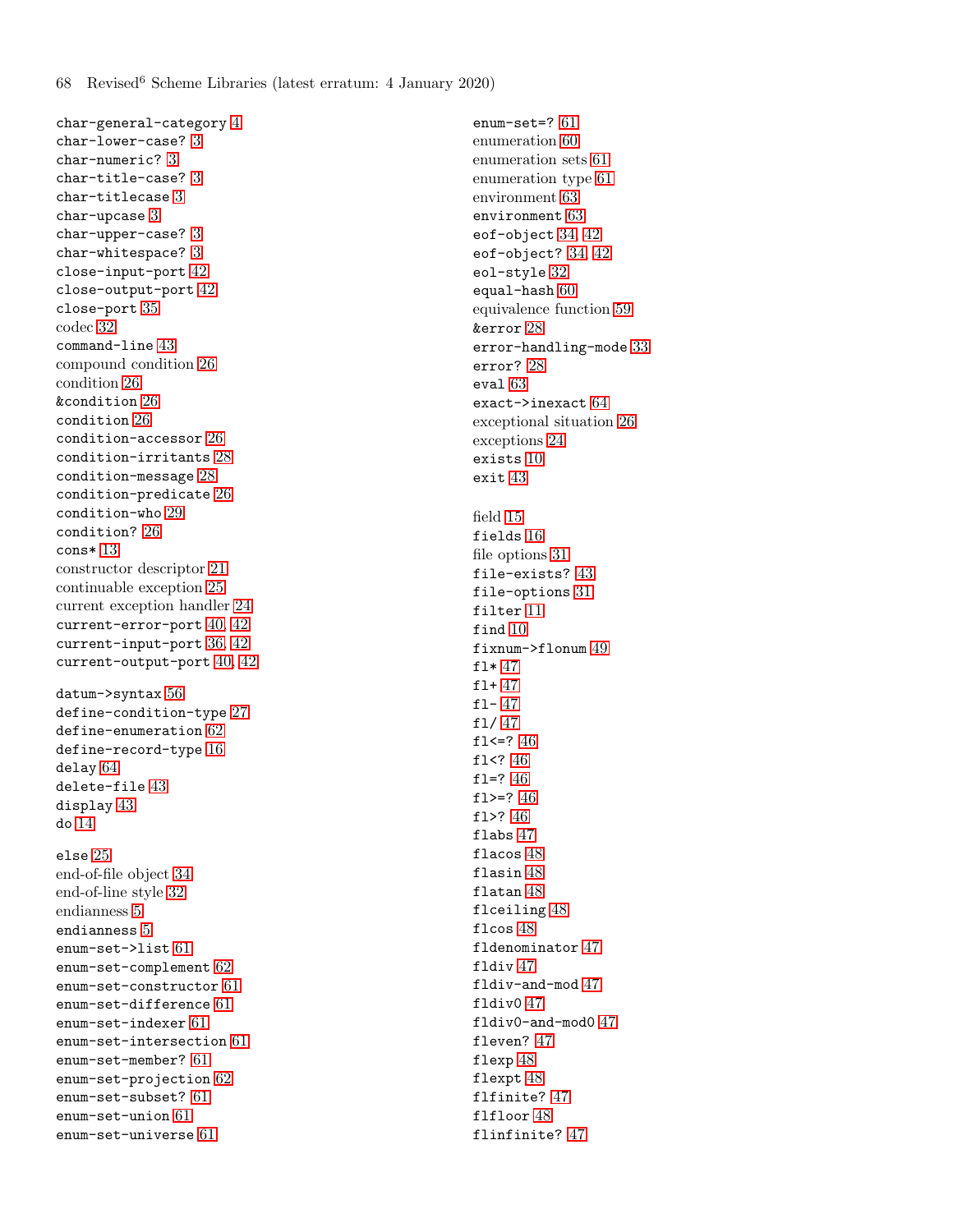flinteger? [47](#page-46-0) fllog [48](#page-47-0) flmax [47](#page-46-0) flmin [47](#page-46-0) flmod [47](#page-46-0) flmod0 [47](#page-46-0) flnan? [47](#page-46-0) flnegative? [47](#page-46-0) flnumerator [47](#page-46-0) flodd? [47](#page-46-0) flonum? [46](#page-45-0) flpositive? [47](#page-46-0) flround [48](#page-47-0) flsin [48](#page-47-0) flsqrt [48](#page-47-0) fltan [48](#page-47-0) fltruncate [48](#page-47-0) flush-output-port [39](#page-38-0) flzero? [47](#page-46-0) fold-left [11](#page-10-0) fold-right [11](#page-10-0) for-all [10](#page-9-0) force [64](#page-63-1) free-identifier=? [55](#page-54-0) fx\* [44](#page-43-0) fx\*/carry [45](#page-44-0) fx+ [44](#page-43-0) fx+/carry [44](#page-43-0) fx- [44](#page-43-0) fx-/carry [44](#page-43-0) fx<=? [44](#page-43-0) fx<? [44](#page-43-0) fx=? [44](#page-43-0) fx $>=? 44$  $>=? 44$ fx>? [44](#page-43-0) fxand [45](#page-44-0) fxarithmetic-shift [46](#page-45-0) fxarithmetic-shift-left [46](#page-45-0) fxarithmetic-shift-right [46](#page-45-0) fxbit-count [45](#page-44-0) fxbit-field [45](#page-44-0) fxbit-set? [45](#page-44-0) fxcopy-bit [45](#page-44-0) fxcopy-bit-field [45](#page-44-0) fxdiv [44](#page-43-0) fxdiv-and-mod [44](#page-43-0) fxdiv0 [44](#page-43-0) fxdiv0-and-mod0 [44](#page-43-0) fxeven? [44](#page-43-0) fxfirst-bit-set [45](#page-44-0) fxif [45](#page-44-0) fxior [45](#page-44-0) fxlength [45](#page-44-0) fxmax [44](#page-43-0) fxmin [44](#page-43-0)

fxmod [44](#page-43-0) fxmod0 [44](#page-43-0) fxnegative? [44](#page-43-0) fxnot [45](#page-44-0) fxodd? [44](#page-43-0) fxpositive? [44](#page-43-0) fxreverse-bit-field [46](#page-45-0) fxrotate-bit-field [46](#page-45-0) fxxor [45](#page-44-0) fxzero? [44](#page-43-0) generate-temporaries [57](#page-56-1) get-bytevector-all [37](#page-36-0) get-bytevector-n [37](#page-36-0) get-bytevector-n! [37](#page-36-0) get-bytevector-some [37](#page-36-0) get-char [38](#page-37-1) get-datum [38](#page-37-1) get-line [38](#page-37-1) get-string-all [38](#page-37-1) get-string-n [38](#page-37-1) get-string-n! [38](#page-37-1) get-u8 [37](#page-36-0) guard [25](#page-24-0) hash function [59](#page-58-0) hashtable [59](#page-58-0) hashtable-clear! [60](#page-59-0) hashtable-contains? [60](#page-59-0) hashtable-copy [60](#page-59-0) hashtable-delete! [59](#page-58-0) hashtable-entries [60](#page-59-0) hashtable-equivalence-function [60](#page-59-0) hashtable-hash-function [60](#page-59-0) hashtable-keys [60](#page-59-0) hashtable-mutable? [60](#page-59-0) hashtable-ref [59](#page-58-0) hashtable-set! [59](#page-58-0) hashtable-size [59](#page-58-0) hashtable-update! [60](#page-59-0) hashtable? [59](#page-58-0) &i/o [30](#page-29-1) &i/o-decoding [33](#page-32-0) i/o-decoding-error? [33](#page-32-0) &i/o-encoding [33](#page-32-0) i/o-encoding-error-char [33](#page-32-0) i/o-encoding-error? [33](#page-32-0) i/o-error-filename [30](#page-29-1) i/o-error-port [31](#page-30-2) i/o-error-position [30](#page-29-1) i/o-error? [30](#page-29-1) &i/o-file-already-exists [30](#page-29-1) i/o-file-already-exists-error? [30](#page-29-1) &i/o-file-does-not-exist [31](#page-30-2) i/o-file-does-not-exist-error? [31](#page-30-2)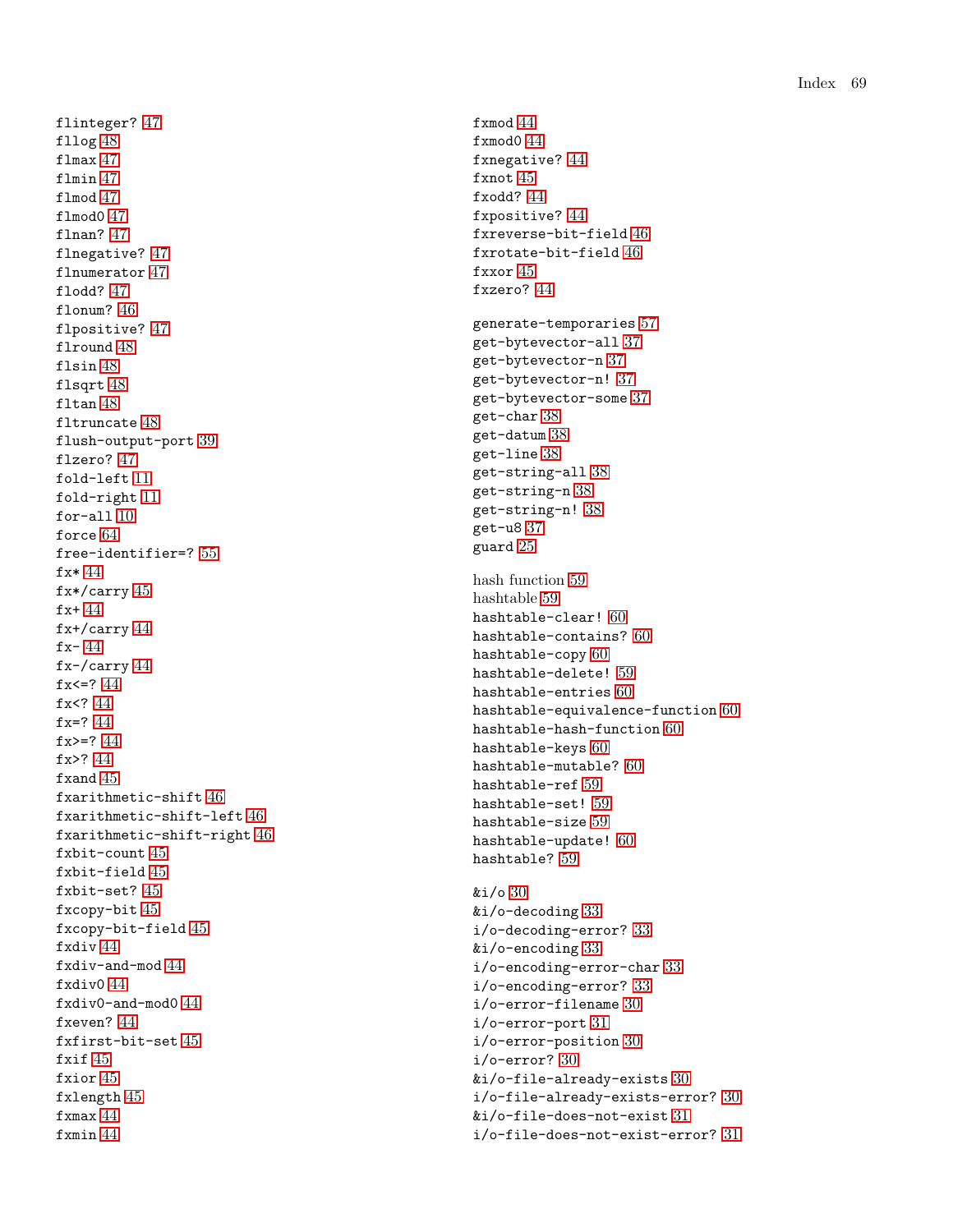&i/o-file-is-read-only [30](#page-29-1) i/o-file-is-read-only-error? [30](#page-29-1) &i/o-file-protection [30](#page-29-1) i/o-file-protection-error? [30](#page-29-1) &i/o-filename [30](#page-29-1) i/o-filename-error? [30](#page-29-1) &i/o-invalid-position [30](#page-29-1) i/o-invalid-position-error? [30](#page-29-1) &i/o-port [31](#page-30-2) i/o-port-error? [31](#page-30-2) &i/o-read [30](#page-29-1) i/o-read-error? [30](#page-29-1) &i/o-write [30](#page-29-1) i/o-write-error? [30](#page-29-1) identifier macro [54](#page-53-1) identifier? [54](#page-53-1) immutable [16](#page-15-0) immutable record type [16](#page-15-0) &implementation-restriction [29](#page-28-0) implementation-restriction-violation? [29](#page-28-0) implicit identifier [56](#page-55-1) inexact->exact [64](#page-63-1) input port [31](#page-30-2) input-port? [35](#page-34-0) &irritants [28](#page-27-0) irritants-condition? [28](#page-27-0) latin-1-codec [32](#page-31-1) lazy evaluation [64](#page-63-1) &lexical [29](#page-28-0) lexical-violation? [29](#page-28-0) list-sort [13](#page-12-0) little-endian [5](#page-4-0) lookahead-char [38](#page-37-1) lookahead-u8 [37](#page-36-0) macro transformer [52](#page-51-2) make-assertion-violation [28](#page-27-0) make-bytevector [5](#page-4-0) make-custom-binary-input-port [36](#page-35-0) make-custom-binary-input/output-port [41](#page-40-1) make-custom-binary-output-port [40](#page-39-0) make-custom-textual-input-port [36](#page-35-0) make-custom-textual-input/output-port [41](#page-40-1) make-custom-textual-output-port [40](#page-39-0) make-enumeration [61](#page-60-0) make-eq-hashtable [59](#page-58-0) make-eqv-hashtable [59](#page-58-0) make-error [28](#page-27-0) make-hashtable [59](#page-58-0) make-i/o-decoding-error [33](#page-32-0) make-i/o-encoding-error [33](#page-32-0) make-i/o-error [30](#page-29-1) make-i/o-file-already-exists-error [30](#page-29-1) make-i/o-file-does-not-exist-error [31](#page-30-2) make-i/o-file-is-read-only-error [30](#page-29-1)

make-i/o-file-protection-error [30](#page-29-1) make-i/o-filename-error [30](#page-29-1) make-i/o-invalid-position-error [30](#page-29-1) make-i/o-port-error [31](#page-30-2) make-i/o-read-error [30](#page-29-1) make-i/o-write-error [30](#page-29-1) make-implementation-restriction-violation [29](#page-28-0) make-irritants-condition [28](#page-27-0) make-lexical-violation [29](#page-28-0) make-message-condition [28](#page-27-0) make-no-infinities-violation [48](#page-47-0) make-no-nans-violation [48](#page-47-0) make-non-continuable-violation [29](#page-28-0) make-record-constructor-descriptor [21](#page-20-0) make-record-type-descriptor [20](#page-19-0) make-serious-condition [28](#page-27-0) make-syntax-violation [29](#page-28-0) make-transcoder [33](#page-32-0) make-undefined-violation [29](#page-28-0) make-variable-transformer [52](#page-51-2) make-violation [28](#page-27-0) make-warning [28](#page-27-0) make-who-condition [29](#page-28-0) mark [51](#page-50-2) member [12](#page-11-0) memp [12](#page-11-0) memq [12](#page-11-0) memv [12](#page-11-0) &message [28](#page-27-0) message-condition? [28](#page-27-0) modulo [64](#page-63-1) mutable [16](#page-15-0) mutable record type [16](#page-15-0) mutator [15](#page-14-0) native-endianness [5](#page-4-0) native-eol-style [33](#page-32-0) native-transcoder [33](#page-32-0) newline [43](#page-42-0) &no-infinities [48](#page-47-0) no-infinities-violation? [48](#page-47-0) &no-nans [48](#page-47-0) no-nans-violation? [48](#page-47-0) &non-continuable [29](#page-28-0) non-continuable-violation? [29](#page-28-0) nongenerative [16](#page-15-0) nongenerative [16](#page-15-0) null-environment [65](#page-64-4) number [43](#page-42-0) octet [5](#page-4-0) opaque [16](#page-15-0) open-bytevector-input-port [35](#page-34-0) open-bytevector-output-port [39](#page-38-0) open-file-input-port [35](#page-34-0) open-file-input/output-port [41](#page-40-1)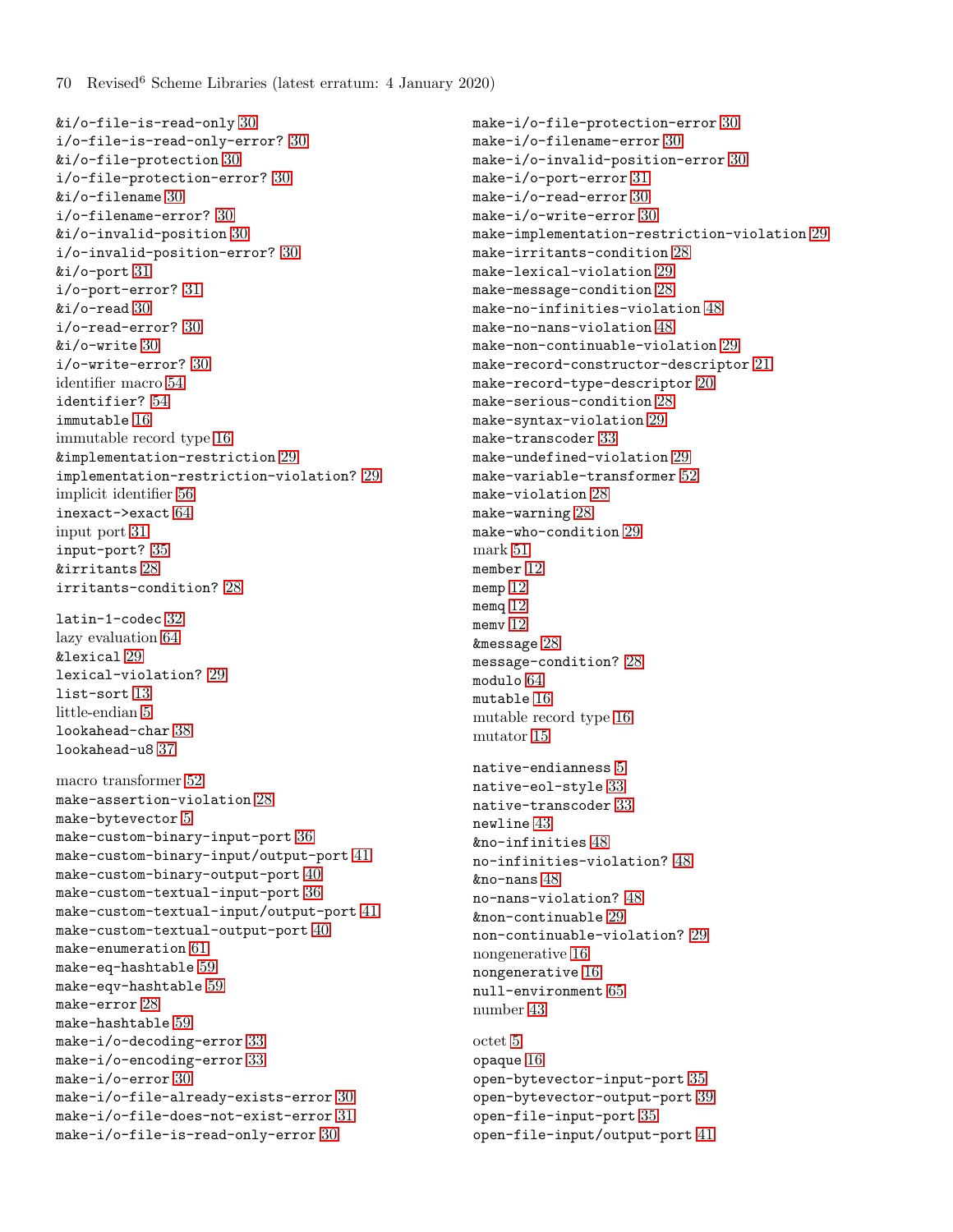open-file-output-port [39](#page-38-0) open-input-file [42](#page-41-1) open-output-file [42](#page-41-1) open-string-input-port [36](#page-35-0) open-string-output-port [39](#page-38-0) output ports [31](#page-30-2) output-port-buffer-mode [39](#page-38-0) output-port? [39](#page-38-0) parent [16](#page-15-0) parent-rtd [16](#page-15-0) partition [11](#page-10-0) pattern variable [52](#page-51-2) peek-char [42](#page-41-1) port [31](#page-30-2) port-eof? [35](#page-34-0) port-has-port-position? [34](#page-33-1) port-has-set-port-position!? [34](#page-33-1) port-position [34](#page-33-1) port-transcoder [34](#page-33-1) port? [34](#page-33-1) position [34](#page-33-1) promise [64](#page-63-1) protocol [21](#page-20-0) protocol [16](#page-15-0) put-bytevector [40](#page-39-0) put-char [41](#page-40-1) put-datum [41](#page-40-1) put-string [41](#page-40-1) put-u8 [40](#page-39-0) quasisyntax [57](#page-56-1) quotient [64](#page-63-1) raise [25](#page-24-0) raise-continuable [25](#page-24-0) read [42](#page-41-1) read-char [42](#page-41-1) real->flonum [46](#page-45-0) record [15](#page-14-0) record constructor [15,](#page-14-0) [21](#page-20-0) record-accessor [22](#page-21-0) record-constructor [22](#page-21-0) record-constructor descriptor [21](#page-20-0) record-constructor-descriptor [19](#page-18-0) record-field-mutable? [24](#page-23-2) record-mutator [22](#page-21-0) record-predicate [22](#page-21-0) record-rtd [23](#page-22-0) record-type descriptor [15,](#page-14-0) [20](#page-19-0) record-type-descriptor [19](#page-18-0) record-type-descriptor? [21](#page-20-0) record-type-field-names [24](#page-23-2) record-type-generative? [24](#page-23-2) record-type-name [24](#page-23-2) record-type-opaque? [24](#page-23-2)

```
record-type-parent 24
record-type-sealed? 24
record-type-uid 24
record? 23
region 14
remainder 64
remove 12
remp 12
remq 12
remv 12
(rnrs (6)) 62
(rnrs arithmetic bitwise (6)) 49
(rnrs arithmetic fixnums (6)) 43
(rnrs arithmetic flonums (6)) 46
(rnrs bytevectors (6))
5
(rnrs conditions (6)) 26
(rnrs control (6)) 14
(rnrs enums (6)) 60(rnrs eval (6)) 63(rnrs exceptions (6)) 24
(rnrs files (6)) 43(rnrs hashtables (6)) 59
(rnrs io ports (6)) 31
(rnrs io simple (6)) 42
(rnrs lists (6)10
(rnrs mutable-pairs (6)) 63
(rnrs mutable-strings (6)) 63
(rnrs programs (6)) 43
(rnrs r5rs (6)) 64
(rnrs records inspection (6)) 23
(rnrs records procedural (6)) 20
(rnrs records syntactic (6)) 16
(rnrs sorting (6)) 13
(rnrs syntax-case (6)50
(rnrs unicode (6))
3
rtd 20
scheme-report-environment 65
sealed 16
sealed 16
&serious 28
serious-condition? 28
set-car! 63
set-cdr! 63
set-port-position! 34
simple condition 26
simple-conditions 26
sint-list->bytevector
7
standard-error-port 40
standard-input-port 36
standard-output-port 40
string->bytevector 34
string->utf16
9
string->utf32
9
```
string->utf8 [9](#page-8-0)